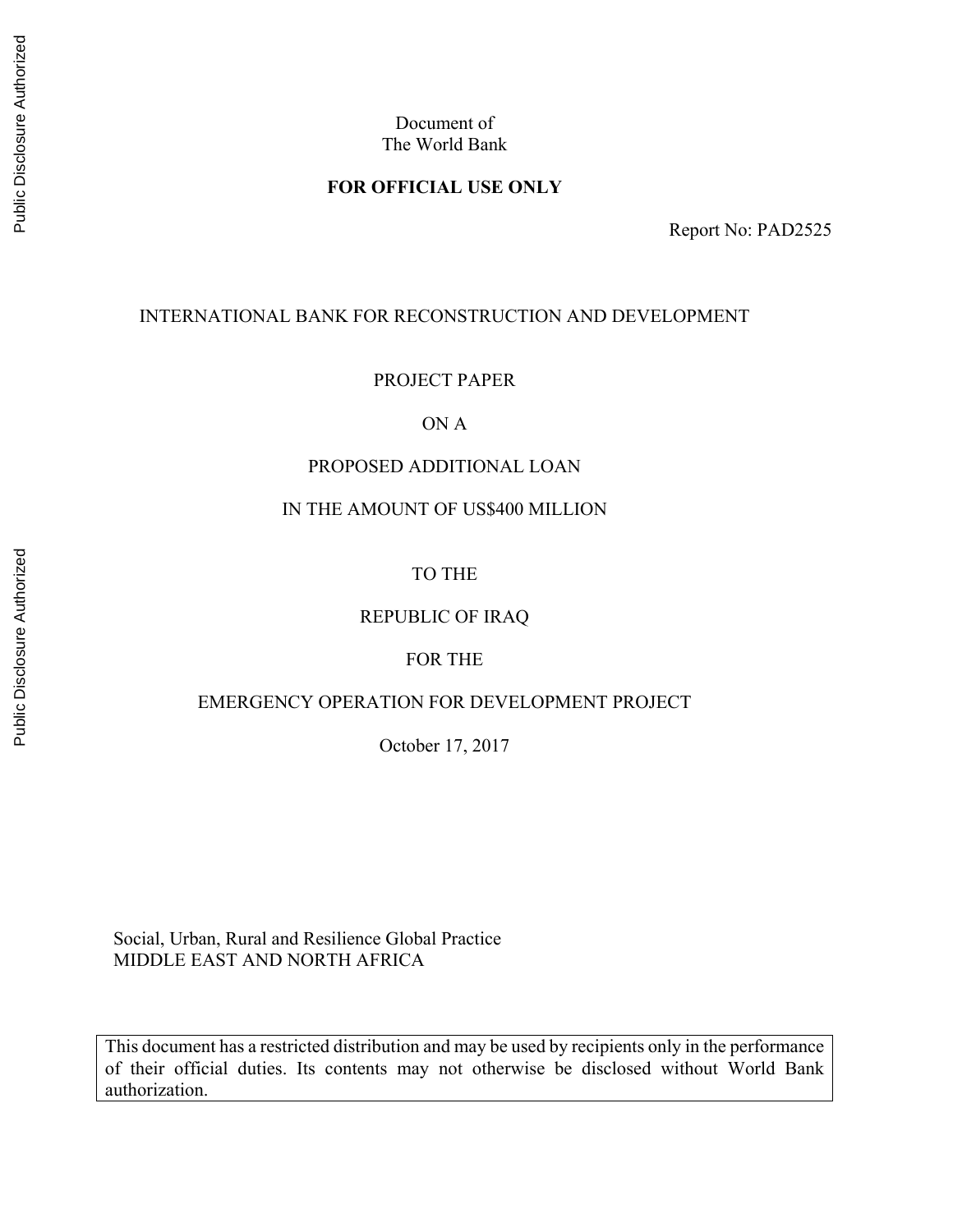## **CURRENCY EQUIVALENTS**

(Exchange Rate Effective August 31, 2017)

Currency Unit = IQD  $1,162$  IQD = USD 1

FISCAL YEAR

January 1 – December 31

## **ABBREVIATIONS AND ACRONYMS**

| <b>ARAP</b> | <b>Abbreviated Resettlement Action Plan</b>                                |
|-------------|----------------------------------------------------------------------------|
| <b>CPA</b>  | <b>Coalition Provisional Authority</b>                                     |
| CE          | Citizen Engagement                                                         |
| <b>CPF</b>  | <b>Country Partnership Framework</b>                                       |
| <b>CPG</b>  | <b>Community Production Group</b>                                          |
| E&S         | <b>Environmental and Social</b>                                            |
| <b>ESIA</b> | <b>Environment and Social Impact Assessment</b>                            |
| <b>ESMF</b> | <b>Environmental and Social Management Framework</b>                       |
| <b>ESMP</b> | <b>Environment and Social Management Plan</b>                              |
| <b>FM</b>   | <b>Financial Management</b>                                                |
| FY          | <b>Financial Year</b>                                                      |
| GOI         | Government of Iraq                                                         |
| <b>GRS</b>  | Grievance Redress Service                                                  |
| <b>HEIS</b> | Hands-on Expanded Implementation Support                                   |
| <b>IBRD</b> | International Bank for Reconstruction and Development                      |
| <b>ICB</b>  | <b>International Competitive Bidding</b>                                   |
| <b>ICS</b>  | Internal Control System                                                    |
| <b>IDA</b>  | <b>International Development Association</b>                               |
| <b>IDPs</b> | <b>Internally Displaced Persons</b>                                        |
| <b>IFR</b>  | Interim Unaudited Financial Reports                                        |
| <b>ISIS</b> | Islamic State of Iraq and Syria                                            |
| M&E         | Monitoring and Evaluation                                                  |
| <b>MENA</b> | Middle East and North Africa                                               |
| <b>MIM</b>  | <b>Master Implementation Manual</b>                                        |
| MoA         | Ministry of Agriculture                                                    |
|             | MoCHMPW Ministry of Construction, Housing, Municipalities and Public Works |
| MoWR        | Ministry of Water Resources                                                |
| <b>NCB</b>  | <b>National Competitive Bidding</b>                                        |
| <b>NGO</b>  | Non-Governmental Organization                                              |
| <b>NRRF</b> | National Recovery and Reconstruction Framework for Iraq                    |
| <b>PCR</b>  | <b>Physical Cultural Resources</b>                                         |
| PCU         | <b>Project Coordination Unit</b>                                           |
| <b>PDO</b>  | Project Development Objective                                              |
| <b>PMT</b>  | Project Management Team                                                    |
|             |                                                                            |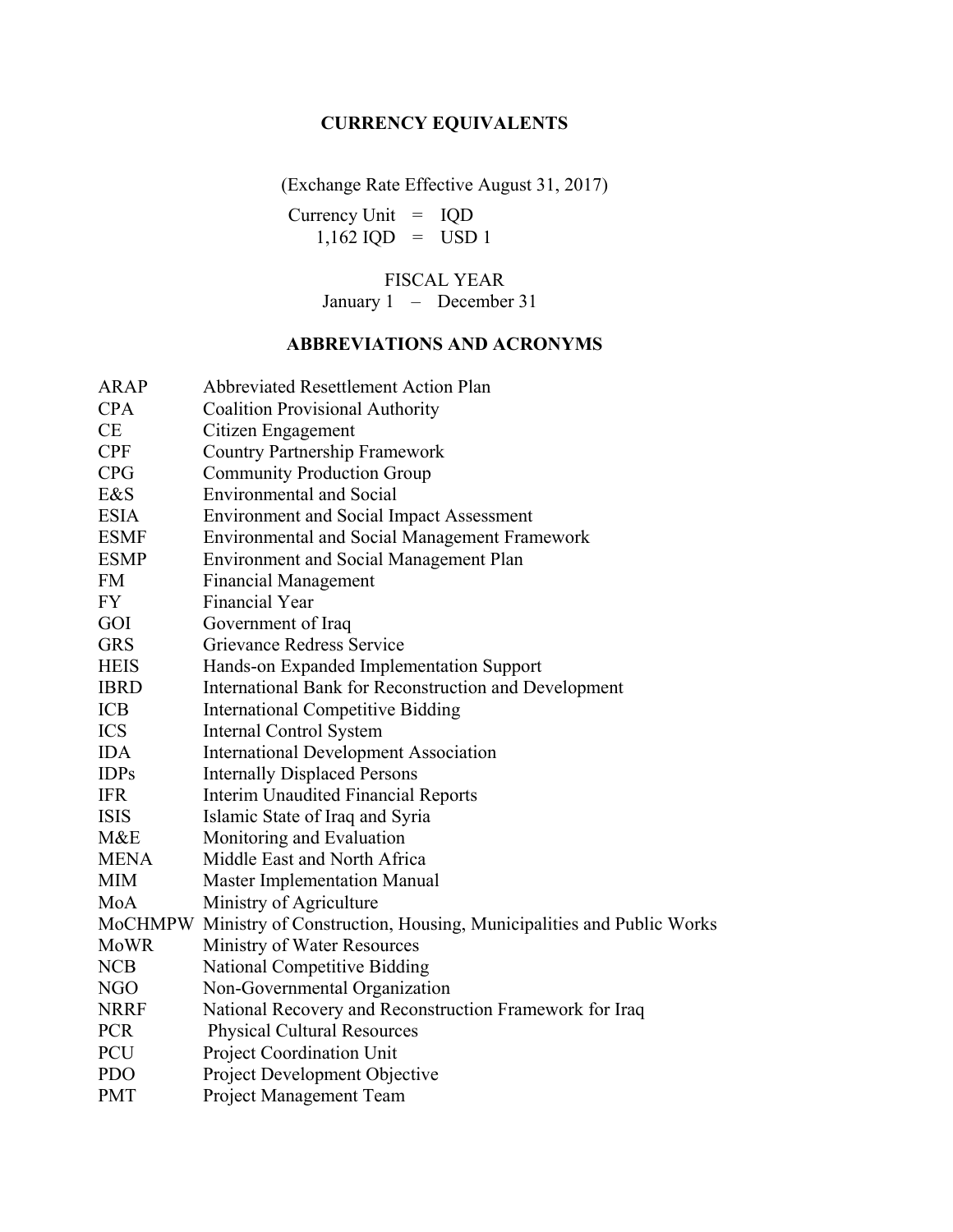| <b>PPE</b>  | Personal Protective Equipment                                    |
|-------------|------------------------------------------------------------------|
| <b>PPSD</b> | Project Procurement Strategy for Development                     |
| <b>RPF</b>  | <b>Resettlement Policy Framework</b>                             |
| ReFAATO     | Reconstruction Fund for Areas Affected by Terroristic Operations |
| <b>SBDs</b> | <b>Standard Bidding Documents</b>                                |
| <b>SCD</b>  | <b>Systematic Country Diagnostic</b>                             |
| <b>TOR</b>  | Terms of Reference                                               |
| <b>TPMA</b> | Third Party Monitoring Agent                                     |
| <b>TTL</b>  | Task Team Leader                                                 |
| <b>UN</b>   | <b>United Nations</b>                                            |
| WAs         | Withdrawal Applications                                          |
| WBG         | World Bank Group                                                 |
|             |                                                                  |

| Vice President:                  | Hafez Ghanem             |
|----------------------------------|--------------------------|
| Country Director:                | Saroj Kumar Jha          |
| <b>Country Manager:</b>          | Yara Salem               |
| Senior Global Practice Director: | Ede Jorge Ijjasz-Vasquez |
| Practice Manager/Manager:        | Ayat Soliman             |
| Task Team Leader:                | Ibrahim Khalil Dajani    |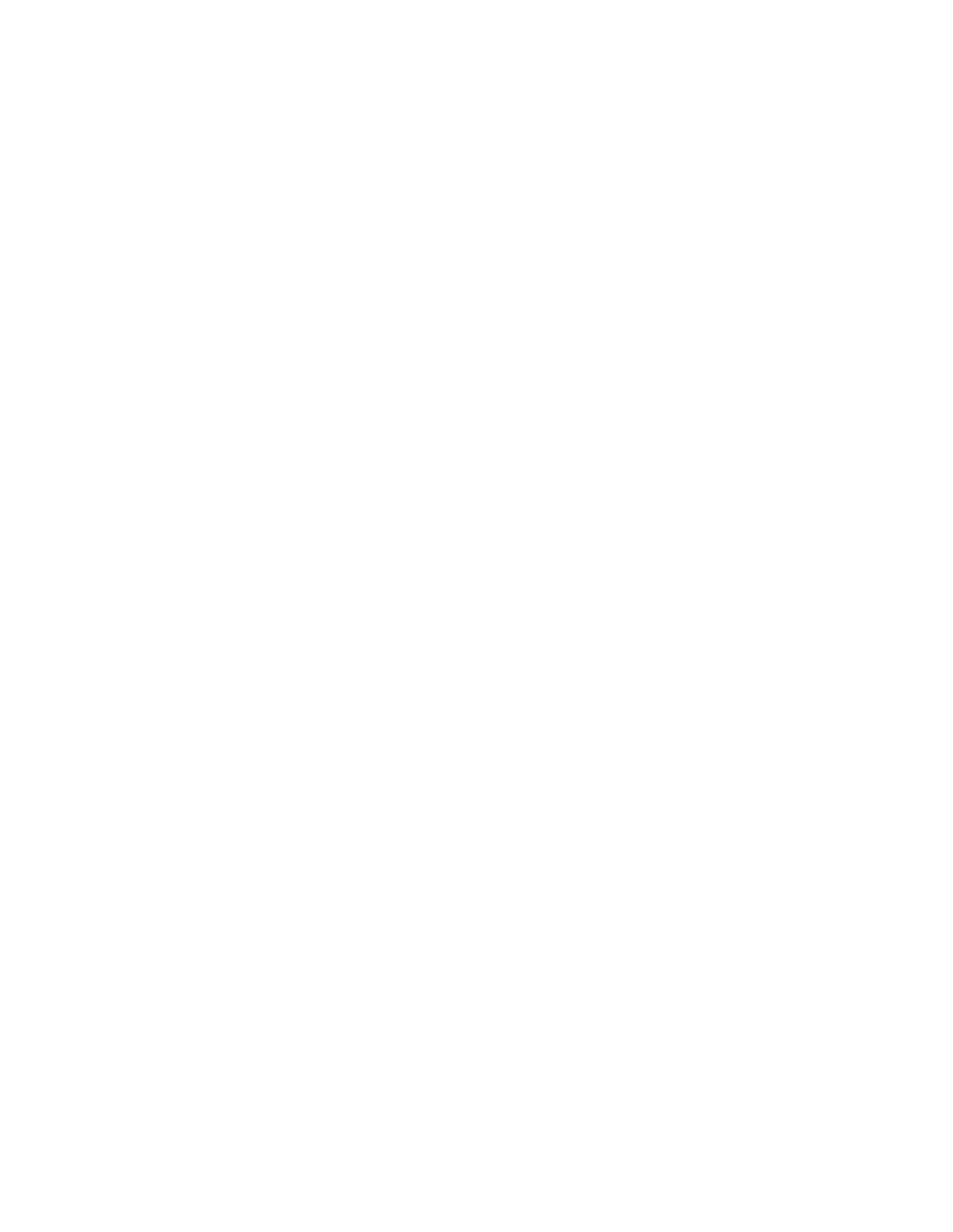#### *REPUBLIC OF IRAQ EMERGENCY OPERATION FOR DEVELOPMENT PROJECT - ADDITIONAL FINANCING (P161515)*

## *TABLE OF CONTENTS*

| ANNEX 1: REVISED RESULTS FRAMEWORK AND MONITORING INDICATORS 28        |  |
|------------------------------------------------------------------------|--|
| ANNEX 2: DETAILED DESCRIPTION OF MODIFIED AND NEW PROJECT ACTIVITIES35 |  |
|                                                                        |  |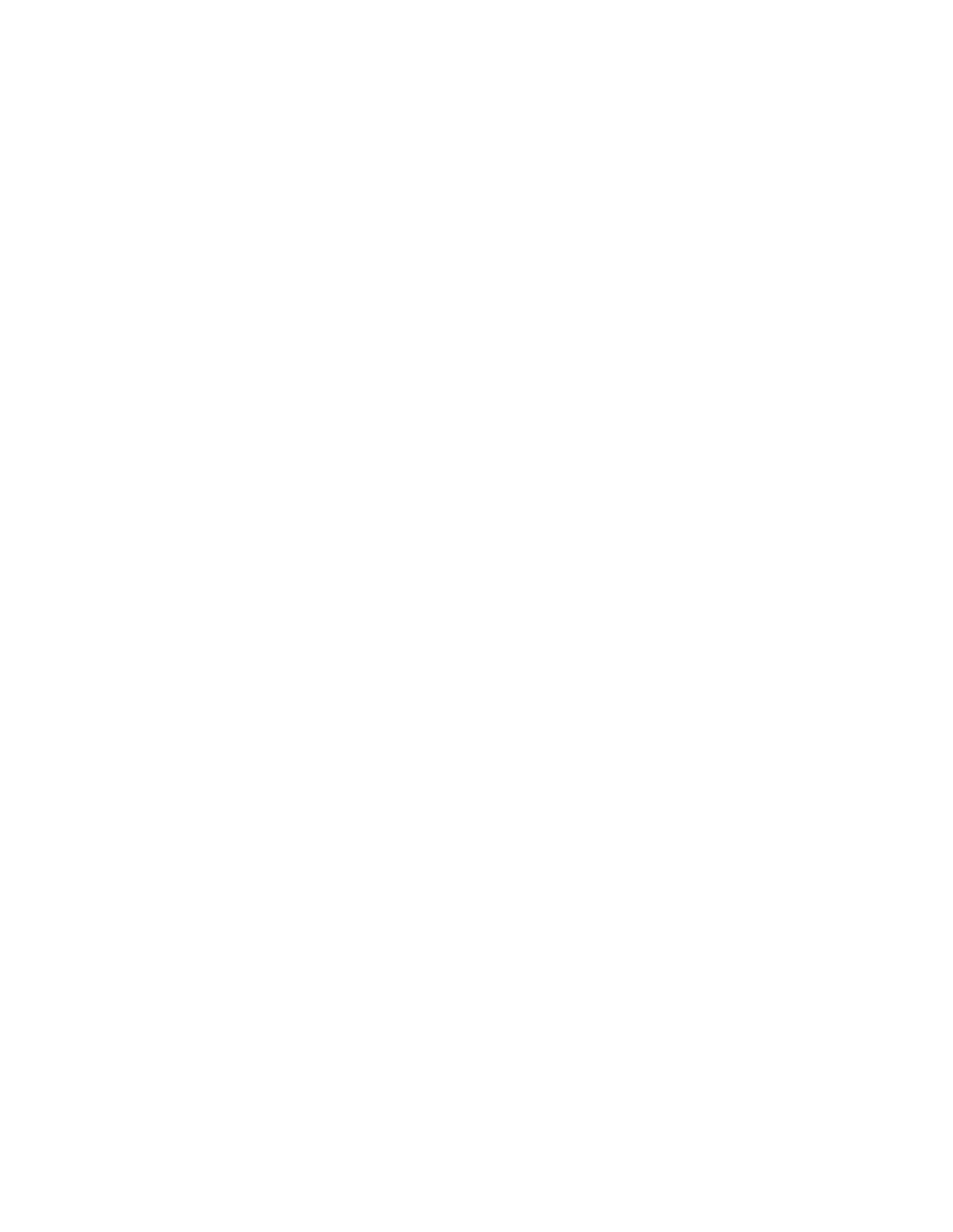## **ADDITIONAL FINANCING DATA SHEET**

*Republic of Iraq*

# *Emergency Operation for Development Project - Additional Financing (P161515) MIDDLE EAST AND NORTH AFRICA*

## *GSU11*

|                                                                                                           |                                             |               |                                                      |  | <b>Basic Information - Parent</b>                      |                                                 |                               |             |                     |                                |
|-----------------------------------------------------------------------------------------------------------|---------------------------------------------|---------------|------------------------------------------------------|--|--------------------------------------------------------|-------------------------------------------------|-------------------------------|-------------|---------------------|--------------------------------|
| Parent Project ID:                                                                                        |                                             |               | P155732                                              |  |                                                        |                                                 | Original EA Category:         |             |                     | <b>B</b> - Partial Assessment  |
|                                                                                                           | <b>Current Closing Date:</b><br>30-Jun-2020 |               |                                                      |  |                                                        |                                                 |                               |             |                     |                                |
|                                                                                                           |                                             |               | <b>Basic Information - Additional Financing (AF)</b> |  |                                                        |                                                 |                               |             |                     |                                |
| Project ID:                                                                                               |                                             |               | P161515                                              |  |                                                        | <b>Additional Financing</b><br>Type (from AUS): |                               |             |                     | Scale-up; restructuring        |
|                                                                                                           |                                             |               | Regional Vice President: Hafez M. H. Ghanem          |  |                                                        |                                                 | Proposed EA Category: B       |             |                     |                                |
| Country Director:                                                                                         |                                             |               | Saroj Kumar Jha                                      |  | Date:                                                  |                                                 | <b>Expected Effectiveness</b> |             | 31-Jan-2018         |                                |
| Director:                                                                                                 | Senior Global Practice                      |               | Ede Jorge Ijjasz-Vasquez                             |  |                                                        |                                                 | <b>Expected Closing Date:</b> |             | 31-Dec-2022         |                                |
| Practice<br>Manager/Manager:                                                                              |                                             |               | Ayat Soliman                                         |  |                                                        | Report No:                                      |                               |             | PAD2525             |                                |
| Team Leader(s):                                                                                           |                                             |               | Ibrahim Khalil Dajani                                |  |                                                        |                                                 |                               |             |                     |                                |
|                                                                                                           |                                             |               |                                                      |  | <b>Borrower</b>                                        |                                                 |                               |             |                     |                                |
| Organization Name                                                                                         |                                             |               | Contact                                              |  | Title                                                  |                                                 | Telephone                     |             | Email               |                                |
| Republic of Iraq / Ministry<br>of Finance                                                                 |                                             |               | H.E. Dr. Haider<br>Al-Abadi                          |  | Prime<br>Minister/<br>Acting<br>Minister of<br>Finance |                                                 | 00964-<br>7901919070          |             | o.com               | saladin592000@yaho             |
| Project Financing Data - Parent (Emergency Operation for Development-P155732) (in USD<br><b>Million</b> ) |                                             |               |                                                      |  |                                                        |                                                 |                               |             |                     |                                |
| <b>Key Dates</b>                                                                                          |                                             |               |                                                      |  |                                                        |                                                 |                               |             |                     |                                |
|                                                                                                           |                                             |               |                                                      |  |                                                        |                                                 |                               |             |                     |                                |
| Project                                                                                                   | Ln/Cr/TF                                    | <b>Status</b> | Approval<br>Date                                     |  | <b>Signing Date</b>                                    |                                                 | Effectiveness<br>Date         | Original    | <b>Closing Date</b> | Revised<br><b>Closing Date</b> |
| P155732                                                                                                   |                                             |               | IBRD-85200 Effective 07-Jul-2015                     |  | 12-Jul-2015                                            |                                                 | 18-Sep-2015                   | 30-Jun-2020 |                     |                                |
| Disbursements                                                                                             |                                             |               |                                                      |  |                                                        |                                                 |                               |             |                     |                                |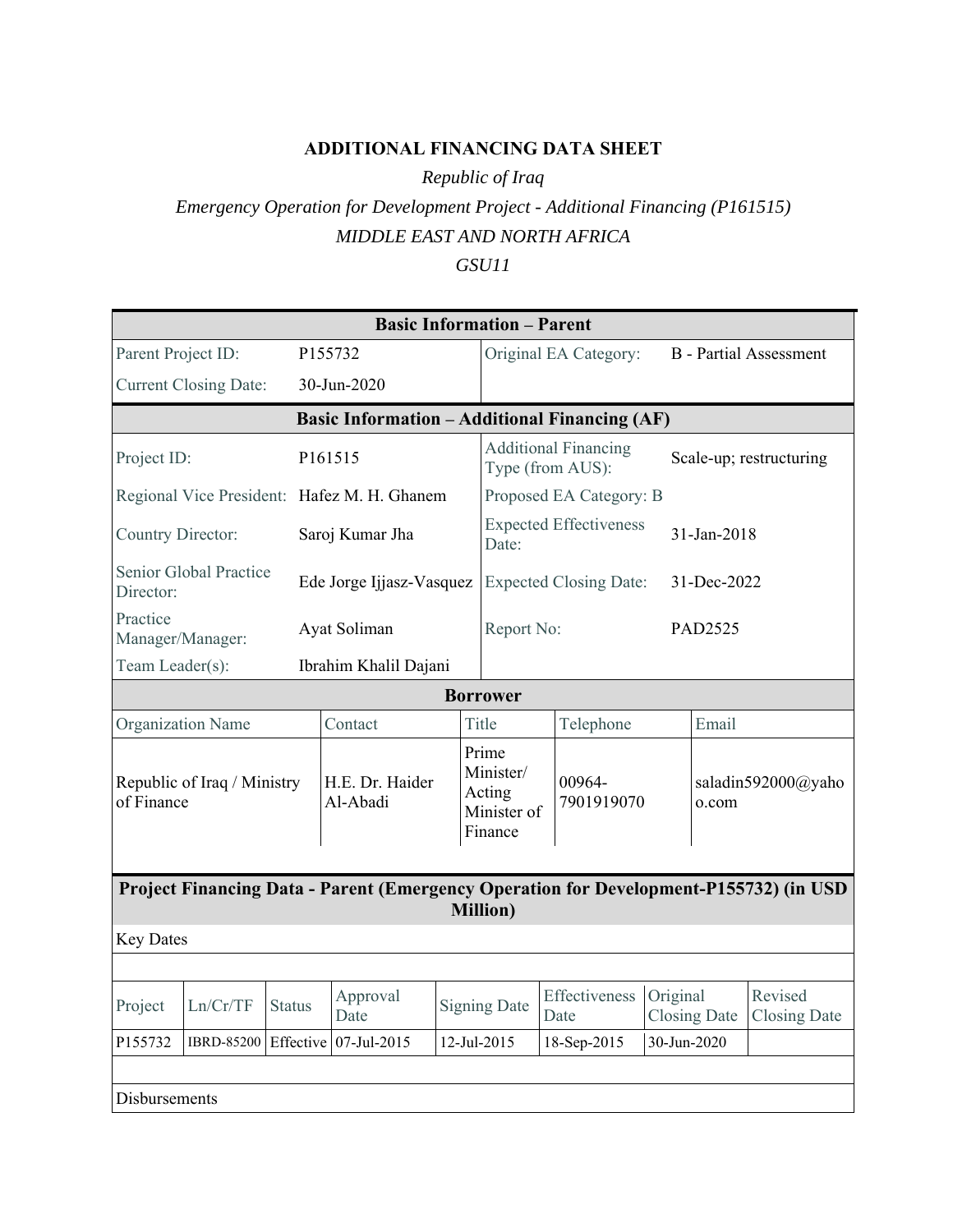| Project                                                                                                                                               | Ln/Cr/TF                                                                                                        | <b>Status</b>                         | Currency        | Original                                 | Revised                 | Cancelled             | Disburse<br>d               | Undisbu<br>rsed   | $\frac{0}{0}$<br>Disburse<br>d |
|-------------------------------------------------------------------------------------------------------------------------------------------------------|-----------------------------------------------------------------------------------------------------------------|---------------------------------------|-----------------|------------------------------------------|-------------------------|-----------------------|-----------------------------|-------------------|--------------------------------|
| P155732                                                                                                                                               | IBRD-85200 Effective USD                                                                                        |                                       |                 | 350.00                                   | 350.00                  | 0.00                  | 103.17                      | 246.82            | 29.50                          |
| <b>Project Financing Data - Additional Financing Emergency Operation for Development</b><br>Project - Additional Financing (P161515) (in USD Million) |                                                                                                                 |                                       |                 |                                          |                         |                       |                             |                   |                                |
| [X]                                                                                                                                                   | $\lceil \; \rceil$<br>Loan                                                                                      | Grant                                 |                 | <b>IDA</b> Grant                         |                         |                       |                             |                   |                                |
| Credit [ ]<br>Other<br>Guarantee<br>$\lceil$ $\rceil$<br>$\Box$                                                                                       |                                                                                                                 |                                       |                 |                                          |                         |                       |                             |                   |                                |
| <b>Total Project Cost:</b>                                                                                                                            |                                                                                                                 | 400.00                                |                 |                                          |                         | Total Bank Financing: | 400.00                      |                   |                                |
| Financing Gap:                                                                                                                                        |                                                                                                                 | 0.00                                  |                 |                                          |                         |                       |                             |                   |                                |
|                                                                                                                                                       | Financing Source – Additional Financing (AF)                                                                    |                                       |                 |                                          |                         |                       |                             |                   | Amount                         |
|                                                                                                                                                       | International Bank for Reconstruction and Development                                                           |                                       |                 |                                          |                         |                       |                             |                   | 400.00                         |
| Total                                                                                                                                                 |                                                                                                                 |                                       |                 |                                          |                         |                       |                             |                   | 400.00                         |
|                                                                                                                                                       | respects?<br>Explanation<br>N <sub>o</sub><br>Does the project require any policy waiver $(s)$ ?<br>Explanation |                                       |                 |                                          |                         |                       |                             |                   |                                |
|                                                                                                                                                       |                                                                                                                 |                                       |                 |                                          | <b>Team Composition</b> |                       |                             |                   |                                |
|                                                                                                                                                       |                                                                                                                 |                                       |                 |                                          |                         |                       |                             |                   |                                |
|                                                                                                                                                       |                                                                                                                 |                                       |                 |                                          |                         |                       |                             |                   |                                |
| <b>Bank Staff</b>                                                                                                                                     |                                                                                                                 |                                       |                 |                                          |                         |                       |                             |                   |                                |
| <b>Name</b>                                                                                                                                           |                                                                                                                 | Role                                  |                 | <b>Title</b>                             |                         | Specialization        |                             | Unit              |                                |
|                                                                                                                                                       | Ibrahim Khalil Dajani                                                                                           | Team Leader<br>(ADM)<br>Responsible)  |                 | Program Leader                           |                         |                       | Transport/Environment MNC02 |                   |                                |
| Sepehr Fotovat<br>Ahmadi                                                                                                                              |                                                                                                                 | Procurement<br>Responsible)           | Specialist (ADM | Specialist                               | Senior Procurement      | Procurement           |                             | GGO05             |                                |
| Jad Raji Mazahreh                                                                                                                                     |                                                                                                                 | Financial<br>Management<br>Specialist |                 | Sr Financial<br>Management<br>Specialist |                         |                       | <b>Financial Management</b> | GGO <sub>23</sub> |                                |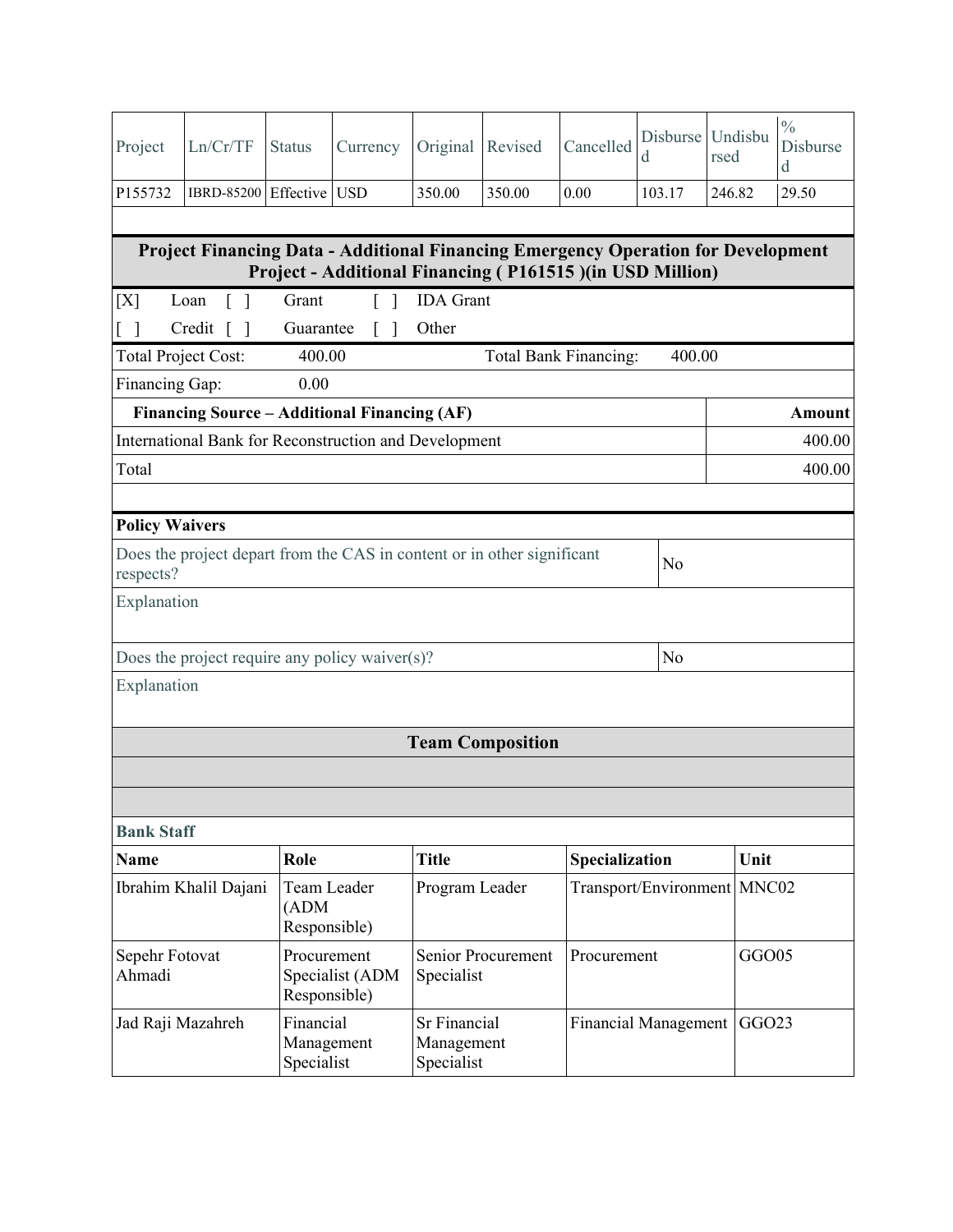| Abdallah Awad                           | <b>Team Member</b>                        | IT Officer, Client<br>Services II                  | <b>ICT</b>                  | <b>ITSCR</b>      |
|-----------------------------------------|-------------------------------------------|----------------------------------------------------|-----------------------------|-------------------|
| Abdulhakim Ali<br>Ahmed Al-Aghbari      | <b>Team Member</b>                        | Sr Highway<br>Engineer                             | Transport                   | GTI05             |
| Abdulhamid Azad                         | <b>Team Member</b>                        | Lead Water<br>Resource<br>Management<br>Specialist | Co-TTL Water<br>Resources   | GWA05             |
| Andrianirina Michel<br>Eric Ranjeva     | <b>Team Member</b>                        | Finance Officer                                    | Disbursement                | <b>WFALN</b>      |
| Ashraf Saad Allah Al-<br>Saeed          | <b>Team Member</b>                        | Online<br>Communications<br>Officer                | Communication               | <b>MNAEC</b>      |
| <b>Bekzod Shamsiev</b>                  | <b>Team Member</b>                        | Senior Agriculture<br>Economist                    | Agriculture sector          | GFA03             |
| Chaogang Wang                           | Social Safeguards<br>Specialist           | Senior Social<br>Development<br>Specialist         | Social Safeguards           | GSU05             |
| Charlene D'Almeida                      | <b>Team Member</b>                        | Program Assistant                                  | Operational Support         | GSU11             |
| Christine Makori                        | Counsel                                   | Senior Counsel                                     | Legal                       | <b>LEGAM</b>      |
| Ehab Mohamed<br>Mohamed Shaalan         | Environmental<br>Safeguards<br>Specialist | Senior<br>Environmental<br>Specialist              | Environmental<br>Safeguards | GEN05             |
| Fuad Malkawi                            | <b>Team Member</b>                        | Senior Urban<br>Development<br>Specialist          | Urban                       | GSU11             |
| Harika Masud                            | <b>Team Member</b>                        | Young Professional                                 | Operations                  | GSU03             |
| Ibrahim Ismail<br>Mohammed<br>Basalamah | Social Safeguards<br>Specialist           | Social Development<br>Specialist                   | Social Safeguards           | GSU05             |
| Jocelyne Jabbour                        | <b>Team Member</b>                        | Procurement Analyst Operations                     |                             | GGO05             |
| Joy-Fares Aoun                          | Team Member                               | Disaster Risk<br>Management<br>Specialist          | <b>DRM</b>                  | GSU11             |
| Leena Mohammed<br>Khider Al Abbasy      | <b>Team Member</b>                        | Procurement<br>Specialist                          | Procurement                 | GGO05             |
| Mohammad Farouk<br>Ibrahim Kandeel      | Environmental<br>Safeguards<br>Specialist | Senior<br>Environmental<br>Specialist              | Environmental<br>Safeguards | GEN <sub>05</sub> |
| Mohammed Wafaa Al-<br>Ani               | Team Member                               | <b>Operations Officer</b>                          | Co-TTL Energy sector        | GEE05             |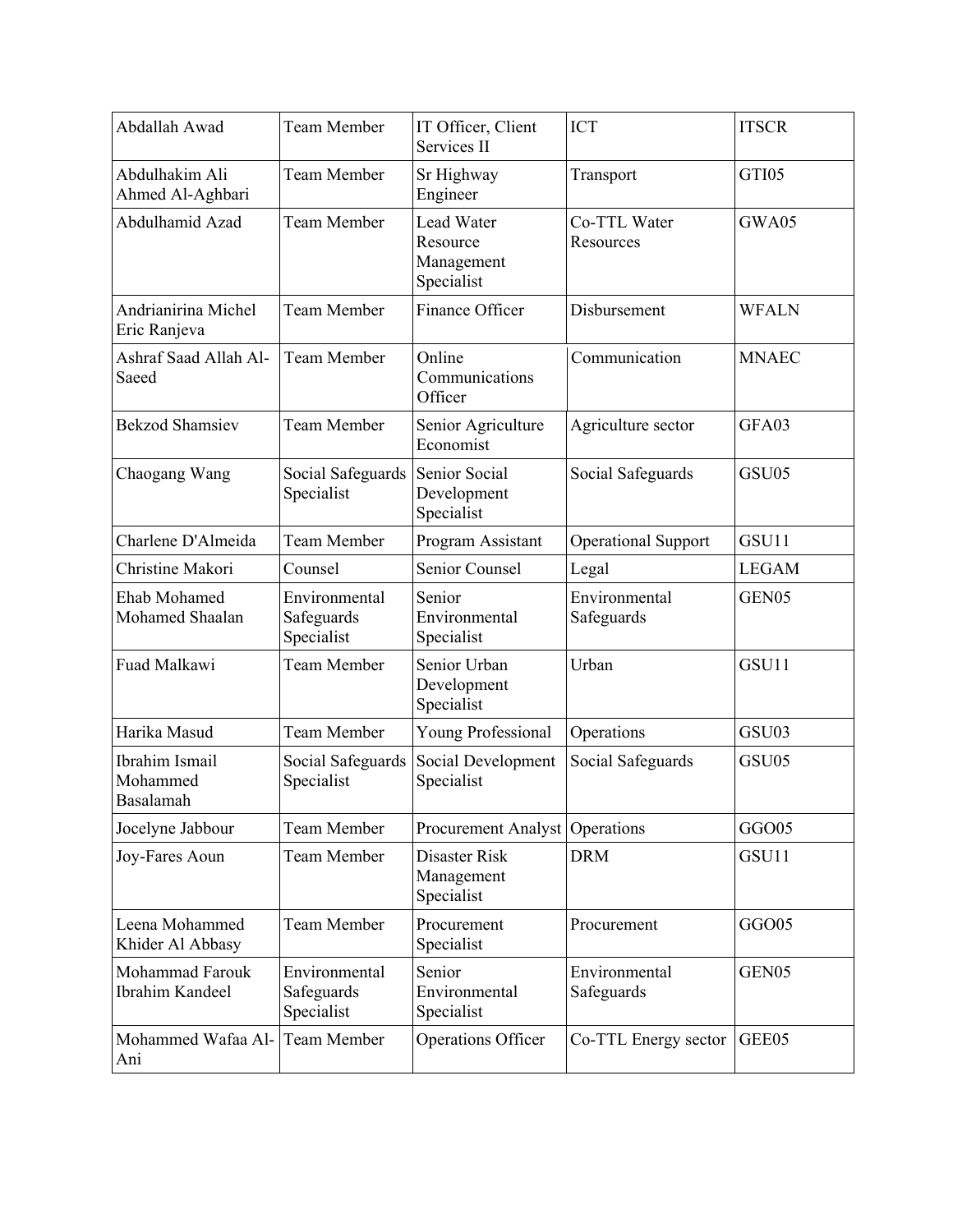| Nafie Mohammed<br>Mofid          |                                 | <b>Team Member</b> |              | <b>Water Supply</b><br>Specialist                     | Sanitation sector            | Co-TTL Water &    |  | GWA05           |
|----------------------------------|---------------------------------|--------------------|--------------|-------------------------------------------------------|------------------------------|-------------------|--|-----------------|
| Naila Ahmed                      |                                 | <b>Team Member</b> |              | Senior Social<br>Development<br>Specialist            | Social Development           |                   |  | GSU06           |
| Noriko Oe                        |                                 | <b>Team Member</b> |              | Urban Specialist                                      | Urban sector                 |                   |  | GSU11           |
| Paul Baringanire                 |                                 | Team Member        |              | Senior Energy<br>Specialist                           | Energy sector                |                   |  | GEE05           |
| Pierre Joseph Kamano             |                                 | <b>Team Member</b> |              | Senior Education<br>Specialist                        | sector                       | Co-TTL Education  |  | GED05           |
| Raja Rehan Arshad                |                                 | <b>Team Member</b> |              | <b>Lead Disaster Risk</b><br>Management<br>Specialist | <b>DRM</b>                   |                   |  | GSU11           |
| Ramzi Afif Neman                 |                                 | <b>Team Member</b> |              | Senior Program<br>Officer                             | <b>Social Protection</b>     |                   |  | GSU11           |
| Sateh Chafic El-<br>Arnaout      |                                 | <b>Team Member</b> |              | Lead Urban<br>Specialist                              | Urban                        |                   |  | GSU13           |
| Soran Hama Tahir Ali             |                                 | <b>Team Member</b> |              | Operations Officer                                    |                              | Co-TTL Operations |  | GTI05           |
| <b>Stavros George</b><br>Stavrou |                                 | <b>Team Member</b> |              | Senior Social<br>Development<br>Specialist            | Social Development           |                   |  | GSU03           |
| <b>Extended Team</b>             |                                 |                    |              |                                                       |                              |                   |  |                 |
| <b>Name</b>                      |                                 |                    | <b>Title</b> |                                                       |                              | Location          |  |                 |
|                                  |                                 |                    |              |                                                       |                              |                   |  |                 |
|                                  |                                 |                    |              |                                                       |                              |                   |  |                 |
| <b>Locations</b>                 |                                 |                    |              |                                                       |                              |                   |  |                 |
| Country                          | <b>First</b><br><b>Division</b> | Administrative     |              | Location                                              | <b>Planne</b><br>$\mathbf d$ | <b>Actual</b>     |  | <b>Comments</b> |
|                                  |                                 | Salah Ad-Din       |              | Tikrit                                                | X                            | $\boldsymbol{X}$  |  |                 |
| Iraq<br>Iraq                     |                                 | Salah Ad-Din       |              | Al-Dour                                               | X                            | X                 |  |                 |
| Iraq                             |                                 | Salah Ad-Din       |              | Al Dalooeyya                                          | X                            | X                 |  |                 |
| Iraq                             |                                 | Salah Ad-Din       |              | Al Alam                                               | X                            | X                 |  |                 |
| Iraq                             | Diyālá                          |                    |              | Jalula                                                | X                            | X                 |  |                 |
| Iraq                             | Diyālá                          |                    |              | Diyālá                                                | X                            | X                 |  |                 |
| Iraq                             | Diyālá                          |                    |              | Al `Azim                                              | X                            | X                 |  |                 |
| Iraq                             | Diyālá                          |                    |              | As-Sadiya                                             | X                            | X                 |  |                 |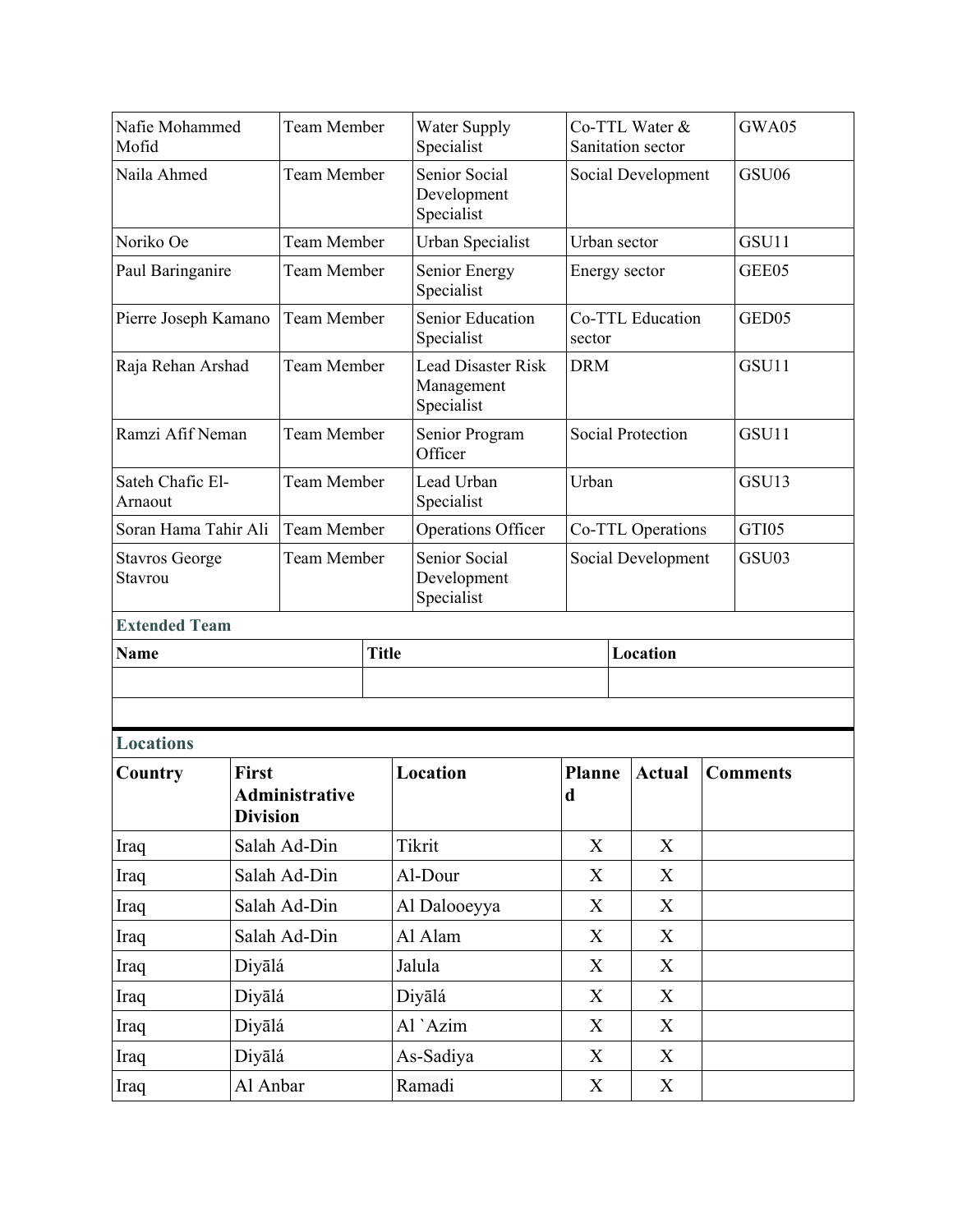| Iraq                                                                                                                   | Al Anbar                                                | Rural                                                                        | X          |   |  |  |  |
|------------------------------------------------------------------------------------------------------------------------|---------------------------------------------------------|------------------------------------------------------------------------------|------------|---|--|--|--|
| Iraq                                                                                                                   | Ninawa                                                  | Mosul                                                                        | X          |   |  |  |  |
| Iraq                                                                                                                   | Kirkuk                                                  | Kirkuk                                                                       | X          | X |  |  |  |
| Iraq                                                                                                                   | Dohuk                                                   | Dohuk                                                                        | <b>TBD</b> |   |  |  |  |
|                                                                                                                        |                                                         |                                                                              |            |   |  |  |  |
| <b>Institutional Data</b>                                                                                              |                                                         |                                                                              |            |   |  |  |  |
|                                                                                                                        |                                                         | <b>Parent (Emergency Operation for Development-P155732)</b>                  |            |   |  |  |  |
| <b>Practice Area (Lead)</b>                                                                                            |                                                         |                                                                              |            |   |  |  |  |
|                                                                                                                        |                                                         | Social, Urban, Rural and Resilience Global Practice                          |            |   |  |  |  |
|                                                                                                                        | <b>Contributing Practice Areas</b>                      |                                                                              |            |   |  |  |  |
|                                                                                                                        |                                                         | Energy & Extractives, Health, Nutrition & Population, Transport & ICT, Water |            |   |  |  |  |
| <b>Additional Financing Emergency Operation for Development Project - Additional</b><br>Financing (P161515)            |                                                         |                                                                              |            |   |  |  |  |
| <b>Practice Area (Lead)</b>                                                                                            |                                                         |                                                                              |            |   |  |  |  |
|                                                                                                                        |                                                         | Social, Urban, Rural and Resilience Global Practice                          |            |   |  |  |  |
|                                                                                                                        | <b>Contributing Practice Areas</b>                      |                                                                              |            |   |  |  |  |
| Agriculture, Education, Energy & Extractives, Environment and Natural Resources, Governance,<br>Transport & ICT, Water |                                                         |                                                                              |            |   |  |  |  |
|                                                                                                                        |                                                         | <b>Consultants (Will be disclosed in the Monthly Operational Summary)</b>    |            |   |  |  |  |
|                                                                                                                        | $\sim$ $\sim$ $\sim$ $\sim$ $\sim$ $\sim$ $\sim$ $\sim$ | 1111                                                                         |            |   |  |  |  |

Consultants Required? Consultants will be required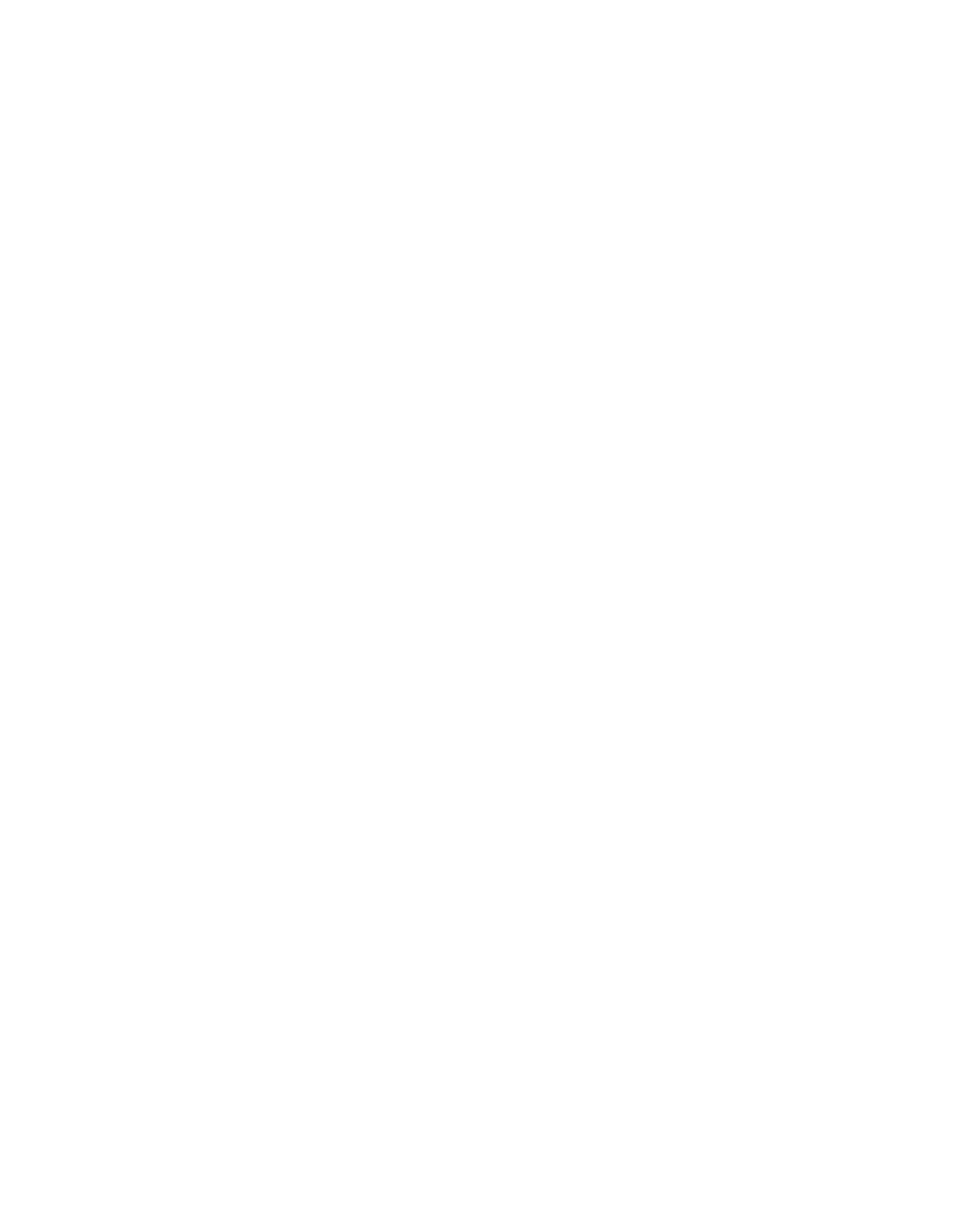## **I. INTRODUCTION**

1. This Project Paper seeks the approval of the Executive Directors to provide an additional loan in the amount of US\$400 million to the Republic of Iraq for the Emergency Operation for Development (EODP) - P155732 [IBRD-85200].

2. **Rationale for Additional Financing (AF).** Fierce and protracted fighting in areas of Iraq newly liberated from the Islamic State of Iraq and Syria (ISIS), especially Mosul, ISIS's last urban bastion in Iraq, resulted in extensive damages that have impacted service delivery and basic commercial activities. In July 2017, Prime Minister Abadi announced the liberation of Mosul and the need to start reconstruction of the area. The international community has expressed its commitment to support the Government-led reconstruction of Mosul and other localities that have been recently liberated from ISIS, namely, the immediate implementation of recovery, reconstruction, and rehabilitation of priority infrastructure to restore delivery of public services. The proposed AF will expand the EODP scope to include agriculture, irrigation, urban services, and education services, as well as additional cities that have been recently liberated from ISIS.

3. **The design of the proposed AF is similar to that of the EODP parent project.** It is fully aligned with the EODP's intended scale-up strategy. Both are intended to complement the Government of Iraq (GoI) stabilization efforts through restoration of public service delivery via reconstruction and rehabilitation of priority infrastructure, and to pave the way for Iraq's sustainable, inclusive and equitable development.

4. **The AF will finance geographic scale-up of the parent project activities to new municipalities liberated from ISIS** in the Salah Ad-Din and Diyala governorates, as well as in the governorates of Al Anbar (including Ramadi), Ninawa (including Mosul) and others that would be identified at a later stage. Accordingly, the implementation responsibilities, which under the parent EODP were under central government institutions, will be expanded to subnational governments.

5. **As part of this AF, the following changes will be introduced to specific components of the EODP**: (i) Component 1 on *restoring electricity infrastructure and connectivity* will be expanded to the new geographic areas, and will include works and activities related to installation of the supplied equipment; (ii) Component 2 on *restoring municipal waste, water and sanitation services* will be extended to the new geographic areas; (iii) Component 3 on *restoring transport infrastructure* will be extended to the new geographic areas and will incorporate financing for a feasibility study on the operation and maintenance of Mosul airport post reconstruction, as well as financing for the restoration of public transport terminals that serve intercity transport under a Public Private Partnership (PPP) scheme; and (iv) Component 4 on *restoring health services* will be revised in scope (the component will receive no additional funding and will focus, in addition to the supply ambulances and mobile clinics, on the repair of damaged hospitals and clinics instead of replacement of supply of mobile hospitals), since the Kuwait Fund for Arab Economic Development has made available a grant of US\$100 million to restore health services in areas recently liberated from ISIS.

6. **The AF will also expand the sectoral scope of the EODP to address pressing education, agriculture/irrigation, and urban service delivery needs of communities in liberated areas**. In addition to activities that are currently planned or implemented in the four sectors covered by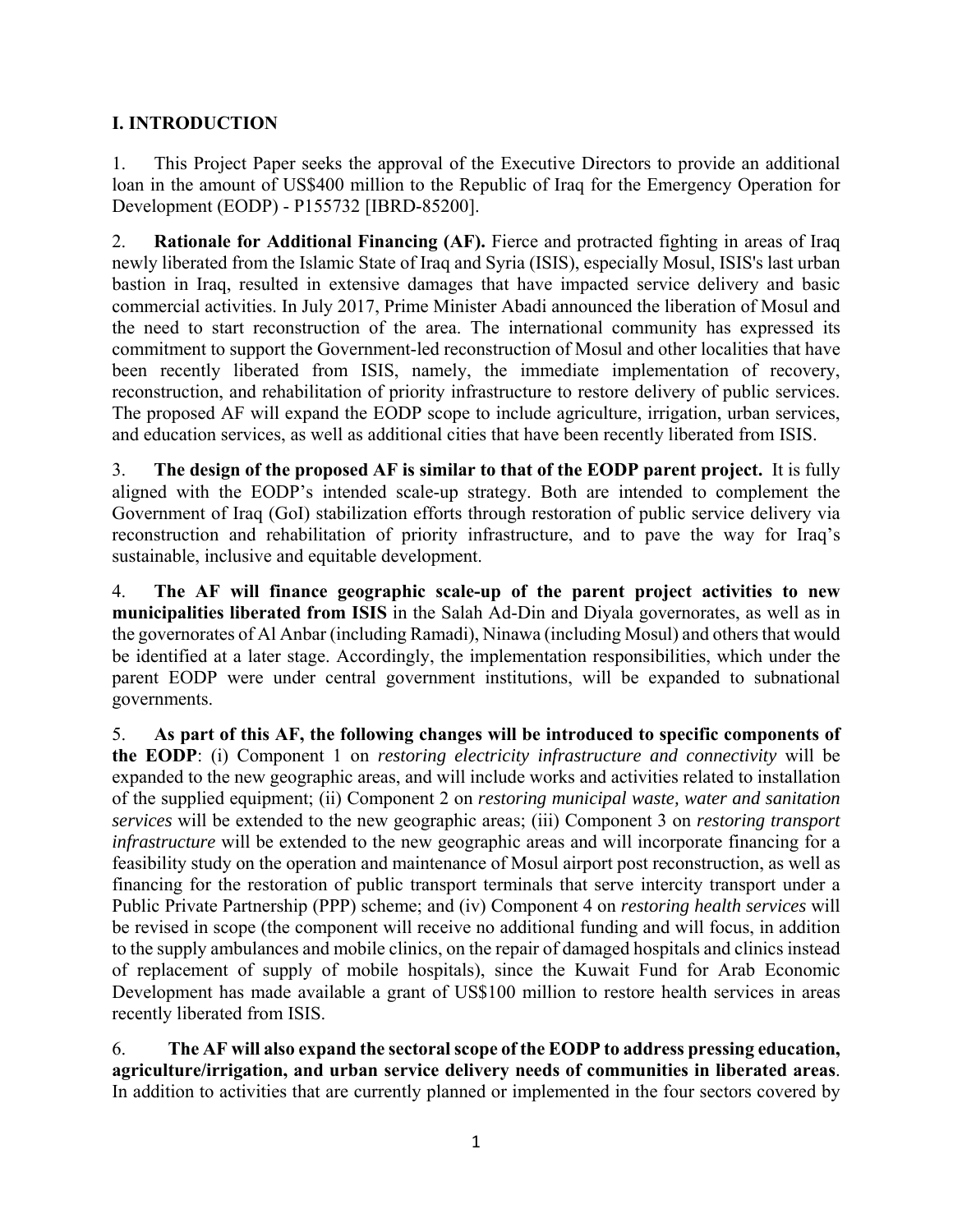the parent project (water and sanitation, electricity, transport, and municipal services), the AF would finance the following activities in the new sectors:

(i) **Support for the restoration of agriculture productivity.** The AF will finance provision and distribution of farm household starter packages; repair, reconstruction, and rehabilitation of key knowledge and service centers for agriculture; and measures to promote access of farmers and farmer groups to knowledge, services and technologies. This will be achieved through acquisition and distribution of farm input vouchers<sup>1</sup> and establishment of a transparent and efficient local input supply industry, as well as support for institution building and increased access of local agribusinesses to working capital.

(ii) **Support for emergency repair of water control hydraulic infrastructure and irrigation schemes.** This would support emergency repair of the Falluja barrage and emergency repairs to six irrigation schemes covering 72,000 hectares (ha). Typical emergency works would include repair of headworks, main canal water control structures, groundwater wells, small canal bridges and culverts. This component would also include rebuilding of damaged Ministry of Water Resources (MoWR) offices and O&M offices including the procurement of machinery and equipment for operations and maintenance.

(iii) **Support for the restoration of education services** in liberated and conflict-affected areas of Iraq. The AF will establish the foundation for additional developments in this sector through: rehabilitation, reconstruction, upgrading and equipping of education infrastructure; development and implementation of training and support programs for teachers and school leaders; and vocational training and social support for youth who are not engaged in education, employment or training (NEETs).

(iv) **Support for restoring basic municipal infrastructure and services and preserving cultural heritage assets** at the governorate levels. The AF's support in this regard will entail: rehabilitating urban infrastructure to improve access to municipal, commercial and financial services; upgrading sports facilities for youth and rehabilitation of selected cultural heritage assets; and enhancing the capacity of municipal authorities and service providers to deliver public services.

(v) **The AF will also deepen and mainstream across project components key citizen engagement and community participation elements of the EODP design**, including the social inclusion of Internally Displaced Persons (IDPs), returnees and other vulnerable groups; support to cultural heritage restoration as a means for dialogue and reconciliation; and fostering decentralization by strengthening governorate-level implementation mechanisms for planning, implementation and monitoring.

7. Corresponding results indicators and targets have been adjusted in the Results Framework of the AF.

8. **Partnerships**: The EODP has created opportunities for collaboration with development partners which will contribute to the Iraq's recovery and reconstruction program. In addition to United Nations (UN) agencies, the governments of German (EUR500 million), Japan (US\$300

 $<sup>1</sup>$  Electronic vouchers will be utilized by the project. To minimize the risk of failure of the various electronic systems</sup> and processes, a small pilot will be conducted prior to the launch of implementation to identify and rectify errors.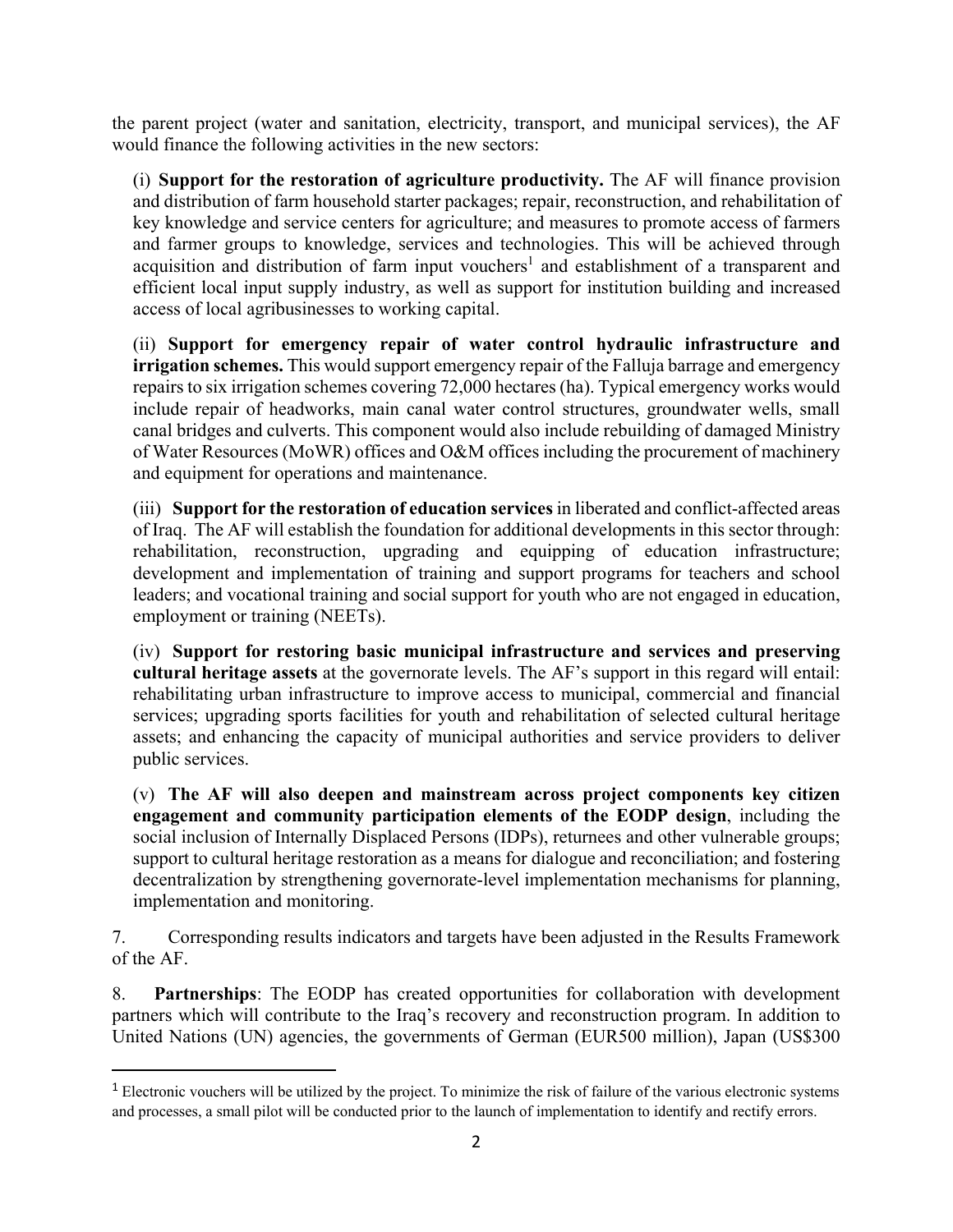million), and Kuwait (US\$ 100 million) have contributed to these programsSome of the funds are being managed either through the UN system, ReFAATO or directly by the line ministries.

## **II. BACKGROUND AND RATIONALE FOR ADDITIONAL FINANCING**

## *Country and Sector Background*

9. **The Government of Iraq is grappling with an economic downturn combined with monumental costs of recovery and reconstruction after years of protracted conflict.** Declining oil prices in 2015 and 2016 and low revenues, combined with heavy losses incurred during the ISIS insurgency and high levels of spending on humanitarian relief and security resulted in a budget deficit of 12 percent in 2016. Poverty and unemployment have increased in many communities; private consumption and investment remain subdued and continued economic, social and security disruptions have led to a deterioration in the standards of living.

10. **Vulnerable groups**, including IDPs, returnees, women, children and youth have suffered some of the greatest adverse repercussions of the economic, social and security disruptions of the conflict (World Bank, 2015)**<sup>2</sup>**. Loss of life, large scale displacement and in-migration due to diminishing economic opportunities have transformed the structure of families and communities. As of 2016, the number of IDPs in Iraq was estimated to be 3,035,000 (Internal Displacement Monitoring Centre)<sup>3</sup>. There are approximately 1.6 million widows in the country, and increasing numbers of female-headed households and orphans.

a. **IDPs.** Nearly one-fifth of IDPs live in critical shelter arrangements, including unfinished or abandoned building, schools, religious sites and informal settlements (International Organization for Migration (IOM), 2016). Disease outbreaks, including cholera, are frequent. Nearly one-fifth of displaced families no longer have their key identity documents that are essential to gain access to education, medical and social services, as well as Iraq's main social safety net, the Public Distribution System (PDS). Displaced persons and returnees continue to contend with such hardships, which are in turn compounded by a fragile socio-political environment punctuated by the breakdown of security, a widespread militia presence and the targeting of specific ethnic groups (United Nations Office for the Coordination of Humanitarian Affairs (UNOCHA), 2015).

b. **Children/Youth**. About 49 percent of IDPs are under the age of 18 years and about 20 percent of school-age children have dropped out of the education system in the last two years. The psychological impact of the violence on these children is likely to have lifelong effects. Children who have been forced to flee their homes due to violence often exhibit negative changes in behavior as a result of their experiences.

**Women**. Violence against women and girls, particularly sexual violence, has been a widelyused tactic of terror in the armed conflict. Protracted violence, increased insecurity and the constant fear of economic destitution has led to an increase in the number of girls under 15 years of age who are married. UNICEF monitoring data from 2016 confirm that about 975,000 girls

 2 http://documents.worldbank.org/curated/en/542811487277729890/pdf/IRAQ‐SCD‐FINAL‐cleared‐02132017.pdf

<sup>3</sup> http://www.internal‐displacement.org/countries/iraq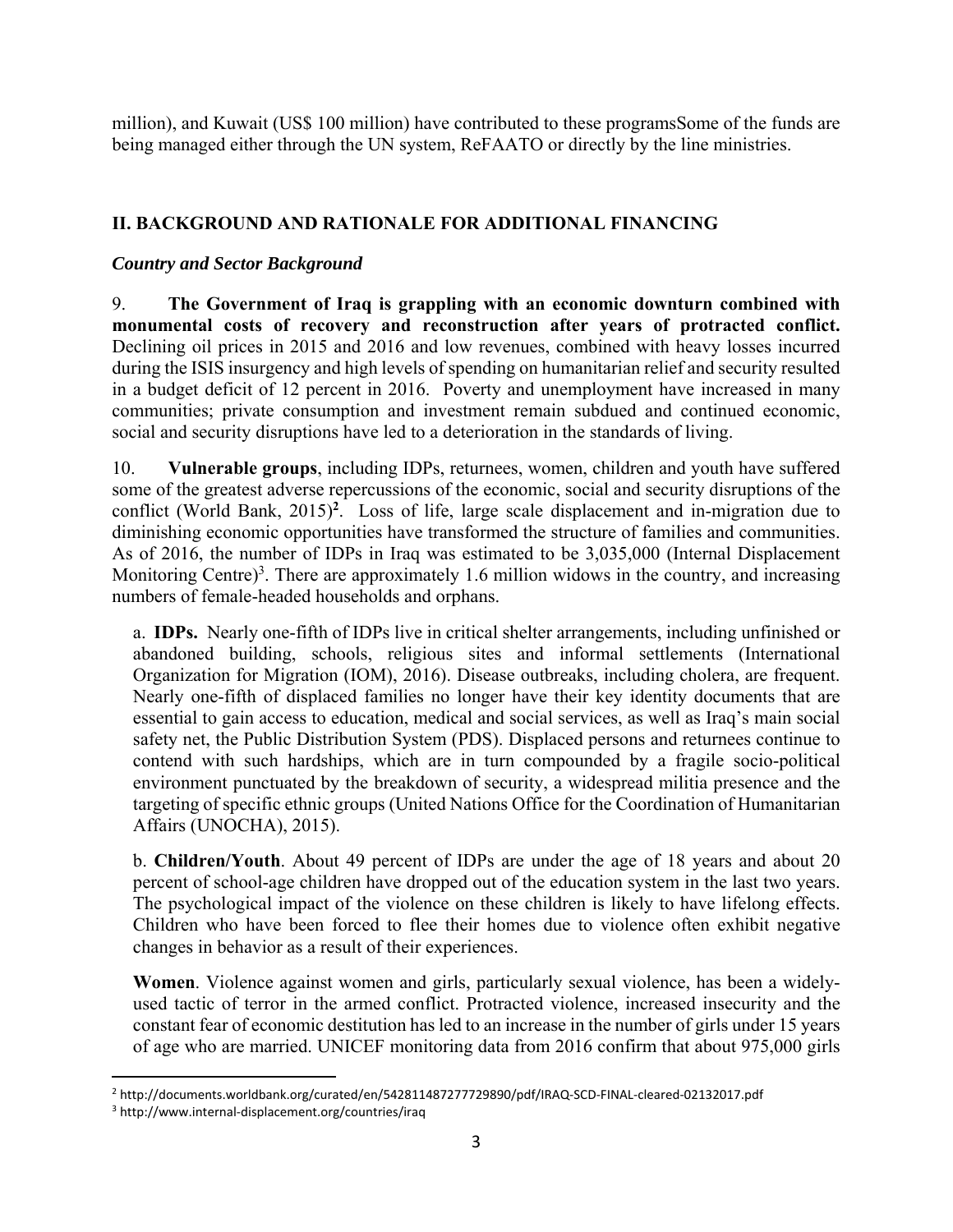in Iraq were married before the age of 15, twice as many as reported in 1990. Female labor force participation, at 15 percent, is low even relative to rates in the rest of the MENA region, which are themselves, at 20 to 25 percent, strikingly low by global standards. Ninety percent of Iraqi women of working age are not in the labor force. Most of those who do work are employed in part-time jobs, and underemployment for women has increased over time<sup>4</sup>. Very few women who are not employed and of working age report that they are looking for work (World Bank, 2014)<sup>5</sup>. Women with low levels of education and skills are often self-employed and concentrated in private sector activities. The agriculture sector (along with public services) has a particularly high share of women, whose participation in the sector has increased from 30 to 50 percent between 1980 and 2010 (World Bank,  $2016$ <sup>6</sup>.

11. **Despite its limited capacity, the Government of Iraq continues to grapple with the myriad challenges of reconstruction efforts in areas previously occupied by ISIS.** The GoI is leading efforts to consolidate political stability and social cohesion in the liberated municipalities, the majority of which were initially concentrated in Tikrit, Dour, Al Doloueyya and Al-Alam (Salah Ad-Din governorate) and Jalula, As-Sadiya and Al-AAzeem (Diyala governorate), and that are now being expanded to Ramadi (Al Anbar governorate) and Mosul (Ninawa governorate) and a few others. The GoI is also taking measures to rebuild trust with its constituents by opening space for civil society and empowering the population to engage in policy dialogue and processes to foster bottom-up accountability.

## *Relationship to Country and Bank strategies*

12. **The project's strategic objective to take steps towards normalization through inclusive service delivery in the liberated areas reflects the World Bank Group's strategic goals of ending extreme poverty and boosting shared prosperity in a sustainable manner as well as the Forward Look of 2030**. The operation is also aligned with the pillars of the Middle East and North Africa (MENA) regional strategy on renewing the social contract and recovery and reconstruction 7. Both of these emphasize state rebuilding and support for the transition of fragile and conflict-affected states into stable and peaceful societies.

13. **The project is also aligned with the GoI's medium- and long-term strategic framework**. This framework highlights two main strategic drivers: (i) ensuring the security and stability of all Iraqis, liberating all ISIS-controlled areas and reinstating law and order - a prerequisite for the economy to improve and for reinstating people's trust in government; and (ii) strengthening sustainable delivery of public services as a means to bridge the gap between the old and the new social contract. The GoI has prioritized addressing the needs of displaced persons and host communities, particularly those of vulnerable groups, including women and children. It has also underscored engagement with the private sector as one of the avenues to rejuvenate employment and economic activity.<sup>8</sup>

<sup>4</sup> Iraq Systematic Country Diagnostic, 2017

<sup>&</sup>lt;sup>5</sup> World Bank, World Development Indicators, 2014

<sup>&</sup>lt;sup>6</sup> Iraq Risk and Resilience Assessment. Mimeo.

<sup>.&</sup>lt;br><sup>8</sup> Republic of Iraq Ministry of Planning, (2013) National Development Plan 2013-2017, Baghdad. http://www.mop.gov.iq/mop/resources/IT/pdf/123.pdf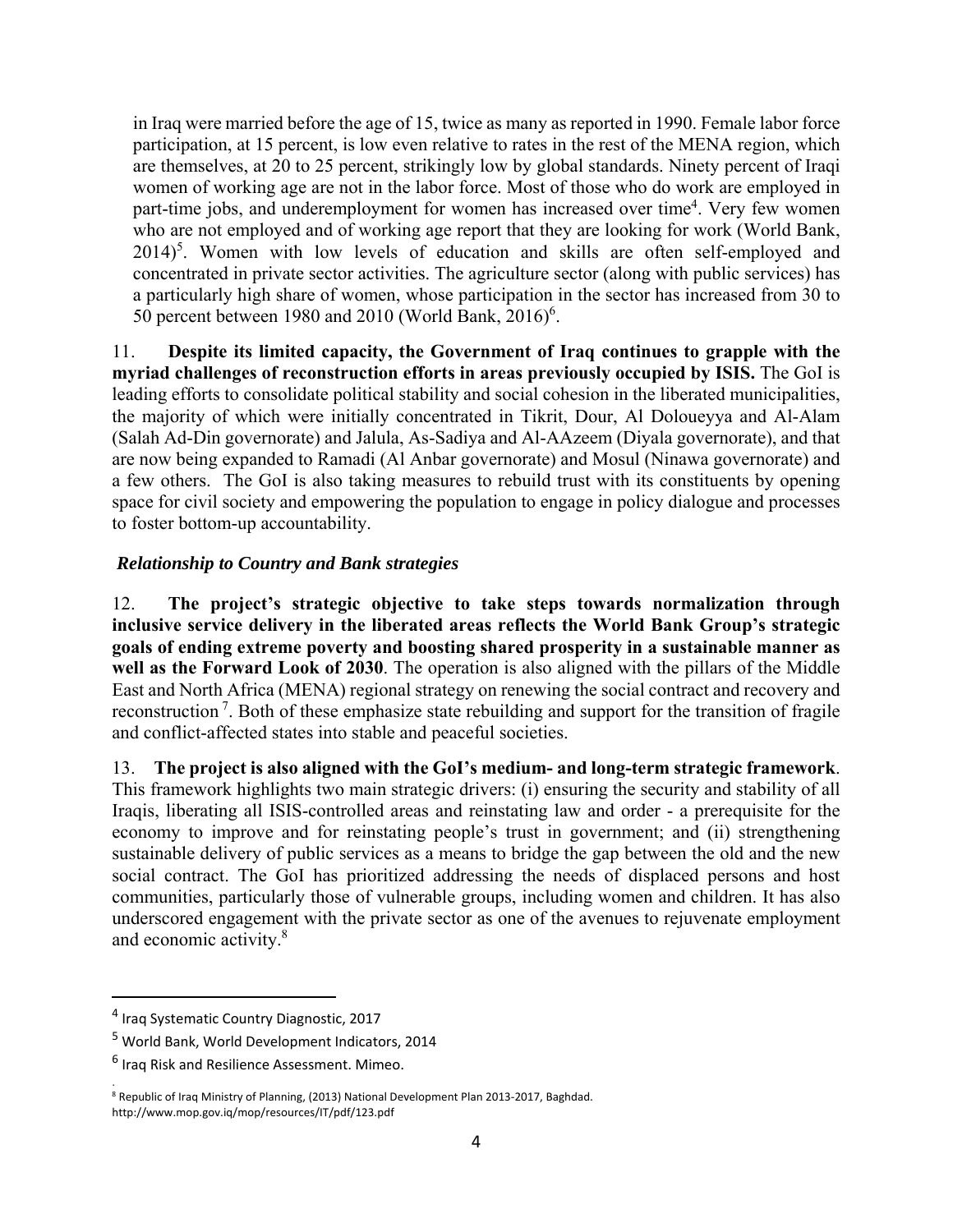14. **The project responds to the June 2017 Draft Document of the General Framework of the National Recovery and Reconstruction Framework for Iraq** (NRRF). The final draft of the NRRF will constitute a 10-year plan (two five-year plans from 2018 through 2022 and from 2023 through 2028) that is intended to unify efforts of the GoI and international development partners to address the priorities of various governorates and their citizens.

15. **The project's support to inclusive service delivery in the liberated areas reflects the World Bank Group's (WBG) strategic goals of ending extreme poverty and boosting shared prosperity in a sustainable manner and contributes to implementation of the MENA regional strategy pillars on renewal of the social contract and recovery and reconstruction**. This AF builds on the flexibility and adaptability instilled into the Iraq Country Partnership Strategy (CPS) (FY13-FY16) discussed by the Board of Executive Directors on December 18, 2012 and its related current Performance Learning Review which builds on the 2017 Systematic Country Diagnostic (SCD) for Iraq. The SCD has identified priorities to reduce poverty and boost prosperity in Iraq in an inclusive and sustainable manner by: (a) reestablishing security; and (b) rebuilding the social contract and state legitimacy. The limited capacity of Iraq's public institutions has translated into weak performance of the civil service and limited accountability. The importance of strengthening Iraq's institutions is particularly critical towards economic recovery and development.

16. **Successful implementation of the project will be instrumental in renewing the social contract between the state and the people of Iraq**, and could potentially spur the GoI to extend project support to all liberated areas. From the GoI perspective, successful implementation could translate into the future acceptance of participative community engagement components in development programs. From a beneficiary perspective, successful implementation would allow for better participation in the efforts to reconstruct the country which could lead to a better understanding of democratic participation and an active interest in the development of their immediate communities. The success may also create incentives for other multilateral and bilateral donors to participate in the reconstruction efforts.

## *Parent Project Status and Performance*

17. **The parent loan of US\$350 million (EODP, P155732) was approved on July 7, 2015 and became effective on September 18, 2015.** The Project Development Objective for the proposed AF remains the same as that of the parent EODP, namely: "*to support the Republic of Iraq in the reconstruction of damaged infrastructure and the restoration of public services delivery in targeted municipal areas*". Four additional sectors (agriculture, irrigation, education and urban services) were incorporated into the original design, and the scope of most of the original components was expanded, both in terms of magnitude as well as geographic areas. Through the restoration of education, agriculture, irrigation and urban services, the project will provide further targeted support to vulnerable groups. The AF will also support decentralization reforms and equip ministries and subnational governments with knowledge and technical know-how to undertake efficient and effective programming for recovery and reconstruction that will continue to build social and economic resilience, reduce inefficiencies and promote accountability.

18. **The World Bank brings an integrated approach to complement the work that has been initiated by the EODP.** The Bank is responding to the need to support returnees and the existing population in the liberated areas, while building long-term resilient social safety nets. To this effect, two operations currently under preparation, the Emergency Social Stabilization and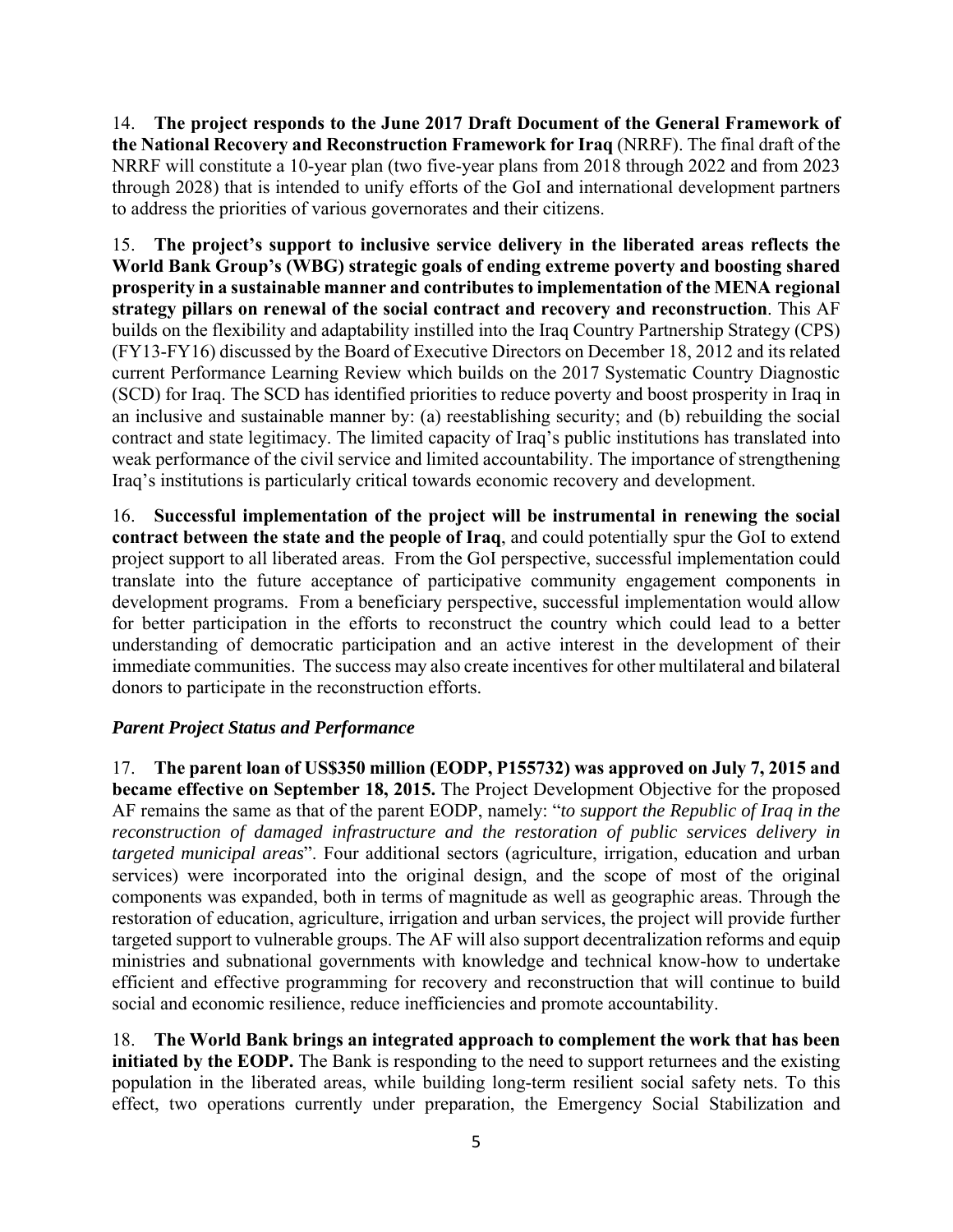Resilience Project (ESSRP) (P165114) and the Social Fund for Development (SFD) (P163108) will be closely coordinated with the EODP, leveraging existing targeting and payment methods. The ESSRP will also introduce robust social accountability, citizen engagement, and grievance redress mechanisms to build social cohesion, trust, and strengthen relationships between the central and local governments, while taking into account gender aspects and support for vulnerable and marginalized groups to address some of the root causes of violence. The proposed ESSRP will complement EODP and the AF and will support small-scale "cash for work" activities in areas that may overlap with the EODP or the AF. A subproject monitoring and management platform will be developed at the Reconstruction Fund for Areas Affected by Terroristic Operations (ReFAATO) to avoid any duplication of efforts, including that with other donors' support.

19. **The EODP is currently rated as moderately satisfactory, both in terms of its progress towards the development objective and progress on implementation.** Its ratings on implementation progress and PDO progress were updated in August 2017, due to corrective actions that were based on a disbursement improvement action plan prepared in collaboration with the Gol. Actions suggested by this plan addressed implementation bottlenecks and led to significant improvements in the level of commitments and disbursements and the pace of implementation. By September 2017, the level of commitments was 53 percent of the total original loan amount, compared to 32 percent in May 2017. Similarly, the level of disbursements increased from 19 percent to 26 percent between July and September 2017. The GoI has set a target of close to 90 percent for parent project commitments and 50 percent disbursements by the end of December 2017.

20. **This remains a Category B project for safeguards purposes.** Existing safeguards instruments continue to be adequate, overall safeguards requirements are complied with and there has been no deviation from the effective application of safeguards during implementation. All repairs considered under the AF will be based on the original blueprints of the damaged infrastructure.

21. **Financial management and procurement performance are rated as moderately satisfactory.** In terms of financial management, all Project Management Teams (PMTs) have financial officers and internal controllers with basic competencies; designated accounts are open and operational; the format and contents of Interim Unaudited Financial Reports (IFRs) that are submitted regularly to the Bank are compliant with World Bank requirements; and sound internal and external controls have been put in place. The financial audit report of September 18, 2017 was accepted by the Bank. The auditor issued a clean opinion. Procurement of works, goods and selection of consultant services is implemented in line with the agreed procurement rules and provisions. Capacity of the Project Coordination Unit (PCU) and the current PMTs has improved gradually during implementation of the EODP. Although there is scope for additional capacity building, particularly for contract management, the current level of capacity of the PCU and PMTs is moderately satisfactory. As the project will rely more on electronic systems and processes, a small pilot will be conducted prior to the launch of implementation to identify and rectify errors.

## *Consideration of Alternative Funding*

22. **Efforts are underway to mobilize additional funding.** The magnitude of the damages, especially in the recently liberated city of Mosul, is unprecedented, and urgent support to the Iraqi people in recently liberated areas would avoid the return of ISIS. Therefore, the Bank is working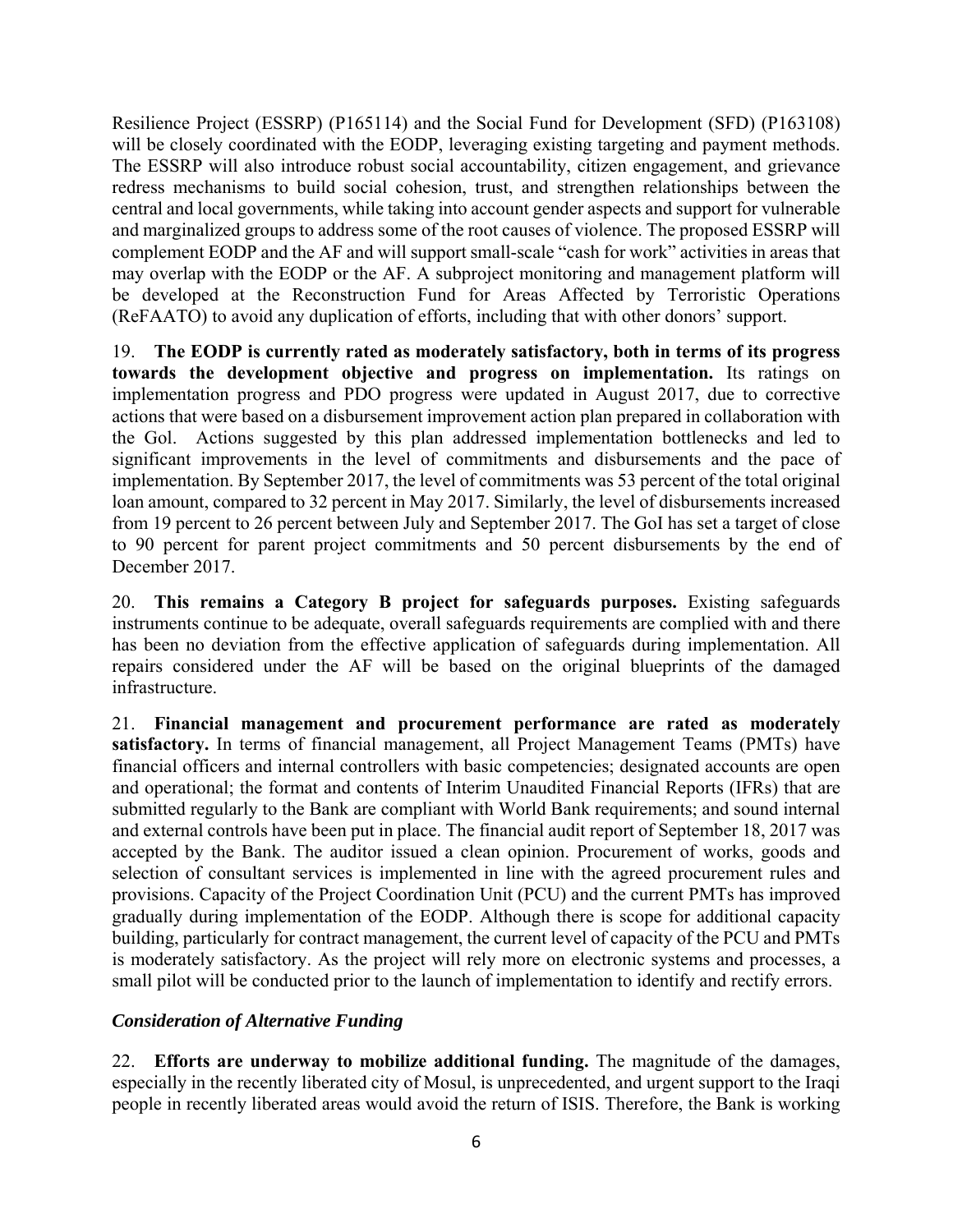closely with the GoI to mobilize additional resources from the international community, multilateral banks and the private sector. Towards this end, the Bank is currently supporting the GoI in the preparation of an "International Conference for Inclusive Recovery, Reconstruction and Development in Terror Affected Areas in Iraq" to be hosted by the Government of Kuwait in Kuwait City in January 2018.

## *Risk Rating*

23. **The overall risk rating** is high. The description of key risks that are either substantial or high and risk mitigation measures follows:

a. **Political and governance risks will remain high.** This relates not only to the complex social fabric and political landscape in Iraq, including highly entrenched vested interests in public and private sectors, but also to the impact of regional geopolitics on internal dynamics and performance. Two major events may impact the current situation: (i) the referendum in Kurdistan that took place on September 25, 2017; and (ii) the upcoming April 2018 national elections which could result in possible changes (or outright rejection) of the current reform and development agenda. Of immediate concern is the return of ISIS combatants and their families, which could result in reprisals and/or unrest and undermine physical security.

The World Bank Group (WBG) will continue to rely on its comparative advantage, including technical knowledge and expertise and applying lessons learned from recovery and reconstruction in other country contexts that are relevant for Iraq and the Bank's role as a trusted convener of public-private partnerships. The AF will strengthen its focus on citizen engagement and expand it to include a broader range of stakeholders (e.g., Parliament, civil society and academics) who are likely to be involved in the critical development and policy choices that lie ahead. The citizen engagement will also ensure the availability of timely and comprehensive information regarding the project activities that is useful to the public to understand and contribute to the GoI's efforts towards reconstruction and development, and provide support for putting into place avenues for strengthening effective community participation and enhancing the ownership of subprojects by beneficiaries and communities.

b. **Macroeconomic risks will continue to be substantial** as Iraq will face macroeconomic challenges related to internal fiscal pressures and high levels of violence and insecurity in various parts of the country, as well as external shocks including the volatility of oil prices. These risks could undermine the momentum of economic growth and affect the implementation of the WBG program. Public finances are likely to be strained due to high levels of expenditure on security and stabilization efforts, as well as ongoing and planned activities geared towards poverty reduction and socio-economic development that may not yield immediate results. This will require further strengthening of social safety nets to protect vulnerable groups, including women, IDPs and youth.

c. **The risks associated with sector strategies and policies and the technical design of subprojects remain substantial**. Given the multi-sectoral nature of the project, there are a number of stakeholders involved, including various line ministries, governorates and the Iraqi Reconstruction Fund for Areas Affected by Terroristic Operations (ReFAATO), with different levels of capacity that have to be taken into account. Due to the new sectors that will be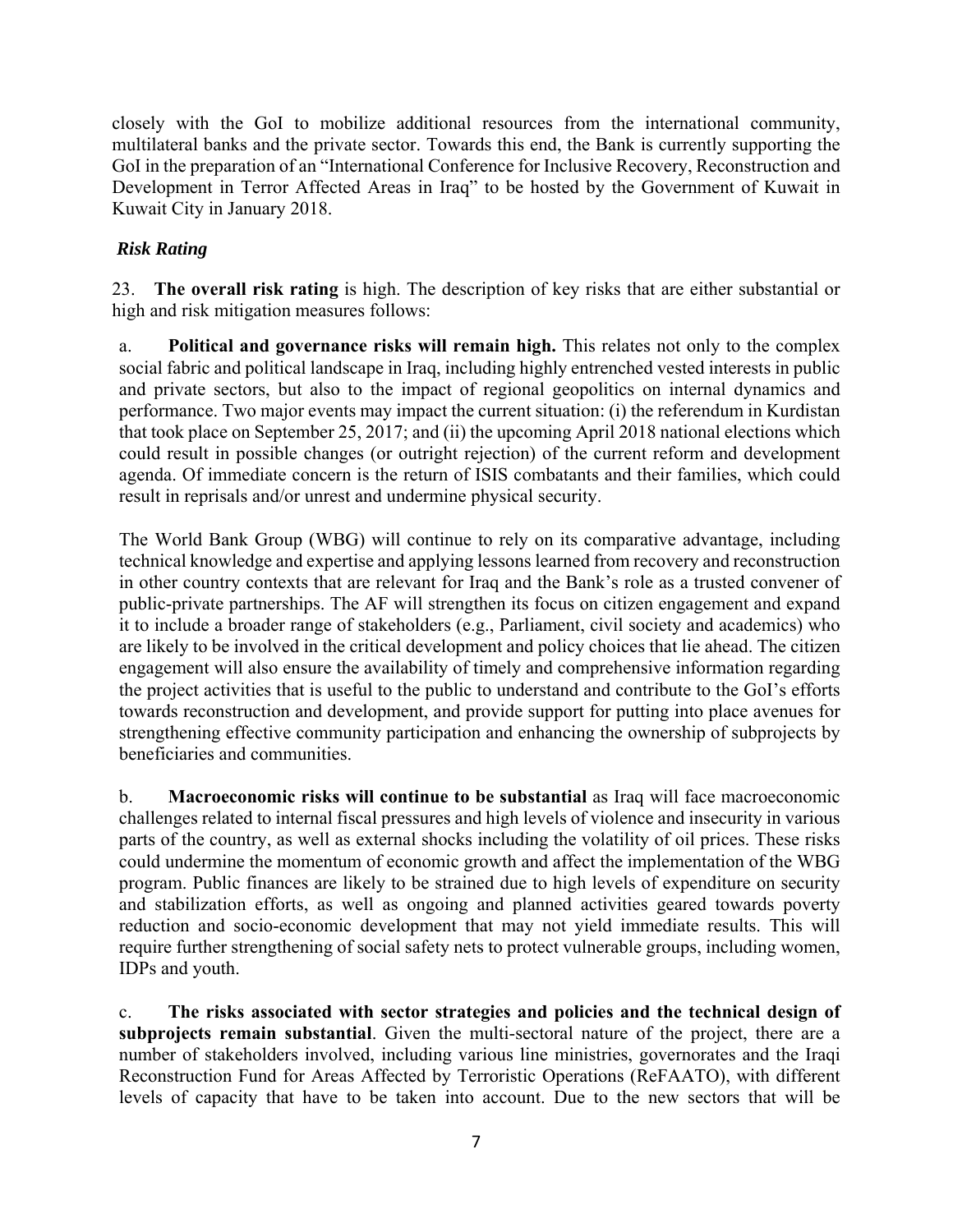incorporated as part of the AF, the number of Project Management Teams (PMTs) has increased from five to 12. In addition, undertaking damage assessments and day-to-day implementation and supervision is difficult since the project specifically targets newly liberated areas where there is a high concentration of IDPs and significant security risks.

To mitigate the risks, the proposed AF builds on the lessons learned from implementation of the EODP that has been under implementation since July 2015. Moreover, the ongoing Dynamic *Damage and Needs Assessment (DNA)* led by the Bank and expected to be completed by December 2017 will be key to corroborating the GoI's damage assessment. Effective communication by the GoI and the World Bank Group will be critical to ensure appropriate coordination and knowledge sharing, especially since this reconstruction program is also intended to pave the way for successive sector-specific programs.

d. **Institutional capacity for implementation and sustainability risks will continue to be substantial** as Iraq's implementation capacity remains frail, which could derail results if this is further exacerbated by security challenges and weak decision-making processes. This risk is also compounded by the decentralization of subproject planning and implementation at the subnational/Governorate level, where implementation capacity might be even weaker than at the national level. EODP implementation has suffered delays primarily due to unclear decisionmaking processes and capacity constraints at the national and subnational levels. Some of these risks may not be mitigated fully during project implementation period, but the WBG will continue to seek higher-level government interventions to address the delays and finance capacity-related activities to address the constraints**.** The WBG's approach is to accept informed risks and undertake proactive mitigation by drawing on the findings of the 2014 World Development Report<sup>9</sup> and lessons from engagement thus far in Iraq. Accordingly, the AF has made provisions for the capacity constraints of various implementing entities to improve the speed of response. In addition, the project will reinforce its efforts to establish effective partnerships, provide technical assistance to strengthen the capacity of subnational governments, and ramp up its efforts to provide timely information and engage with beneficiaries and citizens throughout project implementation.

e. **Fiduciary risks will remain high**. These high risks continue despite some improvements in capacity of some of the PMTs currently implementing activities under the EODP. However, the fact that the added PMTs under the governorates have never been exposed to Bank's operations justifies the risk rating. The Bank will continue supporting the specific fiduciary measures that have been instituted under the EODP, in addition to a more systematic approach to institutional capacity building. This approach will emphasize ministry and agency-specific institutional assessments and action plans; the continued presence of the fiduciary team in the field through local consultants, including third-party monitoring agency; and ongoing support to the GoI to improve public financial management (PFM) and procurement functions. The project will ramp up the existing EODP supervision arrangements directly and through third parties to ensure adequate risk management.

f. **Environment and social risks are high,** given the sheer scale of the AF in terms of the number of geographic locations, activities in several sectors and the high level of resettlement

 9 World Development Report 2014 on Risks and Opportunity: Managing Risks for Development.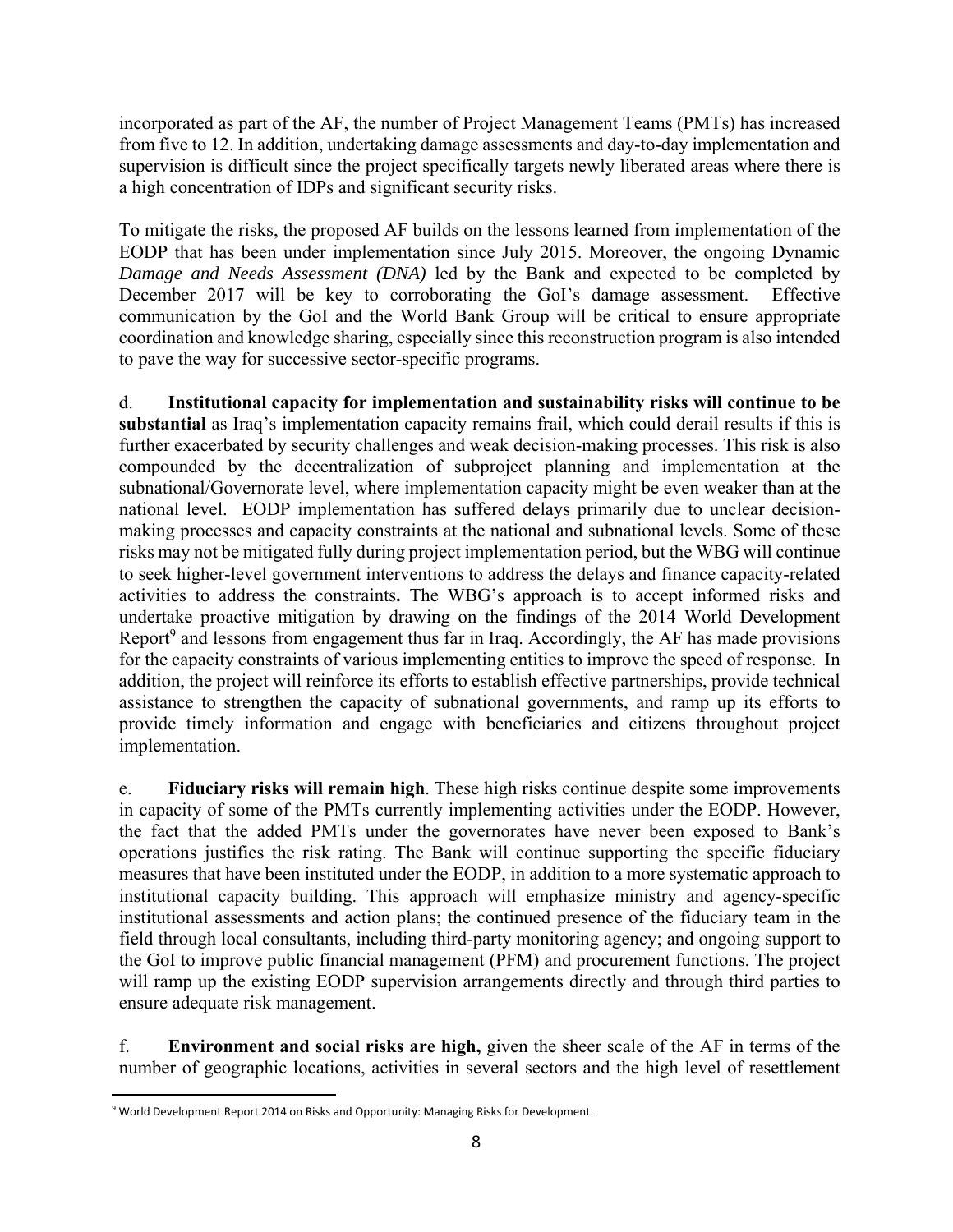involved. These factors have the potential to cause adverse environmental and social impacts. The environmental risk is high, although all investments are expected to focus on reconstruction or rehabilitation of existing infrastructure based on original blueprints. Given large scale displacement due to the conflict and fragile security conditions overall, social risks associated with involuntary resettlement and livelihood restoration are substantial.

These risks will be mitigated by relying on standard safeguards instruments: the Environmental and Social Management Framework (ESMF) and the Resettlement Policy Framework (RPF) for overall guidance<sup>10</sup>, and subproject-specific Environmental and Social Impact Assessments (ESIAs), Environmental and Social Management Plans (ESMPs) and Abbreviated Resettlement Action Plans (ARAPs) which will be produced during the initial months of the implementation phase. The AF will benefit from the experiences gained during implementation of the parent project, and the Bank team will continue to provide guidance to existing and new PMTs to ensure that safeguards requirements are integrated into individual subproject designs and are monitored adequately on a regular basis.

g. **Stakeholders risk is substantial**: There is a continued risk that there might be opposition from some stakeholders, which, in light of the sectarian nature of the conflict and violence, could have a negative impact on the AF implementation and its intended outcomes. Moreover, the demography, number and timing of IDP returnees to many of the recently liberated areas remains unknown resulting in an unidentified demand for housing, services and infrastructure. Although information is regularly sought from United Nations (UN) agencies, aid agencies and international NGOs in the field, it is not possible to accurately predict such demand. The ability of project beneficiaries, particularly IDPs, women and youth to participate in identifying priority subprojects through citizen engagement mechanisms is uncertain, which might entail the need for community-based participatory training programs to enable them to be part of the process.

The ReFAATO will coordinate with other agencies and governments working on different projects to ensure that their operations are not competing or overlapping and to leverage on lessons learned. The ReFAATO will also ensure to targeted communications and citizen engagement activities to help clarify perceptions and manage expectations.

h. **Conflict and violence risk remains high,** as implementation arrangements must consider access restrictions and quickly adapt to changing circumstances on the ground. Third-party monitoring will continue to be mobilized to areas of limited access to World Bank teams. This will enhance the supervision of World Bank-financed operations.

24. **There was no climate change risk in the parent project, however, in light of the agriculture and irrigation components, climate change risks are rated as moderate.** The proposed new activities have been screened for climate and disaster risk. The main concern lies in the risk of floods due to yearly fluctuation in annual discharge from the Tigris and Euphrates rivers, particularly for low-lying areas in Salah ad-Din and Al Anbar governorates. The damages to Fallujah Barrage during the war caused large-scale flooding to these areas, and therefore requires urgent repairs. Such repairs will take some time, and there may be a short-term risk of flooding

 <sup>10</sup> The ESMF and RPF have been updated to reflect the AF activities, translated into Arabic language, and disclosed to the public locally and on the Bank's website on September 20, 2017, following consultations with key stakeholders.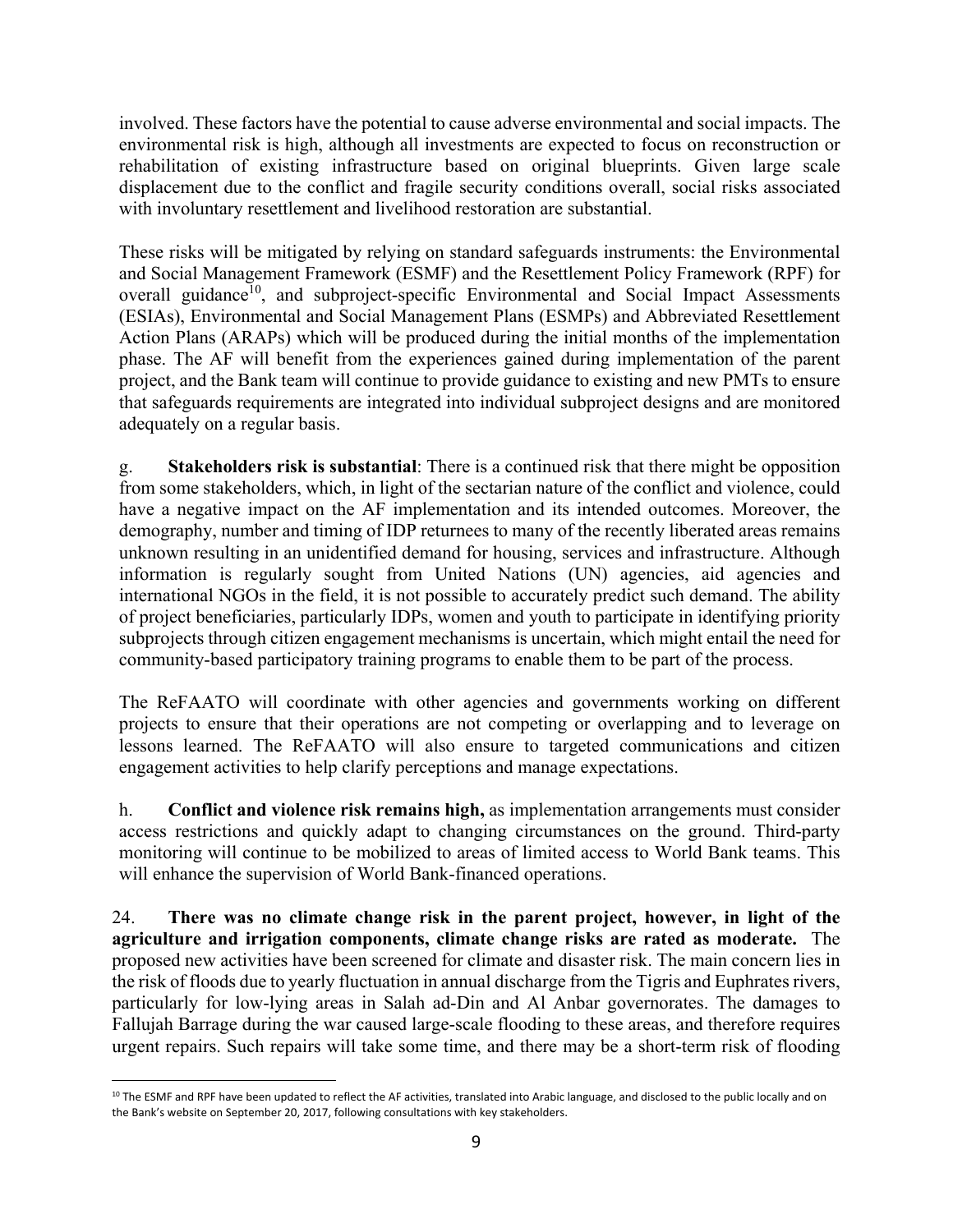depending on climatic conditions. Other climate-related concerns are the possibility of droughts and an increase in the frequency and intensity of sand storms, which may adversely affect agriculture productivity, especially in Al Anbar governorate. To mitigate this risk, the safeguards instruments of agriculture investments include vulnerability assessments and identify adaptation measures to such events.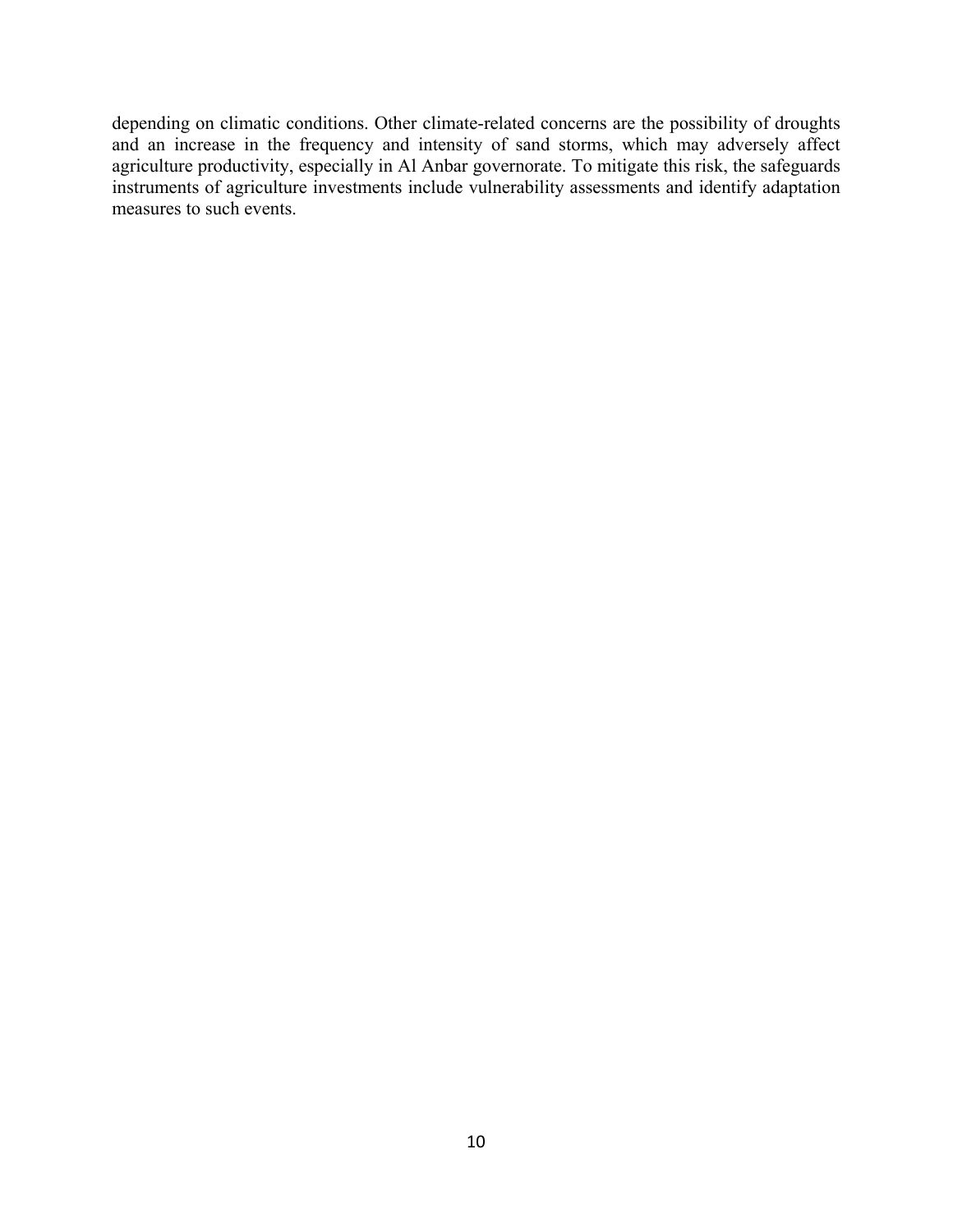## **III. PROPOSED CHANGES**

## **Summary of Proposed Changes**

Proposed changes are as follows:

(i) expansion of geographical scope for all existing components (electricity infrastructure and connectivity, municipal waste, water and sanitation, and transport infrastructure);

(ii) sectoral expansion, adding components covering agriculture, water and irrigation, education and urban services;

(iii) beneficiary targeting to include an emphasis on IDPs, returnees, women and youth, particularly in terms of improving their access to water and sanitation services, education and employment opportunities;

(iv) revision of the health component to reflect the replacement of the supply of mobile hospitals with the repair of damaged hospitals and clinics. The latter will be implemented by a new PMT at the Public Buildings Directorate at the MoCHMPW;

(v) modification of implementation responsibilities for developing the Housing Reconstruction Subsidy Scheme, which is moved under the Reconstruction Fund's mandate, where its Board of Trustees comprises all relevant line ministries at the level of senior officials;

(vi) expansion of technical assistance to include supporting the GoI in identifying and justifying through feasibility studies the potential for private sector engagement in reconstructing, operating and maintaining major infrastructure, including the Mosul airport, and restoring other services;

(vii) expansion of implementation responsibilities, which focused on the federal government institutions under the parent EODP, to the subnational governments. This would also support the Government's decentralization agenda and local governments' taking on more responsibilities, including services delivery;

(viii) expansion of activities to include piloting conservation, rehabilitation and/or restoration of selected cultural heritage assets in Mosul's historic center; and

(ix) modification of fiduciary arrangements based on the institutional assessment for decentralized modality.

The proposed AF activities trigger the same safeguard policies as the parent project. In addition, due to the inclusion of irrigation activities, OP 4.09 on Pest Management is triggered. The environmental category of the AF remains unchanged. The ESMF and the RPF of the parent project have been updated to include mitigation measures relevant to the new sectors and geographic coverage.

| Change in Implementing Agency              | $Yes[X] No$ []                                                            |
|--------------------------------------------|---------------------------------------------------------------------------|
| Change in Project's Development Objectives | $Yes \lceil \rceil No \lceil X \rceil$                                    |
| Change in Results Framework                | $Yes[X] No$ []                                                            |
| Change in Safeguard Policies Triggered     | Yes[X] No[]                                                               |
| Change of EA category                      | $\left  \text{Yes} \right $ $\left  \text{No} \right $ X $\left  \right $ |
| Other Changes to Safeguards                | Yes[X] No[]                                                               |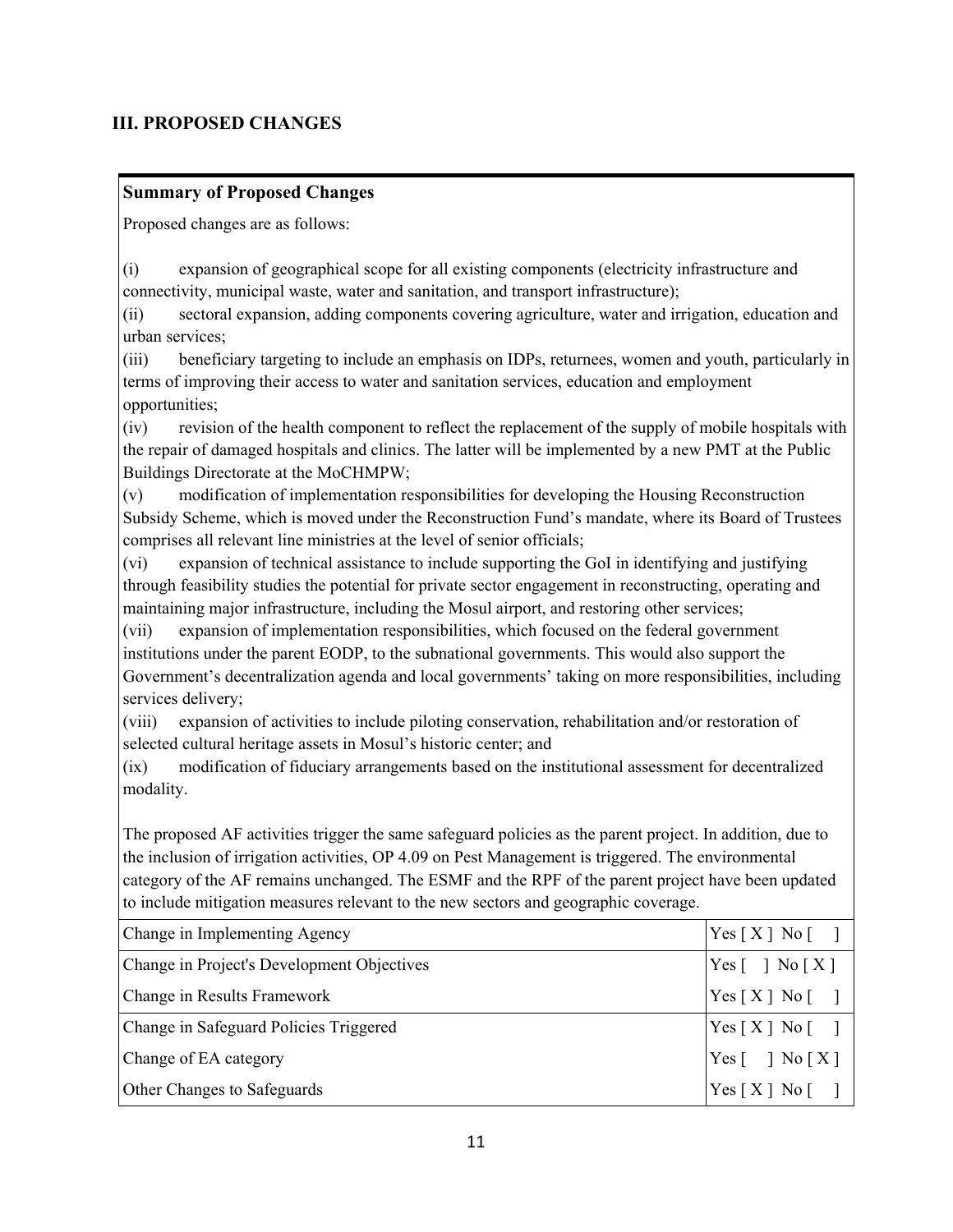| Change in Legal Covenants                    | Yes $[X \rceil N_0 \rceil$                     |
|----------------------------------------------|------------------------------------------------|
| Change in Loan Closing Date(s)               | Yes[X] No[]                                    |
| <b>Cancellations Proposed</b>                | Yes $\lceil \quad \rceil$ No $\lceil X \rceil$ |
| Change in Disbursement Arrangements          | Yes[X] No[                                     |
| Reallocation between Disbursement Categories | Yes $\lceil \quad \rceil$ No $\lceil X \rceil$ |
| Change in Disbursement Estimates             | Yes [ X ] No [ ]                               |
| Change to Components and Cost                | Yes[X] No[]                                    |
| Change in Institutional Arrangements         | Yes[X] No[]                                    |
| Change in Financial Management               | Yes[X] No[]                                    |
| Change in Procurement                        | $Yes[X] No$ [ ]                                |
| Change in Implementation Schedule            | Yes $\lceil \quad \rceil$ No $\lceil X \rceil$ |
| Other Change(s)                              | $Yes \lceil \rceil No \lceil X \rceil$         |

## **Development Objective/Results**

### **Project's Development Objectives**

Original PDO

The PDO is to support the Republic of Iraq in the reconstruction of damaged infrastructure and the restoration of public services delivery in targeted municipal areas.

#### **Change in Results Framework**

#### Explanation:

The results framework has been changed to reflect: expansion in geographical coverage for existing components (electricity infrastructure and connectivity, municipal waste, water and sanitation, and transport infrastructure); sectoral expansion of new components (agriculture, irrigation, education and urban services); revision of the original health component to replace the supply of mobile hospitals with repairing damaged clinics and equipping them with the necessary medical tools; and beneficiary targeting to reflect an emphasis on IDPs, women and youth.

#### **Compliance**

#### **Change in Safeguard Policies Triggered**

Explanation:

The environmental category and triggered safeguards policies remain the same as per EODP with one additional triggered policy, i.e. OP 4.09 as the investments in the agriculture sector might include rehabilitation of seeds multiplication, processing facilities (which will use pesticides) and distribution of farm tools, possibly including pesticides, to farm households. The ESMF of the parent project has been updated to cover the new sectors (agriculture, irrigation, education and municipal services) and the new regions (Ninawa and Al Anbar Governorates). The updated ESMF was disclosed on September 19, 2017 and it captures environmental benefits, risks and impacts of various investments, classifying those investments into typologies along environmental and social criteria and impacts, and for each typology defining the specific, required instruments and processes. The ESMF includes measures for selecting pesticides, according to OP 4.09 requirements for safe handling of pesticides and using adequate Personal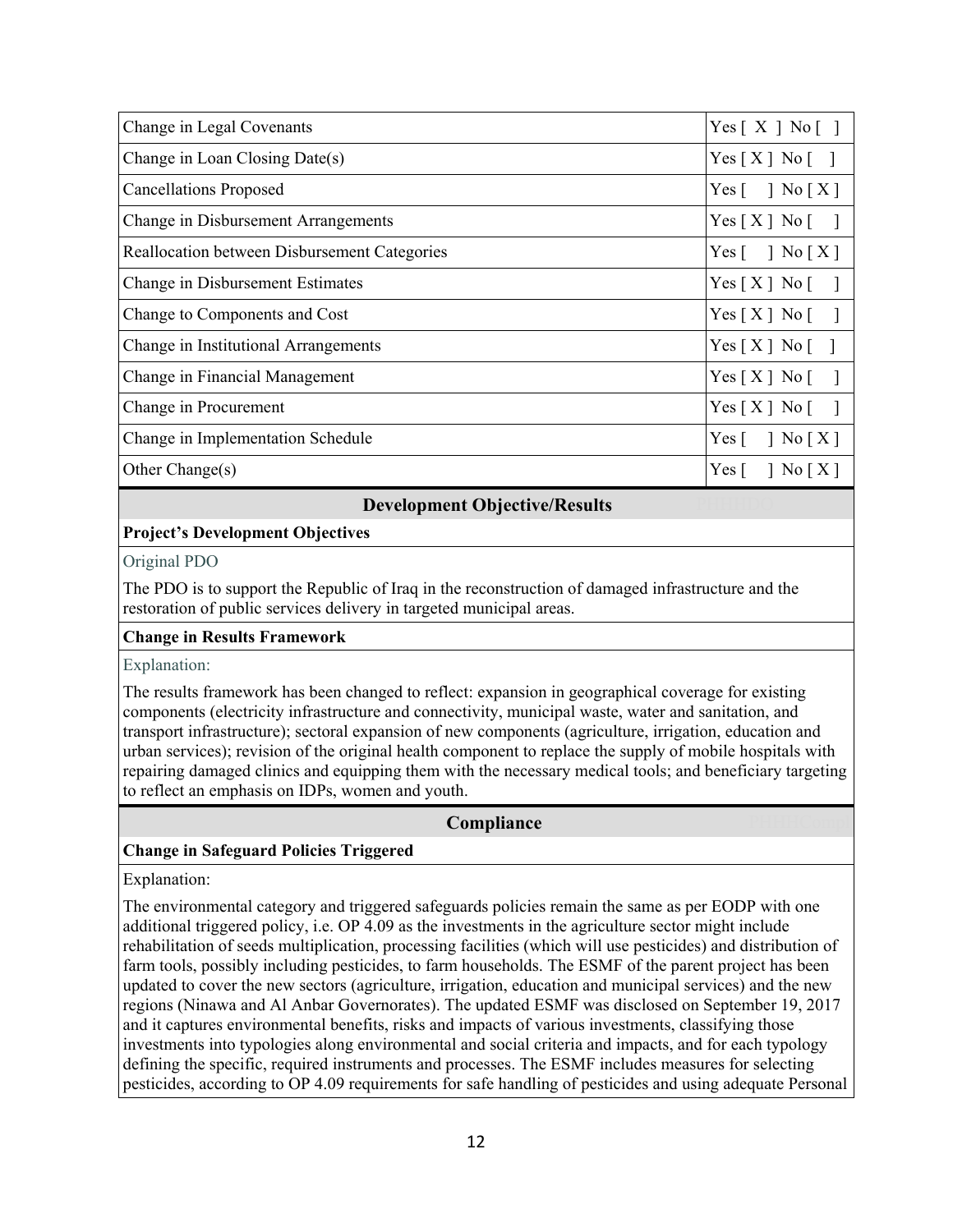|                                                              |                                                     | <b>A A</b>                                                            |
|--------------------------------------------------------------|-----------------------------------------------------|-----------------------------------------------------------------------|
| <b>Current and Proposed Safeguard Policies</b><br>Triggered: | <b>Current (from Current</b><br><b>Parent ISDS)</b> | <b>Proposed (from</b><br><b>Additional Financing</b><br><b>ISDS</b> ) |
| Environmental Assessment (OP) (BP 4.01)                      | Yes                                                 | Yes                                                                   |
| Natural Habitats (OP) (BP 4.04)                              | No                                                  | N <sub>o</sub>                                                        |
| Forests (OP) (BP 4.36)                                       | N <sub>o</sub>                                      | N <sub>o</sub>                                                        |
| Pest Management (OP 4.09)                                    | No                                                  | Yes                                                                   |
| Physical Cultural Resources (OP) (BP 4.11)                   | Yes                                                 | Yes                                                                   |
| Indigenous Peoples (OP) (BP 4.10)                            | No                                                  | N <sub>o</sub>                                                        |
| Involuntary Resettlement (OP) (BP 4.12)                      | Yes                                                 | Yes                                                                   |
| Safety of Dams (OP) (BP 4.37)                                | No                                                  | N <sub>o</sub>                                                        |
| Projects on International Waterways (OP) (BP)<br>7.50)       | Yes                                                 | Yes                                                                   |
| Projects in Disputed Areas (OP) (BP 7.60)                    | No                                                  | No                                                                    |

Protective Equipment (PPE). The ESMF also includes requirements for preparing the Pest Management Plan for activities that will comprise procurement of pesticides or pesticides application tools.

## **Other Changes to Safeguards**

Explanation:

The ESMF and the RPF of the parent project have been updated to cover the new sectors (agriculture, irrigation, education, and urban infrastructure and services and cultural heritage preservation) and the new regions (Ninawa and Al Anbar governorates).

## **Covenants - Additional Financing (Emergency Operation for Development Project - Additional Financing - P161515)**

| <b>Source of Finance</b><br><b>Funds</b> | <b>Agreement</b><br>Reference | <b>Description of</b><br><b>Covenants</b>                                                                                                                                                                                                                                                                   | Date Due           | Recurrent | Frequency | <b>Action</b> |
|------------------------------------------|-------------------------------|-------------------------------------------------------------------------------------------------------------------------------------------------------------------------------------------------------------------------------------------------------------------------------------------------------------|--------------------|-----------|-----------|---------------|
| <b>IBRD</b>                              |                               | Project Management<br>Teams (Loan<br>Agreement, Schedule 2,<br>Section A.2 (a))<br>Description: The<br>Borrower shall<br>establish, by no later<br>than October 31, 2017,<br>a Project Management<br>Team within each<br><b>Participating Ministry</b><br>that was not involved in<br>the Original Project. | $31-Oct$ -<br>2017 |           |           | New           |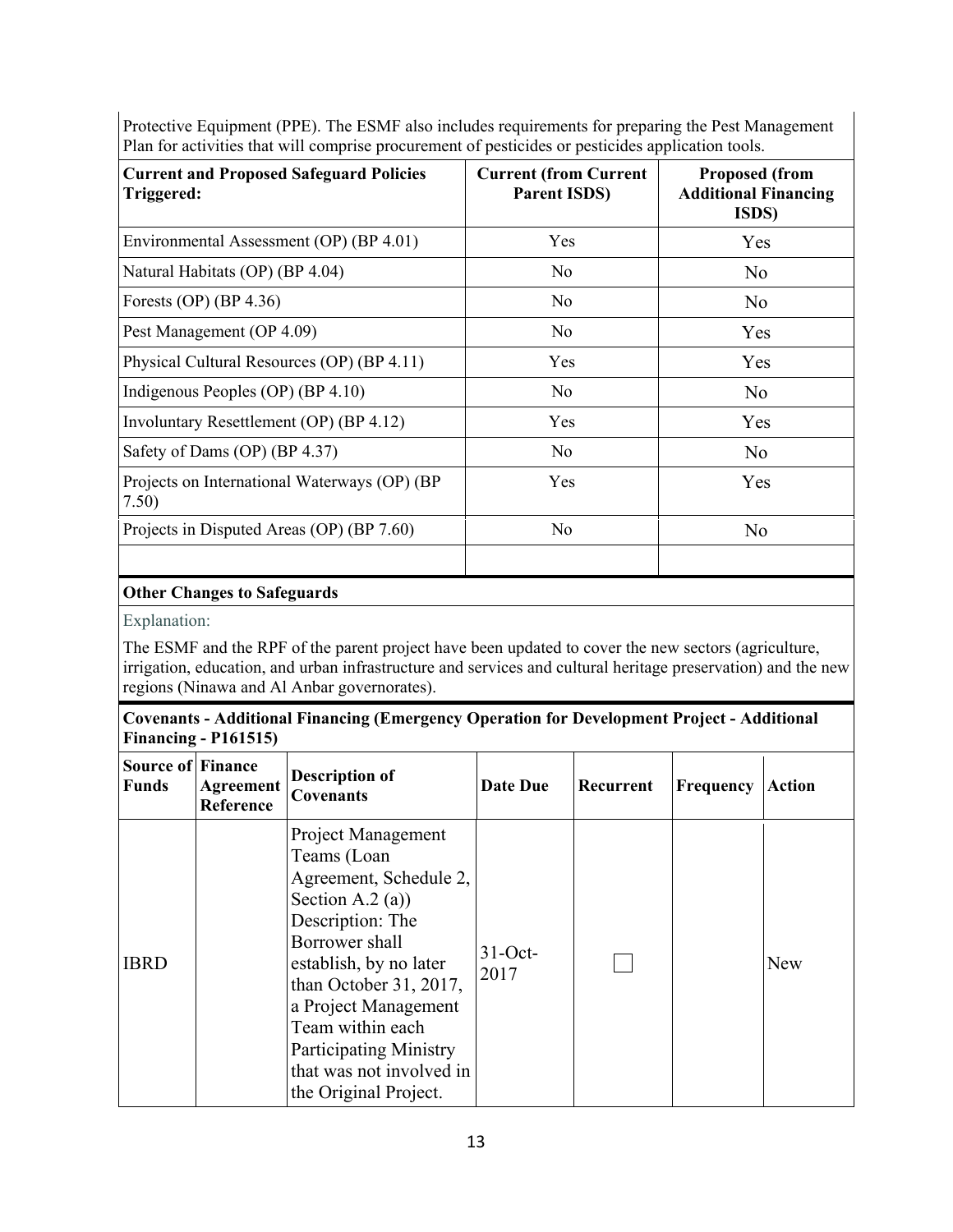| <b>IBRD</b>           | Participating<br>Governorates (Loan<br>Agreement, Schedule 2,<br>Section A.3 (a)) $\vert$<br>Description: the<br>Borrower shall cause<br>each Participating<br>Governorate to<br>establish, by no later<br>than October 31, 2017,<br>and thereafter maintain<br>throughout the period<br>of implementation of<br>the Project, a Project<br>Management Team,<br>staffed with competent<br>technical and other<br>personnel. |                                                                                                                                                                                                                                                                                                                                       | $31-Oct$ -<br>2017 |                  |           | <b>New</b>                      |               |
|-----------------------|----------------------------------------------------------------------------------------------------------------------------------------------------------------------------------------------------------------------------------------------------------------------------------------------------------------------------------------------------------------------------------------------------------------------------|---------------------------------------------------------------------------------------------------------------------------------------------------------------------------------------------------------------------------------------------------------------------------------------------------------------------------------------|--------------------|------------------|-----------|---------------------------------|---------------|
|                       |                                                                                                                                                                                                                                                                                                                                                                                                                            | <b>Covenants - Parent (Emergency Operation for Development - P155732)</b>                                                                                                                                                                                                                                                             |                    |                  |           |                                 |               |
| Ln/Cr/<br>TF          | <b>Finance</b><br><b>Agreement</b><br>Reference                                                                                                                                                                                                                                                                                                                                                                            | <b>Description of</b><br><b>Covenants</b>                                                                                                                                                                                                                                                                                             | <b>Date Due</b>    | <b>Status</b>    | Recurrent | Frequency                       | <b>Action</b> |
| <b>IBRD-</b><br>85200 |                                                                                                                                                                                                                                                                                                                                                                                                                            | Project<br>Coordinating<br>Unit (Loan<br>Agreement,<br>Schedule 2,<br>Section I.A.1)<br>Description:<br>The Borrower<br>shall maintain,<br>throughout the<br>period of<br>implementatio<br>n of the<br>Project, a<br>Project<br>Coordination<br>Unit under the<br>Reconstruction<br>Fund reporting<br>to the Council<br>of Ministers, |                    | Complied<br>with |           | <b>CONTINU</b> No<br><b>OUS</b> | Change        |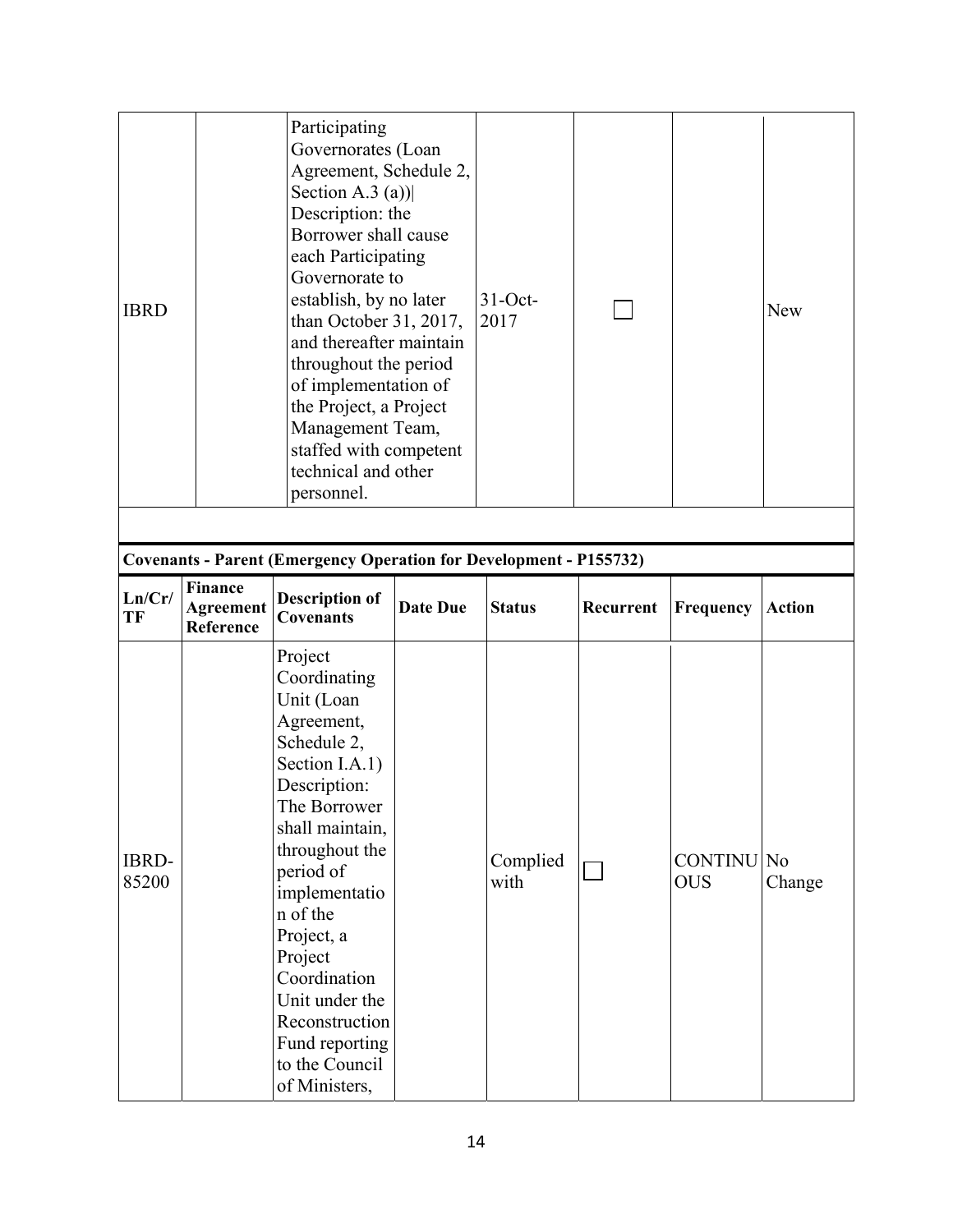|                       | to be<br>responsible<br>for, inter alia:<br>coordination<br>and facilitation<br>of Project<br>implementatio<br>n (including<br>among the<br>PMTs), and<br>providing<br>overall<br>strategy,<br>guidance, and<br>monitoring<br>and evaluation<br>for the Project.                                                                                                                                                                |                  |                              |              |
|-----------------------|---------------------------------------------------------------------------------------------------------------------------------------------------------------------------------------------------------------------------------------------------------------------------------------------------------------------------------------------------------------------------------------------------------------------------------|------------------|------------------------------|--------------|
| <b>IBRD-</b><br>85200 | Project<br>Management<br>Teams (Loan<br>Agreement,<br>Schedule 2,<br>Section I.A.2<br>$(a)$ and $(b)$ )<br>Description:<br>The Borrower<br>shall establish,<br>by no later<br>than July 30,<br>2015, and<br>thereafter<br>maintain<br>within each of<br>MoE,<br>MoCHMPW,<br>and MoH<br>throughout the<br>period of<br>implementatio<br>n of the<br>Project, a<br>Project<br>Management<br>Team(s),<br>staffed with<br>competent | Complied<br>with | <b>CONTINU</b><br><b>OUS</b> | No<br>Change |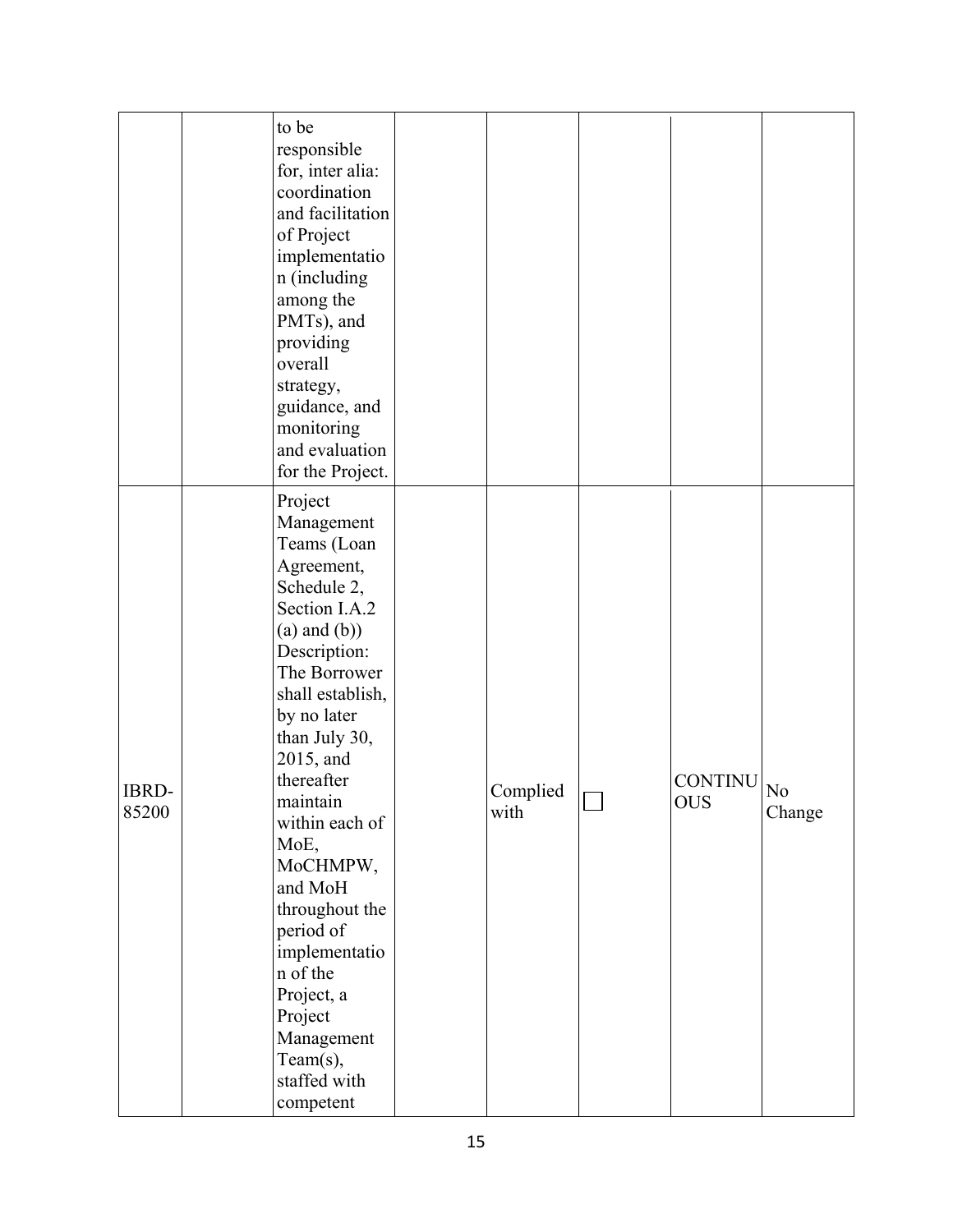|                | technical and<br>other<br>personnel.                                                                                                                                                                                                                                                                                                   |                    |                |  |              |
|----------------|----------------------------------------------------------------------------------------------------------------------------------------------------------------------------------------------------------------------------------------------------------------------------------------------------------------------------------------|--------------------|----------------|--|--------------|
| IBRD-<br>85200 | Project<br>Implementatio<br>n Manual<br>(Loan<br>Agreement,<br>Schedule 2,<br>Section I.B.1) $ $<br>Description:<br>The Borrower<br>shall, by no<br>later than<br>October 31,<br>2017, update<br>and adopt the<br>Project<br>Implementatio<br>n Manual, in<br>form and<br>substance<br>satisfactory to<br>the Bank.                    | $31-Oct$ -<br>2017 | Not yet<br>due |  | New          |
| IBRD-<br>85200 | Housing<br>Reconstruction<br>Subsidy<br>Scheme (Loan<br>Agreement,<br>Schedule 2,<br>Section I.E)  <br>Description:<br>The Borrower<br>shall: (a) by no<br>later than<br>eighteen (18)<br>months after<br>the Effective<br>Date, prepare<br>and furnish to<br>the Bank, for<br>its review and<br>comment, a<br>draft of the<br>Housing | $28$ -Dec-<br>2017 | Not yet<br>due |  | No<br>Change |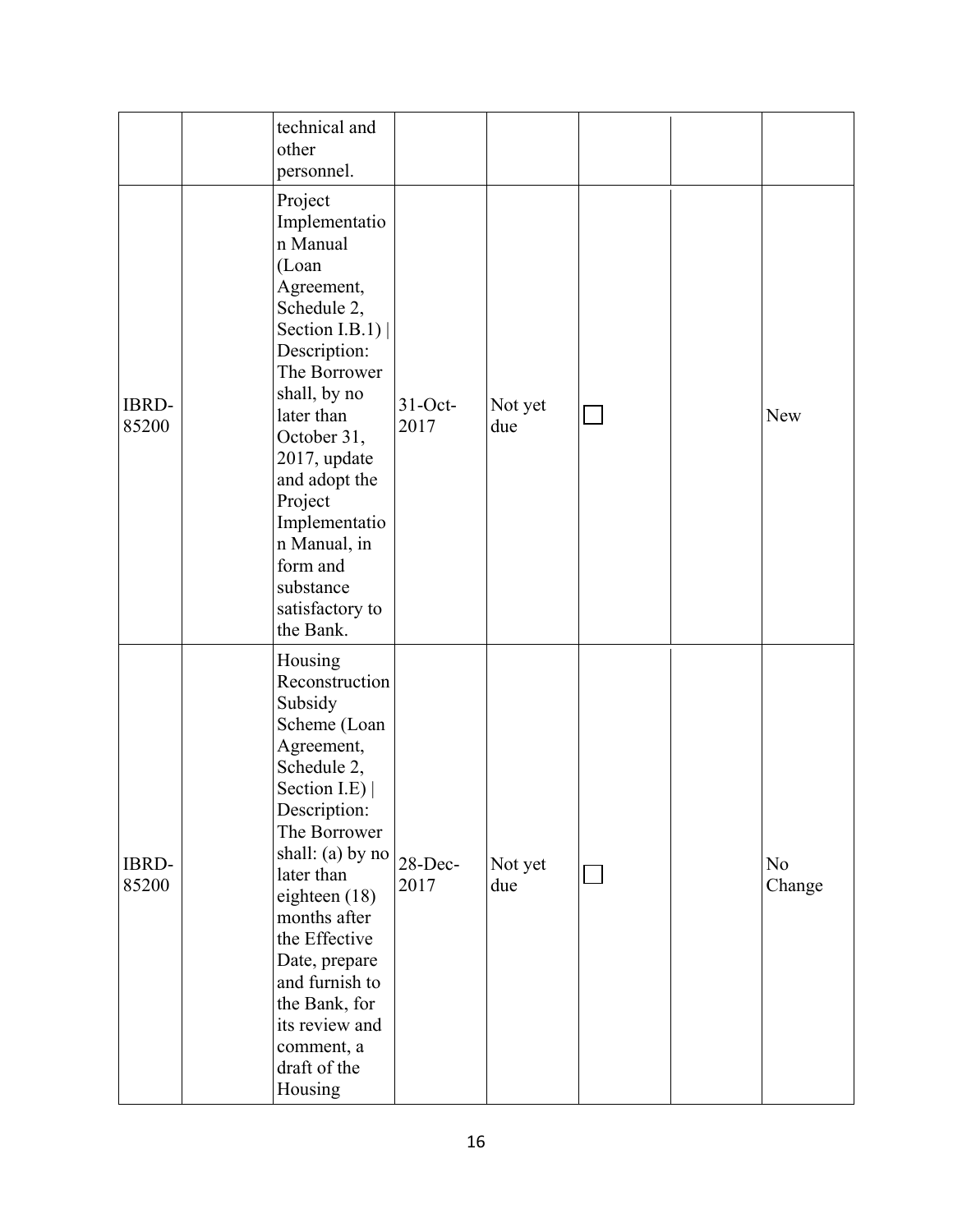|       | Reconstruction  |          |                   |        |
|-------|-----------------|----------|-------------------|--------|
|       | Subsidy         |          |                   |        |
|       | Scheme, and     |          |                   |        |
|       | afford the      |          |                   |        |
|       | Bank a          |          |                   |        |
|       | reasonable      |          |                   |        |
|       | opportunity to  |          |                   |        |
|       | exchange        |          |                   |        |
|       | views with the  |          |                   |        |
|       | Bank on said    |          |                   |        |
|       | draft Scheme;   |          |                   |        |
|       | and $(b)$       |          |                   |        |
|       | thereafter, by  |          |                   |        |
|       | no later than   |          |                   |        |
|       | twenty-four     |          |                   |        |
|       | $(24)$ months   |          |                   |        |
|       | after.          |          |                   |        |
|       | Safeguards      |          |                   |        |
|       | (Loan           |          |                   |        |
|       | Agreement,      |          |                   |        |
|       | Schedule 2,     |          |                   |        |
|       | Section         |          |                   |        |
|       | I.F.5(a) (i))   |          |                   |        |
|       | Description:    |          |                   |        |
|       | The Borrower    |          |                   |        |
|       | shall, prior to |          |                   |        |
|       | commencing      |          |                   |        |
|       | Minor Civil     |          |                   |        |
|       | Works for any   |          |                   |        |
|       | activity under  |          |                   |        |
|       | the Project to  |          | <b>CONTINU</b> No |        |
| IBRD- | be carried out  | Complied |                   |        |
| 85200 | prior to the    | with     | <b>OUS</b>        | Change |
|       | preparation of  |          |                   |        |
|       | the ESMF:       |          |                   |        |
|       | when required   |          |                   |        |
|       | under the       |          |                   |        |
|       | ESAP,           |          |                   |        |
|       | prepare, adopt  |          |                   |        |
|       | and disclose    |          |                   |        |
|       | appropriate     |          |                   |        |
|       | Simplified      |          |                   |        |
|       | $ESMP(s)$ in    |          |                   |        |
|       | accordance      |          |                   |        |
|       | with the        |          |                   |        |
|       | ESAP, such      |          |                   |        |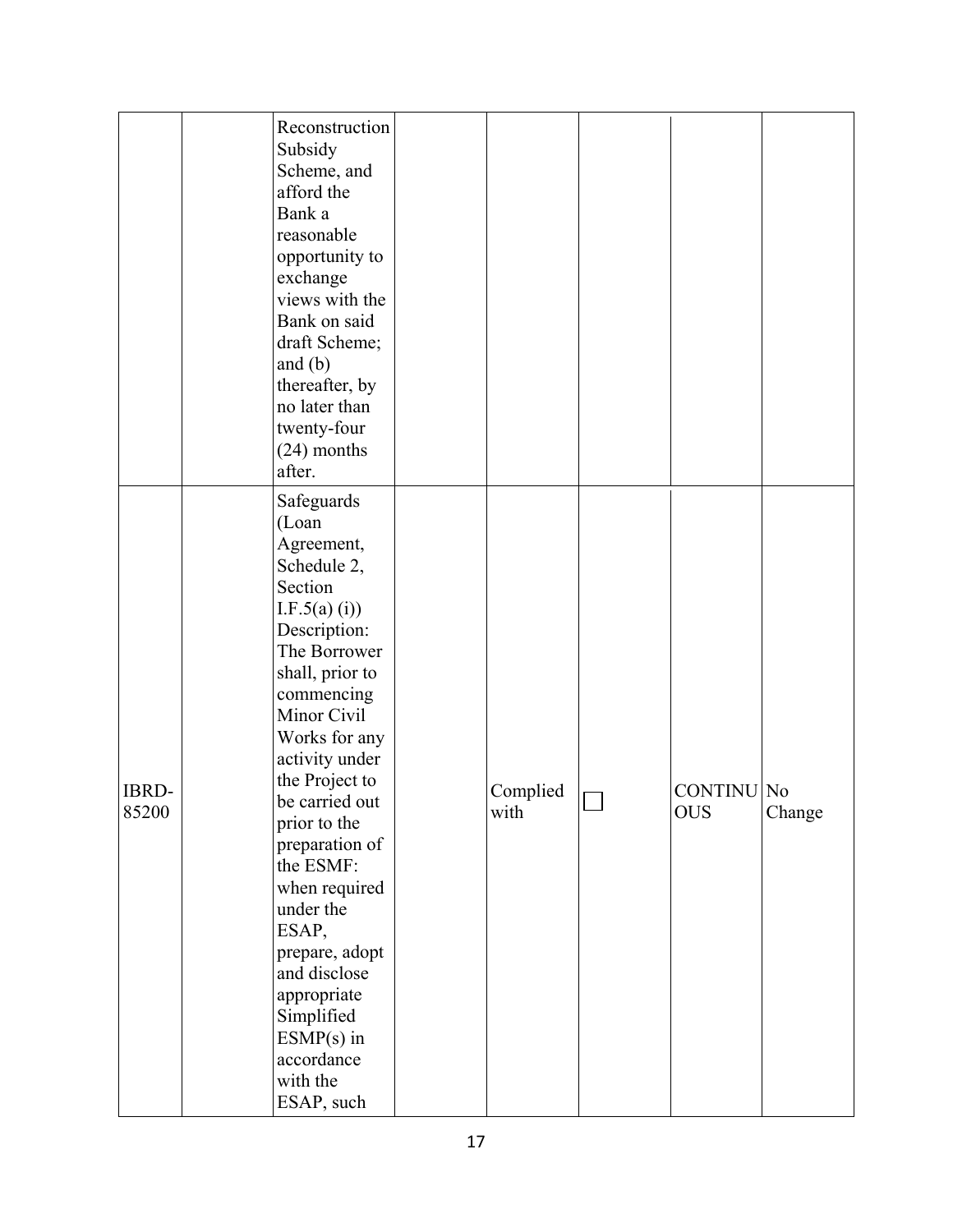|                       | Simplified<br>$ESMP(s)$ to be<br>in form and<br>substance<br>satisfactory to<br>the Bank.                                                                                                                                                                                                                                                                                                                                                                |                  |                                 |        |
|-----------------------|----------------------------------------------------------------------------------------------------------------------------------------------------------------------------------------------------------------------------------------------------------------------------------------------------------------------------------------------------------------------------------------------------------------------------------------------------------|------------------|---------------------------------|--------|
| IBRD-<br>85200        | Safeguards<br>(Loan<br>Agreement,<br>Schedule 2,<br>Section<br>I.F.5(a) (ii))<br>Description:<br>The Borrower<br>shall, prior to<br>commencing<br>Minor Civil<br>Works for any<br>activity under<br>the Project to<br>be carried out<br>prior to the<br>preparation of<br>the ESMF:<br>when required<br>under the<br>Simplified<br>ESMPs, carry<br>out specific<br>public<br>consultation in<br>form and in<br>substance<br>satisfactory to<br>the Bank. | Complied<br>with | CONTINU No<br><b>OUS</b>        | Change |
| <b>IBRD-</b><br>85200 | Safeguards<br>(Loan<br>Agreement,<br>Schedule 2,<br>Section<br>I.F.7(b)<br>Description:<br>The Borrower<br>shall: ensure<br>that adequate                                                                                                                                                                                                                                                                                                                | Complied<br>with | <b>CONTINU No</b><br><b>OUS</b> | Change |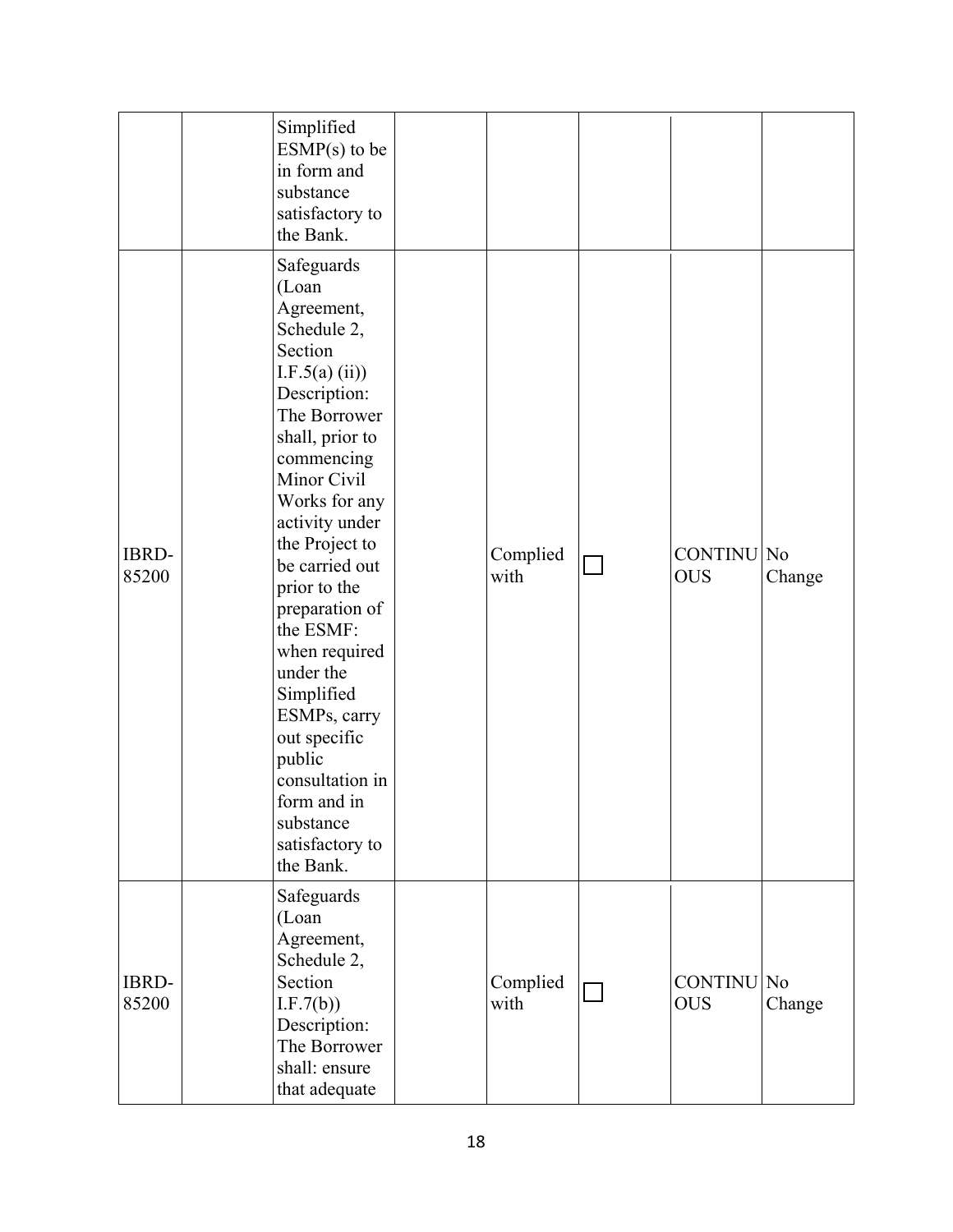|                       | measures,<br>satisfactory to<br>the Bank, are<br>put in place to<br>ensure that all<br>aspects of<br>Project<br>implementatio<br>n are carried<br>out in an<br>inclusive, non-<br>discriminatory                                                                                                                                                                                          |                  |                                 |        |
|-----------------------|-------------------------------------------------------------------------------------------------------------------------------------------------------------------------------------------------------------------------------------------------------------------------------------------------------------------------------------------------------------------------------------------|------------------|---------------------------------|--------|
|                       | and<br>participatory<br>manner.                                                                                                                                                                                                                                                                                                                                                           |                  |                                 |        |
| <b>IBRD-</b><br>85200 | Safeguards<br>(Loan<br>Agreement,<br>Schedule 2,<br>Section I.F.9) $ $<br>Description:<br>The Borrower<br>shall ensure<br>that any area<br>in which civil<br>works under<br>the Project<br>will be<br>implemented<br>has been<br>cleared of<br>Explosive<br>Remnants of<br>War, and to<br>that end, prior<br>to<br>commencing<br>civil works for<br>any activity<br>under the<br>Project. | Complied<br>with | <b>CONTINU</b> No<br><b>OUS</b> | Change |
| <b>IBRD-</b><br>85200 | Safeguards<br>(Loan<br>Agreement,<br>Schedule 2,                                                                                                                                                                                                                                                                                                                                          | Complied<br>with | CONTINU No<br><b>OUS</b>        | Change |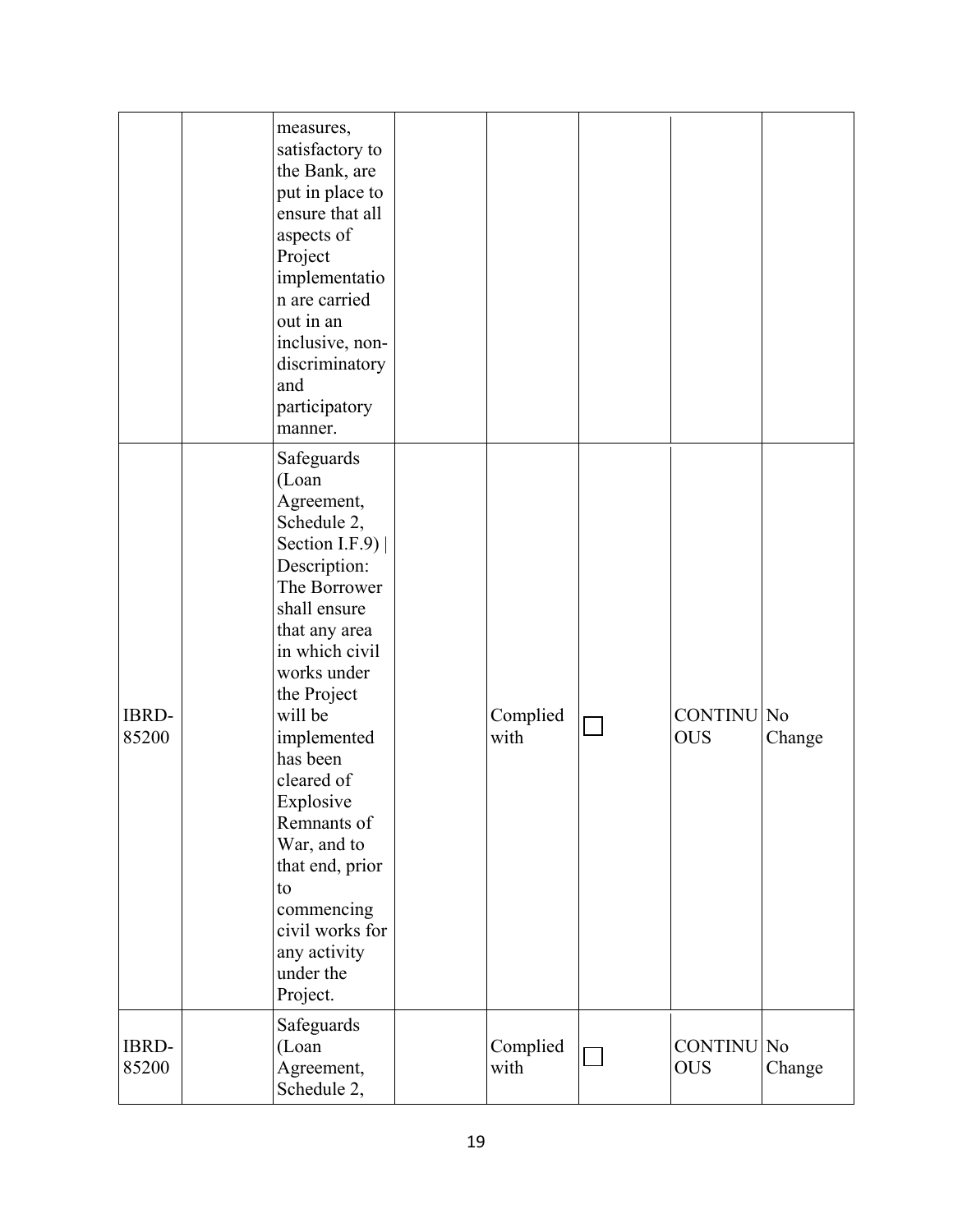|                       | Section I.F.9) $ $<br>Description:<br>The Borrower<br>shall provide a<br>confirmation,<br>in form and<br>substance<br>satisfactory to<br>the Bank, that<br>the area in<br>which such<br>civil works<br>will be<br>implemented<br>has been<br>declared safe<br>and clear of<br>Explosive<br>Remnants of<br>War.                                                                              |                  |                          |        |
|-----------------------|---------------------------------------------------------------------------------------------------------------------------------------------------------------------------------------------------------------------------------------------------------------------------------------------------------------------------------------------------------------------------------------------|------------------|--------------------------|--------|
| <b>IBRD-</b><br>85200 | Withdrawal of<br>Loan Proceeds<br>(Loan<br>Agreement,<br>Schedule 2,<br>Section<br>IV.B.1)<br>Description:<br>No withdrawal<br>shall be made<br>for payments<br>made prior to<br>the date of the<br>Loan<br>Agreement,<br>except that<br>withdrawals<br>up to an<br>aggregate<br>amount not to<br>exceed USD<br>15 million<br>may be made<br>for payments<br>made prior to<br>this date but | Complied<br>with | CONTINU No<br><b>OUS</b> | Change |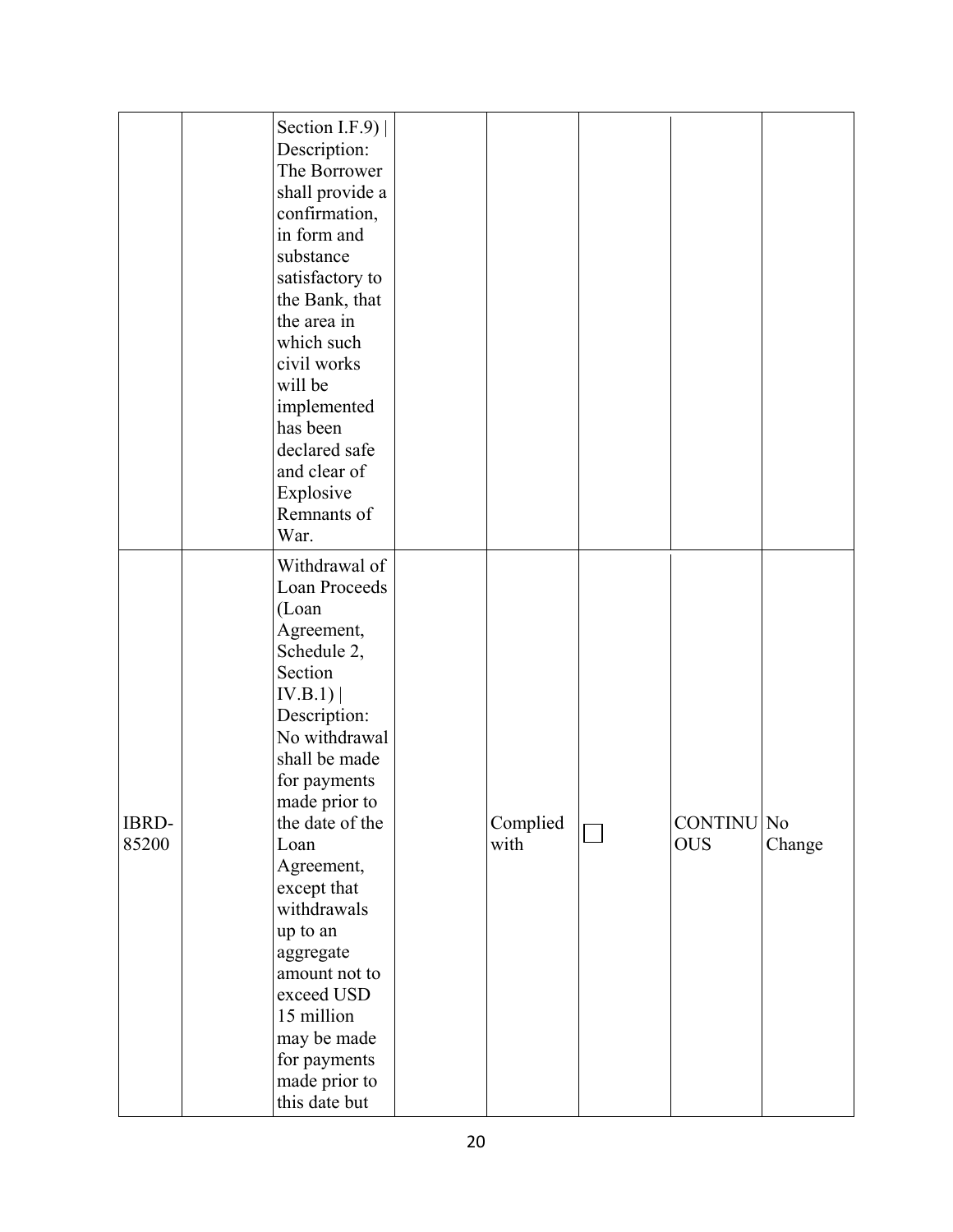|                                                                                                |                                                                                  | on or after<br>January 1,<br>2015, for<br>Eligible<br>Expenditures. |             |                                                                               |                   |              |             |                                       |  |  |  |
|------------------------------------------------------------------------------------------------|----------------------------------------------------------------------------------|---------------------------------------------------------------------|-------------|-------------------------------------------------------------------------------|-------------------|--------------|-------------|---------------------------------------|--|--|--|
| <b>Conditions</b>                                                                              |                                                                                  |                                                                     |             |                                                                               |                   |              |             |                                       |  |  |  |
| <b>Source Of Fund</b>                                                                          |                                                                                  |                                                                     | <b>Name</b> |                                                                               |                   | <b>Type</b>  |             |                                       |  |  |  |
|                                                                                                |                                                                                  |                                                                     |             |                                                                               |                   |              |             |                                       |  |  |  |
| <b>Description of Condition</b>                                                                |                                                                                  |                                                                     |             |                                                                               |                   |              |             |                                       |  |  |  |
| <b>Risk</b>                                                                                    |                                                                                  |                                                                     |             |                                                                               |                   |              |             |                                       |  |  |  |
| Rating $(H, S, M, L)$<br><b>Risk Category</b>                                                  |                                                                                  |                                                                     |             |                                                                               |                   |              |             |                                       |  |  |  |
|                                                                                                | 1. Political and Governance                                                      |                                                                     |             |                                                                               |                   | High         |             |                                       |  |  |  |
|                                                                                                | 2. Macroeconomic                                                                 |                                                                     |             |                                                                               |                   |              | Substantial |                                       |  |  |  |
|                                                                                                | 3. Sector Strategies and Policies                                                |                                                                     |             |                                                                               |                   |              | Moderate    |                                       |  |  |  |
| 4. Technical Design of Project or Program                                                      |                                                                                  |                                                                     |             |                                                                               |                   |              | Substantial |                                       |  |  |  |
|                                                                                                |                                                                                  |                                                                     |             | 5. Institutional Capacity for Implementation and Sustainability               |                   |              | Substantial |                                       |  |  |  |
| 6. Fiduciary                                                                                   |                                                                                  |                                                                     |             |                                                                               |                   | High         |             |                                       |  |  |  |
|                                                                                                | 7. Environment and Social                                                        |                                                                     |             |                                                                               |                   | High         |             |                                       |  |  |  |
| 8. Stakeholders                                                                                |                                                                                  |                                                                     |             |                                                                               |                   |              | Substantial |                                       |  |  |  |
| 9. Other                                                                                       |                                                                                  |                                                                     |             |                                                                               |                   | High         |             |                                       |  |  |  |
| <b>OVERALL</b>                                                                                 |                                                                                  |                                                                     |             |                                                                               |                   | High         |             |                                       |  |  |  |
|                                                                                                |                                                                                  |                                                                     |             | <b>Finance</b>                                                                |                   |              |             |                                       |  |  |  |
|                                                                                                |                                                                                  | Project - Additional Financing - P161515)                           |             | Loan Closing Date - Additional Financing (Emergency Operation for Development |                   |              |             |                                       |  |  |  |
|                                                                                                | <b>Proposed Additional Financing Loan Closing Date</b><br><b>Source of Funds</b> |                                                                     |             |                                                                               |                   |              |             |                                       |  |  |  |
|                                                                                                |                                                                                  |                                                                     |             |                                                                               |                   |              |             |                                       |  |  |  |
| Loan Closing Date(s) - Parent (Emergency Operation for Development - P155732)                  |                                                                                  |                                                                     |             |                                                                               |                   |              |             |                                       |  |  |  |
| Explanation:                                                                                   |                                                                                  |                                                                     |             |                                                                               |                   |              |             |                                       |  |  |  |
| The closing date of the parent loan will be adjusted to align with the closing date of the AF. |                                                                                  |                                                                     |             |                                                                               |                   |              |             |                                       |  |  |  |
| Ln/Cr/TF                                                                                       | <b>Status</b>                                                                    | <b>Original Closing</b><br><b>Date</b>                              |             | <b>Current Closing</b><br><b>Date</b>                                         | sed<br>ng<br>Date | <b>Closi</b> |             | <b>Propo</b> Previous Closing Date(s) |  |  |  |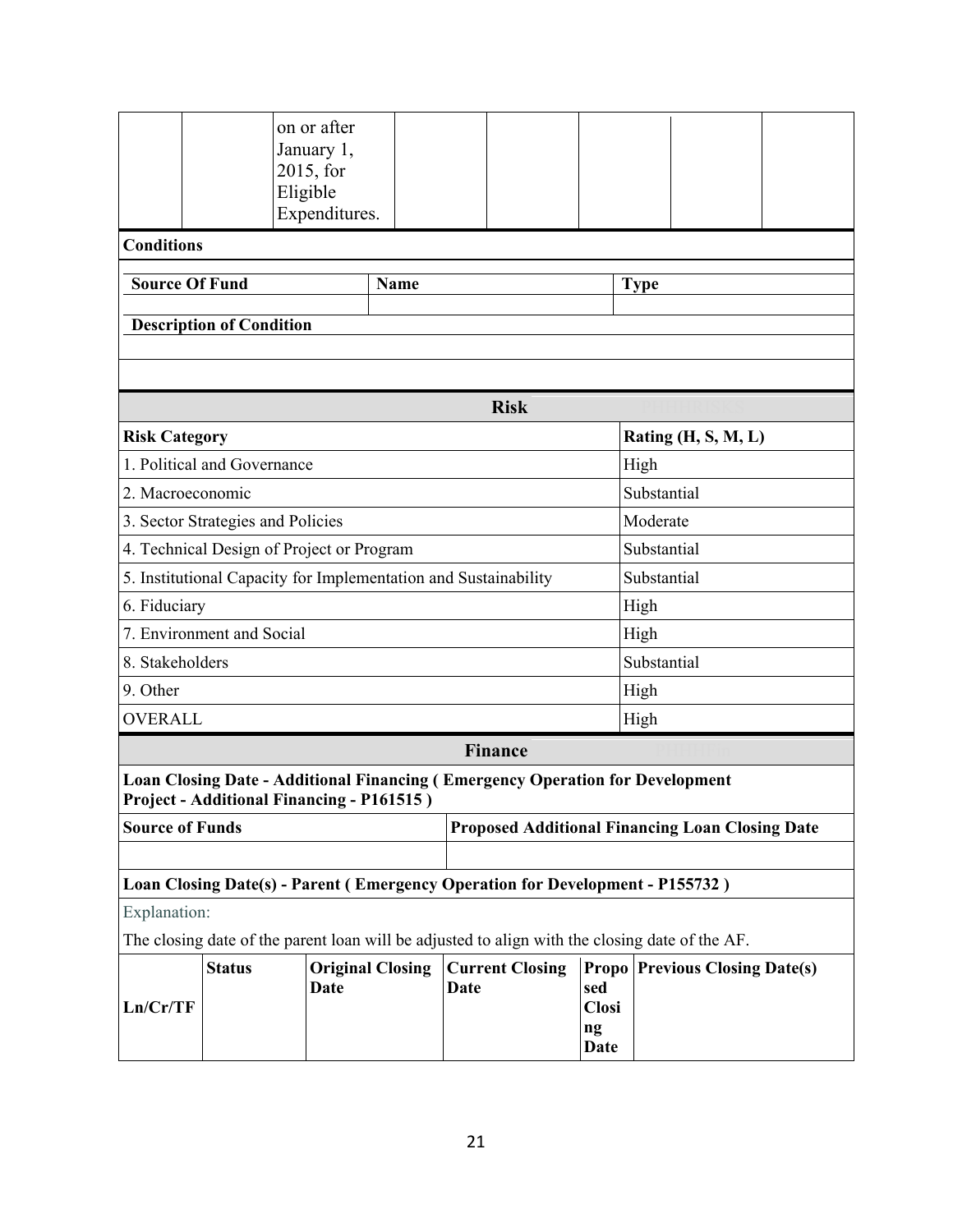| IBRD-<br>85200 | Effective | $30 - Jun-2020$                            | $30 - Jun-2020$ | $31-$<br>Dec-<br>2022 |  |
|----------------|-----------|--------------------------------------------|-----------------|-----------------------|--|
|                |           |                                            |                 |                       |  |
|                |           | <b>Change in Disbursement Arrangements</b> |                 |                       |  |

Explanation:

Additional Project Management Teams (PMTs) will be established at the Ministries of Agriculture, Education, Transport and Water Resources, as well as at the 4 governorates participating in implementing activities under the AF.

#### **Change in Disbursement Estimates (including all sources of Financing)**

Explanation:

The AF will be disbursed to eligible activities over a five-year period starting from AF loan effectiveness.

### **Expected Disbursements (in USD Million) (including all Sources of Financing)**

| <b>Fiscal Year</b> | 2018  | 2019   | 2020   | 2021   | 2022   | 2023   | 0000 | 0000 | 0000 | 0000 |
|--------------------|-------|--------|--------|--------|--------|--------|------|------|------|------|
| Annual             | 45.00 | 100.00 | 80.00  | 75.00  | 75.00  | 25.00  | 0.00 | 0.00 | 0.00 | 0.00 |
| Cumulative         | 45.00 | 145.00 | 225.00 | 300.00 | 375.00 | 400.00 | 10   |      |      |      |

## **Allocations - Additional Financing (Emergency Operation for Development Project - Additional Financing - P161515)**

| <b>Source of</b><br>Currency |                   | <b>Category of</b>                                                         | <b>Allocation</b> | Disbursement %<br>(Type Total) |  |  |  |  |  |  |
|------------------------------|-------------------|----------------------------------------------------------------------------|-------------------|--------------------------------|--|--|--|--|--|--|
| <b>Fund</b>                  |                   | <b>Expenditure</b>                                                         | <b>Proposed</b>   | <b>Proposed</b>                |  |  |  |  |  |  |
| <b>IBRD</b>                  | <b>USD</b>        | Goods, Works,<br>Consultants Services,<br>Non-Consultants<br>Services, IOC | 400.00            | 100.00                         |  |  |  |  |  |  |
|                              |                   | <b>Total:</b>                                                              | 400.00            |                                |  |  |  |  |  |  |
|                              |                   |                                                                            |                   |                                |  |  |  |  |  |  |
|                              | <b>Components</b> |                                                                            |                   |                                |  |  |  |  |  |  |

## **Change to Components and Cost**

Explanation:

The new components focusing on additional sectors are added, and several original component costs will be increased to reflect the expanded geographic coverage. The scope of support to the health sector will be revised due to the sizable Kuwaiti support to this sector (the component will receive no additional funding and will focus on, in addition to the supply ambulances and mobile clinics, the repair of damaged hospitals and clinics instead of replacement of supply of mobile hospitals).

| Current Component   Proposed Component |             | Current Cost   Proposed |                      | Action |
|----------------------------------------|-------------|-------------------------|----------------------|--------|
| <b>Name</b>                            | <b>Name</b> | (US\$M)                 | $\vert$ Cost (US\$M) |        |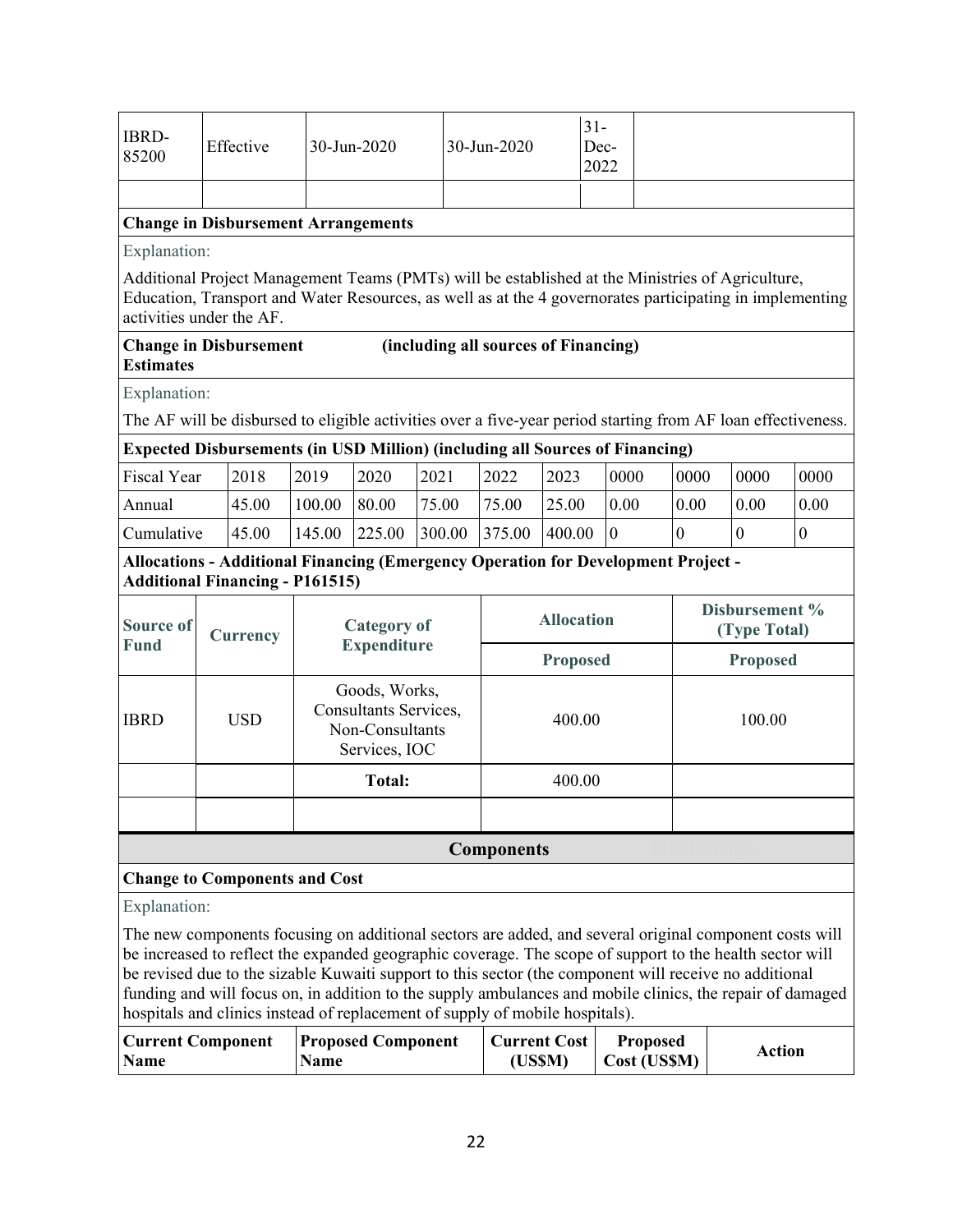| <b>Change in Implementing Agency</b>                                                                                |                                                                                                                  |        |        |            |  |  |  |
|---------------------------------------------------------------------------------------------------------------------|------------------------------------------------------------------------------------------------------------------|--------|--------|------------|--|--|--|
| <b>Other Change(s)</b>                                                                                              |                                                                                                                  |        |        |            |  |  |  |
|                                                                                                                     | Total:                                                                                                           | 350.00 | 750.00 |            |  |  |  |
|                                                                                                                     | Unallocated                                                                                                      | 0.00   | 50.00  | New        |  |  |  |
|                                                                                                                     | Emergency Repair of<br>Water Control,<br>Infrastructure and<br><b>Irrigation Schemes</b>                         | 0.00   | 30.00  | New        |  |  |  |
|                                                                                                                     | <b>Restoring Basic</b><br>Municipal Infrastructure<br>and Services and<br>Preserving Cultural<br>Heritage Assets | 0.00   | 60.00  | New        |  |  |  |
|                                                                                                                     | <b>Restoring Education</b><br>Services                                                                           | 0.00   | 35.00  | New        |  |  |  |
|                                                                                                                     | Restoring Agriculture<br>Productivity                                                                            | 0.00   | 30.00  | <b>New</b> |  |  |  |
| Project Management,<br>Sensitization, and<br>Monitoring and<br>Evaluation                                           | Project Management,<br>Sensitization,<br>Communications and<br>Monitoring and<br>Evaluation                      | 8.00   | 8.00   | Revised    |  |  |  |
| <b>Technical Assistance</b>                                                                                         | <b>Technical Assistance</b>                                                                                      | 25.00  | 25.00  | No Change  |  |  |  |
| <b>Restoring Health</b><br>Services                                                                                 | <b>Restoring Health Services</b>                                                                                 | 42.00  | 42.00  | No Change  |  |  |  |
| <b>Restoring Transport</b><br>Infrastructure and<br>Developing a Housing<br>Reconstruction<br><b>Subsidy Scheme</b> | <b>Restoring Transport</b><br>Infrastructure and<br>Services                                                     | 140.00 | 250.00 | Revised    |  |  |  |
| <b>Restoring Municipal</b><br>Waste, Water and<br><b>Sanitation Services</b>                                        | <b>Restoring Municipal</b><br>Waste, Water and<br><b>Sanitation Services</b>                                     | 60.00  | 100.00 | Revised    |  |  |  |
| <b>Restoring Electricity</b><br>Infrastructure and<br>Connectivity                                                  | <b>Restoring Electricity</b><br>Infrastructure and<br>Connectivity                                               | 75.00  | 120.00 | Revised    |  |  |  |

# Explanation:

To accelerate project implementation and rapidly restore services, implementation will be extended to include subnational governments. Four governates of Al Anbar, Diyala, Ninawa and Sala Ad-Din will be responsible for the implementation of activities to enhance urban services within their jurisdictions. In addition, national level institutions in the agricultural and irrigation sectors and in education and urban services will be included to implement their respective activities as per their legal mandates.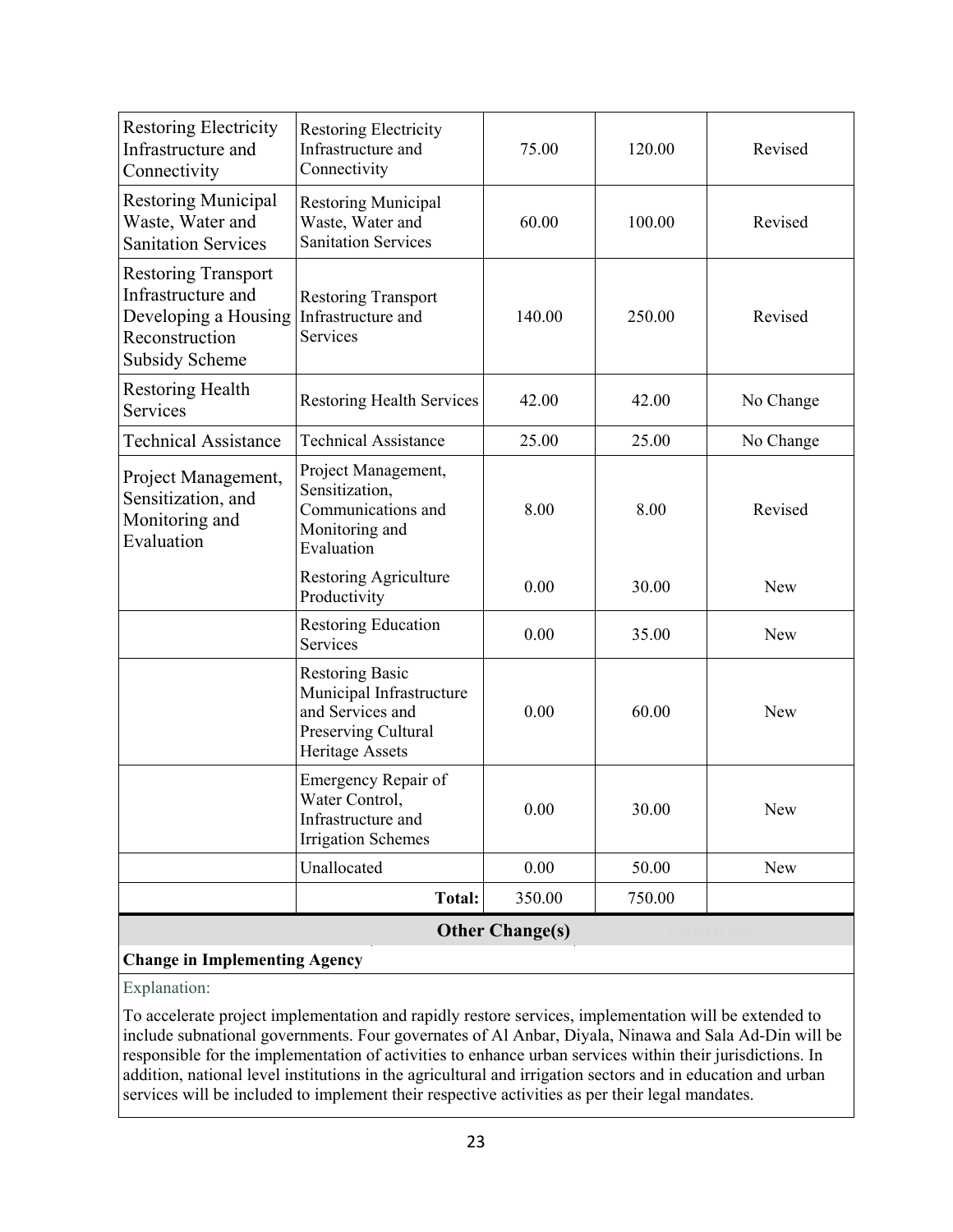| <b>Implementing Agency Name</b>                                                 | <b>Type</b>                | <b>Action</b> |  |
|---------------------------------------------------------------------------------|----------------------------|---------------|--|
| Ministry of Health                                                              | <b>Implementing Agency</b> | No Change     |  |
| Ministry of Electricity                                                         | <b>Implementing Agency</b> | No Change     |  |
| Ministry of Construction, Housing and<br>Public Municipalities and Public Works | <b>Implementing Agency</b> | No Change     |  |
| Reconstruction Fund for Areas Affected<br>by Terroristic Operations             | <b>Implementing Agency</b> | No Change     |  |
| Ministry of Agriculture                                                         | <b>Implementing Agency</b> | New           |  |
| Ministry of Education                                                           | <b>Implementing Agency</b> | New           |  |
| Ministry of Water Resources                                                     | <b>Implementing Agency</b> | New           |  |
| Ministry of Transport                                                           | <b>Implementing Agency</b> | New           |  |
| Governorate of Al Anbar                                                         | <b>Implementing Agency</b> | New           |  |
| Governorate of Diyala                                                           | <b>Implementing Agency</b> | New           |  |
| Governorate of Ninawa                                                           | <b>Implementing Agency</b> | New           |  |
| Governorate of Salah Ad-Din                                                     | <b>Implementing Agency</b> | New           |  |

#### **Change in Institutional Arrangements**

Explanation:

Additional Project Management Teams (PMTs) will be established at the Ministries of Agriculture, Transport, Education and Water Resources, as well as at the four governorates participating in implementing activities under the AF.

#### **Change in Financial Management**

Explanation:

The financial management arrangements will remain the same for the implementing agencies under the parent EODP. A similar structure will be adopted for the additional line ministries (Agriculture, Education, Transport and Water Resources). The financial management structure related to the governorate level will feature additional fiduciary support from private financial/auditing firms, financed by the project, according to Bank procedures.

# **Change in**

**Procurement** 

Explanation: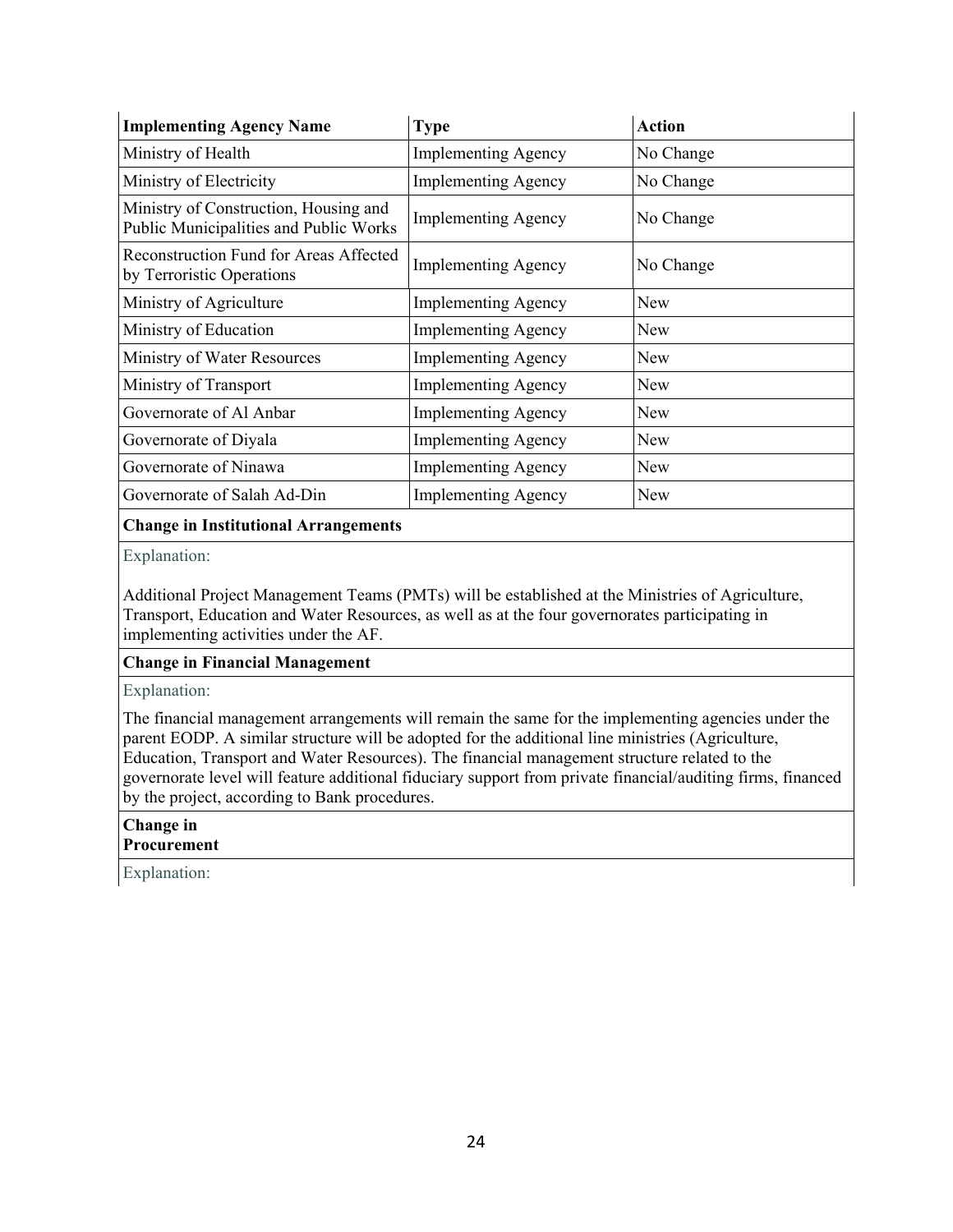The original project followed the Bank's previous procurement guidelines, however, the additional financing will use the "World Bank Procurement Regulations for Borrowers under Investment Project Financing" dated July 1, 2016 ("Procurement Regulations"), and the provisions of the Borrower's procurement plan for the project ("Procurement Plan") provided for under Section IV of the Procurement Regulations will apply, as the same may be updated from time to time in agreement with the World Bank.

The Bank requires the Borrower to develop a high level and simplified Project Procurement Strategy for Development (PPSD). Hands-on Expanded Implementation Support (HEIS) by the Bank is being proposed to help mitigate the lack of familiarity of the PMTs with the Bank Procurement Regulations, including preparation of PPSD.

# **IV. Appraisal Summary**

## **Appraisal Summary**

# **Economic and Financial Analysis**

Explanation:

The developmental and economic impacts of conflict are extremely high. This is evident in direct economic costs of conflicts, including the widespread destruction and degradation of physical capital and infrastructure, lost employment opportunities and livelihoods options, lack of public services, and capital flight, as well as indirect costs, including reduced levels of human capital, weakened institutions, prevention cost, and a decline of social capital as well as trust. Iraq, although a country with vast resources and potential, is a fragile country. Infrastructure has been badly damaged by the conflicts. Thus, there is a tremendous need of reconstruction and economic growth, as well as of rebuilding weak institutions. In such circumstances, the economic returns to investment are typically large.

The economy remains extremely vulnerable to the country's ongoing security problems which impede investment and inhibit private economic activity. Further, high dependence on the oil sector makes the economy more vulnerable to declining oil prices and consequently, the overall economy suffers from structural weaknesses. The public sector is very large even by regional standards where government and state-owned enterprises employ approximately half of the labor force, but the quality of public services has been weak. Electricity, construction, transport, and a small agricultural sector are highly dependent on government spending and thus on oil revenues. The Iraqi health and education systems have suffered the consequences of three major wars, inappropriate policies, poor management, and inadequate resource allocation.

There is a strong need to consolidate peace and stability in the newly liberated municipal areas in the country, and the project contributes to addressing this need. In addition, the project provides the opportunity for GoI to strengthen its institutional capacity and existing mechanisms at all levels so as to respond effectively to the needs of the country's overall development. This project will generate long-term positive impacts and benefit a broad range of direct and indirect beneficiaries. The Bank with experience in such interventions in Iraq and elsewhere in the Middle East, has a comparative advantage in conducting this work. Further, the Bank has convening power to bring potential interested parties together to support the project.

# **Technical Analysis**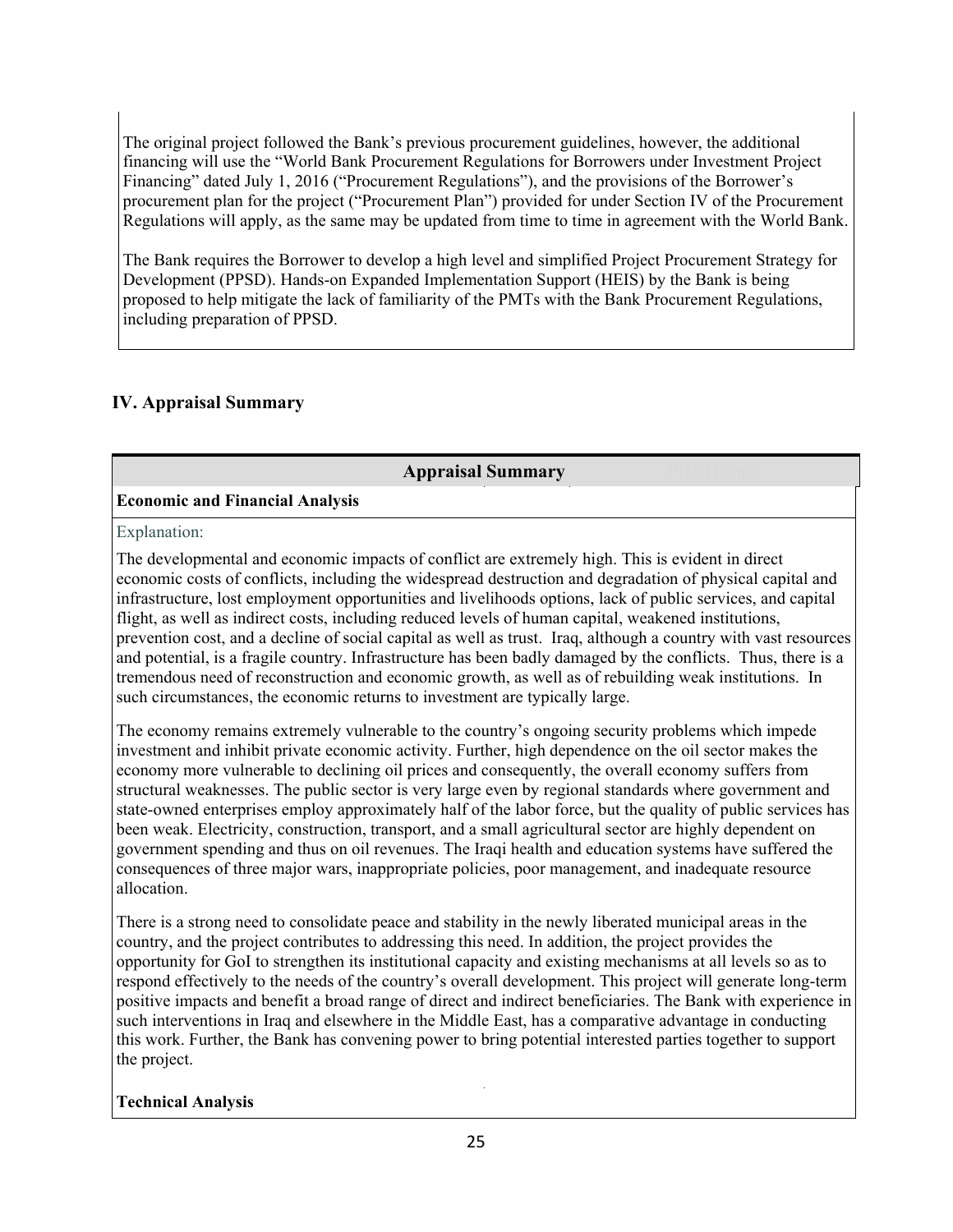## Explanation:

The AF is expected to continue the repair of damaged infrastructure and restoration of services. So far, the implementation of activities has typically been close to the estimated cost. The technical designs have been the same as for the parent project, with an exception of introducing new activities in the agriculture, irrigation, education and urban sectors. All these are aimed to restore services, and provide employment opportunities to the poor, women and youth. Fiduciary arrangements remain the same and no problems are foreseen compared to the original appraisal.

### **Social Analysis**

### Explanation:

No new social safeguards policies are triggered. The ESMF and the RPF of the parent project have been updated to cover the new sectors (agriculture, irrigation, education and urban infrastructure and services and cultural heritage preservation) and the new regions (Ninawa and Al Anbar governorates).

### **Environmental Analysis**

### Explanation:

The environmental category and triggered safeguards policies remain the same as per EODP with one additional triggered policy, i.e. OP 4.09 as the investments in the agriculture sector might include rehabilitation of seeds multiplication, processing facilities (which will use pesticides) and distribution of farm tools, possibly including pesticides, to farm households. The ESMF and the RPF of the parent project have been updated to cover the new sectors (agriculture, water resources, education and municipal services) and the new regions (Ninawa and Al Anbar governorates). A summary of the ESMF and the type of instruments suggested for different types of investments are available in Annex 4.4.

#### **Risk High**

Explanation:

There are no changes in the overall risk rating compared to the parent project.

There was no climate change risk in the parent project.

Climate change risks are moderate. The proposed new activities have been screened for climate and disaster risk. The main concern lies in the risk of floods due to yearly fluctuation in annual discharge from the Tigris and Euphrates rivers, particularly for low-lying areas in Salah ad-Din and Al Anbar governorates. The damages to Fallujah Barrage during the war has caused large-scale flooding to these areas, and therefore requires urgent repairs. Such repairs will take some time however, and there may be a short-term risk of flooding depending on climatic conditions. Other climate-related concerns are the possibility of droughts and an increase in the frequency and intensity of sand storms, which may adversely affect agriculture productivity, especially in Al Anbar governorate. To mitigate this risk, the safeguards instruments of agriculture investments should carry out vulnerability assessment and identify adaptation measures to such events.

# **V. WORLD BANK GRIEVANCE REDRESS**

25. Communities and individuals who believe that they are adversely affected by a World Bank (WB) supported project may submit complaints to existing project-level grievance redress mechanisms or the WB's Grievance Redress Service (GRS). The GRS ensures that complaints received are promptly reviewed in order to address project-related concerns. Project affected communities and individuals may submit their complaint to the WB's independent Inspection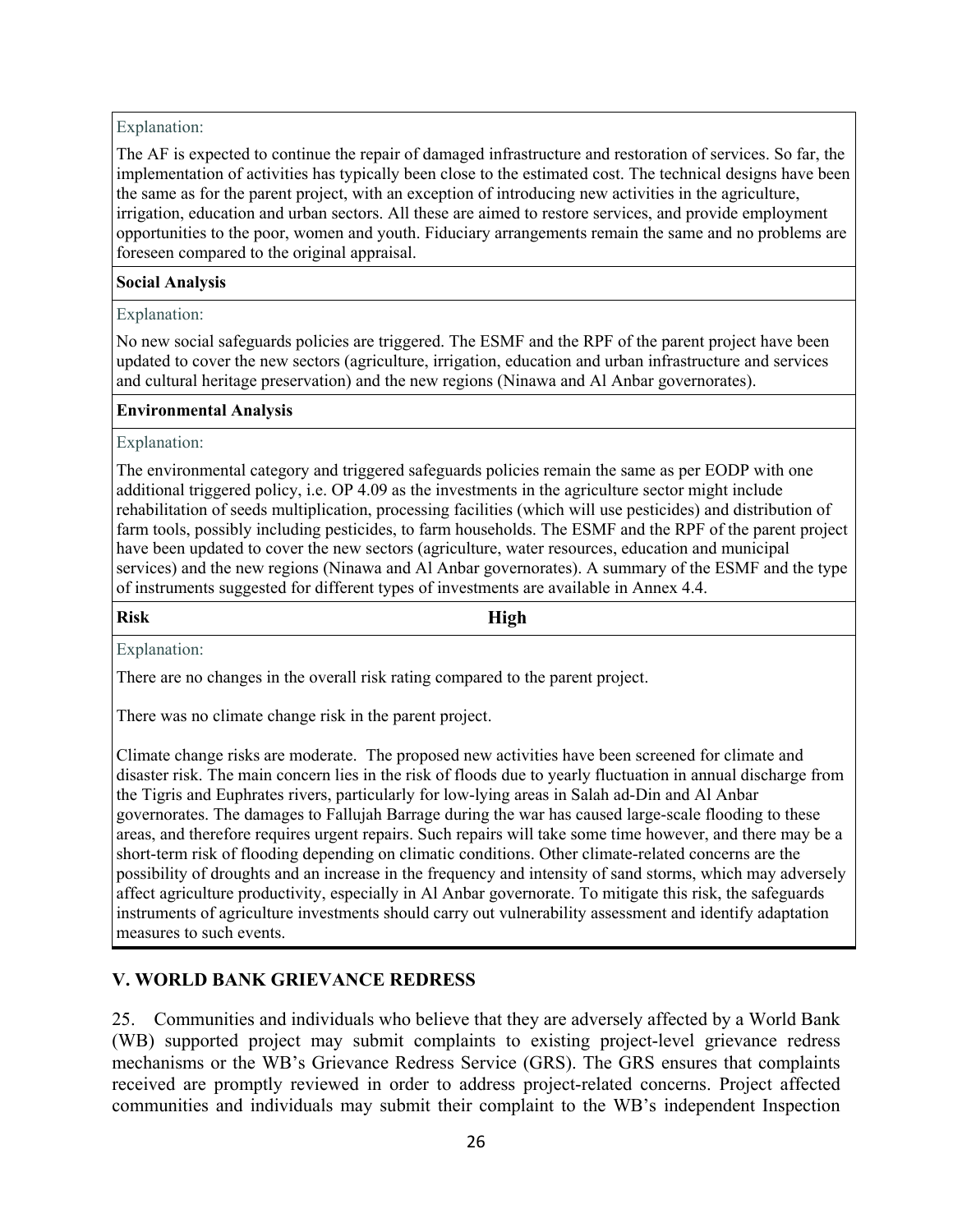Panel which determines whether harm occurred, or could occur, as a result of WB non-compliance with its policies and procedures. Complaints may be submitted at any time after concerns have been brought directly to the World Bank's attention, and Bank Management has been given an opportunity to respond. For information on how to submit complaints to the World Bank's corporate Grievance Redress Service (GRS), please visit http://www.worldbank.org/GRS. For information on how to submit complaints to the World Bank Inspection Panel, please visit www.inspectionpanel.org.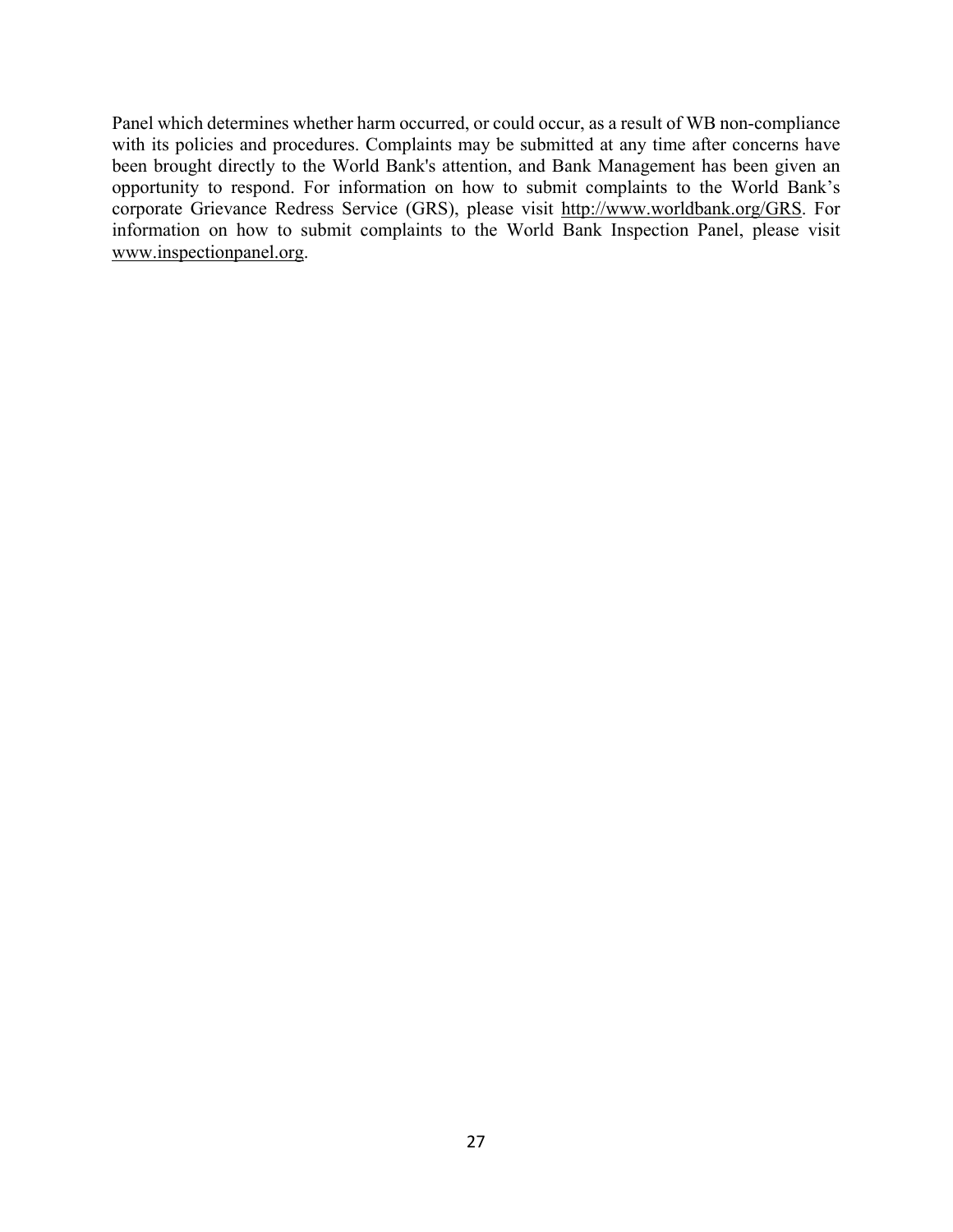## **ANNEX 1: REVISED RESULTS FRAMEWORK AND MONITORING INDICATORS**

| Project<br>Name:      | Emergency Operation for Development Project - Additional<br>Financing $(PI61515)$ |                         |                                               | Project<br>Stage: | <b>Additional Financing</b> | Status: | <b>FINAL</b> |
|-----------------------|-----------------------------------------------------------------------------------|-------------------------|-----------------------------------------------|-------------------|-----------------------------|---------|--------------|
| Team                  | Leader(s) Ibrahim Khalil Dajani                                                   | Requesting<br>Unit:     | MNC02                                         |                   |                             |         |              |
| Product<br>Line:      | <b>IBRD/IDA</b>                                                                   | Responsible<br>Unit:    | GSU11                                         |                   |                             |         |              |
| Country: Iraq         |                                                                                   | Approval FY: 2018       |                                               |                   |                             |         |              |
| Region:               | MIDDLE EAST AND NORTH Financing<br><b>AFRICA</b>                                  | Instrument:             | <b>Investment Project Financing</b>           |                   |                             |         |              |
| Parent Project<br>ID: | P155732                                                                           | Parent Project<br>Name: | Emergency Operation for Development (P155732) |                   |                             |         |              |

## **Project Development Objectives**

Original Project Development Objective - Parent:

The Project is to support the Republic of Iraq in the reconstruction of damaged infrastructure and the restoration of public services delivery in Targeted Municipal Areas.

Proposed Project Development Objective - Additional Financing (AF):

### **Results**

Core sector indicators are considered: Yes Results reporting level: Project Level

| <b>Project Development Objective Indicators</b> |                |  |                        |  |          |                 |                   |
|-------------------------------------------------|----------------|--|------------------------|--|----------|-----------------|-------------------|
| <b>Status</b>                                   | Indicator Name |  | Corpor Unit of Measure |  | Baseline | Actual(Current) | <b>End Target</b> |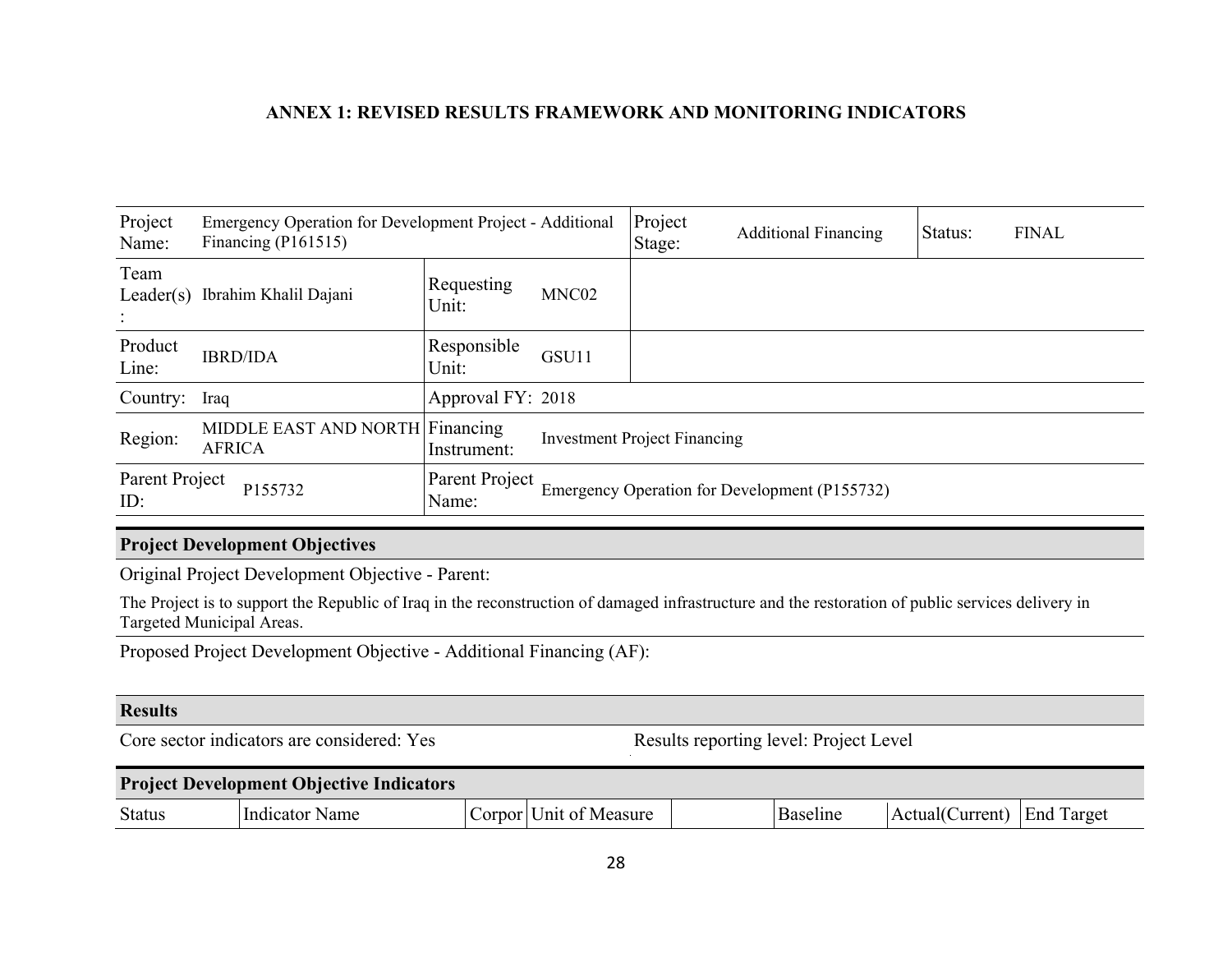|         |                                  | ate                      |              |         |             |             |             |
|---------|----------------------------------|--------------------------|--------------|---------|-------------|-------------|-------------|
| Revised | Direct project beneficiaries     |                          | Number       | Value   | 0.00        | 860000.00   | 3000000.00  |
|         |                                  |                          |              | Date    | 30-Jun-2015 | 11-Aug-2017 | 30-Dec-2022 |
|         |                                  |                          |              | Comment |             |             |             |
| New     | Number of youth with access to   | $\overline{\phantom{a}}$ | Number       | Value   | 0.00        |             | 1000000.00  |
|         | services under the project       |                          | Sub Type     | Date    | 12-Oct-2017 |             | 30-Dec-2022 |
|         |                                  |                          | Breakdown    | Comment |             |             |             |
| New     | Number of IDPs with access to    |                          | Number       | Value   | 0.00        |             | 2000000.00  |
|         | services under the project       |                          | Sub Type     | Date    | 12-Oct-2017 |             | 30-Dec-2022 |
|         |                                  |                          | Breakdown    | Comment |             |             |             |
| Revised | Female beneficiaries             |                          | Percentage   | Value   | 0.00        | 85.00       | 65.00       |
|         |                                  |                          | Sub Type     |         |             |             |             |
|         |                                  |                          | Supplemental |         |             |             |             |
| New     | Number of youth with access to   |                          | Number       | Value   | 0.00        |             | 2000000.00  |
|         | services under the project       |                          |              | Date    | 20-Sep-2017 |             | 30-Dec-2022 |
|         |                                  |                          |              | Comment |             |             |             |
| New     | Number of IDPs with access to    |                          | Number       | Value   | 0.00        |             | 1000000.00  |
|         | services under the project       |                          |              | Date    | 20-Sep-2017 |             | 30-Dec-2022 |
|         |                                  |                          |              | Comment |             |             |             |
| Revised | Sub-projects with a satisfactory |                          | Percentage   | Value   | 0.00        | 30.00       | 80.00       |
|         | outcome                          |                          |              | Date    | 30-Jun-2015 | 11-Aug-2017 | 30-Dec-2022 |
|         |                                  |                          |              | Comment |             |             |             |
| Revised | Number of people in urban        |                          | Number       | Value   | 0.00        | 125000.00   | 550000.00   |
|         | areas provided with access to    |                          |              | Date    | 30-Jun-2015 | 11-Aug-2017 | 30-Dec-2022 |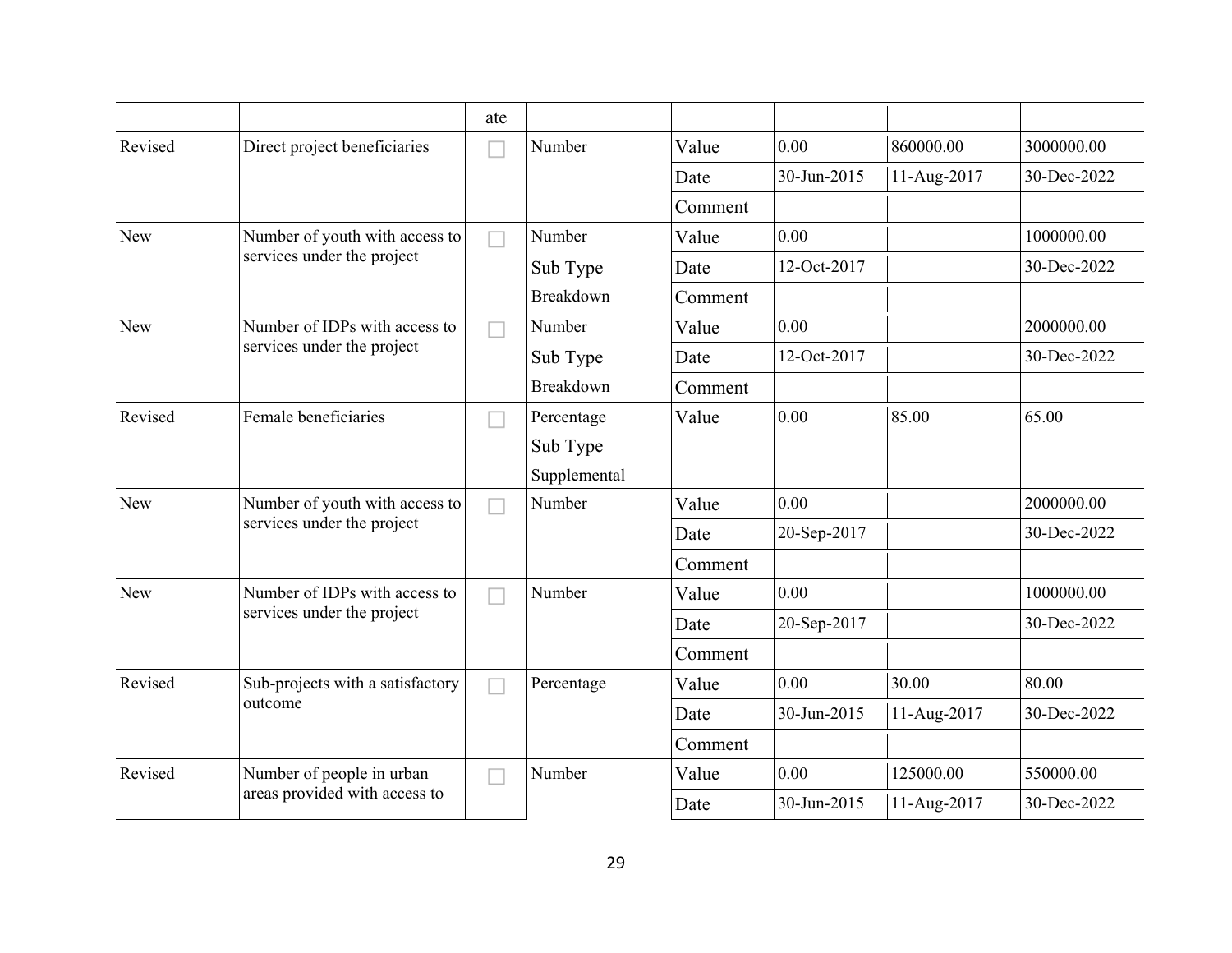|                               | Improved Water Sources under<br>the project                       |   |                        | Comment |                 |                 |                   |
|-------------------------------|-------------------------------------------------------------------|---|------------------------|---------|-----------------|-----------------|-------------------|
| Revised                       | Number of people in urban                                         |   | Number                 | Value   | 0.00            | 75000.00        | 630000.00         |
|                               | areas provided with access to<br>Improved Sanitation under the    |   |                        | Date    | 30-Jun-2015     | 11-Aug-2017     | 30-Dec-2022       |
|                               | project                                                           |   |                        | Comment |                 |                 |                   |
| Revised                       | Number of people in urban                                         |   | Number                 | Value   | 0.00            | 430000.00       | 1730000.00        |
|                               | areas provided with access to<br>regular solid waste collection   |   |                        | Date    | 30-Jun-2015     | 11-Aug-2017     | 30-Dec-2022       |
| under the project             |                                                                   |   | Comment                |         |                 |                 |                   |
| Revised                       | Number of people in urban                                         |   | Number                 | Value   | 0.00            | 190000.00       | 1200000.00        |
|                               | areas provided with access to<br>electricity under the project by |   |                        | Date    | 30-Jun-2015     | 11-Aug-2017     | 30-Dec-2022       |
| household connections         |                                                                   |   | Comment                |         |                 |                 |                   |
| Revised                       | Number of people in urban                                         |   | Number                 | Value   | 0.00            | 40000.00        | 3000000.00        |
| areas provided with access to | all-season roads within a 500                                     |   |                        | Date    | 30-Jun-2015     | 11-Aug-2017     | 30-Dec-2022       |
|                               | meter range under the project                                     |   |                        | Comment |                 |                 |                   |
| Revised                       | Number of people receiving                                        |   | Number                 | Value   | 0.00            | 0.00            | 175000.00         |
|                               | primary health services through<br>mobile primary health units    |   |                        | Date    | 30-Jun-2015     | 11-Aug-2017     | 30-Dec-2022       |
|                               | supported by the project                                          |   |                        | Comment |                 |                 |                   |
| New                           | Number of farmer households                                       | H | Number                 | Value   | 0.00            |                 | 33700.00          |
|                               | with access to irrigated fields                                   |   |                        | Date    | 20-Sep-2017     |                 | 30-Dec-2022       |
|                               |                                                                   |   |                        | Comment |                 |                 |                   |
| New                           | Number of students receiving                                      |   | Number                 | Value   | 0.00            |                 | 65000.00          |
|                               | education services at schools<br>supported by the project         |   |                        | Date    | 20-Sep-2017     |                 | 30-Dec-2022       |
|                               |                                                                   |   |                        | Comment |                 |                 |                   |
|                               | <b>Intermediate Results Indicators</b>                            |   |                        |         |                 |                 |                   |
| <b>Status</b>                 | <b>Indicator Name</b>                                             |   | Corpor Unit of Measure |         | <b>Baseline</b> | Actual(Current) | <b>End Target</b> |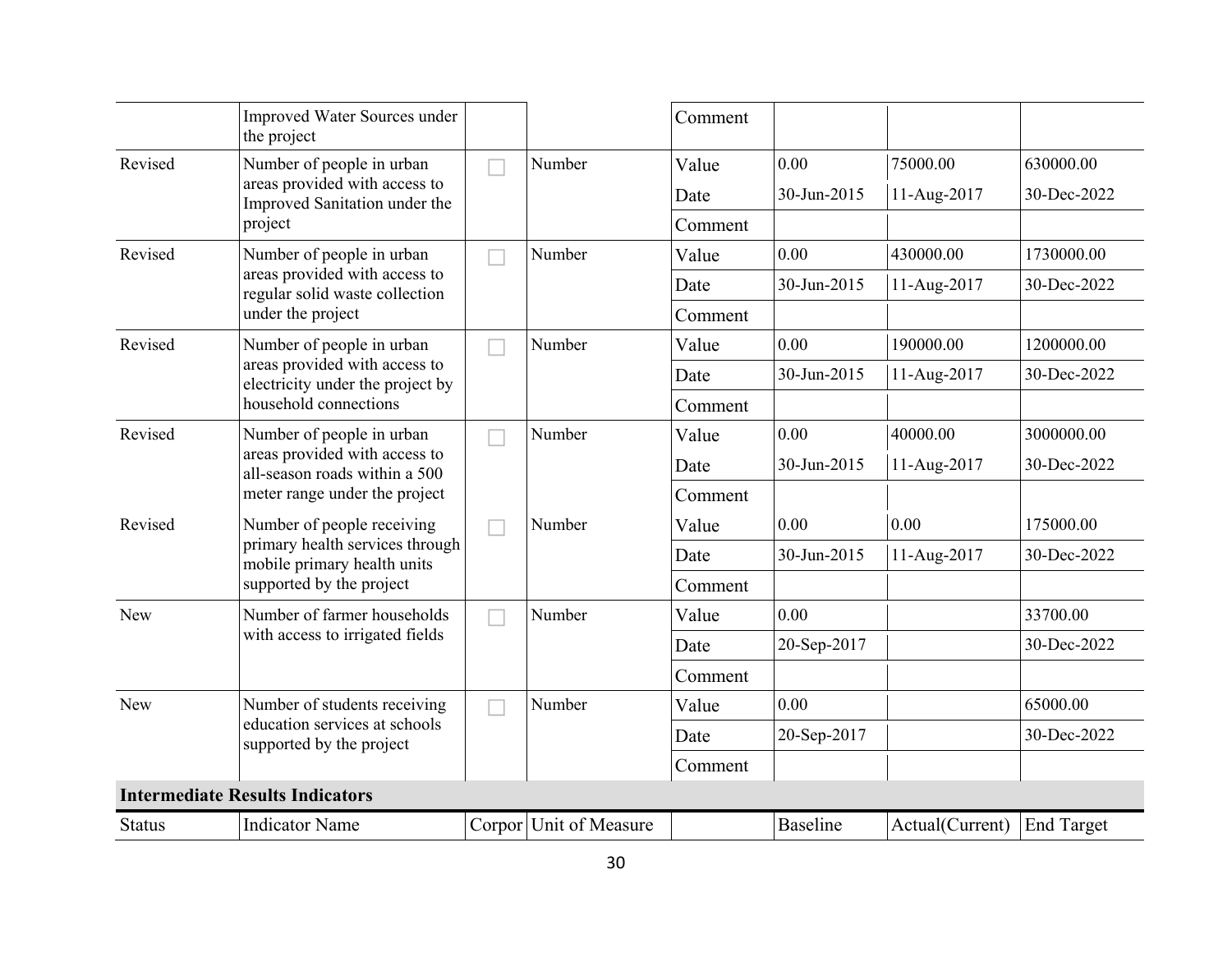|            |                                                                           | ate |              |         |             |             |             |
|------------|---------------------------------------------------------------------------|-----|--------------|---------|-------------|-------------|-------------|
| Revised    | Grievances registered related to                                          |     | Percentage   | Value   | 0.00        | 100.00      | 100.00      |
|            | delivery of project benefits<br>addressed $(\% )$                         |     |              | Date    | 30-Jun-2015 | 11-Aug-2017 | 30-Dec-2022 |
|            |                                                                           |     |              | Comment |             |             |             |
| No Change  | Grievances related to delivery                                            |     | Number       | Value   | 0.00        | 5.00        | 90.00       |
|            | of project benefits that are<br>addressed-(number)                        |     | Sub Type     |         |             |             |             |
|            |                                                                           |     | Supplemental |         |             |             |             |
| New        | <b>Irrigated Areas Improved</b>                                           |     | Hectare(Ha)  | Value   | 0.00        |             | 72000.00    |
|            |                                                                           |     |              | Date    | 20-Sep-2017 |             | 30-Dec-2022 |
|            |                                                                           |     |              | Comment |             |             |             |
| New        | Number of Public Transport<br>Terminals repaired                          |     | Number       | Value   | 0.00        |             | 12.00       |
|            |                                                                           |     |              | Date    | 20-Sep-2017 |             | 30-Dec-2022 |
|            |                                                                           |     |              | Comment |             |             |             |
| New        | Number of households<br>receiving emergency<br>agriculture credit through |     | Number       | Value   | 0.00        |             | 5000.00     |
|            |                                                                           |     |              | Date    | 20-Sep-2017 |             | 30-Dec-2022 |
|            | voucher programs                                                          |     |              | Comment |             |             |             |
| <b>New</b> | Number of households                                                      |     | Number       | Value   | 0.00        |             | 50000.00    |
|            | accessing one or more key<br>services agriculture support                 |     |              | Date    | 20-Sep-2017 |             | 30-Dec-2022 |
|            | services                                                                  |     |              | Comment |             |             |             |
| New        | Percentage of Female headed                                               |     | Percentage   | Value   | 0.00        |             | 5.00        |
|            | households                                                                |     | Sub Type     |         |             |             |             |
|            |                                                                           |     | Supplemental |         |             |             |             |
| New        | Increase in area under                                                    |     | Hectare(Ha)  | Value   | 0.00        |             | 20000.00    |
|            | agriculture production by                                                 |     |              | Date    | 20-Sep-2017 |             | 30-Dec-2022 |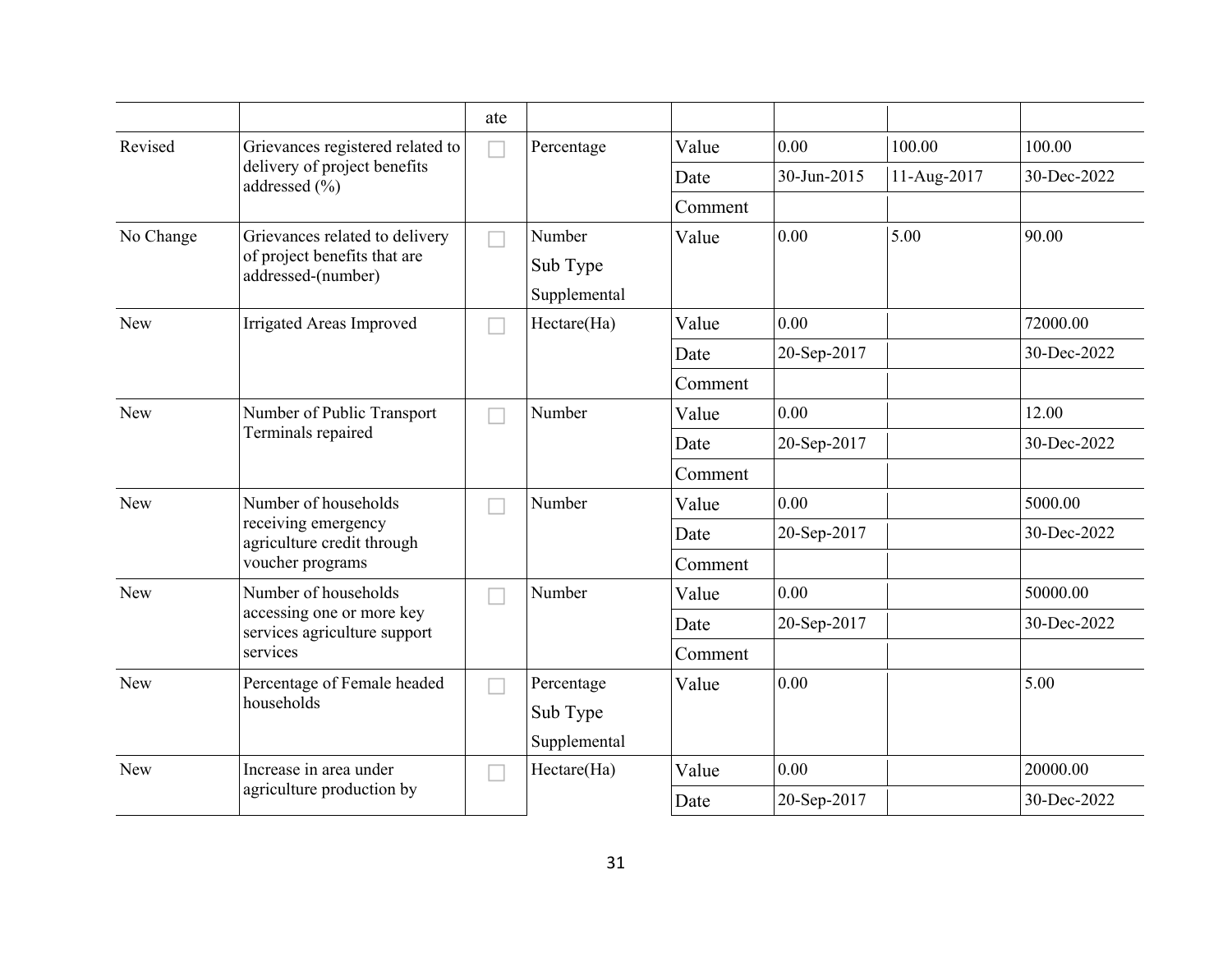|            | beneficiary households                            |                       | Comment |             |             |             |
|------------|---------------------------------------------------|-----------------------|---------|-------------|-------------|-------------|
| New        | Energy Supplied through solar<br>PV systems       | Megawatt<br>hour(MWh) | Value   | 0.00        |             | 1.50        |
|            |                                                   |                       | Date    | 20-Sep-2017 |             | 30-Dec-2022 |
|            |                                                   |                       | Comment |             |             |             |
| New        | Energy Supplied by distributed<br>generation      | Megawatt<br>hour(MWh) | Value   | 0.00        |             | 6.00        |
|            |                                                   |                       | Date    | 20-Sep-2017 |             | 30-Dec-2022 |
|            |                                                   |                       | Comment |             |             |             |
| New        | Teachers recruited or trained                     | Number                | Value   | 0.00        |             | 5000.00     |
|            |                                                   |                       | Date    | 20-Sep-2017 |             | 30-Dec-2022 |
|            |                                                   |                       | Comment |             |             |             |
| New        | Percentage of Female                              | Percentage            | Value   | 0.00        |             | 10.00       |
|            | <b>Beneficiaries</b>                              | Sub Type              |         |             |             |             |
|            |                                                   | Supplemental          |         |             |             |             |
| Revised    | Beneficiaries that feel project                   | Percentage            | Value   | 0.00        | 30.00       | 90.00       |
|            | investments reflected their<br>needs (percentage) |                       | Date    | 30-Jun-2015 | 11-Aug-2017 | 30-Dec-2022 |
|            |                                                   |                       | Comment |             |             |             |
| Marked for | Beneficiaries that feel project                   | Number                | Value   | 0.00        | 84000.00    | 184575.00   |
| Deletion   | inv. reflected their needs -<br>female (number)   | Sub Type              |         |             |             |             |
|            |                                                   | Supplemental          |         |             |             |             |
| Marked for | Total beneficiaries - female                      | Number                | Value   | 0.00        | 293000.00   | 184575.00   |
| Deletion   | (number)                                          | Sub Type              |         |             |             |             |
|            |                                                   | Supplemental          |         |             |             |             |
| Marked for | Total beneficiaries - male                        | Number                |         | 0.00        | 280000.00   | 180925.00   |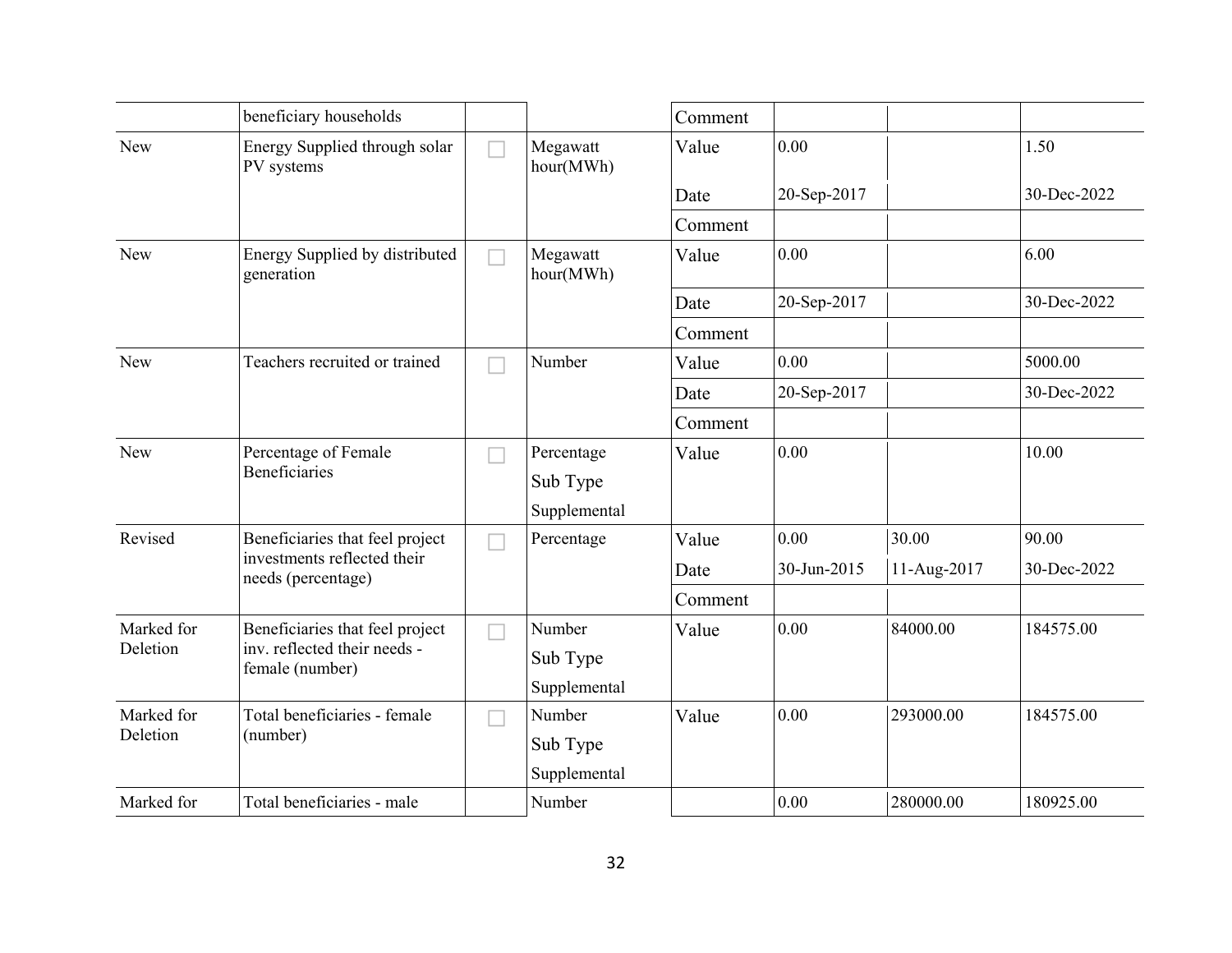| Deletion               | (number)                                                                         | Sub Type<br>Supplemental           | Value   |             |             |             |
|------------------------|----------------------------------------------------------------------------------|------------------------------------|---------|-------------|-------------|-------------|
| Marked for<br>Deletion | Beneficiaries that feel project<br>inv. reflected their needs - male<br>(number) | Number<br>Sub Type<br>Supplemental | Value   | 0.00        | 84000.00    | 180925.00   |
| Revised                | Piped household water                                                            | Percentage                         | Value   | 0.00        | 0.00        | 328681.00   |
|                        | reconnections that are<br>benefiting from rehabilitation                         |                                    | Date    | 30-Jun-2015 | 11-Aug-2017 | 30-Dec-2022 |
|                        | works undertaken by the<br>project                                               |                                    | Comment |             |             |             |
| Marked for             | Household sewer connections                                                      | Number                             | Value   | 0.00        | 0.00        | 140000.00   |
| Deletion               | rehabilitated under the project                                                  |                                    | Date    | 30-Jun-2015 | 11-Aug-2017 | 31-Dec-2019 |
|                        |                                                                                  |                                    | Comment |             |             |             |
| Marked for             | Distribution lines constructed                                                   | Kilometers                         | Value   | 0.00        | 0.00        | 3144.00     |
| Deletion               | or rehabilitated under the<br>project                                            |                                    | Date    | 30-Jun-2015 | 11-Aug-2017 | 31-Dec-2019 |
|                        |                                                                                  |                                    | Comment |             |             |             |
| No Change              | Distribution lines rehabilitated                                                 | Kilometers                         | Value   | 0.00        | 0.00        | 3144.00     |
|                        | under the project                                                                | Sub Type                           | Date    | 30-Jun-2015 | 11-Aug-2017 | 31-Dec-2019 |
|                        |                                                                                  | Breakdown                          | Comment |             |             |             |
| Revised                | Transmission lines constructed                                                   | Kilometers                         | Value   | 0.00        | 0.00        | 3100.00     |
|                        | or rehabilitated under the<br>project                                            |                                    | Date    | 30-Jun-2015 | 11-Aug-2017 | 30-Dec-2022 |
|                        |                                                                                  |                                    | Comment |             |             |             |
| Marked for             | <b>Transmission lines</b>                                                        | Kilometers                         | Value   | 0.00        | 0.00        | 1100.00     |
| Deletion               | rehabilitated under the project                                                  | Sub Type                           | Date    | 30-Jun-2015 | 11-Aug-2017 | 31-Dec-2019 |
|                        |                                                                                  | Breakdown                          | Comment |             |             |             |
| No Change              | Roads rehabilitated, Non-rural                                                   | Kilometers                         | Value   | 0.00        | 42.00       | 420.00      |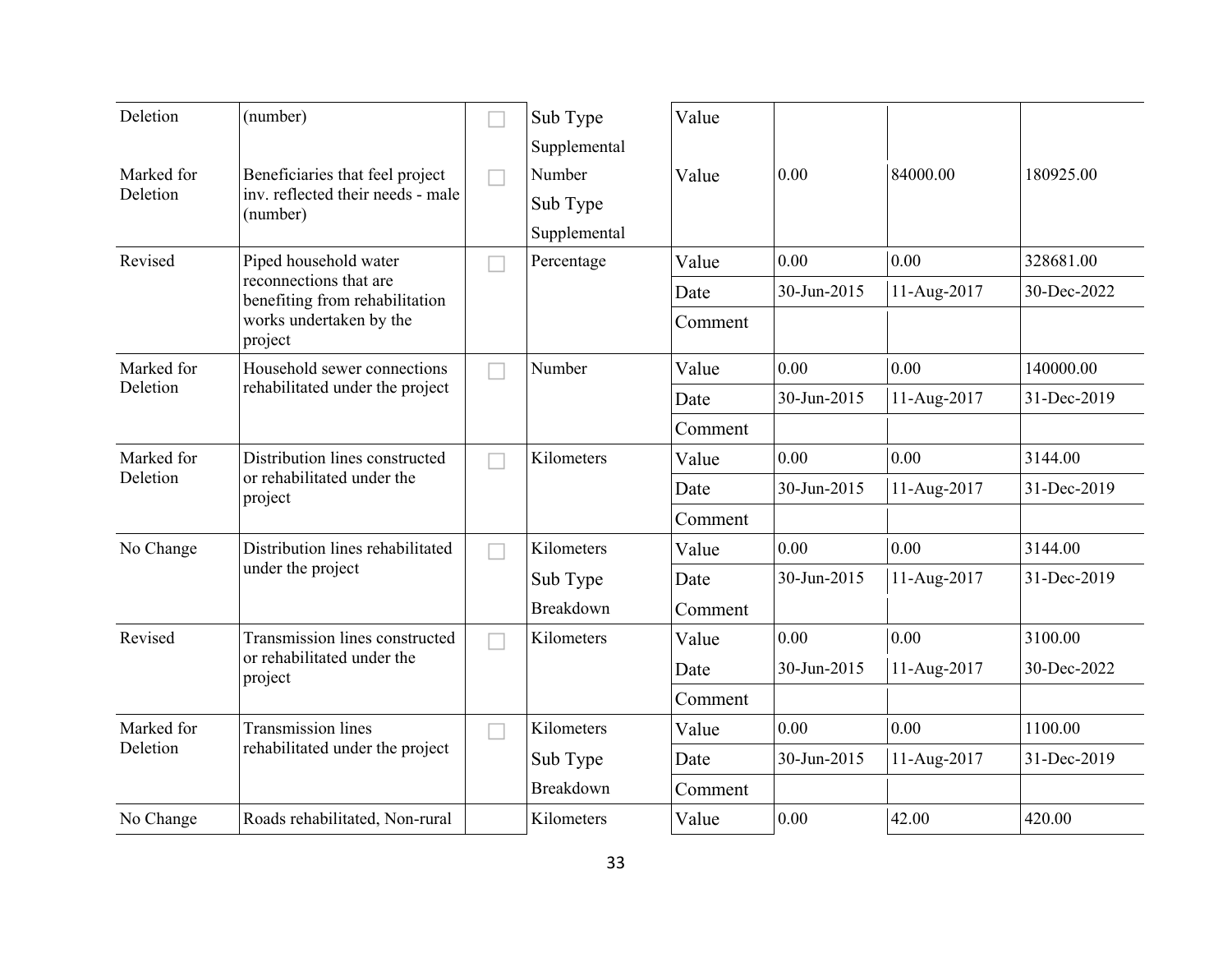|            |                                        |        | Date    | 30-Jun-2015 | 11-Aug-2017 | 31-Dec-2019 |
|------------|----------------------------------------|--------|---------|-------------|-------------|-------------|
|            |                                        |        | Comment |             |             |             |
| No Change  | Bridges rehabilitated                  | Number | Value   | 0.00        | 7.00        | 19.00       |
|            |                                        |        | Date    | 30-Jun-2015 | 11-Aug-2017 | 31-Dec-2019 |
|            |                                        |        | Comment |             |             |             |
| Marked for | Health facilities constructed,         | Number | Value   | 0.00        | 0.00        | 10.00       |
| Deletion   | renovated, and/or equipped<br>(number) |        | Date    | 30-Jun-2015 | 11-Aug-2017 | 31-Dec-2019 |
|            |                                        |        | Comment |             |             |             |
| Marked for | Ambulances purchased and/or            | Number | Value   | 0.00        | 0.00        | 35.00       |
| Deletion   | equipped                               |        | Date    | 30-Jun-2015 | 11-Aug-2017 | 31-Dec-2019 |
|            |                                        |        | Comment |             |             |             |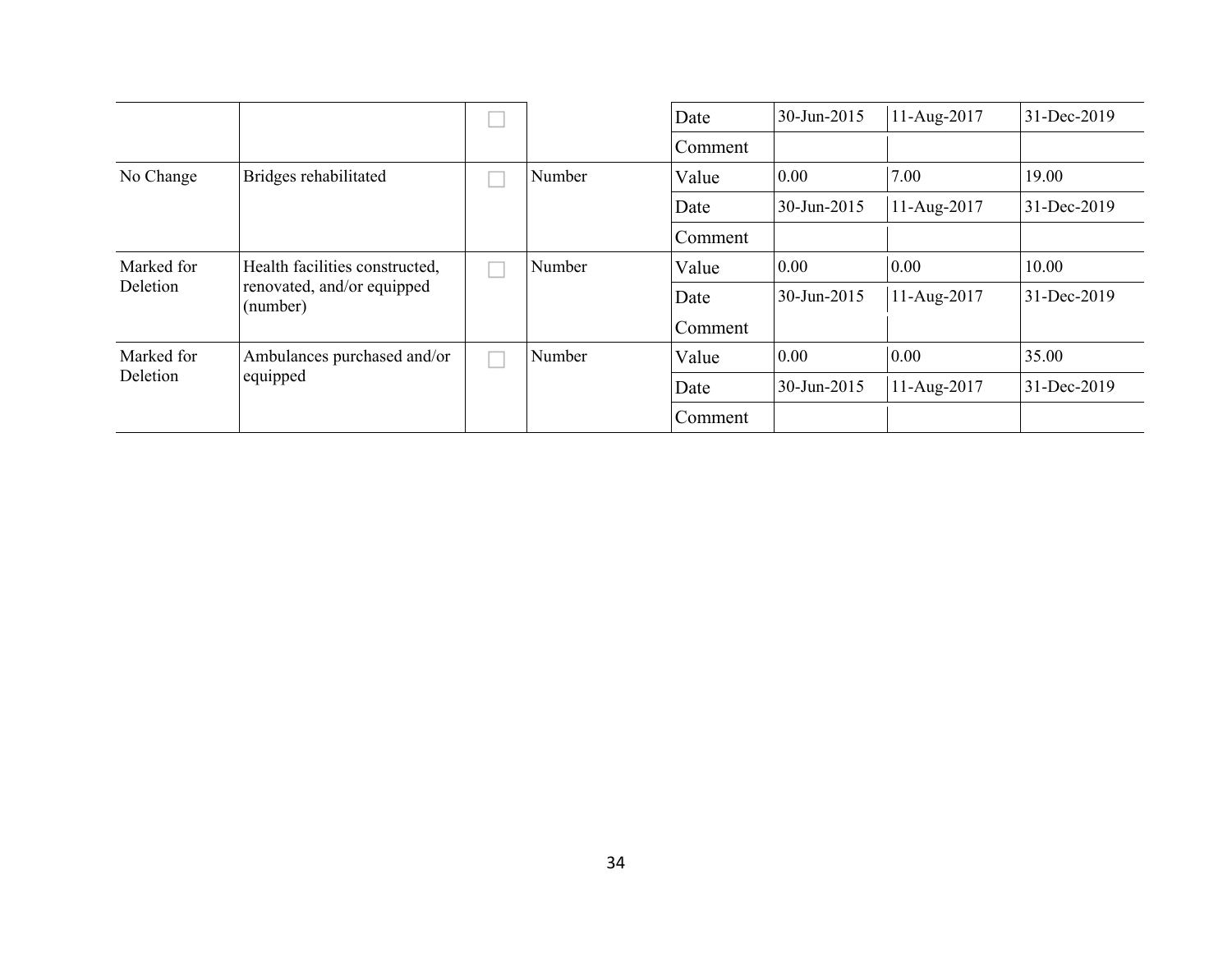# **ANNEX 2: DETAILED DESCRIPTION OF MODIFIED AND NEW PROJECT ACTIVITIES**

The following provides a description of the modification to the existing components and their allocated amounts and an introduction of the new components and costs namely Component 7 Restoring Agriculture Productivity, Component 8 Emergency Repair of Water Control Infrastructure and Irrigation Schemes, Component 9 Restoring Education Services and Component 10 Restoring Basic Municipal Infrastructure and Services and Preserving Cultural Heritage Assets. In addition, there will be US\$50 million unallocated that will be mobilized flexibly towards immediate responses to the participating sectors as decided jointly between the government and the Bank.

## **2.1 MODIFICATIONS TO EXISTING COMPONENTS**

## **Component 1: Restoring Electricity Infrastructure and Connectivity (US\$45 million)**

1. This component aims to support restoration of electricity services to the liberated areas, with particular emphasis on: (i) public sector led interventions covering the reconstruction of damaged transmission and distribution assets (as per the original EODP); and (ii) where feasible, private sector- led efforts to expand access to electricity based on service contracts for installing new infrastructure for distributed generation (fee per KWh) and solar photovoltaic (SPV) systems for institutions and households.

**Sub-component (a).** *Transmission and Distribution Grid Reconstruction* to support procurement and installation of equipment, materials, spare parts and civil works to rehabilitate and reconstruct the heavily damaged transmission and distribution networks in the project areas.

**Sub-component (b) (New).** *Emergency Electricity Service Restoration* to support service contracts (fee/KWh) for private rental of emergency generation services in areas where it will take some time to reconstruct the electricity network. This will provide an effective transitory solution and facilitate restoration of basic services such as water supply and health services. A detailed feasibility assessment will be undertaken within the first six months of the project to identify viable business models. Privately owned generation and distribution of electricity services is widespread in most of the governorates in Iraq due to the poor reliability of the grid supply service, with the current national average of about 15 hours per day. However, there is no regulatory oversight of the activities of private operators. Given the high cost of fuel and the limited number of consumers, private operators are not functioning at full capacity, and, as a result, electricity service charge is about 100 times the cost of the grid supply.

**Sub-component (c) (New)**. Support for the installation SPV systems via the private sector, to address gaps in the provision of electricity services. A detailed assessment will be undertaken within the first six months of project implementation to identify feasible business models, including financial incentives (for working capital or consumer loans) that could be supported by the project. Although private solar development is a compelling solution due to resource abundance, the modular nature of solar energy and minimal dependencies on existing infrastructure, investments in this area are hindered by Government subsidies that have been put into place to maintain electricity prices at artificially low levels, combined with the challenge that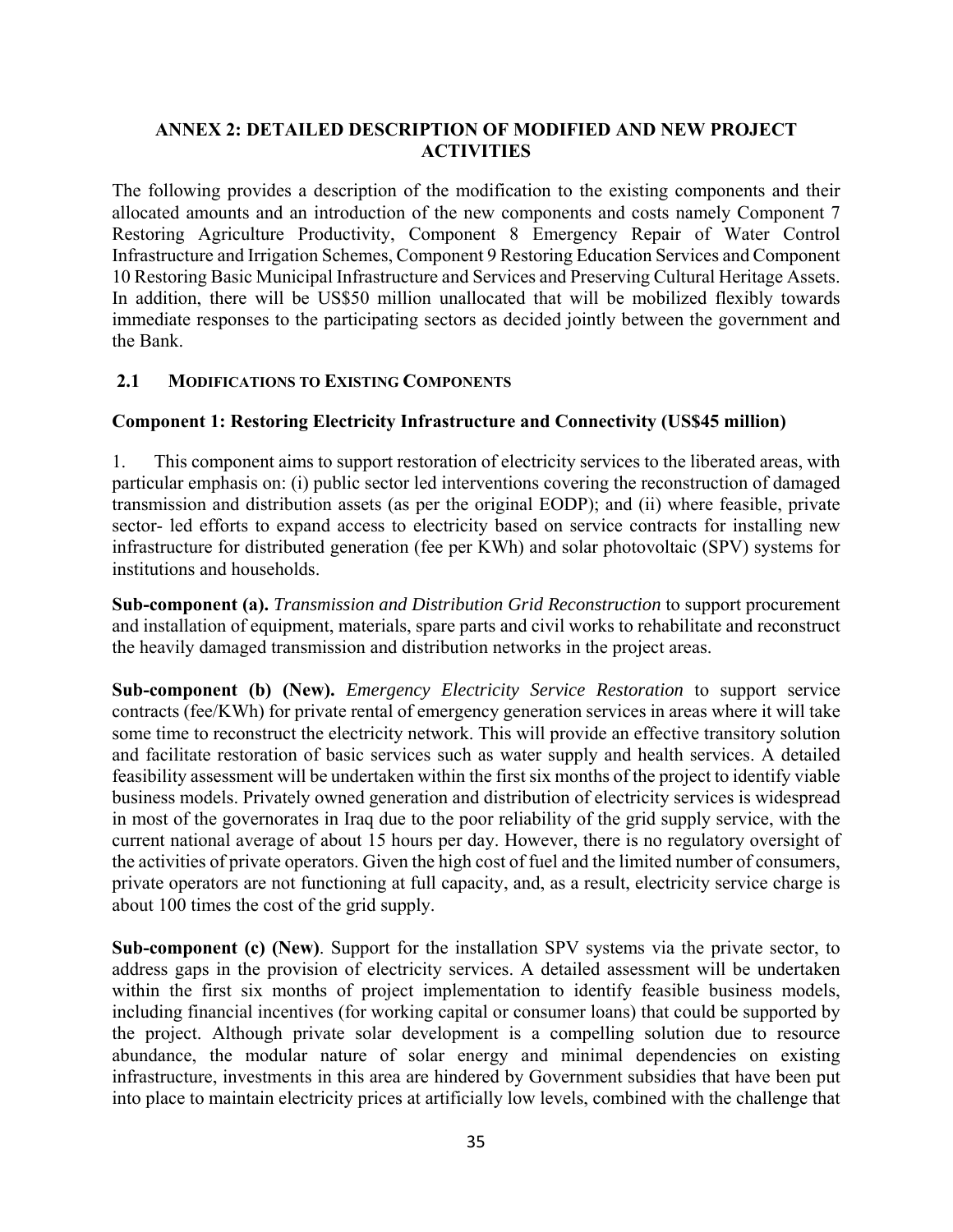most electricity consumers do not pay their electricity bill. The Government has initiated actions to increase tariffs, including operations efficiency (including electricity bills collections and disconnections for non-payment) and enforcement of bill payment. The project will play a crucial role in creating a market, and potentially supporting transformation of the renewable energy landscape in Iraq, specifically by providing technical knowledge and catalysing the installation of initial systems for renewable energy generation.

# **Component 2: Restoring Municipal Waste, Water and Sanitation Services (US\$40 million)**

2. This component is largely similar to that described for the EODP and aims to restore water, wastewater and solid waste services through the repair, reconstruction, and rehabilitation of damaged infrastructure in selected municipalities. Reconstruction of public works will generate local employment opportunities, and successful completion of public works in this sector will reduce the incidence of public health risks through water-borne diseases.

3. However, the AF will incorporate the following modifications to the original component: i) it will now focus on three governorates (Al Anbar, Ninawa and Salah Ad-Din, including the districts and sub-districts surrounding Mosul and Ramadi) and ii) prioritize reconstruction and rehabilitation of sewage treatment plants and connections, and solid waste management equipment (garbage trucks, containers, etc.)

# **Component 3: Restoring Transport Infrastructure and Services (US\$110 million)**

4. Transport infrastructure (bridges, roads, airports, and railway) is key to the economic development of Iraq. Most of the transport infrastructure in the war-impacted regions suffered destruction and damages resulting from the recent military operations, sabotage and vandalism during the crisis. Critical bridges, road sections, airports and railways have been significantly damaged. This has led to severe disruption of service delivery, closure of several bridges, road sections as well as other modes of transport such as airports and railway systems. In addition, lack of maintenance funding and institutional weaknesses have further deteriorated the quality of the transport infrastructure and service delivery of the sector.

5. *Subcomponent a)* Transport Infrastructure (Roads and Bridges) (US\$105 million): The objective of this component under the AF is to expand coverage to liberated areas in Al Anbar and Ninawa governorates to restore service delivery, connectivity and access to economic and social services that have been disrupted due to the destruction of roads and bridges in military operations against ISIS. Activities under this component will include the reconstruction of key bridges that have been fully destroyed, and rehabilitation of partially damaged bridges in affected areas, particularly in Mosul that has endured wide-ranging destruction to physical assets and infrastructure.

6. Activities for this component AF will include: preparation of detailed plans, designs and bidding documents for the repair, rehabilitation and reconstruction of roads and bridges, and technical assistance and consultancy services for supervision and implementation of transport subprojects. In addition, the proposed reconstruction and rehabilitation works financed by AF would support the GoI's plans for economic recovery, social reconciliation and employment creation for working-age youth. The latter activities will be implemented by the ReFAATO in coordination with sector authorities as well as local governments to the extent possible.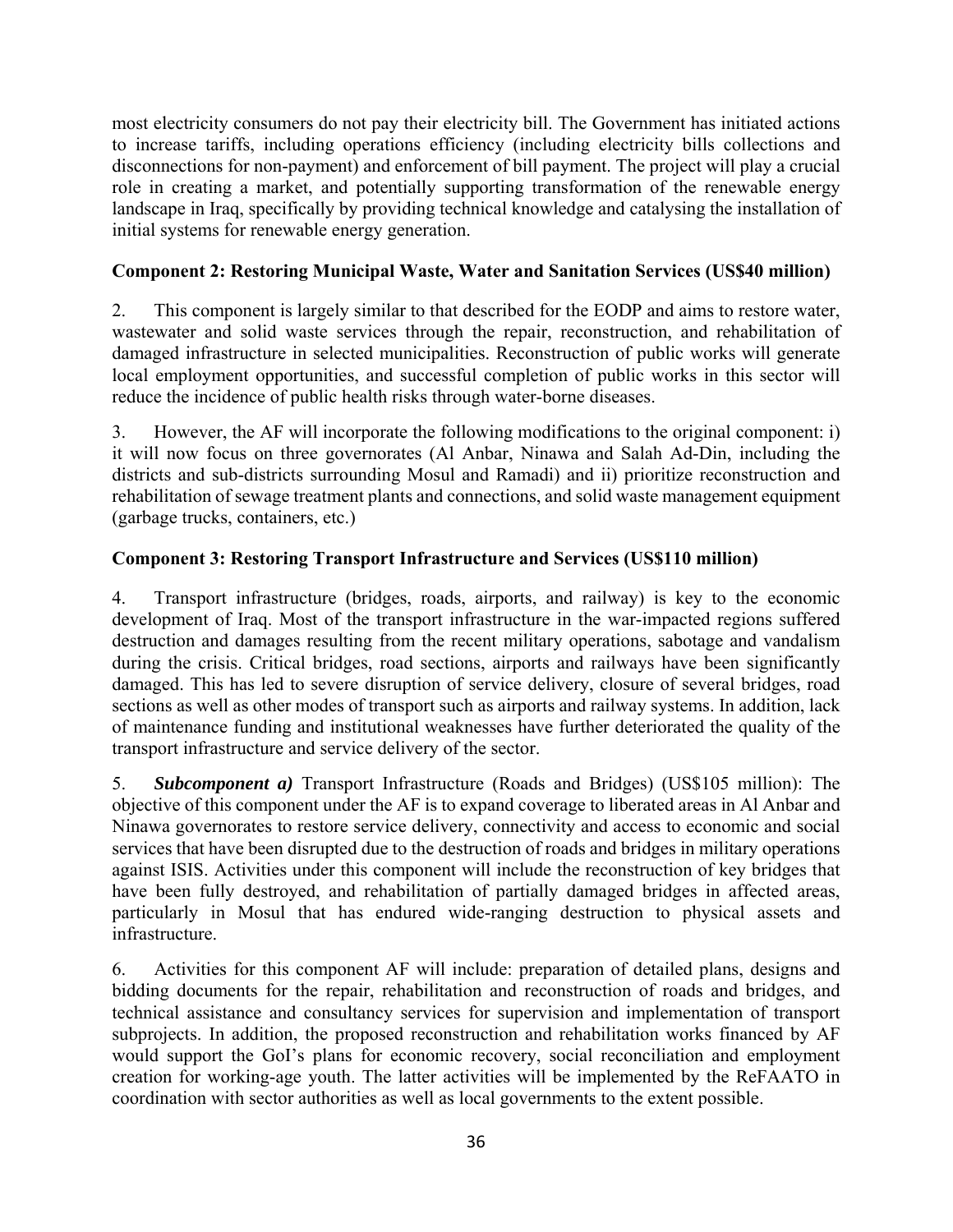7. *Subcomponent b)* Transport Infrastructure Services (Civil Aviation, Railways and Public Transport) (US\$5 million): The AF will support the preparation of a feasibility study for the reconstruction, operation and maintenance of the Mosul airport financed by a public-private partnership scheme. This work will draw upon the World Bank's experience in Jordan and other best practice examples. To avoid duplication and random rehabilitation of the Iraq Republic Railway (IRR), the AF will finance the preparation of repair plans for railway rehabilitation priorities. The AF will also finance the rapid repair of key public transport terminals as well as an assessment for a PPP in operation and maintenance of selected terminals.

# **Component 4: Restoring Health Services (No additional funding)**

8. EODP financing will continue with the originally available funding but with minor revisions to the activities supported i.e. EODP will finance the repair and supply of medical equipment to partially damaged hospitals and clinics in place of supply of mobile hospitals. The latter will be implemented by the Public Buildings Directorate at MoCHMPW. No additional funding is proposed to this component. The State of Kuwait, through the Kuwait Fund for Arab Economic Development has made available a grant of US\$100 million to restore the country's health services as agreed with the Government of Iraq.

# **Component 5: Technical Assistance (No additional funding)**

9. Sectoral Development: This component will develop and espouse a systematic, programmatic and integrated approach towards multi-sectoral recovery and reconstruction efforts. This approach is intended to support the preparation of a range of potential sector investment projects underpinned by strategic and medium to long-term needs assessments over the AF implementation period. The AF will continue to provide support to finalize and implement the General Framework of the National Recovery and Reconstruction Framework for Iraq, and to avail of possible opportunities to enhance the PCU's capacity to manage multi-sector recovery as part of the WB's collaboration with the ReFAATO.

10. Technical Assistance: This component will continue to implement a detailed and nuanced approach to various facets of *state/citizen trust-building and promoting reconciliation in the broader project context* including: (i) inclusive participation by local communities, (ii) transparency of resource allocations, (iii) measures to promote tolerance amongst various social groups through community-led subprojects, (iv) dissemination of information regarding the project to build trust and confidence by using targeted media, social media and communications campaigns, (v) youth initiatives to build social capital and foster reconciliation and (vi) effective grievance redressal and increased accountability on service delivery issues at the local level.

11. In addition, technical assistance in this area will be geared towards working on a *broad strategy for the sustainable management of physical cultural resources (PCRs)*. This activity will entail: a) a systematic and detailed assessment of physical cultural resources that have been damaged; b) the preparation of a prioritized list of required interventions; c) the development of a reconstruction and restoration strategy for PCRs (including related standards, guidelines, knowledge and technical resources, and design codes); and d) design and preparation to establish a fund to support the restoration and maintenance of PCR on a more sustainable basis. Technical assistance will be offered to the stakeholders including the Ministry of Tourism, Culture and Heritage, the Governorate of Ninawa, the religious endowments, the educational, cultural and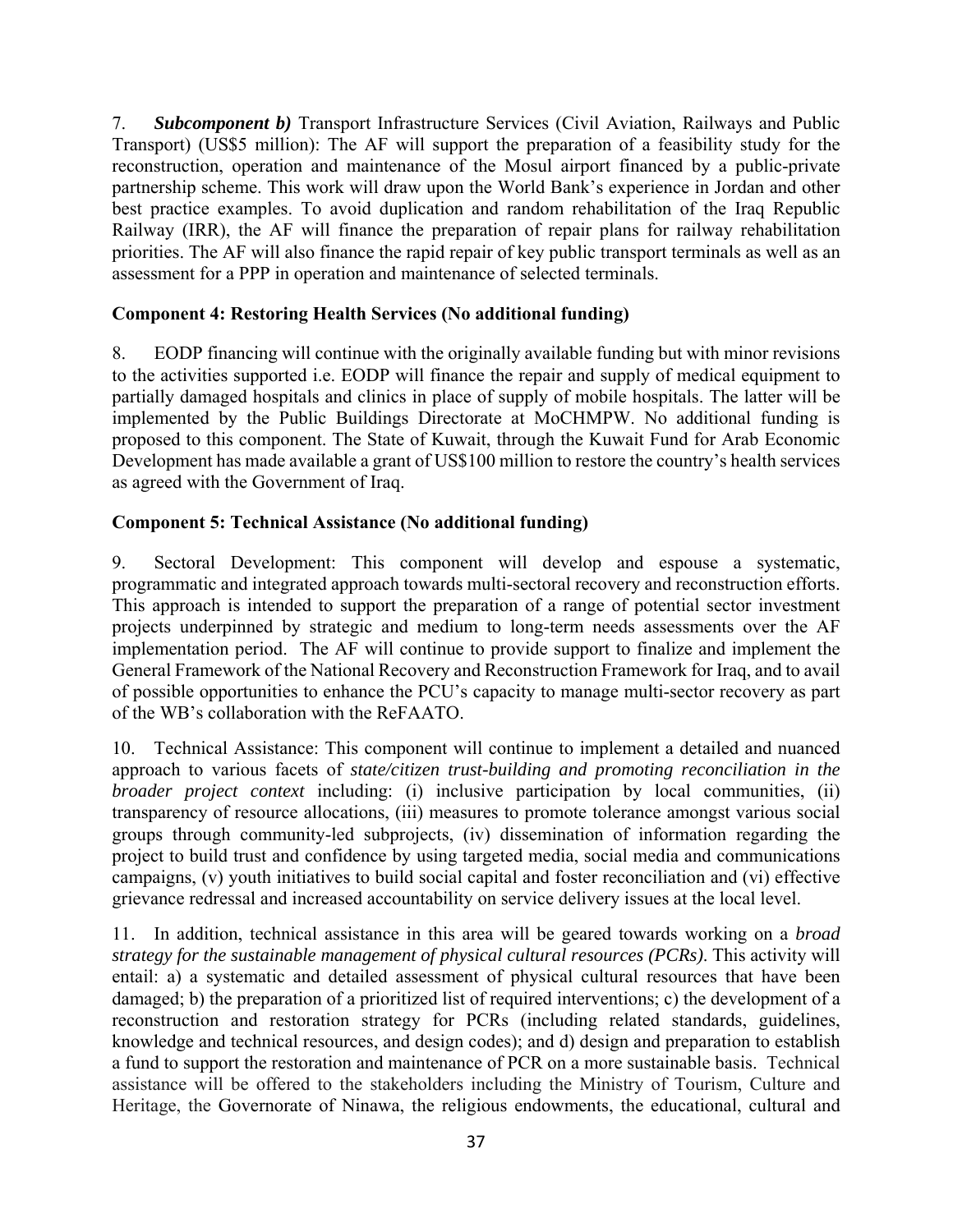scientific institutions, as well as professional associations of the city, to: (a) document and conduct a detailed survey of the damaged heritage site; (b) develop strategic guidelines, work plan, and a monitoring and evaluation (M&E) plan to reconstruct historic urban landscape of Mosul; and (c) train youth and vulnerable groups in the city for skills necessary for the restoration work.

# **Component 6: Project Management, Sensitization and Communications and Monitoring and Evaluation (No additional funding)**

12. This component will continue to cover costs associated with the management and coordination of the project, including social and environmental safeguards, procurement and financial management, communication and community sensitization, and M&E. The remit of this component will be extended to supervise effective execution of citizen's engagement initiatives.

13. Strategic communication and citizen engagement activities will be administered throughout project implementation and monitoring to promote an inclusive approach in the reconstruction process. Efforts to promote citizen participation in the project will be underpinned by a strategic communications campaign that is part of an overall holistic citizen's engagement strategy. The aim will be to raise awareness of the project's objectives, scope and activities; potential benefits (and costs) for beneficiaries; its relevance to the GoI's broader vision for recovery and reconstruction; and various avenues that are available for beneficiaries and citizens to remain apprised of Project developments and to engage in the design and implementation of subprojects across a range of sectors. Communication messages and modalities will be tailored to the information seeking habits of specific vulnerable groups (IDP's, women, youth, unemployed, business, etc.) and proactive dissemination of timely and comprehensive information through appropriate media will establish a precedent for transparency and signal the GoI's willingness for the local populace to be informed and engaged. This approach will also be useful to manage expectations and promote buy-in and ownership.

14. A baseline beneficiary survey will determine modes of engagement and appropriate communication channels around which the above components of the CE strategy will be modified, from their format currently being administered by ReFAATO. The key elements of the citizen engagement strategy for this project will include the following: (i) early disclosure of important project related information by the GoI on its website and at the appropriate local levels and disclosure procedures agreed with the Bank, (ii) framework for consultation with the key stakeholders ensuring all targeted beneficiaries are informed, through relevant stakeholders and their representatives to obtaining broad community support as a part of preparation of specific subprojects relevant to that area; (iii) ensure the continuity in existing and establishment and implementation of GRMs within new PMTs and at the PCU; and (iv) promote community based initiatives with the participation of and networking with relevant stakeholders including women, school children, youth, IDPs/Returnees, host communities, civil society organizations, and local bodies.

15. This component, in coordination with other international supporters, will also develop a data visualization, analysis and information sharing (digital) platform. . This platform will enable the GoI, WB, partners and other stakeholders to compile and utilize real-time-data to support implementation, supervision and monitoring of geo-referenced projects and planning of future recovery and peacebuilding planning initiatives. This platform will therefore contribute towards improving coordination among various stakeholders, and minimizing gaps and overlaps in the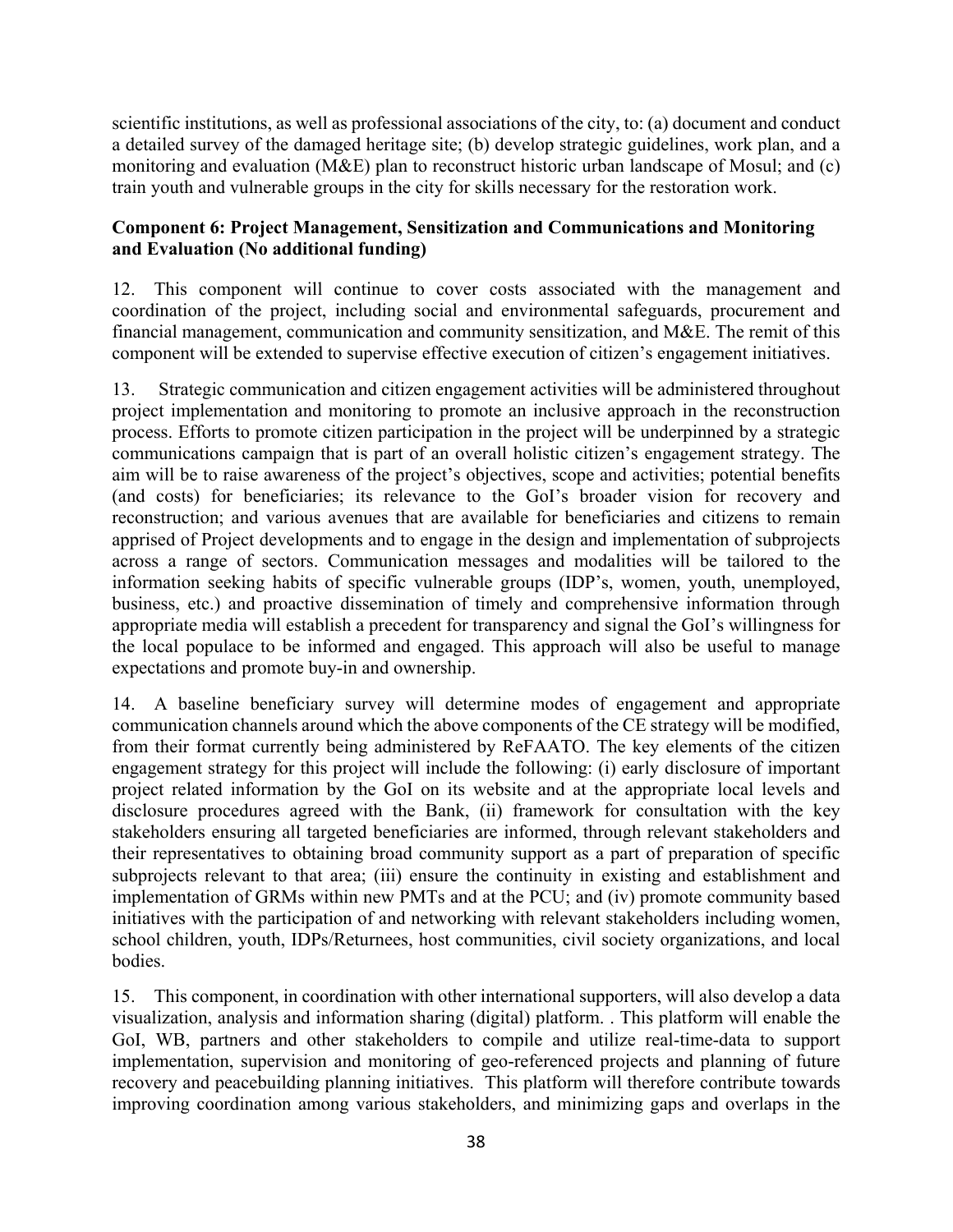coverage of recovery interventions. The interactive nature of the platform will allow communities to interact through text and visuals and to provide positive feedback or relay complaints regarding project implementation which would be uploaded in real time into the portal. Various data sources, analytical work and information would be aggregated in an integrated and phased manner. The platform's key features will include:

a) Geo-referencing of facilities across various sectors

b) Availability of geo-coded data layers for various types of analysis (damage, quality of service delivery, recovery needs, social analysis, institutional analysis, forced displacement patterns, conflict analysis, economic assessments)

c) Ability to read both geo-coded Excel spreadsheets and GIS Shape files for easy aggregation of additional geo-data and analysis

- d) Coverage of both rural areas (district-level) and urban centers (neighborhood level)
- e) Concurrent visualization of multiple layers of data
- f) Availability of real-time updates.

# **2.3 NEW COMPONENTS**

# **Component 7: Restoring Agriculture Productivity (US\$30 million)**

16. Widespread unavailability of traditional agricultural inputs and service supplies in newly liberated zones, combined with inflated farm gate prices for agricultural inputs<sup>11</sup> represent significant constraints to productivity growth, and employment and enterprise development in Iraq's rural sector. In addition, emergency assistance is essential for returning farm households, communities hosting IDPs, producer groups and farmer associations to gain some measure of food security and to establish the foundation of a more measured approach to agriculture sector recovery.

17. The key focus of this component is to revive agricultural and related activities in the conflictaffected regions across the country. Project activities will utilize a combination of emergency and short-term measures to improve the capacity of the Ministry of Agriculture to support farmers with critical agricultural services, technologies and investments.

18. The four sub-components are as follows:

a. **Subcomponent 1:** *Emergency implementation of local area development plans* will finance procurement and distribution of 5,000 farm household starter packages consisting of different combinations of farm tools, livestock, materials and service vouchers. This subcomponent will also support the formation and functioning of groups of poor rural households at the community level to help them improve their food security and nutrition. This program will be implemented with the involvement of local non-governmental organizations (NGOs), who will help identify eligible group members, assist in the formation of such groups, provide basic training, and help monitor program implementation and impact. These local NGOs will take the lead in community and group information and mobilization and in facilitating the formal constitution of the community production groups (CPGs). The CPGs will have simple, locally appropriate, governance arrangements to ensure transparency, probity, inclusion, and accountability. Three

  $11$  (relative to international levels)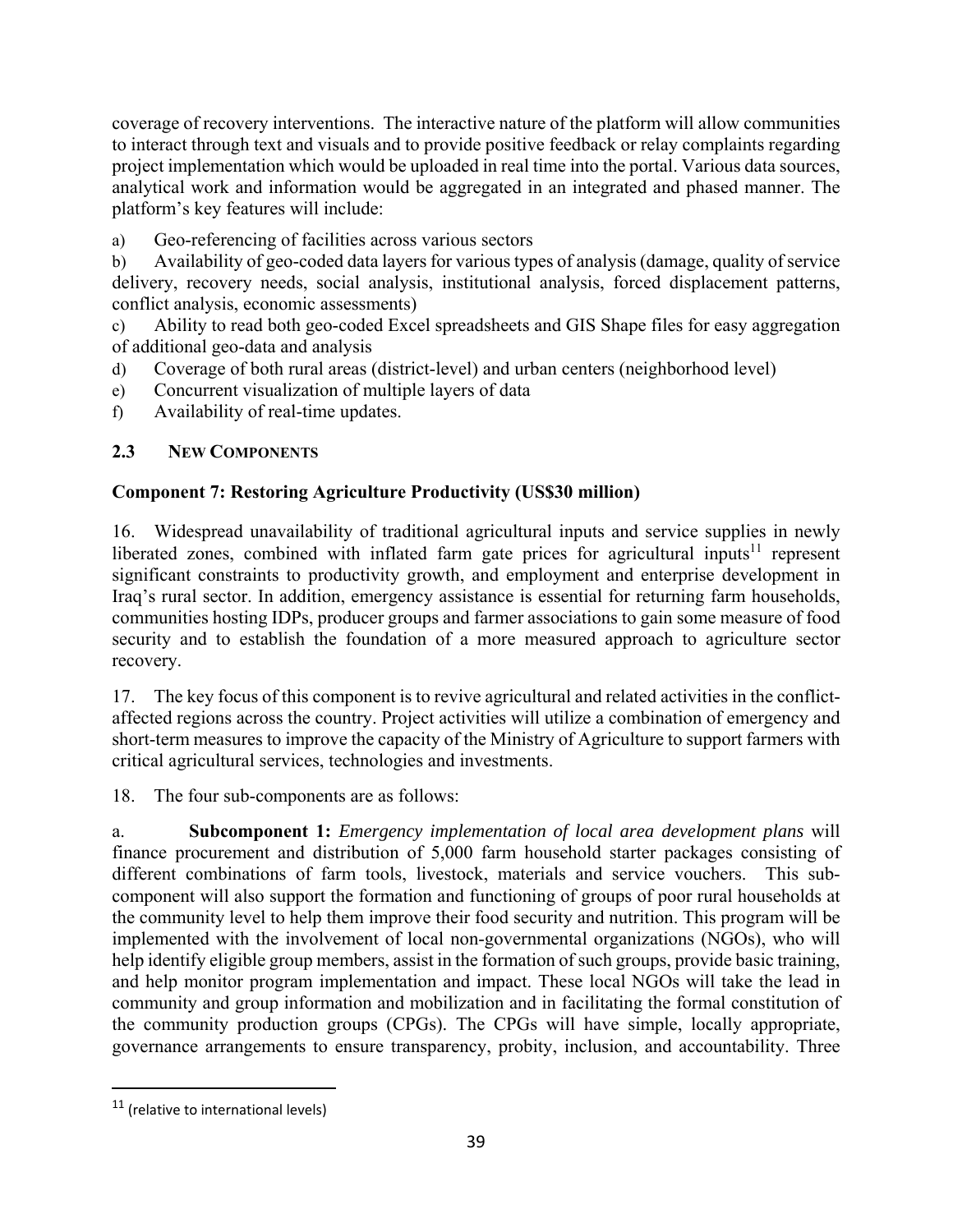major categories of CPGs are envisaged: (i) crop CPGs (wheat, fodder crops, oilseeds), (ii) vegetable and fruit CPGs (potatoes, vegetables, spices, soft fruits), and (iii) small livestock CPGs (poultry).

b. **Sub-component 2:** *Restoration of critical agriculture support infrastructure and services* will finance restoration and modernization of key agriculture knowledge and service centers, including warehouses, veterinary centers and certified seed multiplication and processing facilities to revive the agriculture service and agribusiness industry.

c. **Sub-component 3:** *Emergency agriculture credit facilitation* will include measures to improve accessibility of farmers and farmer groups to technical knowledge, services and technologies. This sub-component will support technical assistance and capacity building for institutional strengthening of the local input supply industry and provide working capital to local agribusinesses. This sub component will also support development of a private network of agroinput dealers who would supply farmers with quality inputs at affordable prices and technical knowledge that would increase farm incomes and reverse the low-input, low-output spiral. This component will finance the following set of activities: (i) improvement of farmers' purchasing power through distribution of input vouchers; and (ii) help agriculture input dealers to find supplies and credit and expand business. The project would also demonstrate to farmers the profitable return from investing in improved inputs and farming techniques. Given better access to inputs afforded by vouchers distributed by the project, farmers would seek competitive suppliers to obtain better input prices and more reliable delivery. The resultant increase in demand would strengthen the competition in the private input supply market and create a more level playing field, to the benefit of farmers and overall sector output. The project will also support organized input dealers' groups through training, better equipment, and technology to enhance their services to farmers.

d. **Sub-component 4:** *Project Management* will include the costs of consultants, limited purchases of office equipment and furniture, and recurrent costs of the Project Management Team. This component will be managed by a new PMT under the auspices of the Ministry of Agriculture (MoA).

# **Component 8: Emergency Repair of Water Control Infrastructure and Irrigation Schemes (US\$30 million)**

19. The reconstruction of the irrigation and drainage system is crucial to the success of the agricultural sector in most parts of the country. Strategic barrages, link canals, major irrigation headworks and pumping stations were severely damaged. In addition, necessary maintenance was not carried out on the irrigation and drainage water distribution network, leaving the irrigation and drainage systems in a state of disrepair. All the offices of the Operation and Maintenance Directorates at the Governorates have been burned and/or looted. The total area under irrigation decreased by 50 percent and crop productivity has fallen below 30 percent of pre-war levels.

20. Iraq has an extensive water hydraulic infrastructure that comprises a series of dams and barrages that are located on the Euphrates and Tigris rivers and their tributaries. The big dams are multi-purpose (hydroelectric, irrigation, flood control). Smaller dams have been built to supply water to cities and irrigation schemes. Much of this needs urgent repairs as it is crucial to ensure rapid increases in agricultural crop yields in order to increase food security for all and re-generate rural livelihood and employment.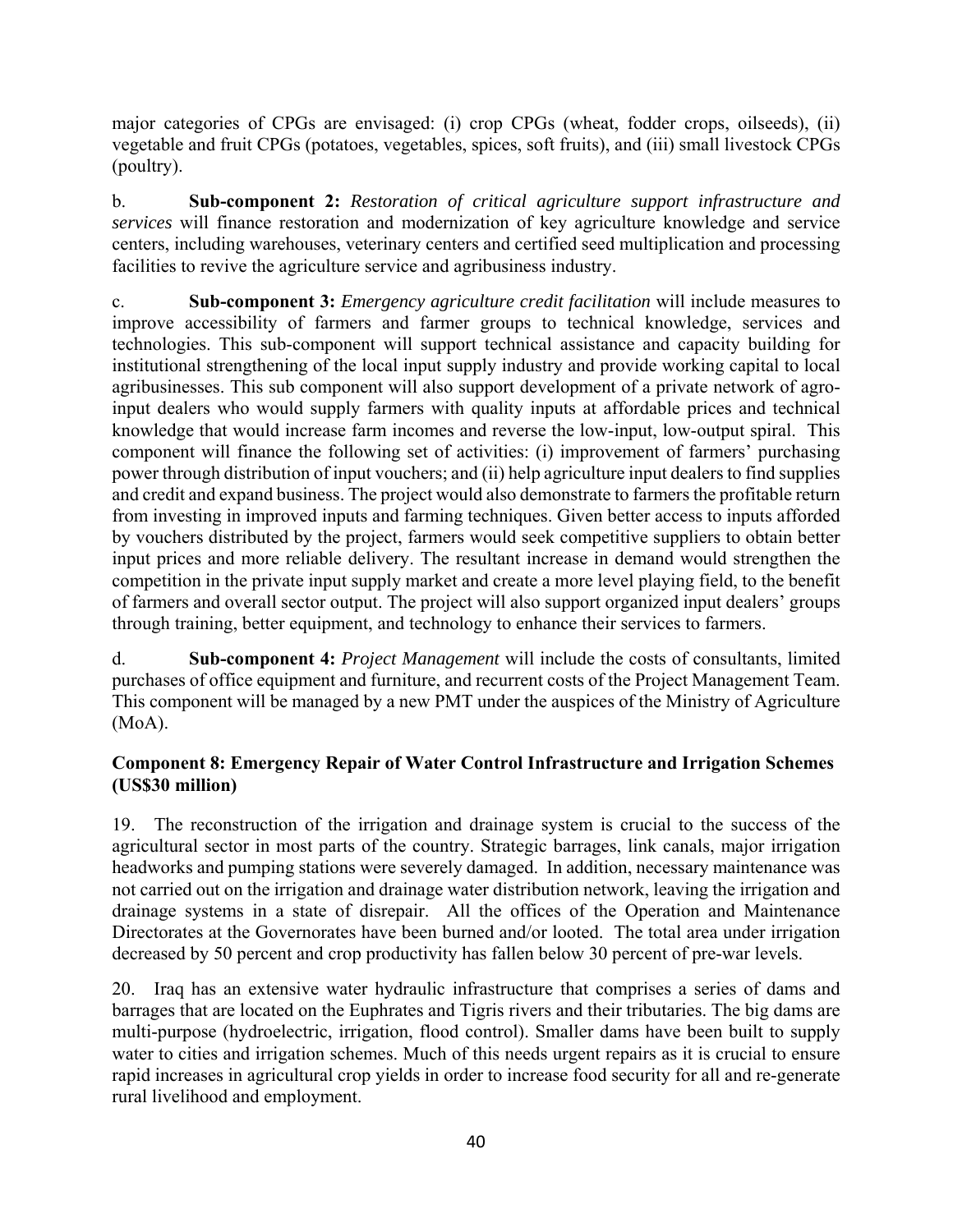21. There are three subcomponents to the rehabilitation of the irrigation infrastructure.

a. *Sub-component 1 Emergency repair of water control hydraulic infrastructure and irrigation schemes (US\$27 million)***.** This sub-component supports emergency repair of the Falluja barrage and emergency repair of six irrigation schemes covering 72,000 ha. Typical emergency works would include repair of headworks, main canal water control structures, groundwater wells, small canal bridges and culverts. This sub-component would also include rebuilding of damaged Ministry of Water Resources (MoWR) offices and O&M offices including procurement of machinery and equipment for operations and maintenance.

*b. Sub-component 2: Management, engineering studies and M&E (US\$3 million)* 

This sub-component will support the operation of the PMT in the MoWR. The PMT has been established. It will coordinate the overall planning, coordination, implementation and supervision of component activities including central procurement and management of funds.

This sub-component will also provide funding for consulting services: engineering support, construction supervision and quality control; environmental and social management plans; monitoring and evaluation (M&E), including carrying out technical and safety assessment of Falluja barrage, technical assessment of Thathar link canal, and a water management study. Finally, this sub-component will finance training and capacity building activities targeted to staff in MoWR and O&M staff in the governorates.

# **Component 9: Restoring Education Services (MoEd) (US\$35 million)**

22. This component aims to support the restoration of education services in conflict-affected and recently liberated areas of Iraq, while laying the foundation for further development in the education sector. It places an emphasis on vocational education for youth and the economic empowerment of women. The three sub-components are as described below:

*Sub-component 1: Rehabilitation, Reconstruction, Upgrading and Equipping of Education Infrastructure (US\$31 million).* This subcomponent is intended to provide urgent support for swift restoration of education services, thus incentivizing the return of IDPs and return to normalcy in liberated and conflict-affected areas, particularly Mosul. The project will finance activities related to reconstruction, rehabilitation, upgrading and equipping of existing schools on state-owned land in six governorates (Ninawa, Al Anbar, Diyala, Salah Ad-Din and the outskirts of Baghdad<sup>12</sup>). The project will focus its efforts on a total of 136 schools (of which 32 in Mosul), namely, 93 primary schools serving about 40,000 students, 41 secondary schools serving about 25,000 students, and two technical vocational and educational training schools (TVET). This subcomponent may finance additional urgent repairs of schools as necessary.

23. An international consultant will review existing technical specifications (norms) of school equipment to ensure compliance with international standards. These revised technical specifications will be adopted for all project related infrastructure. In addition, access ramps and fixed bars will also be installed to facilitate access by students and teachers with disabilities. The

<sup>&</sup>lt;sup>12</sup> Other governorates such as Kirkuk may also benefit from the financing under this subcomponent.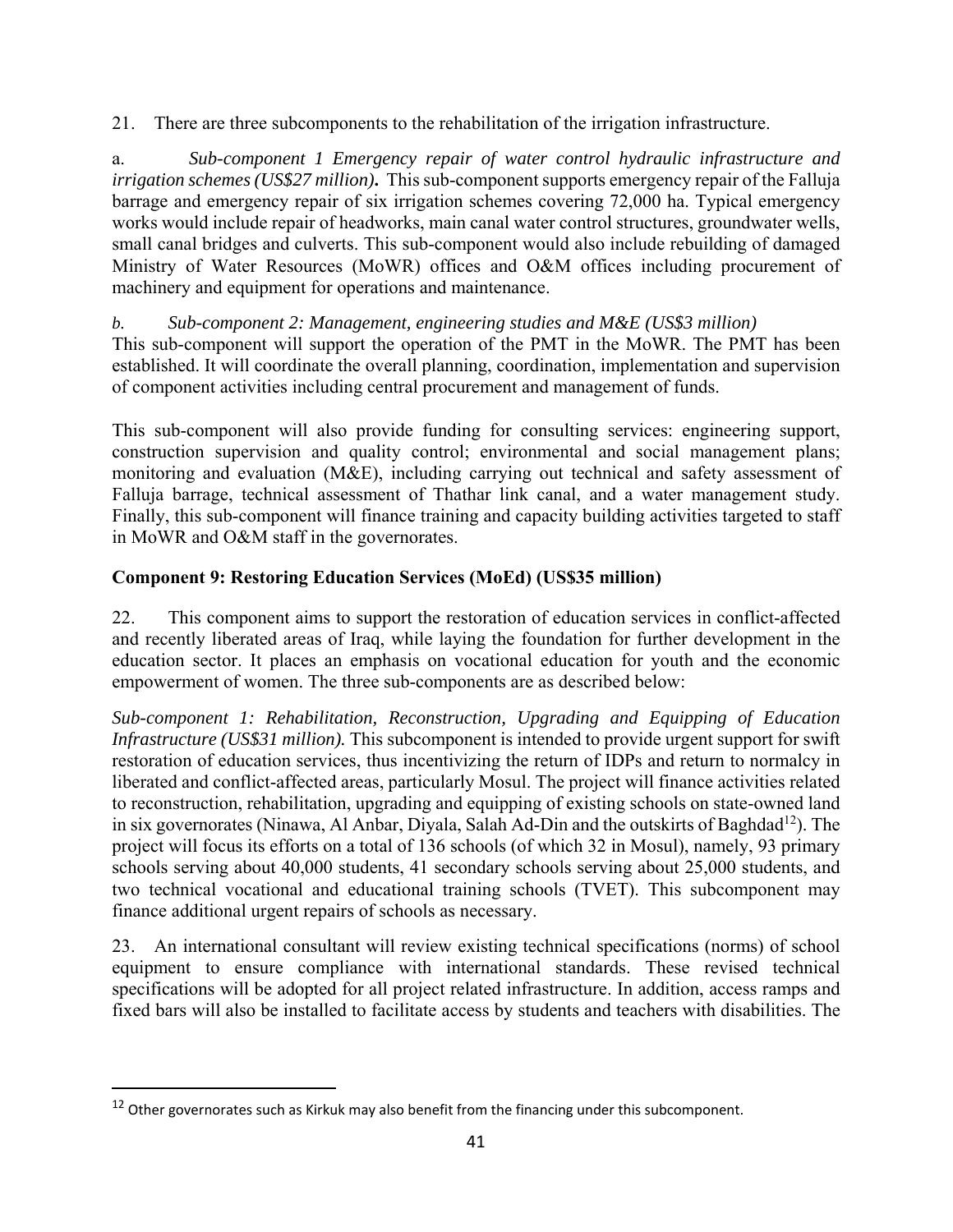MoEd directorate responsible for school infrastructure will implement, monitor and report on activities related to rehabilitation and reconstruction.

| Governorates      | Schools | Classrooms | <b>Teachers</b> | Students |
|-------------------|---------|------------|-----------------|----------|
| Salah Ad-Din      | 20      | <b>200</b> | 218             | 4,910    |
| Al Anbar          | 20      | 258        | 421             | 6,675    |
| Diyala            | 10      | 120        | 209             | 2,483    |
| Kirkuk            | 21      | 308        | 631             | 13,341   |
| Baghdad           | 33      | 404        | 871             | 19,171   |
| Ninawa            | 30      | 384        | 851             | 16,942   |
| <b>TVET Mosul</b> |         | 30         |                 |          |
| <b>Total</b>      | 136     | 1,704      | 3,201           | 63,522   |

24. Below is a breakdown of schools, classrooms, teachers, and students per governorate:

25. *Subcomponent 2: Support to Teachers, School and Community Leaders, and Out-Of-School Youth Training and Support Programs (US\$2.2 million).* This sub component will focus on providing specialized support for a smaller percentage of the population, including vulnerable groups such as children and adolescents who display significant psychological distress or mental disorders as a result of the traumas that they have witnessed or endured during the conflict. The project will rely on assessments conducted by other agencies (led by the Ministry of Labor and Social Affairs with support from the ESSRP World Bank's social protection operation) that are already delivering support at the community level to inform the design of classroom interventions and specialized teacher training programs, and to identify channels for children and adolescents in need of specialized psychological support.

26. Although there are counselors in schools to support students who are contending with psychological distress, there is need for additional training as well as additional service providers to work with such youth and to serve as liaisons between schools and communities on a sustainable basis. This effort will be coordinated jointly with the planned SFD and ESSRP.

27. With 48 percent of the one million youth and child IDPs out of school, equipping young people with the skills and qualifications that are required to gain relatively quick access to the job market is essential to ease the strain on youth to reduce the risk of further splintering within communities and between ethnic and religious groups, and degeneration into further conflict, and to avoid falling prey to another wave of conflict unleashed by violent extremism. In addition to the rehabilitation of two TVET schools, the project will support the design and implementation of short-term (6-9 months) courses geared towards youth who are either out of school or above school age, and who have difficulty in pursuing a higher level of education. These courses will be based on assessments conducted by the Ministry of Labor and Social Affairs to ensure that they respond appropriately to the demands of the job market and complement existing job placement mechanisms. The Bank will also collaborate with UNICEF and other UN agencies that are already providing life skills training and capacity building.

28. This subcomponent will support the following activities:

a. Training of 5,000 teachers and school administrators (45 trainers of trainees of which 12 will be from the central directorate and inspectorate, 18 from Baghdad, and three from each of the five targeted governorates). Two high-level training sessions will be provided on pedagogical skills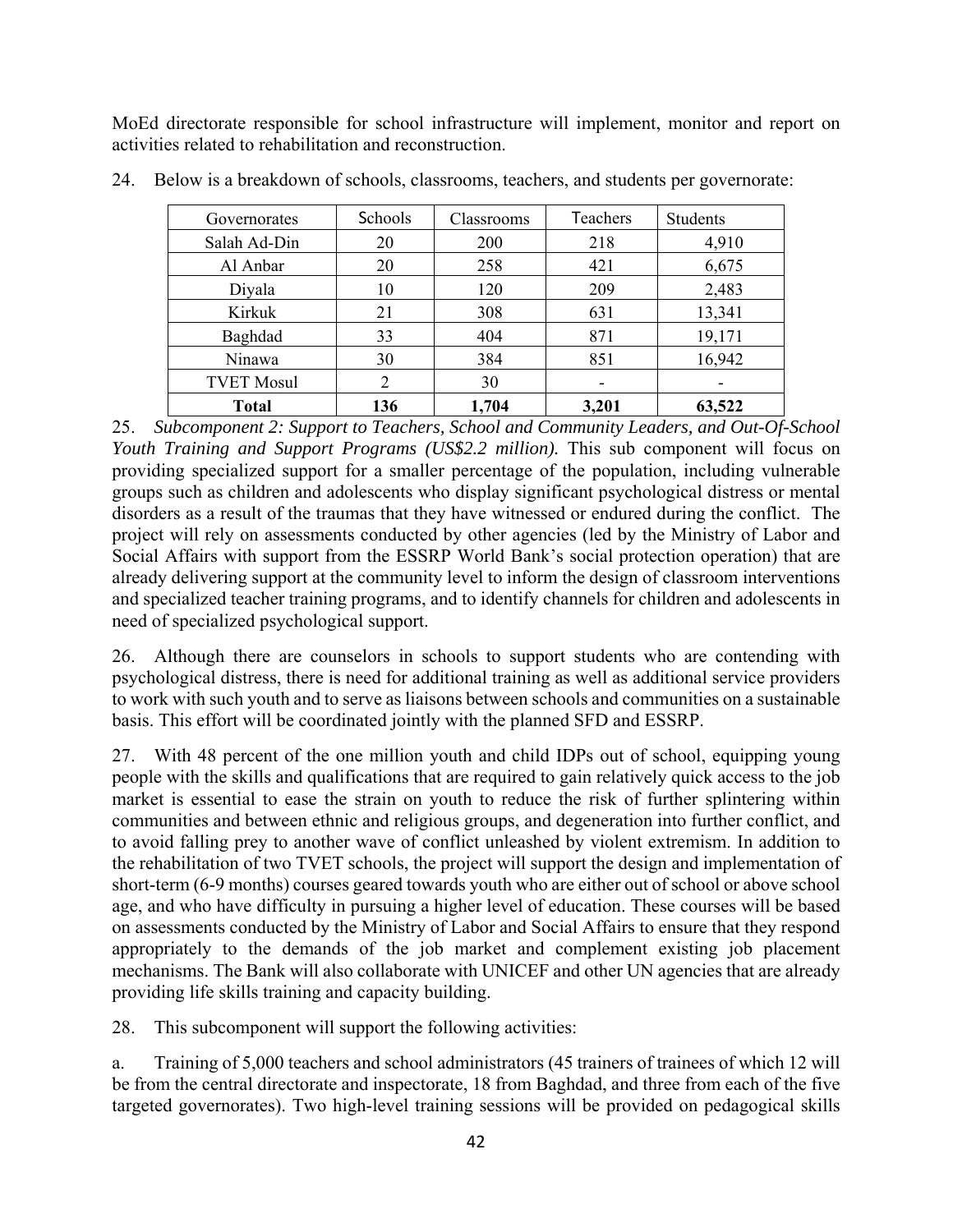and/or psychosocial and emotional support to upgrade their knowledge and skills in order to be able to provide effective psychosocial and emotional support to children.

b. Recruitment and training of women (2-3 per school or 300 women in total) from each community to serve as school-community liaisons and to provide schooling and psychosocial support to students as well as other youth in the community. The project will finance service fees for up to 18 months at the rate of US\$ 30 per month for each counselor. The project will also finance support for more inclusive participation of community members in recreational and cultural school activities.

c. Providing short-term support to identify and train 300 female graduates from communities targeted by the project as teachers' aides. Upon completion of training within 6-9 months, at least 200 candidates will be certified for teaching and will acquire employment at newly rehabilitated schools for one school year. The project will provide support for identification/shortlisting of appropriate candidates, training and capacity building as well as financing monthly service fees of teachers' aides for a period of ten months at the rate of US\$ 400 per aide.

d. Design of courses and the provision of training for 300 out-of-school youth to help them to be ready to enter the job market.

29. Subcomponent 3: *Institutional Strengthening, Sector Development Support and Project Management (US\$1.8 million)*. This sub component will support the following activities:

30. Increasing the engagement of private schools: Given the limited concentration of private schools, the project will support, through consultancy services, the development and institutionalization of rules and regulations for the private sector's involvement in education, including the strengthening of MoEd's oversight and quality control system.

31. Developing governorate level education strategies: The project will support a pilot initiative to develop education sector plans in 3-4 governorates to help operationalize the national education strategy. These education plans will cover a period of five years, with yearly targets for improving the accessibility and quality of education, while strengthening the capacity of governorates to manage and implement education sector reforms effectively.

32. Data System: In order to establish a unified and cohesive data management system that can support better analysis for policy formulation and planning, the project will provide support for strengthening governorate level data collection systems by linking them with the central system and enabling them to correspond with the data systems of other technical entities such as the MoEd's directorates in charge of teacher training and school construction. The project will support analysis and technical support aimed at developing the knowledge base for policy making.

33. The Directorate of Planning and Statistics at MoEd will be responsible for the overall implementation and monitoring of these activities.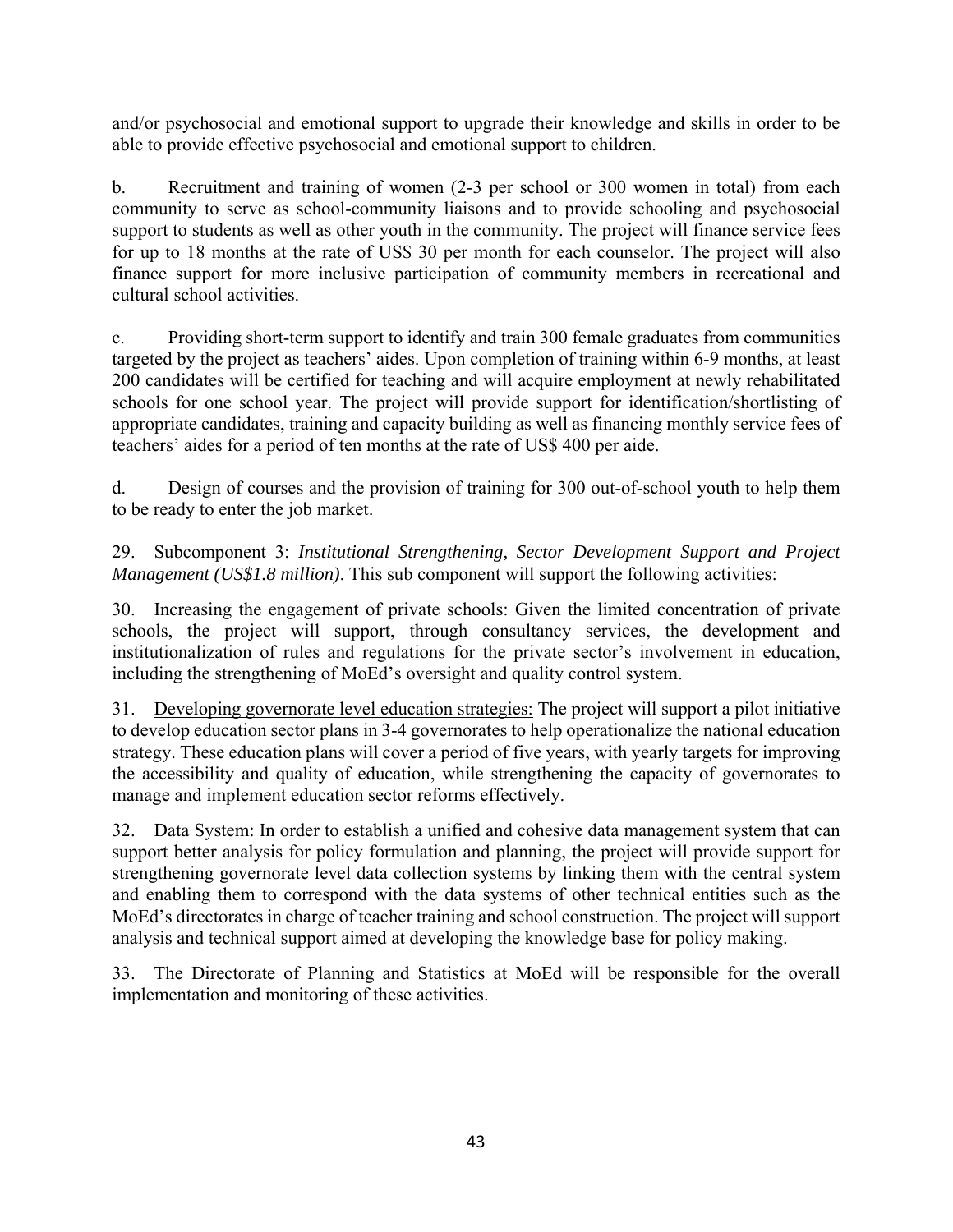# **Component 10. Restoring Basic Municipal Infrastructure and Services and Preserving Cultural Heritage Assets (US\$60 million)**

34. This component will support the restoration of basic urban infrastructure and services in the selected municipalities in Al Anbar, Salah Ad-Din, Diyala and Ninawa governorates, paving the way for the return of displaced residents and laying the ground work for extensive housing repair and reconstruction in the future.

35. The implementation of this component will be based on a framework approach for subproject selection, preparation and implementation. This will be composed of core elements including i) a set of selection and evaluation criteria, ii) a cap for individual subprojects cost, and iii) clear requirements for environmental and social safeguards.

36. Subprojects will be identified based on a clear rationale, prioritization criteria and an integrated area-based approach. Revitalization of economic activities will be a key priority in subproject identification, and, subprojects will therefore focus on neighborhoods where i) there is promise of rejuvenating commerce and trade, and ii) the majority of housing has withstood partial damage. Eligible sub-projects will also have to be economically viable, avoid the possibility of major or irreversible environmental and social impacts, and have financing, procurement, and implementation plans that are satisfactory as per Bank standards. Eligible subprojects may include, inter alia, facilities for youth and sports activities, community centers, parks, cultural heritage sites, public markets, internal roads (streets) and urban water systems and waste water networks.

37. This component will be implemented by the four beneficiary governorates with technical support from consulting firms. Hence, given the ongoing devolution process, the governorates are expected to have increased responsibilities and autonomy in the provision of urban services. This will contribute towards strengthening the administrative and technical capacities of the governorates, and potentially pave the way for future actions and programs.

38. This component will also finance a pilot for the conservation, rehabilitation and/or restoration of selected cultural heritage in Mosul's historical center. The works part of the pilot will enable the creation of job opportunities through employment intensive methods (EI) for the restoration of historical buildings and historic urban landscape. This pilot will be coordinated closely between the UNESCO, Ministry of Tourism, Culture, and Heritage, the Governorate of Ninawa and the Mosul municipal council.

Based on the Broad Strategy for the Sustainable Management of PCRs developed under the Component 5 (Technical Assistance), the local government will work with UNESCO to develop a conservation plan of selected cultural heritage in Mosul's historical center. Once the conservation plan is completed, the project will finance selected cultural heritage properties on a pilot basis with limited amount of funding

Table below presents Project Financing under the current EODP and proposed one under AF.

Table 1: Project Cost Estimates

| <b>EODP</b>       | <b>EODPAF</b>     | $PART + AF$       |
|-------------------|-------------------|-------------------|
| <b>ALLOCATION</b> | <b>ALLOCATION</b> | <b>ALLOCATION</b> |
| (US\$M)           | (US\$M)           | (US\$M)           |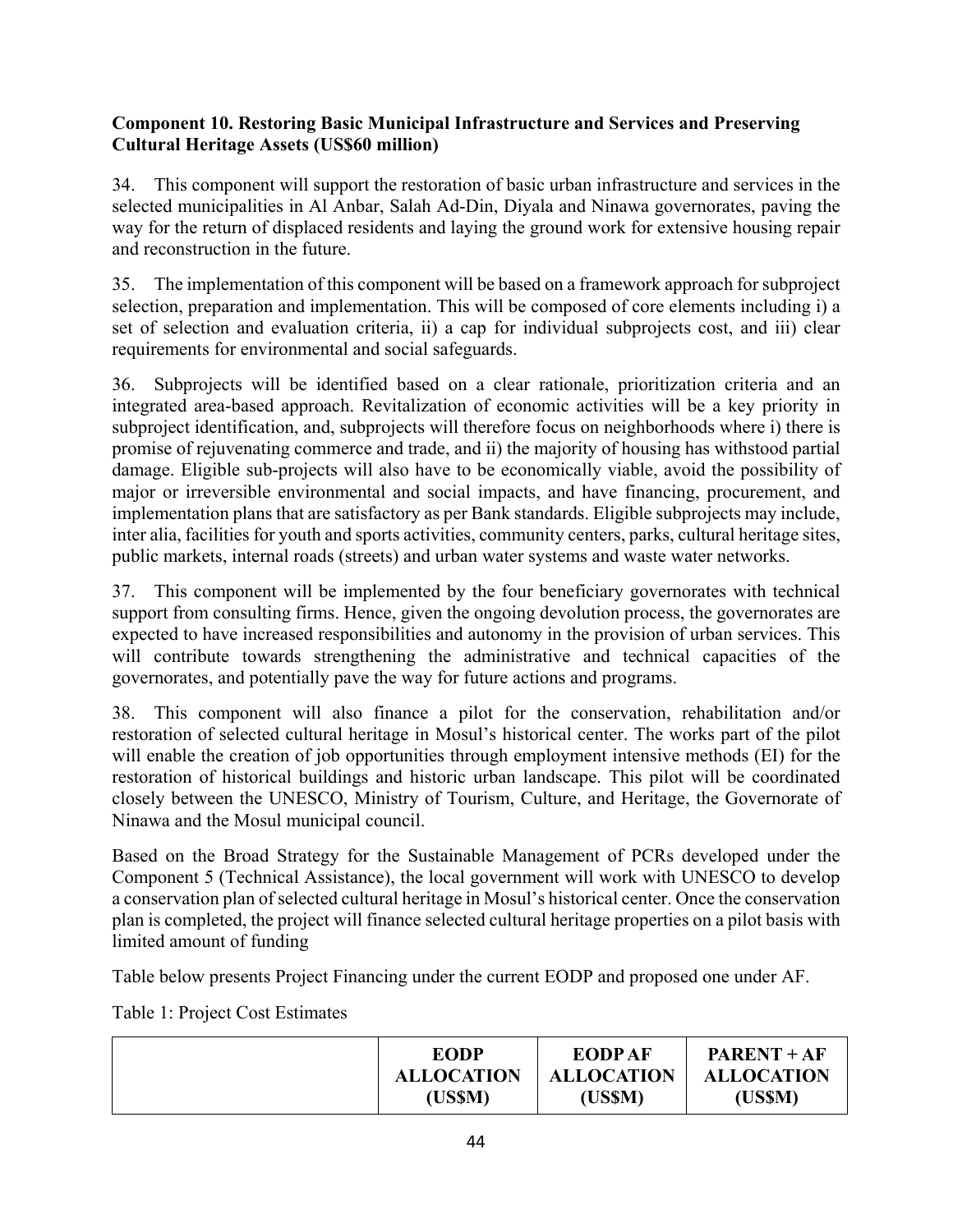| Electricity                 | 70             | 45               | 115 |
|-----------------------------|----------------|------------------|-----|
| Roads & Bridges             | 137            | 105              | 242 |
| Health                      | 41             | $\boldsymbol{0}$ | 41  |
| Water & Sanitation          | 62             | 40               | 102 |
| <b>Technical Assistance</b> | 9              | $\boldsymbol{0}$ | 9   |
| Education                   | $\overline{0}$ | 35               | 35  |
| Agriculture                 | $\theta$       | 30               | 30  |
| Irrigation                  | $\overline{0}$ | 30               | 30  |
| Subnational @ Governorates  | $\overline{0}$ | 60               | 60  |
| Transport                   | $\overline{0}$ | 5                | 5   |
| Unallocated                 | 31             | 50               | 81  |
| <b>TOTAL</b>                | 350            | 400              | 750 |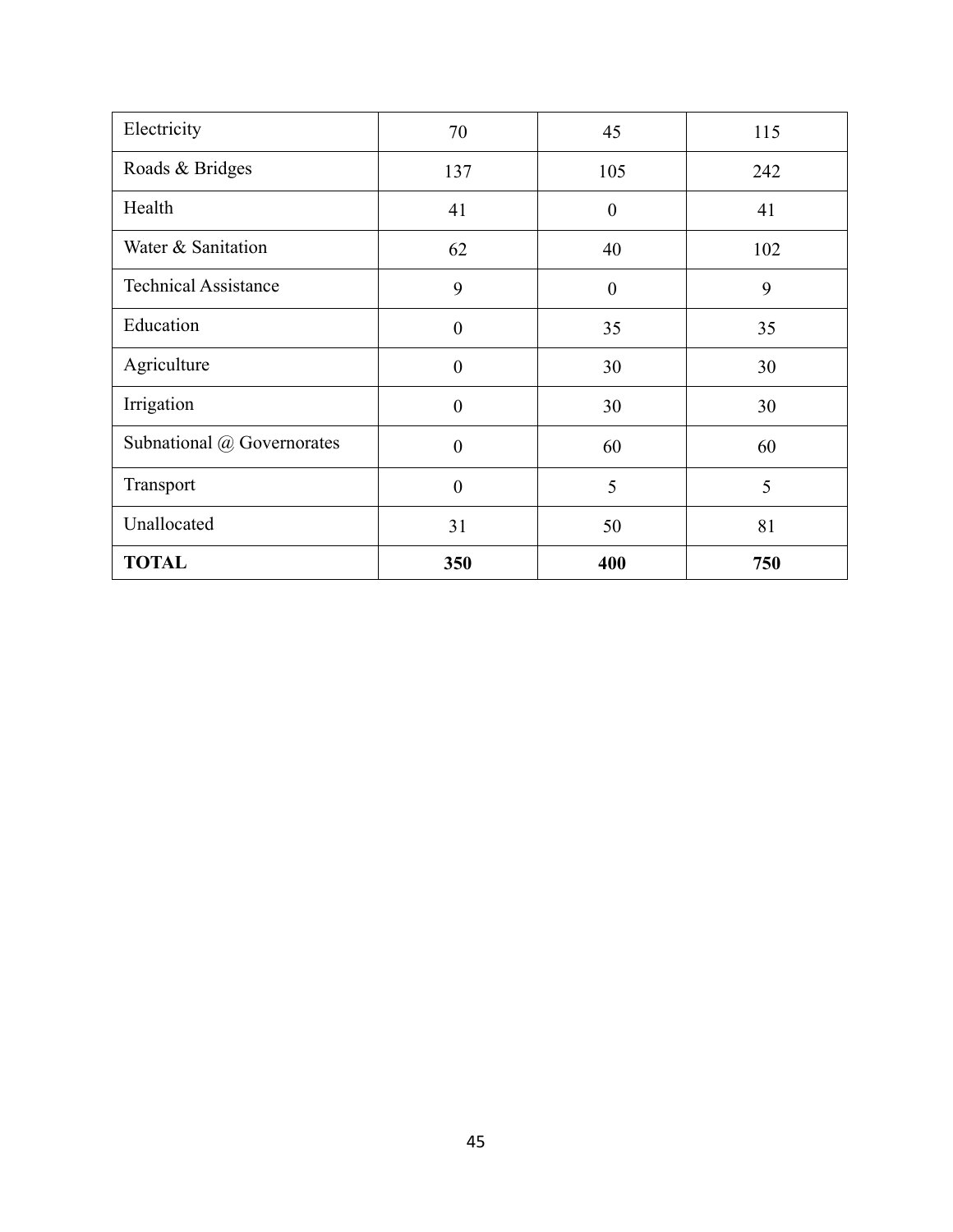### **ANNEX 3: REVISED IMPLEMENTATION ARRANGEMENTS**

#### **A3.1 IMPLEMENTATION ARRANGEMENTS**

1. Institutional and implementation arrangements continue to emphasize the GoI ownership of the project while maintaining an appropriate balance between ensuring rapid delivery and effective execution of the project. The overall responsibility for project coordination will remain with the Iraqi Council of Ministers through a Project Coordination Unit (PCU) as part of the ReFAATO. In turn, Project Management Teams (PMTs) that have been established within counterpart ministries will be responsible for sectoral project implementation in specific sectors. At the national level, Ministries of Agriculture, Education, Transport and Water Resources will be included to implement activities in those sectors.

2. Four PMTs have been established under EODP, two of which at the Ministry of Construction, Housing, Municipalities and Public Works for the Directorate of Roads and Bridges and the Directorate of Water and Municipalities, a third PMT at the Ministry of Electricity and a fourth at the Ministry of Health (a new PMT will be established under MOCHMPW at the Public Buildings Directorate to implement part of Ministry of Health's activities related to rehabilitating damaged health services under EODP). Four additional PMTs will be established by October 31, 2017 at the Ministries of Agriculture, Education, Transport and Water Resources and Irrigation. The AF will provide technical assistance and capacity building to support successful and quick implementation of the related activities.

3. To accelerate project implementation and rapidly restore urban services, implementation is also being extended to include four governorates (subnational governments). Four additional PMTs at Al Anbar, Diyala, Sala Ad-Din and Ninawa governorates will be established by October 31, 2017 and will be responsible for the implementation of project activities to enhance urban services within their jurisdictions. It is likely that there will be both institutional and capacity constraints within these governates and a capacity building program will be financed by the AF to assist with project, financial, procurement and safeguards management. These PMTs will also collaborate with civil society organizations that can provide support for specific activities. Technical staff from the Ministries' regional offices will also provide support to the new PMTs in each governorate as necessary.

4. Under the ReFAATO, the PCU will be responsible for overall strategic guidance and monitoring of the project. It will be headed by the Chief Secretary who will be assisted by a team of technical experts. The PCU will formally approve project investments, coordinate the activities of PMTs and line departments and provide such guidance as it may deem necessary for effective project implementation. It will review budgets and progress reports as well as the findings of audit and evaluation reports and convene review meetings on a semi-annual basis.

5. The AF will continue to rely on the Third-Party Monitoring Agent (TPMA) instituted in the parent project to offset difficulties in access and supervision by Bank staff. The TPMA's services have been procured by the Bank and will carry out visits to project sites to verify implementation in accordance with the project objectives and the signed contracts. The EODP has partnered with a local foundation – the Iraqi Research Foundation for Analysis and Development (IRFAD) to launch an effective communication campaign targeted towards beneficiary communities to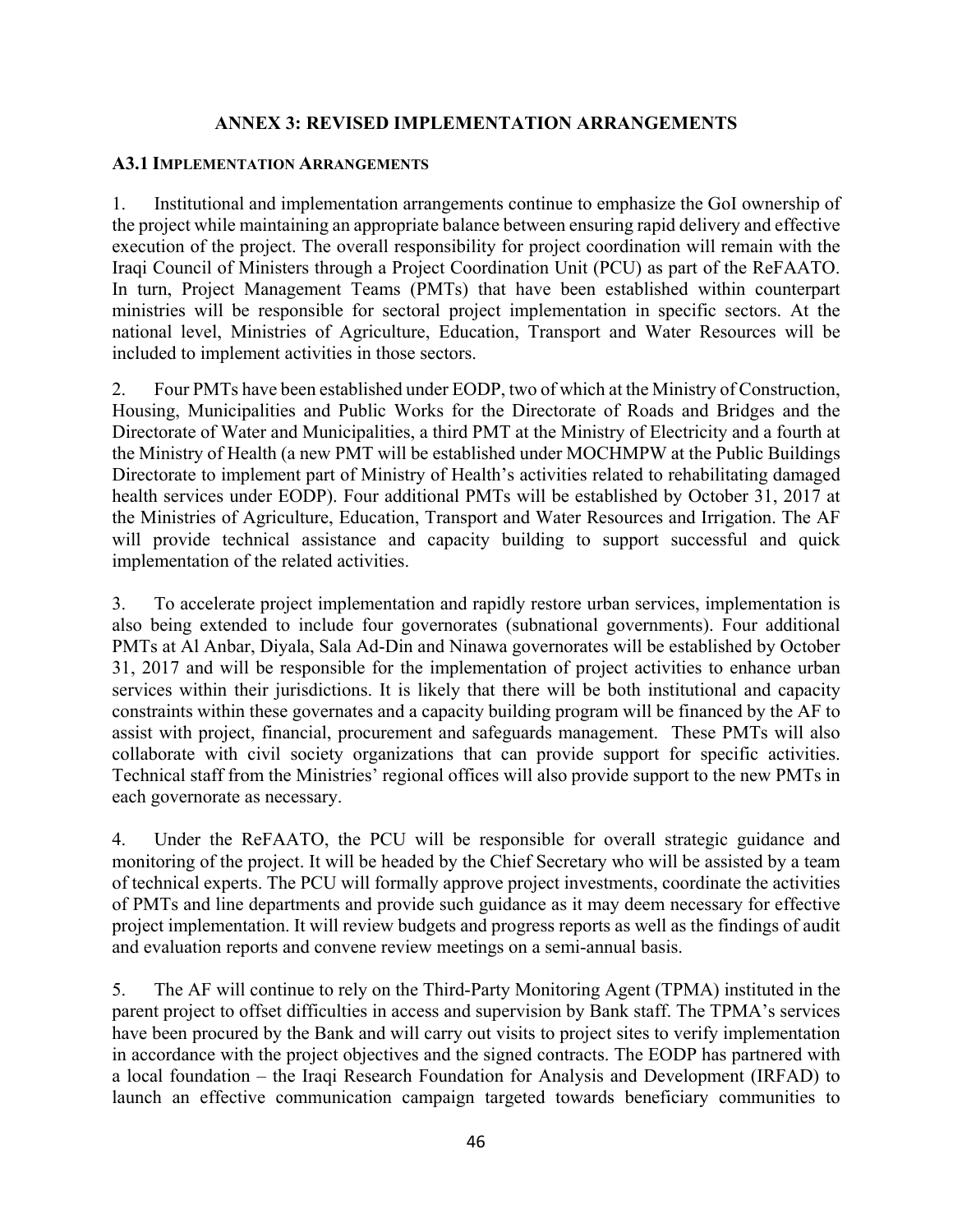promote ownership of project interventions, and to facilitate and solicit feedback (including grievances) from citizens and beneficiaries on project implementation and impact. In order to compile the required data IRFAD relies on a large network of field enumerators (primarily students and youth from the project area) who have already participated in various similar monitoring activities with USAID and CIDA funded projects, and who are utilizing 'smart-phone' based surveys for real time data gathering in target communities. They received training from the World Bank team on the project objectives and expected results, the approach to communication and engagement with citizens and beneficiaries, including administration of questionnaires. A "network manager" based in Baghdad is responsible for coordinating timely data collection and analysis and reporting to the client and the Project team.

6. The TPMA has carried out several visits to sites of on-going roads and bridges projects since its mobilization in fall 2016. Their reports recorded sub-projects factsheet, implementation progress, and reported good practices as well as any deviations from the signed contracts. The reports also cover implementation issues, such as quality of supervision and technical issues related to subcontracting, works schedules and contractors' organization of input activities.

7. The management structure for implementation of activities under respective project components are based on lessons learned during implementation of the parent project, as well as consideration of difficult security conditions and the weak implementation capacity of local institutions. In order to facilitate momentum for implementation and improve the speed of response, several activities have been specified for each project component with a short-term (6- 10 months) implementation time-frame and which are possible to implement more expeditiously in low capacity and fragile situations. Moreover, the project will emphasize and facilitate to the extent possible hiring of experts and full-time staff for the PMTs, particularly the eight new PMTs that will be established for this AF.

Figure 1 below outlines the proposed implementation arrangements for the project: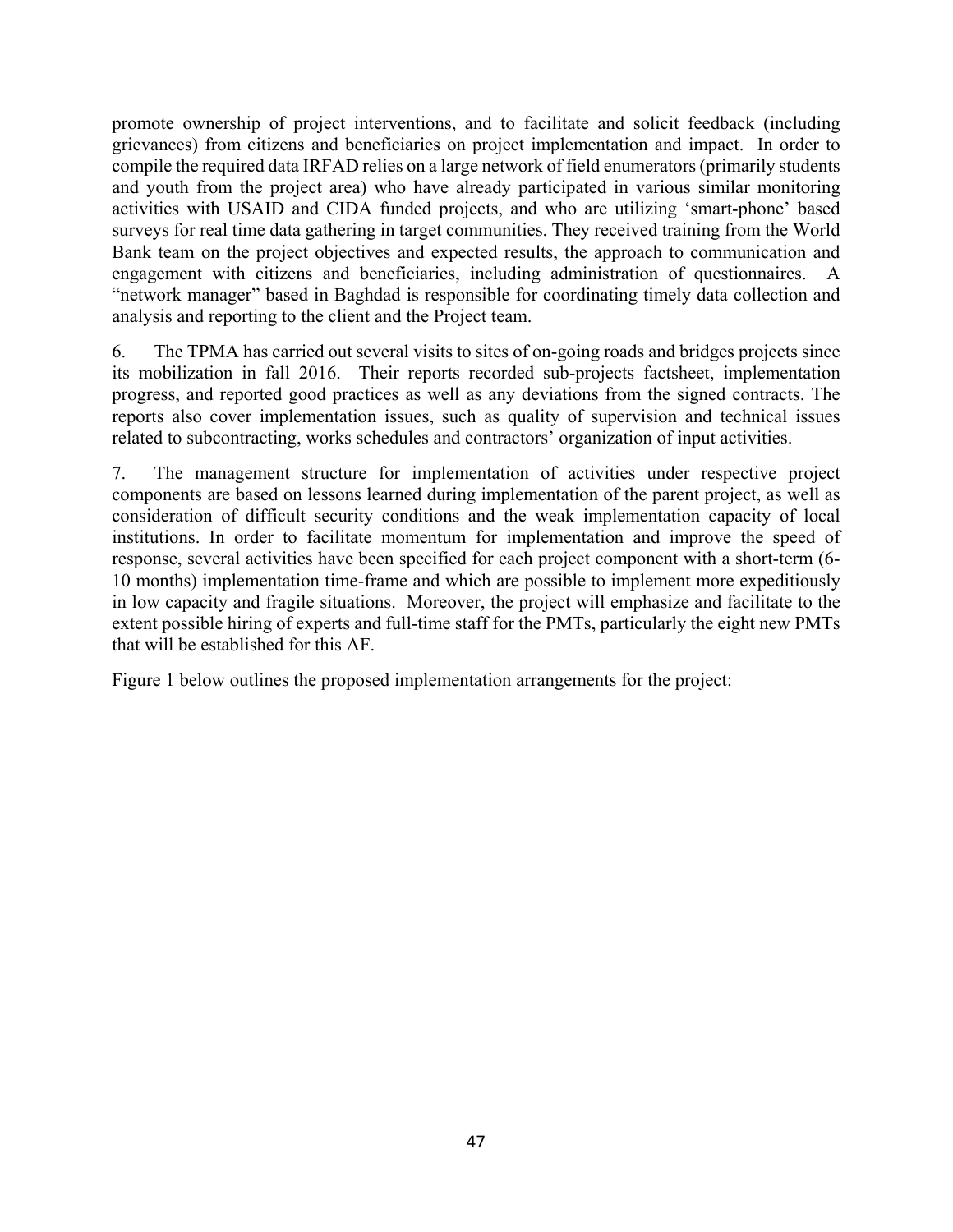### **Figure 1: Institutional Arrangements**



NOTE: Ministry of Health PMT remains active under the parent EODP only.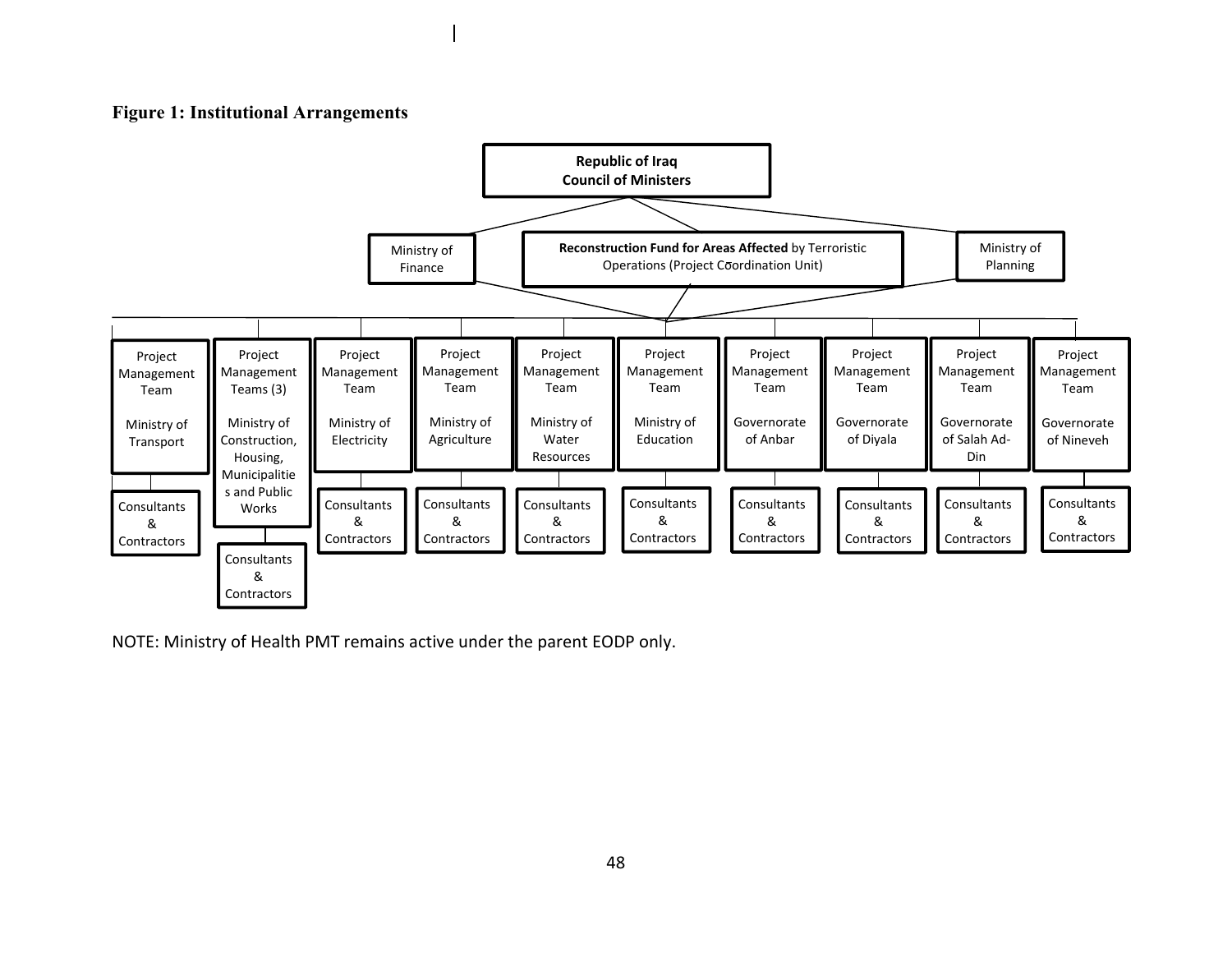8. The PCU will continue to monitor the overall implementation progress and consolidate and present sectoral reports to the World Bank. It will maintain the Management Information System and utilize it to track project-related grievances and prepare quarterly reporting<sup>13</sup>. The PCU will also put into place a monitoring mechanism that will use IT to enable both photo identification as well as a geo-referenced tracking system to monitor public works. The PMTs will be responsible for incorporating the required information into the system. The PCU will also undertake communication and sensitization activities with assistance from PMTs and other technical assistance as needed.

9. Eight additional Project Management Teams will be set up no later than October 31, 2017 (please see Figure 1: Institutional Arrangements). The identification and prioritization of subprojects will be undertaken by respective ministries, with the PMTs being tasked with the responsibility for overall project management, planning and implementation of activities pertaining to their jurisdiction, and the day-to-day follow up on procurement and administration of project funds; quality control, management of social and environmental safeguards and risks; and project supervision and reporting. Making payments to suppliers, consultants and contractors, and ensuring that funds are disbursed per Bank guidelines and procedures will also be the responsibility of the PMTs.

10. In accordance with Bank guidelines and procedures, exiting PMTs will maintain their staff while new ones will be staffed with qualified and experienced specialists including engineers, environmental and social safeguards specialists and financial management and procurement specialists who will serve as the focal points for communication, in addition to their technical functions. PMTs will be responsible for preparing terms of reference (ToRs) for tenders, bid evaluations, contract awards, contract management, and giving technical assistance to consultancies and implementing firms, financed under the IBRD Loan; providing contractors and consultants with support, guidance and training during project implementation; and supervising the compliance of contractors and suppliers with their contractual obligations and World Bank safeguards requirements.

# **A3.2 PROCUREMENT**

11. Given the resounding impact of the conflict on Iraq and the need for urgent implementation of several activities, procurement protocols will continue to begoverned as in EODP by OP 10.00 on the "Situations of Urgent Need of Assistance or Capacity Constraints" (para 12), and in accordance with the negotiated loan agreement for the AF.

12. Public Procurement in Iraq was governed by the 2004 order # 87 of the Coalition Provisional Authority (CPA) and implementing regulations # 1 promulgated by the Council of Ministers in 2008 that were in effect until 2011. The Council of Ministers issued a Resolution dated May 16, 2011 to abolish the existing procurement framework, but a legal void emerged since an alternative framework was not put into place immediately and draft legislation for this purpose was not ratified. Consequently, and in the absence of a new legal framework, the Ministry of Planning has issued Public Procurement Regulation #2 in 2014 that is based on CPA order #87 of 2004<sup>14</sup>. More recently in July 2016, MOP circulated Arabic versions of Standard Bidding Documents (SBDs) to

 $13$  Grievance redress mechanisms will be located both within the PCU and PMTs (see paragraph 5 below). It has been structured as such to ensure that aggrieved parties, who might not be satisfied with their response from a PMT, would have the opportunity to appeal at the PCU.

<sup>&</sup>lt;sup>14</sup> published in the national Gazette ref. 4325 on June 16, 2014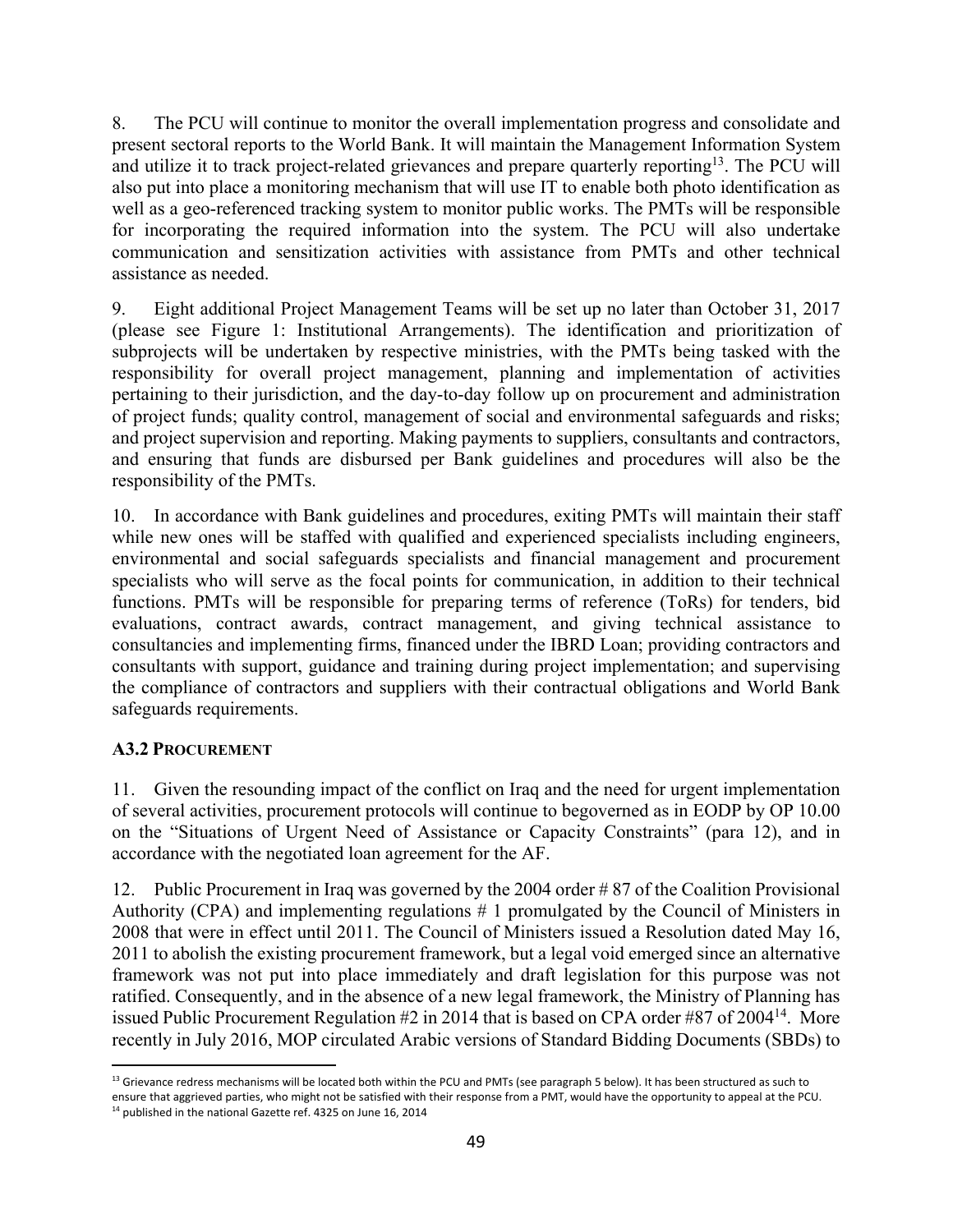all ministries. GoI staff are undergoing training in utilizing these SBDs and are successfully being used under EODP.

13. Centralized procurement under the parent project entailed processing by five implementation units, including the Reconstruction Fund's PCU, and four PMTs for project components being implemented by the Ministry of Electricity, the Ministry of Health and the Ministry of Construction, Housing, Municipalities and Public Works (three PMTs for Directorates of: i) Roads and Bridges, ii) Water and Municipalities, and iii) Public Buildings).

14. As part of the AF, four new centralized PMTs will be established in the Ministry of Agriculture, the Ministry of Education, the Ministry of Transport, the Ministry of Water Resources and Irrigation. Four governorate PMTs (GPMTs) will be established in four governorates (Al Anbar, Diyala, Ninawa, Salah Ad-Din) for localized contracts to be managed and implemented at the governorate level and to increase inclusiveness by involving local stakeholders (municipal authorities, contractors, NGOs, etc.). These four GPMTs are expected to oversee and manage simpler and small value contract to be awarded to firms and established organizations for works, consultancy and non-consulting services at the municipal level. The AF will support capacity building and TA to these PMTs to ensure proper compliance with the procurement guidelines.

15. The capacity of the current PMTs and the PCU has gradually increased during implementation of EODP. Although there is scope for additional capacity building, particularly for contract management, their current level of capacity is moderately satisfactory. The new PMTs will need to acquire technical capacity to ensure smooth progress, as currently they are not familiar with Bank procurement, and in general, except for the PMT at the Ministry of Education there is very little experience with procurement under Bank-financed projects. Based on experience with the ongoing project, a recurring issue for PMTs has been the initial lack of familiarity with World Bank requirements for procurement and best practices in this area. This has in turn delayed finalization of procurement packages, decisions on procurement methods and contract awards and clearance/approval of invoices and payments.

16. Additionally, differences in requirements and disagreements between the civil servants in governorates and the Center, along with strict application of detailed requirements has caused difficulties and delays in the preparation of procurement evaluations. Agreements were reached in regards with the most common goods that are required mainly for electricity and municipalities components, the procurements for which are now underway. However, such differences for procurement of new items could be avoided by delegating their procurement to GPMTs. Another pending issue that needs to be resolved under additional financing is the inconsistent access of PMT staff to high speed internet which creates difficulties in executing their day to day functions.

17. The following risk mitigation measures have been considered for the AF to allay some of the difficulties with procurement.

a) International procurement consultants were hired in the original project, and this support will continue under AF.

b) To ensure satisfactory national bidding, implementing agencies will continue to make use of the procurement procedures described in the Iraq "Master Implementation Manual" (MIM) which includes step by step instructions and templates of standard bidding and proposal documents, evaluation forms, and contract forms.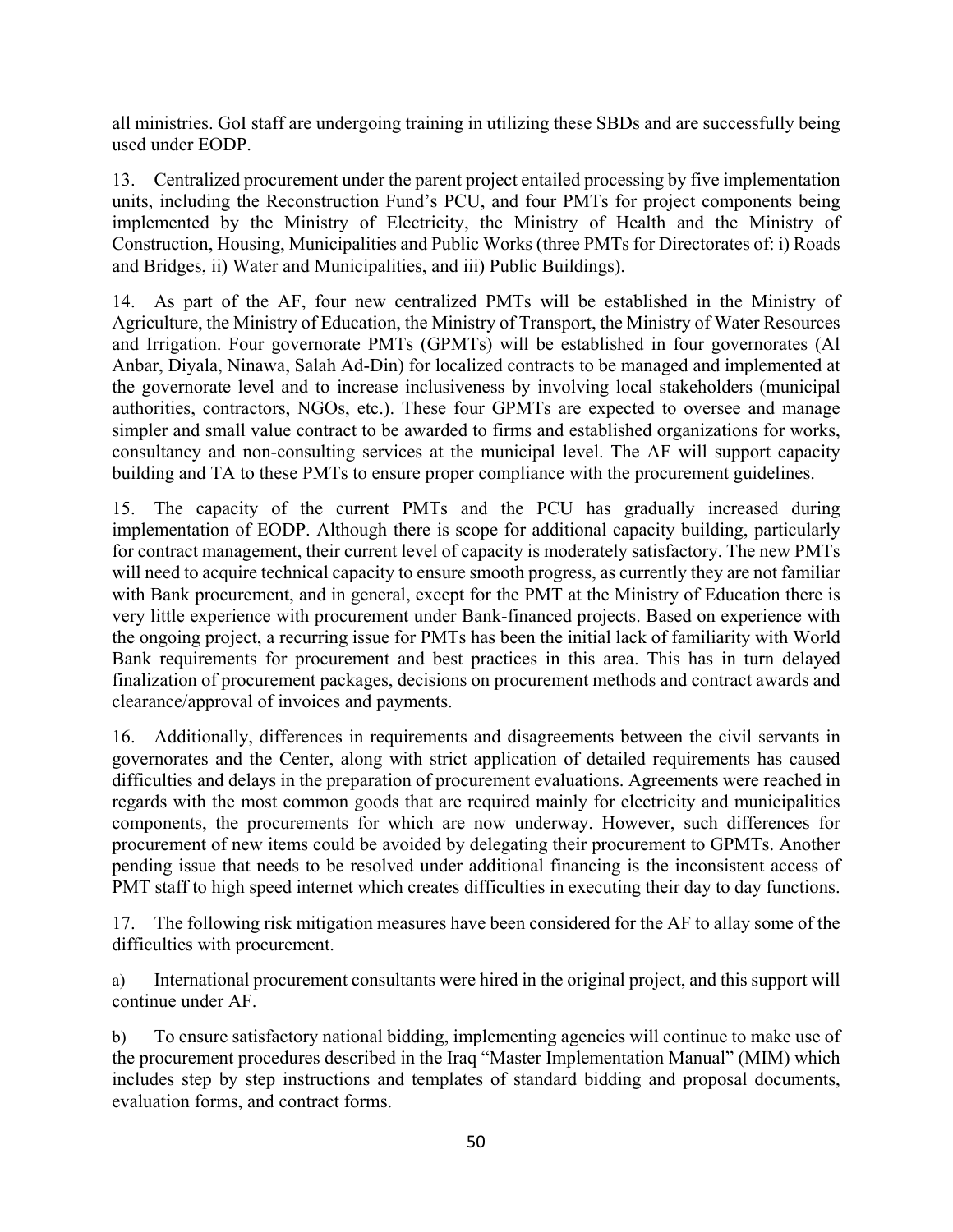c) The new PMTs and GPMTs should mitigate the risks of delay created by limited knowledge of procurement methods and procedures by employing staff with prior experience in public sector procurement. Therefore, all implementing agencies (PMTs & GPMTs) will designate experienced and dedicated procurement managers (officers) with experience in managing procurement under Bank financed projects. Procurement managers will be supported with staff as needed to strengthen the capacity in packaging, planning, preparing and processing procurement of activities to be financed by the project following Bank procurement procedures in the shortest possible time to accommodate the emergency nature of the project. Additionally, these procurement officers will require the active support of technical and financial management staff when preparing bidding documents, evaluation of bids and proposals and contract management. Dedicated PMT procurement officers will be equipped with necessary IT equipment and software, and be fluent in English to simplify communication.

d) To establish qualified PMTs, the ReFAATO requires that the new ministries and governorates nominate up to three candidates for the position openings in each PMT, and to take measures to ensure that selected candidates are equipped with the required technical knowledge and skills.

e) **Monitoring and Records Keeping**: The PMTs will establish recording and monitoring tools and data bases for contracts that are being executed and activities that are under implementation.

f) To mitigate delays in implementing the procurement plan, close supervision by the World Bank team as well as technical support and training will continue to be provided.

g) In addition to capacity building at these PMTs, Hands-on Expanded Implementation Support (HEIS) by the Bank will help mitigate the lack of familiarity of the PMTs with the Bank Procurement Regulations. These activities will include working closely with PMTs and providing support in: i) drafting procurement documents to speed up preparation, ii) identifying strengths and weaknesses of bids and proposals to facilitate evaluation, iii) observing dialogues and negotiations with bidders/consultants to ensure integrity, iv) drafting procurement reports and contract award documents to ensure accuracy and faster clearance.

h) The Bank team would continue to use a TPMA to monitor the project on behalf of the Bank as needed, and make use of photos, videos and geo-tagging during monitoring missions.

i) Additionally, a technical audit firm will be charged with verifying works and non-consulting services on a random basis, both prior to implementation and after completion of about 20 percent of contracts for the first year (this will include geo-tagging as well). The percentage of random selection will be revised as needed for subsequent audits Technical audit reports will be prepared on a quarterly basis for the first year of implementation.

j) The implementing agencies need to ensure that PMTs have access to high speed internet to utilize systems such as Client Connection and STEP that are essential for procurement, FM and disbursements but also for exchanges with vendors and contractors/consultants, partners and beneficiaries/communities.

18. **Procurement Arrangements** are envisaged as follows:

a) **Applicable Procurement Regulations.** Procurement will continue to be carried out in accordance with the "Guidelines on Preventing and Combating Fraud and Corruption in Projects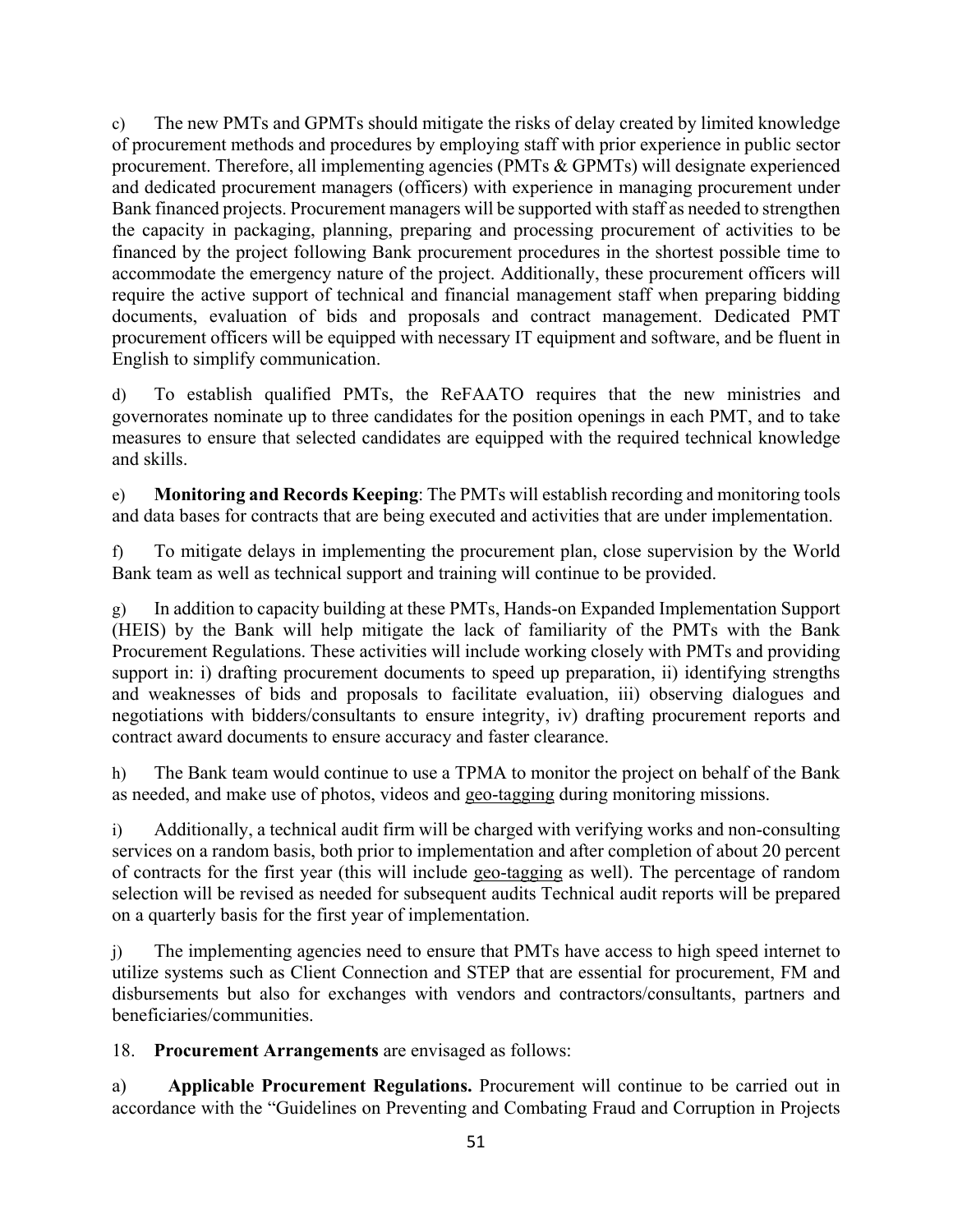Financed by IBRD Loans and IDA Credits and Grants" dated October 15, 2006 and revised in January 2011 (Anti-Corruption Guidelines). The parent Project followed the Bank's previous procurement Guidelines, however the additional financing will be governed by "World Bank Procurement Regulations for Borrowers under Investment Project Financing" dated July 1, 2016 ("Procurement Regulations"), and the provisions of the Recipient's procurement plan for the Project ("Procurement Plan") provided for under Section IV of the Procurement Regulations will apply, as the same may be updated from time to time in agreement with the World Bank.

b) **Methods of Procurement.** Given the emergency nature of the project simple and fast procurement approaches by PMTs are expected to dominate and will follow the new Bank Procurement Regulations. The selection methods and arrangements are expected, as much as possible, to be similar to the arrangements of the original project but under the provisions of the New Procurement Regulations as:

a. Goods, works and non-consulting services: Considering the large variety of small contracts under the project, the methods expected to be used are: (i) Request for Bids (RFB) for both international (replacing International Competitive Bidding, ICB) and national markets (replacing National Competitive Bidding, NCB), (ii) Request for quotations (or Shopping); and (iii) Direct selection (replacing Direct contracting). Considering the need to use the local capacity as much as possible, the subcontracting will be allowed, however is limited to 50 percent of each contract values to ensure the liability of main contractors.

b. Consulting Services: the project is expected to use request for proposals with the following methods (i) Quality Cost-Based Selection (QCBS), (ii) Fixed Budget-based Selection (FBS); (iii) Least Cost-based Selection (LCS); (iv) Consultants' Qualification-based Selection (CQS); (v) Direct Selection (old single sourcing); and (vi) Selection of Individual Consultants.

c. Using Force Account, UN Agencies and NGOs (As per paragraphs 6.47, 6.48, 6.54, 6.55, 7.27, 7.28 and 7.29 of Procurement Regulations).

d. Use of other possible procurement methods and arrangements is subject to result of Project Procurement Strategy for Development (PPSD).

19. The parent project benefited from simplified Bank Procurement Procedures which is expected to continue under AF, including:

a. **Request for Bids (RFB):** Simplified documentation for request for bid, and accelerated bid time allowing as little as 10 days for bid submission for national (former NCB), and 21 days for international (former ICB) bidding.

b. For National RFB (former NCB), the implementing agencies will continue to make use of the procurement procedures included in the Iraq MIM on the condition of being updated to include a provision requiring the bidders to permit and cause their agents (whether declared or not), subcontractors, sub-consultants, service providers, or suppliers and any personnel thereof to permit the Bank to inspect all accounts, records and other documents relating to any prequalification process, bid submission, and contract performance (in the case of award), and to have them audited by auditors appointed by the Bank.. These standard bidding documents will be updated case by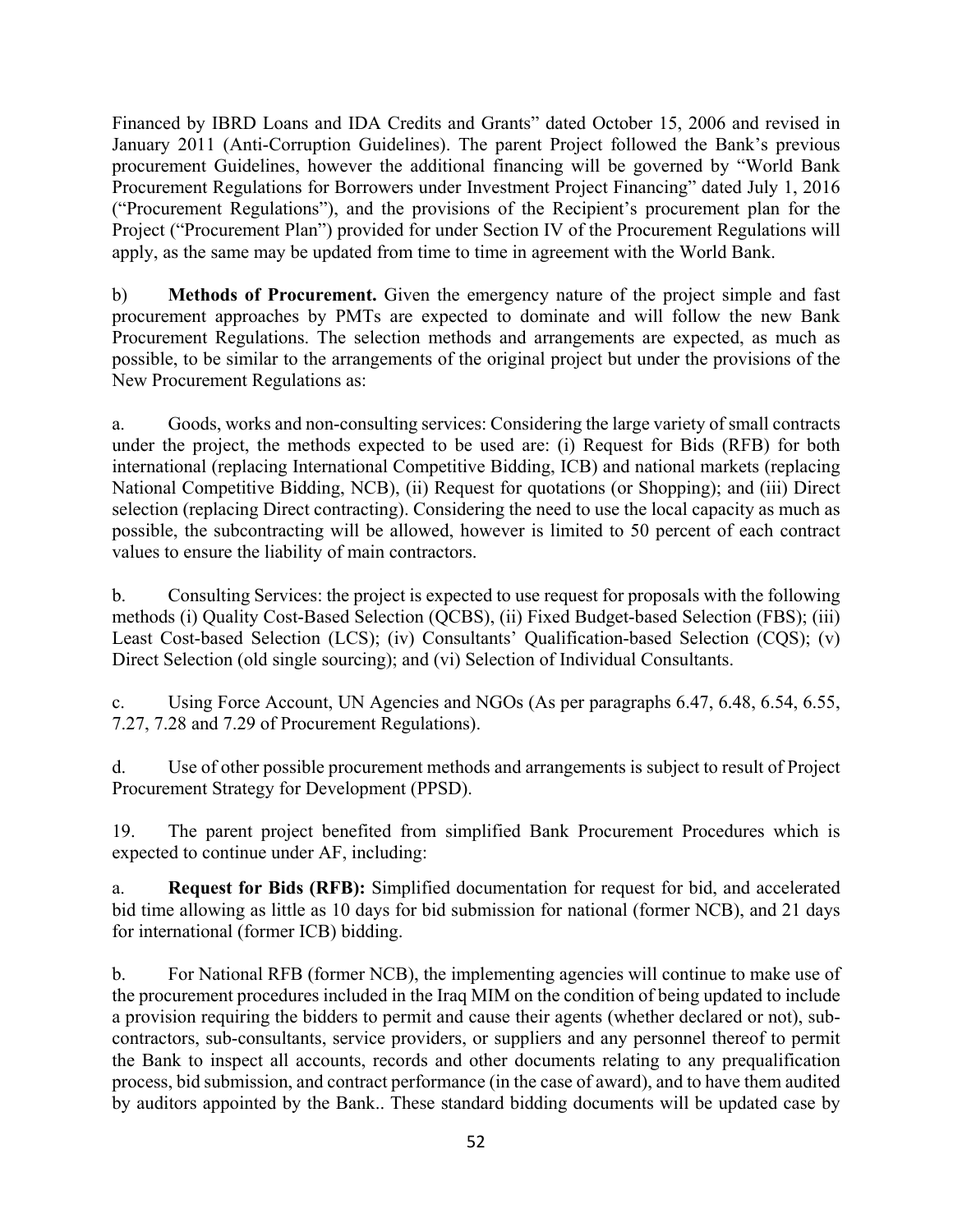case as needed. Use of newly distributed national SBDs are subject to adherence to and incorporation of requirements of clause 5.3 through 5.6 of the Procurement Regulations (National Procurement Procedures).

c. **Bid and Performance Security Requirements***.* For small contracts for goods, works or non-consulting services, the preparation of bids by small and medium-size suppliers or contractors can be accelerated by taking the option, of not requiring a bid security. Similarly, in the case of small contracts for works or supply of goods and non-consultancy services, the borrower may decide not to require a performance security. However, in works contracts, retention money may be retained during the liability period, and for goods contracts, manufacture warranties will be requested. (Note: As a general rule, consulting services do not require bid nor performance securities).

d. **RFQ:** RFQ (Shopping) in accordance with paragraph 6.7 of the Procurement Regulations may continue to be used with or without advertisement for procuring readily available off-theshelf goods of values less than US\$500,000, or simple civil works or non-consulting services of values less than US\$1 million. The Procurement Plan should determine the cost estimate of each contract, and the aggregate total amount. The borrower PMTs should solicit at least three price quotations for the purchase of goods, materials, small works, or non-consulting services, to formulate a simple cost comparison report.

e. **Direct Selection.** Direct contracting for the procurement of civil works, goods, Consultant and non-consultant services is allowed to extend an existing contract or award new contracts in response to the emergency situation. The direct selection may be from the private sector, UN agencies/projects (for goods and services), or contractors or NGOs that are already mobilized and working in the liberated areas.

f. **Advance Payment.** In cases where it is challenging for contractors and suppliers to obtain lines of credit from banks, the borrower may consider increasing the amount of advance payment under works and supply contracts up to 40 percent of the contract value, provided that the contractor/supplier provides a bank guarantee for the same amount.

g. **Simplification of Pre- and Post-Qualification criteria.** The pre- and post-qualification criteria requirements of the Bank's SBDs for both 'Large works and Small Works' can be amended in order to optimize the participation of available local or regional contractors. In particular, this could involve adaptation of qualification requirements to match the competencies of available and competent local and regional contractors.

h. **Prequalified Suppliers and Contractors.** Using lists of prequalified suppliers and contractors to whom periodic invitations are issued may also help accelerate procurement processes. Prequalification documents may use a simplified format that is acceptable to the Bank. Suppliers and contractors will be asked to provide quotations for simple unit prices for commodities. Contracts will be awarded on a competitive basis with the preferable option of packaging in small contracts for short durations of less than 18 months at fixed prices, or the alternative of contracting for longer durations with a price escalation clause and the possibility of extension upon mutual agreement between the client and the supplier.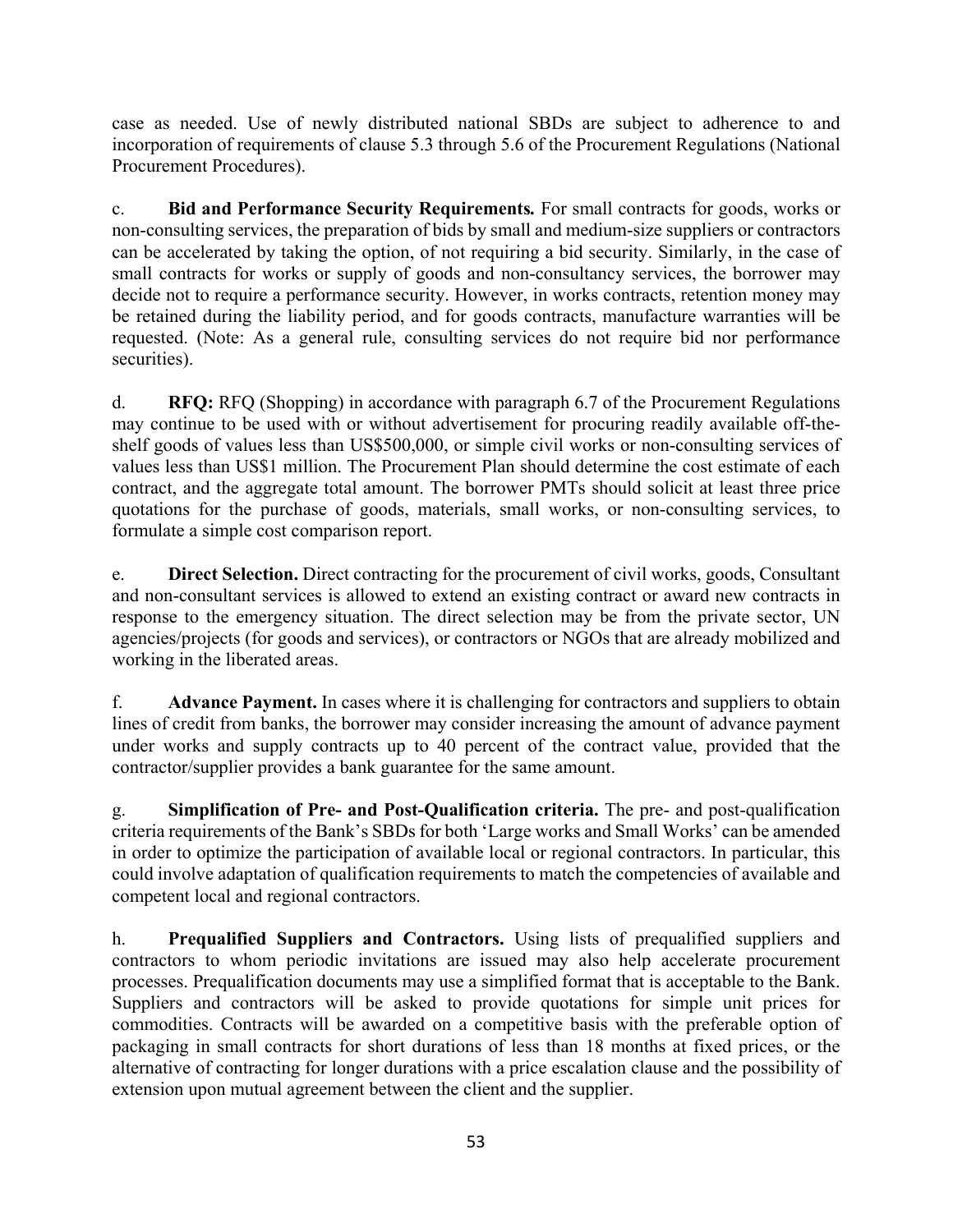i. **Prior review thresholds**: Based on the procurement assessment risk rating the project shall be subject to thresholds as defined under Bank's New Procurement Framework as: Works at US\$ 5 million; Goods at US\$ 1.5 million; Consultant Firms at US\$ 500,000 and Individual Consultants at US\$ 200,000 for all methods of procurement.

j. **Project Procurement and Development Strategy (PPSD) and Procurement Plan:** The Bank requires the Borrower to develop a high level and simplified PPSD. The PPSD shall address how procurement activities will support the development objectives of the Project and deliver the best Value for Money (VfM) under a risk-based approach. It shall provide adequate justification for the selection methods in the Procurement Plan. The level of detail and analysis in the PPSD shall be proportional to the risk, value and complexity of the Project procurement. The initial Procurement Plan shall normally cover at least the first eighteen (18) months of the Project implementation. (see paragraph 4.1, 4.2 & 4.3 of Section IV of Procurement Regulations).

20. **Procurement Plan:** The preliminary procurement plan for each component of the Additional Financing is under preparation. The initial simple procurement plan will be attached to the legal agreement.

21. **Use of Positive Lists:** Considering the urgency of the Project (paragraph 20 of OP 11 *"Procurement under Situations of Urgent Need of Assistance or Capacity Constraints"*), procurement of urgent goods, equipment, simple works and non-consultancy services may be undertaken using the agreed upon Positive List of Goods.

22. The documents to be recorded and submitted to the Bank after procurement is complete include: (i) proof of advertisement, or request for quotation as applicable, (ii) proof of purchase (Purchase Order), and (iii) proof of payment to suppliers.

23. **Force Account**, where justified, this will continue to be used under Additional Financing due to emergency context of the Project (see paragraph 6.54 and 6.55 of Section VI of Procurement Regulations).

24. **Use of UN Agencies.** The Borrower may select UN agencies directly, when they are uniquely or exceptionally qualified to provide technical assistance, advisory or technical services in their area of expertise, particularly in circumstances of urgent need for assistance or capacity constraints. These will be agreed with the Bank on case by case basis (see paragraph 7.27 of Section VII of Procurement Regulations). When entering into a contract with a UN agency, the Borrower shall use a standard form of agreement between the Borrower and the UN agency or a case-specific template approved by the Bank.

25. **STEP:** Systematic Tracking of Exchanges in Procurement (STEP) is a Bank online procurement planning and tracking tool to prepare, clear and update its procurement plans and conduct procurement transactions as referred to in the Procurement Regulations Section V, article 5.9. The procurement plan for the life of the project will gradually be developed by the implementing agencies and uploaded through STEP.

26. **Frequency of Supervision.** The frequency of supervision mission and post procurement review is foreseen respectively twice and once yearly. In post procurement review, a sample of ten percent (10 percent) of contracts eligible for post review shall be covered.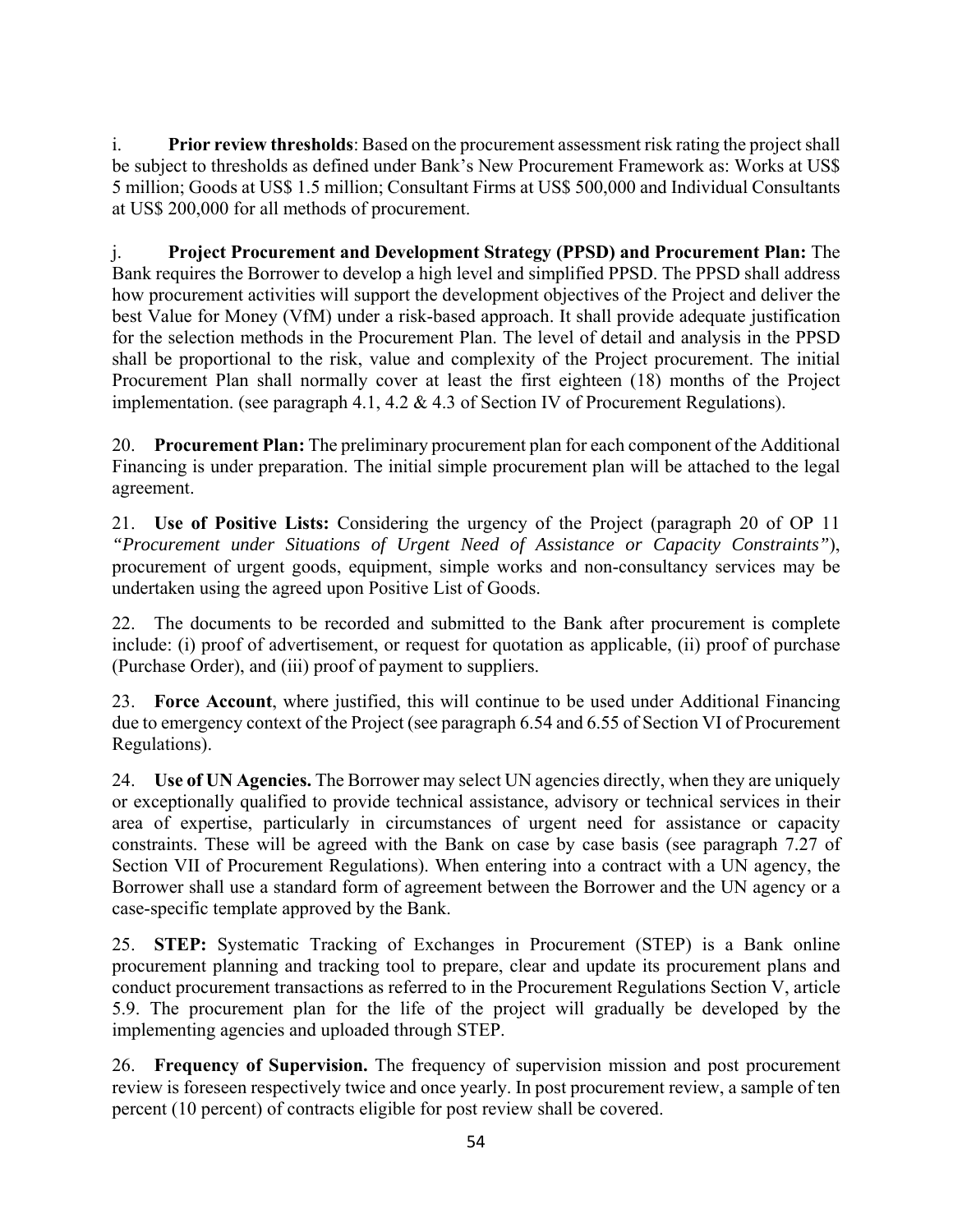## **A3.3 FINANCIAL MANAGEMENT**

27. The overall Project implementation of this additional financing will be overseen by the PCU established at the "Reconstruction Fund for Areas Affected by Terroristic Operations", while dayto-day implementation, including procurement and financial management (FM) will be the responsibility of the PMTs.

28. The capacity of the current PMTs and the PCU has gradually improved during implementation of the EODP and is considered to be moderately satisfactory despite scope for additional capacity building. An FM assessment was conducted for the three new implementing ministries under this AF. Due to security constrains in the three selected Governorates, a simple FM self-assessment was conducted based on remote interviews. The assessment concluded that, with the implementation of agreed-upon actions, the proposed FM arrangements will satisfy the minimum requirements under OP/BP 10.00 for Projects in situations of urgent need of assistance or capacity constraints.

29. **Project FM risk**. Project FM risk continues to be rated as "High". With mitigation measures in place, the Project will have acceptable project FM arrangements and its FM risk rating will be "Substantial". The FM risk is assessed as "High" mainly due to:

a. Limited capacity at the ministries and governorates to meet the project's financial management requirements;

b. Security conditions do not allow visits by the Bank team to perform physical verification;

c. Overall weaknesses and shortcomings in the control environment;

d. The possibility of breakdown of the electronic voucher system, misuse of the vouchers or failure to keep the appropriate records, given that the process will be new to PMT staff;

e. Twelve implementation agencies with difficulty of managing technically and geographically wide-scope components and maintaining proper communication and coordination with the different stakeholders;

f. Limited accounting and reporting systems in providing timely and comprehensive information;

g. Limited physical presence of Bank staff in Baghdad and limited independent verification function.

30. The following measures are proposed to mitigate FM-related risks:

a. Centralized FM function within the PCU, PMTs and GPMTs with FM team consisting of a Financial Officer, Accountant, and an internal controller seconded from its own staff;

b. A qualified Financial Coordinator will be hired at the Reconstruction Fund to oversee the overall FM and disbursement arrangements and provide hands-on- support to PMTs and GPMTs;

c. Simplified accounting and reporting arrangements to give timely information on the project financial performance and status; excel spread sheets will be used to record project financial transactions and generate simplified Interim Unaudited Financial Reports (IFRs);

d. Financing 100 percent of activities to avoid delays that arise from counterpart financing;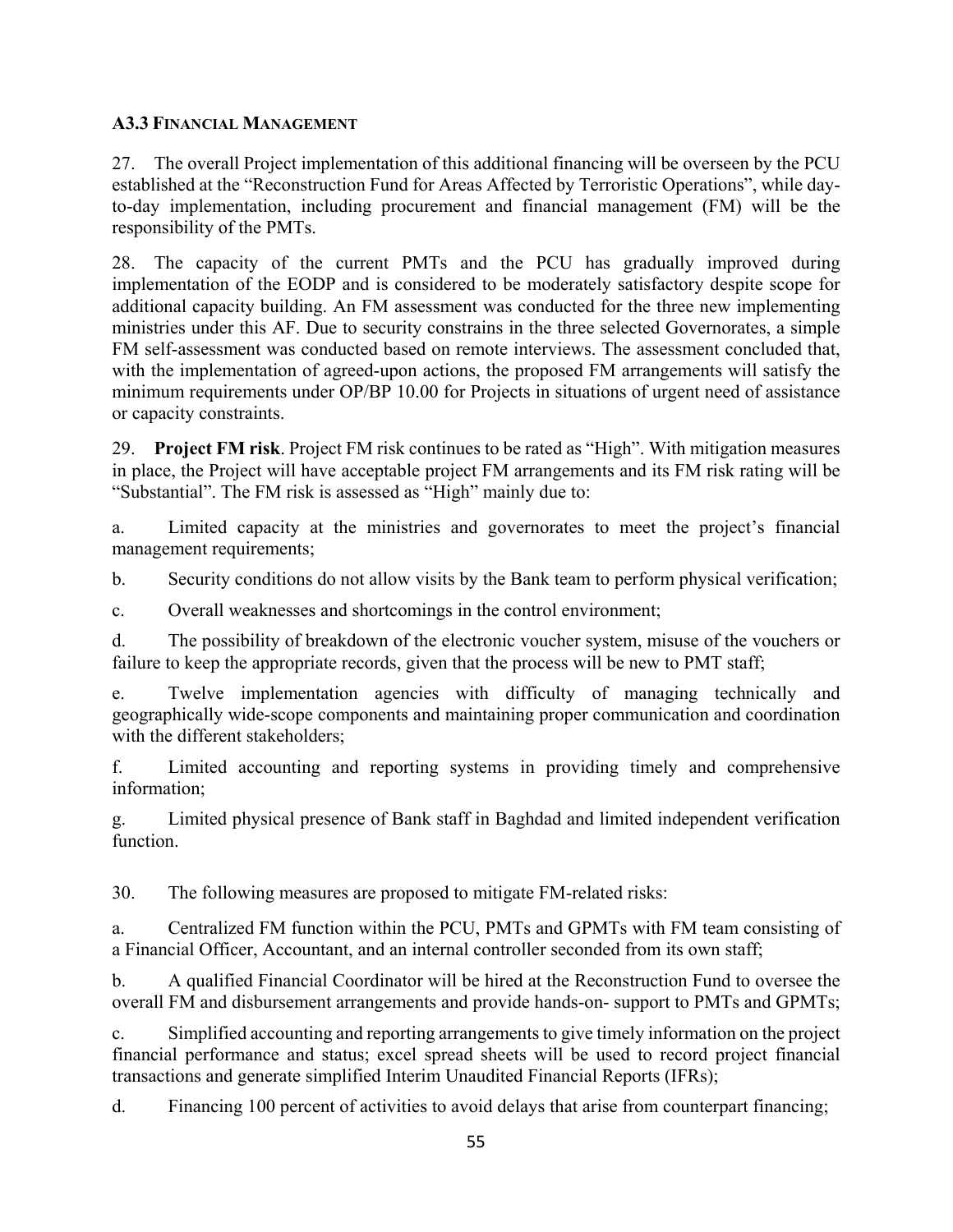e. Opening a Designated Account (DAs) for each implementing agency with sufficient advances,

f. A supervision firm will be hired to monitor the physical progress of each construction contract;

g. Hiring a TPMA that will regularly monitor and verify the project's physical progress on the ground;

h. Hiring an independent external auditor acceptable to the Bank to provide an independent opinion of the Project financial statements.

i. Technical audit will be required along with an annual financial audit;

j. The existing FM manuals will be updated for this project documenting the procedures, inter alia, on internal controls, financial reporting and auditing, responsibilities' and duties, flow of information, and other based on the MIM;

k. A consultancy firm will be recruited by the Reconstruction Fund to provide fiduciary support to the GPMTs;

l. Electronic vouchers using mobile phones will be used to distribute goods to eligible farmers under component eight with establishment of a number of controls within the Voucher Program, which will enable the distribution of funds to identified beneficiaries whose subsequent purchases will be fully traceable;

m. Geotagging/Geo-mapping will be introduced to monitor physical implementation.

31. The following charts show Civil Works and Consultancy – Cash and document Flow:

**Figure 2: Cash and Documents Flow – Civil Works** 

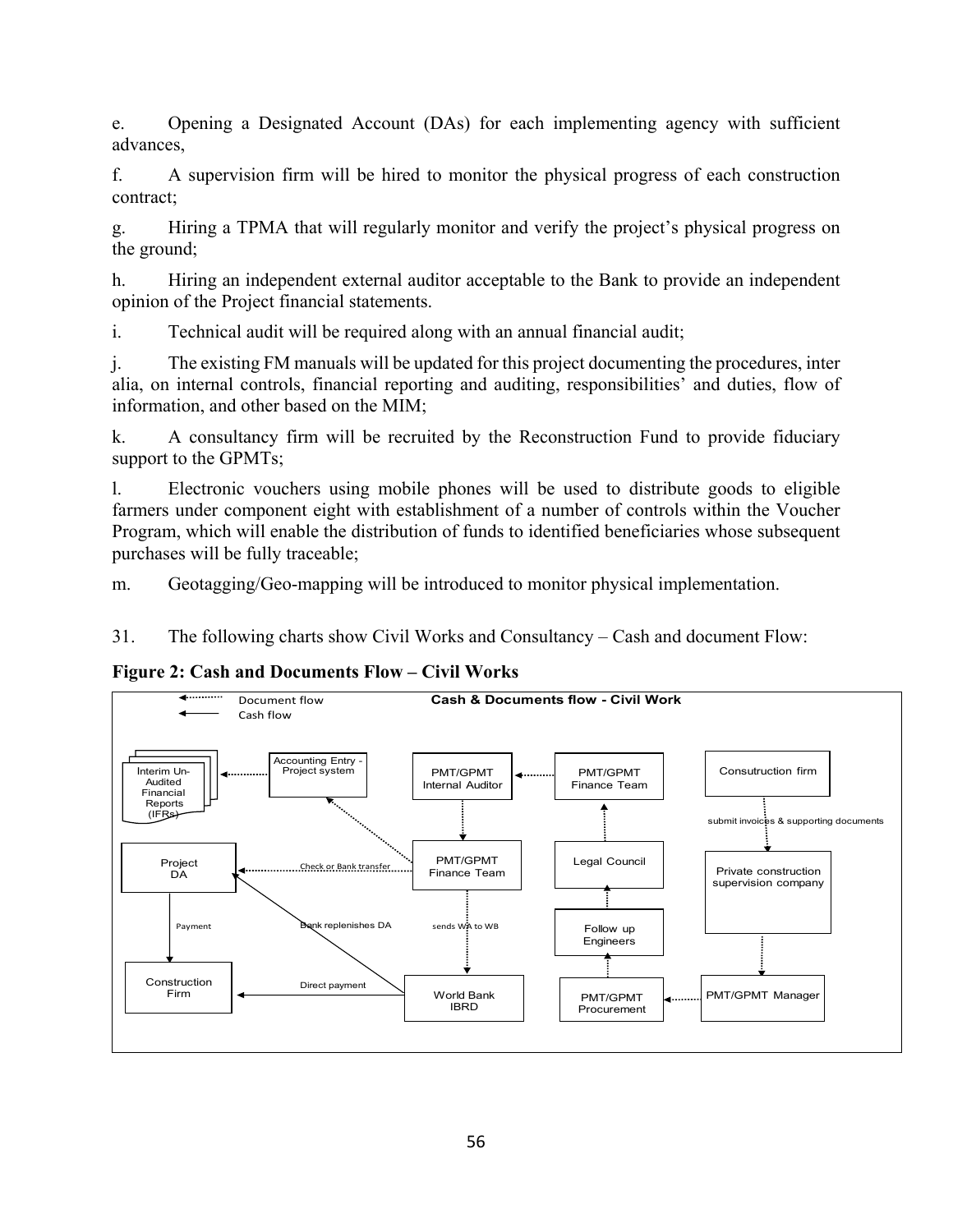

### **Figure 3: Cash and Documents Flow – Consultants Services**

32. **Budgeting and Flow of Funds**. Each PMT/GPMT will maintain a detailed disbursement plan per quarter. This plan will be developed based on the initial procurement plan, or based on the schedule of outputs as defined in the implementation schedule and estimated payments cycles, and revised upon need. It will be used as a monitoring tool to analyze budget variances and manage cash, and will feed into the quarterly IFRs.

33. **Vouchers.** The electronic voucher system will both reduce transaction processing effort at MoA and provide more information for audit and monitoring purposes than a manual, paper-based system. The following controls will be implemented at a minimum:

a) MoA-PMT will create and maintain the primary database of beneficiaries, formal identity details, phone and/or other contact information, voucher amounts issued and used, and types of goods purchased.

b) Payment to beneficiaries will be based on lists of suppliers from the MoA-PMT.

c) Suppliers will record purchases based on the same data. The reconciliation of periodic statements will ensure that errors in allocation of benefits are easily identified.

d) A similar process will identify any misuse **-** i.e., purchase of unapproved goods **–** as goods sold will be listed in supplier statements. Additional mitigating measures include: provision of a list of eligible items that can be purchased to both suppliers and beneficiaries, who will be required to confirm that they understand their obligations (suppliers will sign an MOU and beneficiaries will sign an acknowledgement at the time of registration); and the Finance Officer/PMT will review the transaction listing provided for purchases from the voucher system. There will also be a regular audit, based on random sample reviews, by the Financial Officer, and World Bank Financial Management Specialist.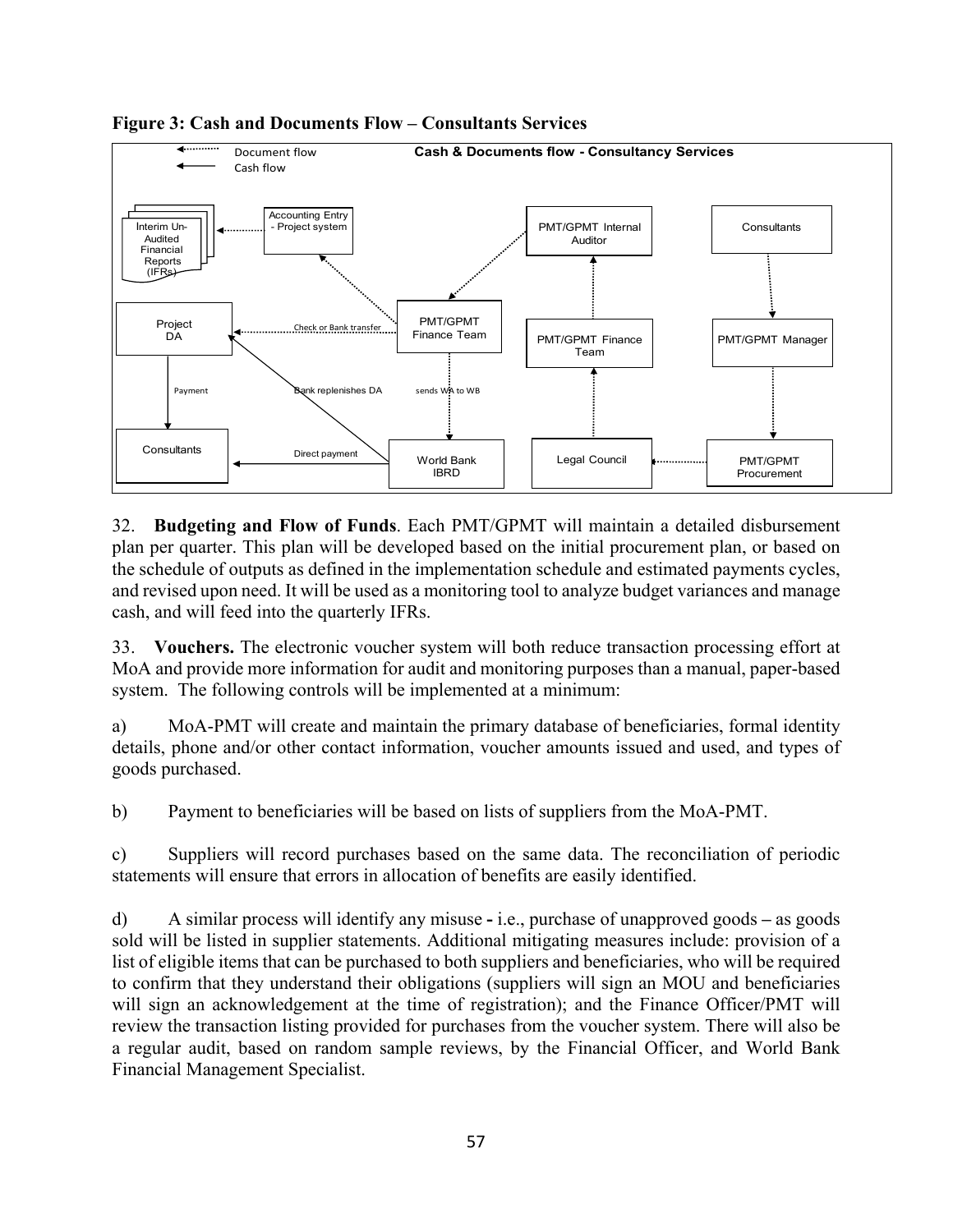e) Funds disbursed under the project for vouchers will be deposited in a trust account or special purpose account until beneficiaries draw down on their allocation. There will be separate reporting on the activities of the trust/special purpose account. Expenditure from the trust/special purpose account will initially be reconciled to the transaction lists provided by the suppliers to ensure that no unforeseen errors have occurred in the automatic recording of the payments.

f) The e-vouchers to beneficiaries may only be used to make purchases at approved suppliers. The system will prevent them either from being cashed or used for other purchases, including for example, phone call.

g) Electronic vouchers will have an expiry date at least 3 months prior to the closing of the project.

34. To minimize the risk of failure of the various electronic systems and processes, a small pilot will be conducted prior to the launch of implementation to identify and rectify errors. The FM Manual will outline the obligations/responsibilities/procedures of the Voucher Program. This manual would include sections for the beneficiary, for suppliers, and for the project staff. No disbursements will take place for the Voucher Program.

35. **Geo-Tagging**: Geo-tagging will be used to improve efficiency and transparency. The use of the geo-tagging technology will help to facilitate regular monitoring and supervision of subprojects, even in hard to reach areas, and will serve as an adjunct for procurement processes. Specific benefits of geo-tagging include; i) improved monitoring based on publicly accessible information and images of progress on contract execution for infrastructure, ii) enhanced quality control with contractors being required to submit geo-tagged photos to verify that the required works were completed, and (iii) monitored through the M&E and citizen engagement programs. The would be required to take actual photos that commensurate to their Statement of Work Accomplished (SWA).

36. **Accounting and Financial Reporting**. The project will follow the cash basis of accounting and key accounting policies and procedures described in the financial procedures section of the PIM. The ministries use very basic accounting software to capture their daily financial transactions that is not capable of generating quarterly IFRs for the Project in accordance with Bank FM guidance and record commitments. Due to the emergency nature of this Project and the urgency to respond quickly, simplified accounting and reporting arrangements will be used to provide timely information on the Project's financial performance and status. Manual accounting and Excel spread sheets will be used to record financial transactions for the Project and to generate the quarterly IFRs.

37. Each PMT/GPMT will be responsible for preparing the following reports. The Reconstruction Fund's Financial Coordinator will be responsible for consolidating the reports before submitting them to the World Bank:

a) **Simplified IFRs** will be submitted to the World Bank within 45 days from the end of the quarter during the calendar year. The format of these reports was agreed during negotiations, and they will accordingly consist of: (i) Statement of Cash Receipts and Payments by each category, (ii) "the list of all signed Contracts per category" showing Contract amounts committed, paid, and unpaid under each contract, and physical progress against financial progress of each contract, (iii)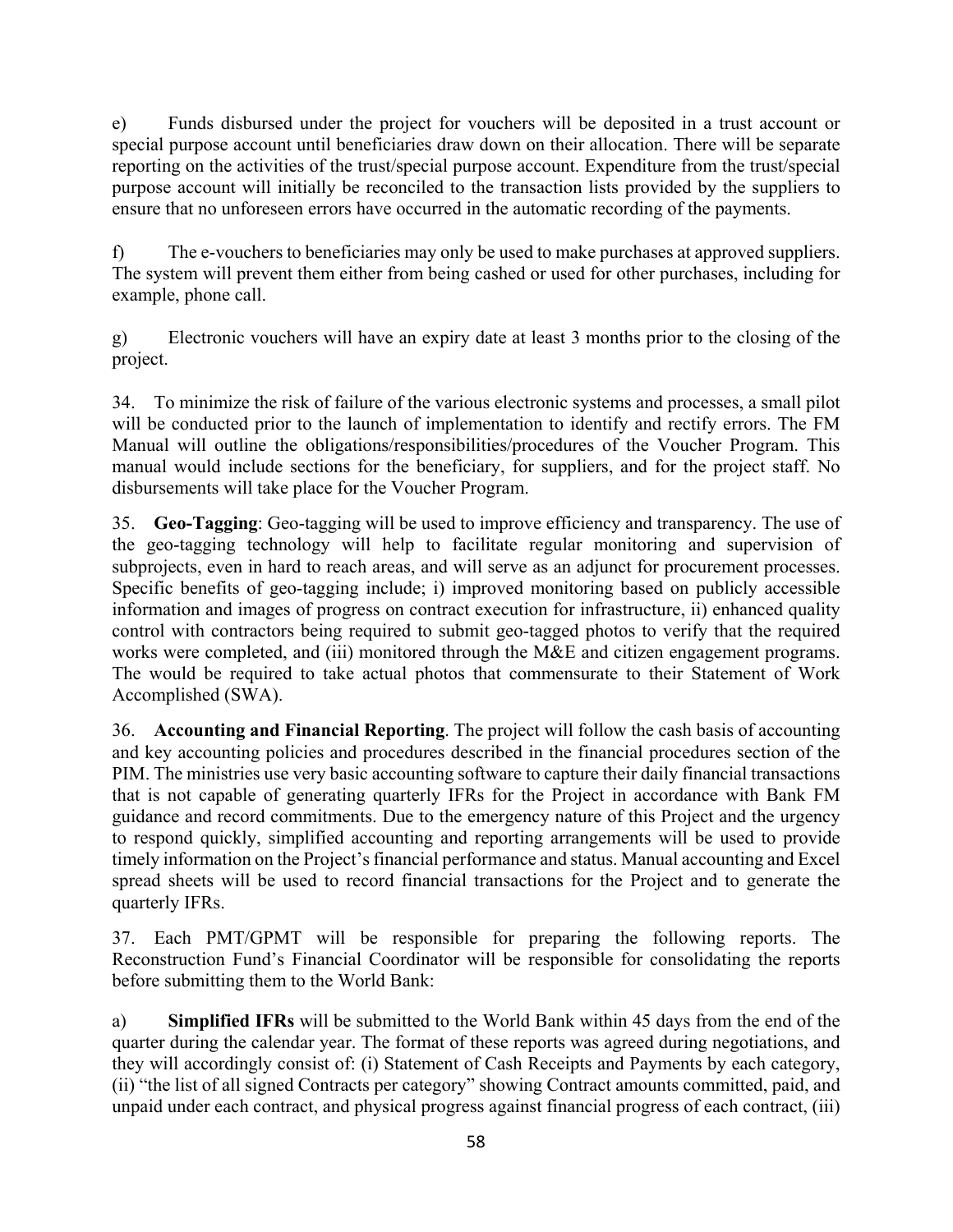Reconciliation Statement for the balance of the Designated Accounts, and (iv) list of assets (good and equipment). Each PMT/GPMT will be required to submit its IFRs to the PCU at the Reconstruction Fund within 30 days from the end of each quarter.

b) **Annual Project Financial Statements (PFS)** which will be audited by an independent external auditor. The audit report should be submitted to the Bank not later than six months after the end of each fiscal year. The PFS include: Statement of Cash Receipts and Payments by category and accounting policies and explanatory notes, including a footnote disclosure on schedules: (i) "the list of all signed Contracts per category" showing Contract amounts committed, paid, and unpaid under each contract, (ii) Reconciliation Statement for the balance of the Designated Accounts, and (iii) list of assets (good and equipment).

38. **Internal controls**: The project will be implemented through centralized management and disbursement functions within each PMT authority with specific controls and procedures documented in the financial management manual. Each PMT will be using the same financial management manual developed earlier for the ongoing operations with some necessary updates. The financial management manual would document the Project's implementation of internal control functions and processes and describe the responsibilities of each PMT/GPMT staff which are summarized in terms of authorization and execution processes. The expenditure cycle will specify the following steps: (i) technical approvals for civil work and deliverables by consultants, (ii) administrative approval by each PMT/GPMT Manager, (iii) issuance of payments will be made upon receipt of supportive documentation and written requests signed by authorized officials, and (iv) verification by the financial officer of the accuracy and compliance of the payment requests with the loan agreement. Figure 2: Cash and Documents Flow – Civil Works and Figure 3: Cash and Documents Flow – Consultants Services above demonstrate the flow of funds and documentation. The FM manual will include a detailed chapter on inventory management of good/equipment purchased and delivered to the warehouses of the implementing ministries, describing the inventory management arrangements with controls to safeguarding those goods, including the role of the TPMA in performing verification of received goods and their delivery and installation in the sites.

39. The bulk of the project's expenditures will finance civil work contracts and goods/equipment with some consultancy service contracts and incremental operating costs. Civil work contracts will be financed and payments can be made through direct payments. Independent private consulting firms, financed from the Loan, will be contracted to perform construction supervision on the ground. All claims will be verified (technically) by the consultancy firm before being processed further for payment by the PMT/GPMT. Goods/equipment will be purchased based on supply and installation, while some will be supplied to the implementing ministries warehouses. The TPMA will be involved in verifying the goods/equipment received and their delivery and installation in the respective sites.

40. Each PMT Financial Officer will reconcile the project account bank statement with the account book balance on a monthly basis. Reconciliations will be prepared by each PMT Financial Officer and verified by the PMT Manager. All reconciling items (if any) should be listed, explained and followed up on. Copies of the reconciliation together with the account bank statement should be kept in the project files and should be attached to the IFRs.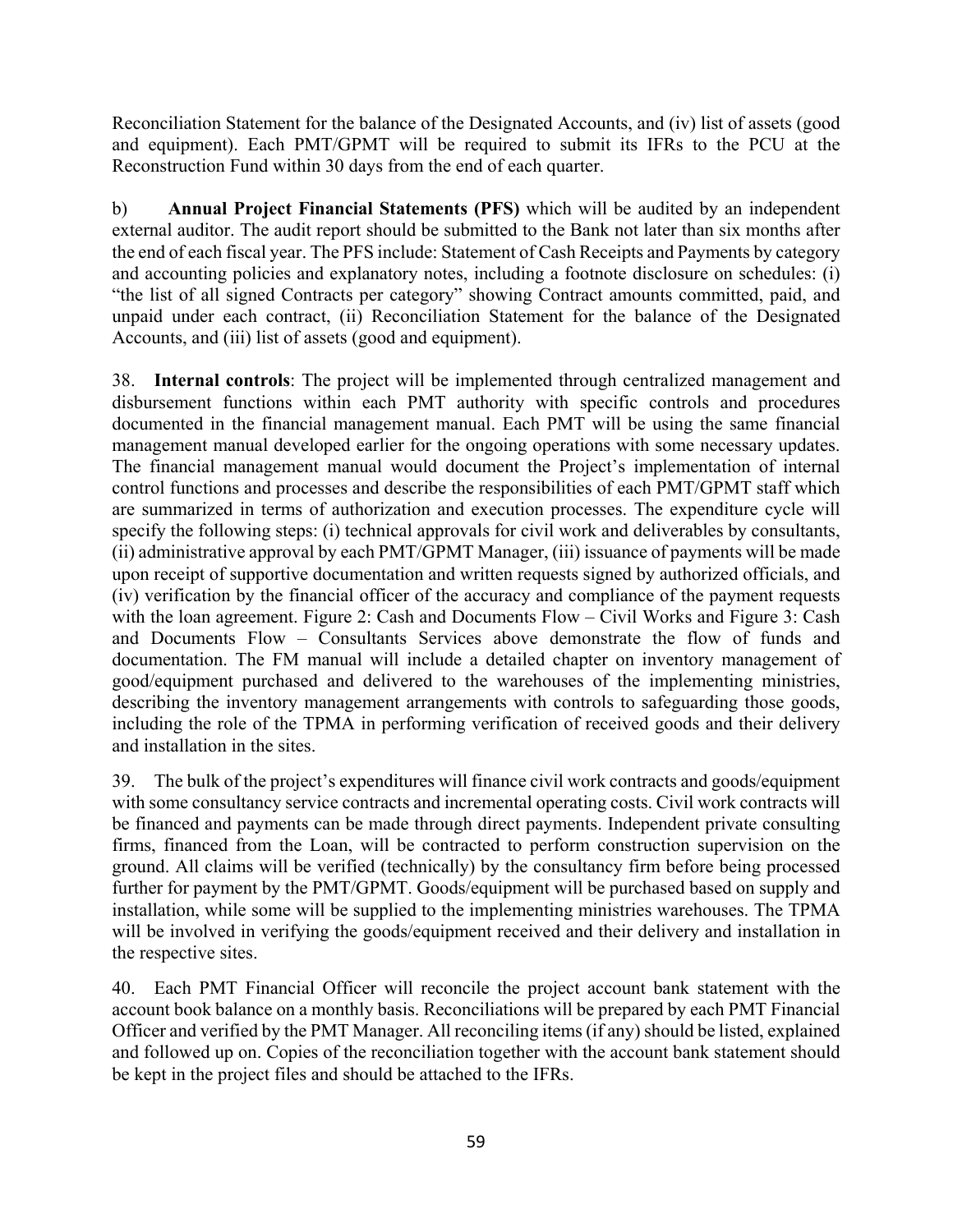41. Financial and Technical Audit: The project's financial statements will be audited annually by an independent auditor acceptable to the Bank, in accordance with internationally accepted auditing standards and terms of reference cleared by the Bank. Reconstruction Fund will be responsible for preparing the TORs for the auditor and will submit them to the Bank for clearance. The audit report will be sent to the Bank no later than six months following the end of the project's fiscal year. The report shall include an opinion on the project's financial statement. The auditor will also be requested to provide an opinion on the project's effectiveness of internal control system (ICS). Finally, a management letter identifying any deficiencies in the ICS the auditor finds pertinent shall accompany the audit report including recommendations for their improvement.

42. Technical Audit. The project will be subject to technical audit of construction work performed under signed civil construction contracts. This can be part of/or separate to the financial audit mentioned above. The main purpose of the technical audit is to express opinions on whether: i) works were carried out in accordance with the specifications as per the signed contracts, and ii) works undertaken were part of an approved expenditure project.

# **Disbursements**

43. **Designated Accounts (DAs).** To ensure that funds are readily available for project implementation, DAs will be opened for each PMT/GPMT in US Dollars as follows: 3 at MoCHMPW, and 1 DA at each of the following: Ministries of Agriculture, Education, Electricity, Transport, Water Resources and Irrigation, and one DA at each of the Governorates of Al Anbar, Diyala, Salah Ad-Din, and Ninawa, a total of 12 DAs. One DA at the Public Buildings PMT will receive funds only from EODP and not under the Additional Financing. For the new PMTs to be set up under the Additional Financing, initial advances will be paid only upon satisfactory completion of the Fiduciary Assessment of the PMT. Authorized signatories, names and corresponding specimens of signatures for each PMT/GPMT should be submitted to the Bank prior to the receipt of the first Withdrawal Application (WA)".

44. The proceeds of the Loan will be disbursed in accordance with the Bank's disbursements guidelines that will be outlined in the Disbursement and Financial Information Letter and in accordance with the Bank Disbursement Guidelines for Projects. Transaction-based disbursements will be used under this project. Accordingly, requests for payments from the Loan will be initiated through the use of WAs either for direct payments, reimbursements, and replenishments to the DAs. All WAs will include appropriate supporting documentation including detailed Statement of Expenditures (SOE) for reimbursements and replenishments to the DAs. The category of Eligible Expenditures that may be financed out of the proceeds of the Loan and the percentage of expenditures to be financed for Eligible Expenditures has been spelled out in the Loan Agreement.

45. For electronic vouchers, funds will flow from the Designated Account into the Trust/Special Purpose Account(s) and payments to suppliers will be made directly from the Trust/Special Purpose Account(s). As funds are expended from the Trust/Special Purpose Account(s) these amounts can then be submitted in WAs for documentation.

46. **E-Disbursement.** The Bank has introduced e-disbursement for all Bank-financed projects in Iraq. Under e-Disbursement, all transactions will be conducted and associated supporting documents scanned and transmitted online through the Bank's Client Connection system. The use of e-Disbursement functionality will streamline online payment processing to (i) avoid common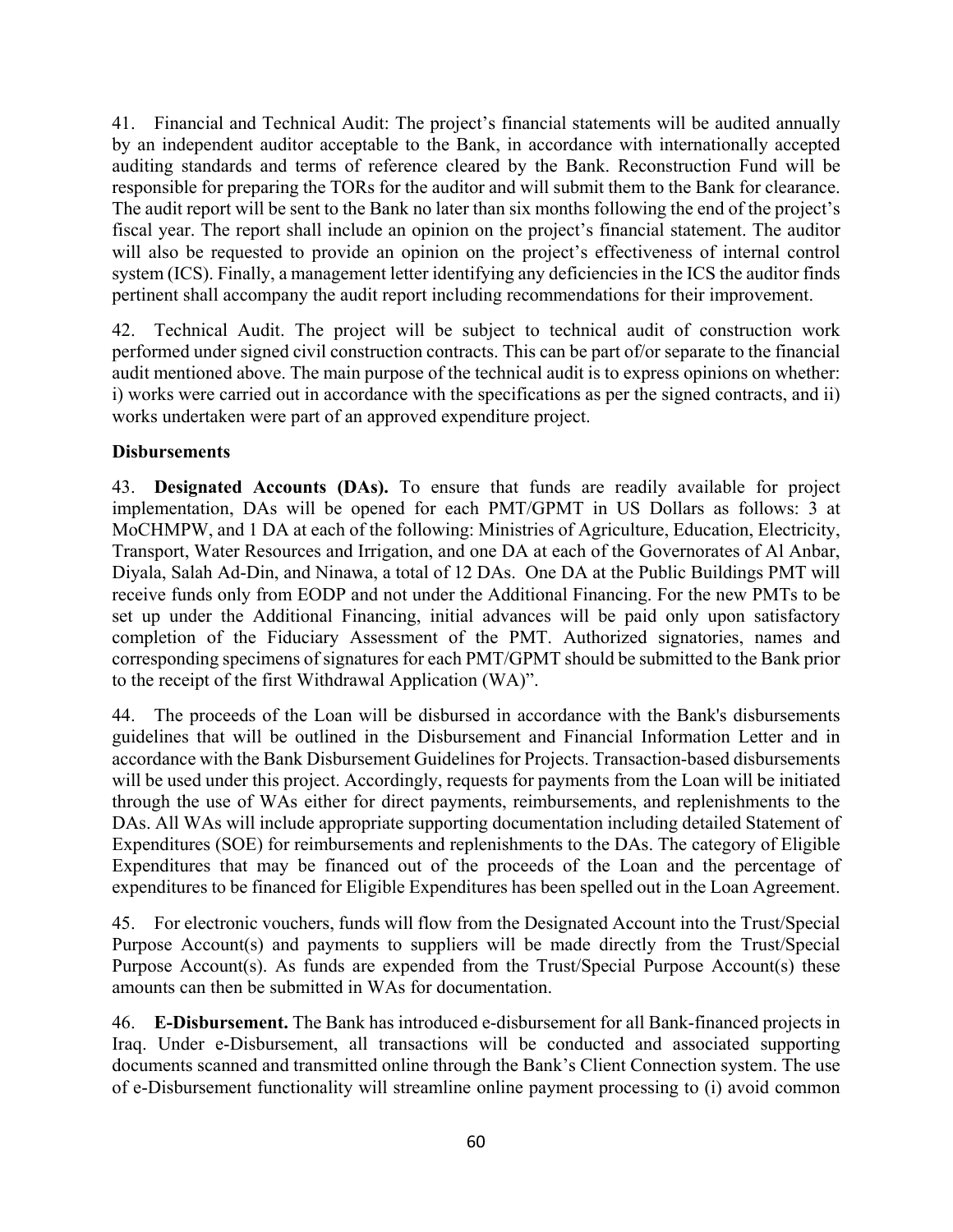mistakes in filling out Was, (ii) reduce the time and the cost of sending WAs to the Bank, and (iii) expedite the Bank's processing of disbursement requests.

47. **Commitments and Disbursements Monitoring:** The Bank and the Government will conduct a joint review on quarterly basis to assess the implementation of the activities to be financed by the EODP-AF. The review will focus on, among other Project aspects, progress in the commitments and disbursements of the loan proceeds per component. Following is a table that presents the projected quarterly commitments and disbursements:

| Component                  | Commitment (Q3,<br><b>FY18</b> )<br>In USD million | Commitment (Q4, FY18)<br>In USD million | Commitment (Q1, FY19)<br>In USD million | Commitment (Q2, FY19)<br>In USD million |
|----------------------------|----------------------------------------------------|-----------------------------------------|-----------------------------------------|-----------------------------------------|
| 1.<br>Electricity          | 45                                                 |                                         |                                         |                                         |
| 2.<br>Municipal            | 4.7                                                | 35                                      |                                         |                                         |
| 3 (a) Roads&Bridges        | 15                                                 | 40                                      | 50                                      |                                         |
| 3 (b) Transport            | 0.5                                                | 1                                       | 1                                       | 2.5                                     |
| $\overline{4}$ .<br>Health | NA                                                 | <b>NA</b>                               | <b>NA</b>                               | <b>NA</b>                               |
| 5.<br><b>TA</b>            | <b>NA</b>                                          | <b>NA</b>                               | <b>NA</b>                               | <b>NA</b>                               |
| ReFAATO<br>6.              | NA                                                 | <b>NA</b>                               | <b>NA</b>                               | <b>NA</b>                               |
| 7. Agriculture             | 1.5                                                | $\mathbf{1}$                            | 0.5                                     | 0.5                                     |
| 8.<br>Water                | 12                                                 | 12                                      | 6                                       |                                         |
| 9.<br>Education            | 5                                                  | 15                                      | 15                                      |                                         |
| 10 (a) Al Anbar            | 5                                                  | 5                                       | 5                                       |                                         |
| 10(b) Diyala               | 1                                                  | $\overline{2}$                          | $\overline{2}$                          | 5                                       |
| $10(c)$ Ninawa             | 1                                                  | $\overline{2}$                          | $\overline{2}$                          | 5                                       |
| 10 (d) Salah Ad-Din        | 1                                                  | $\overline{2}$                          | $\overline{2}$                          | 5                                       |
| <b>Total</b>               | 92                                                 | 115                                     | 83                                      | 18                                      |

**Table 2. Commitments and Disbursements projection during year 1 of implementation (World Bank FY)** 

| Component                                        | Disbursement $(Q3)$<br>In USD | Disbursement (Q4)<br>In USD | Disbursement $(Q1)$<br>In USD | Disbursement (Q2)<br>In USD |
|--------------------------------------------------|-------------------------------|-----------------------------|-------------------------------|-----------------------------|
| 1. Electricity                                   | 4.5                           |                             |                               |                             |
| 2. Municipal                                     | 0.47                          | 4.5                         |                               |                             |
| $\left  \frac{3}{2} \right $ (a) Roads & Bridges |                               |                             |                               |                             |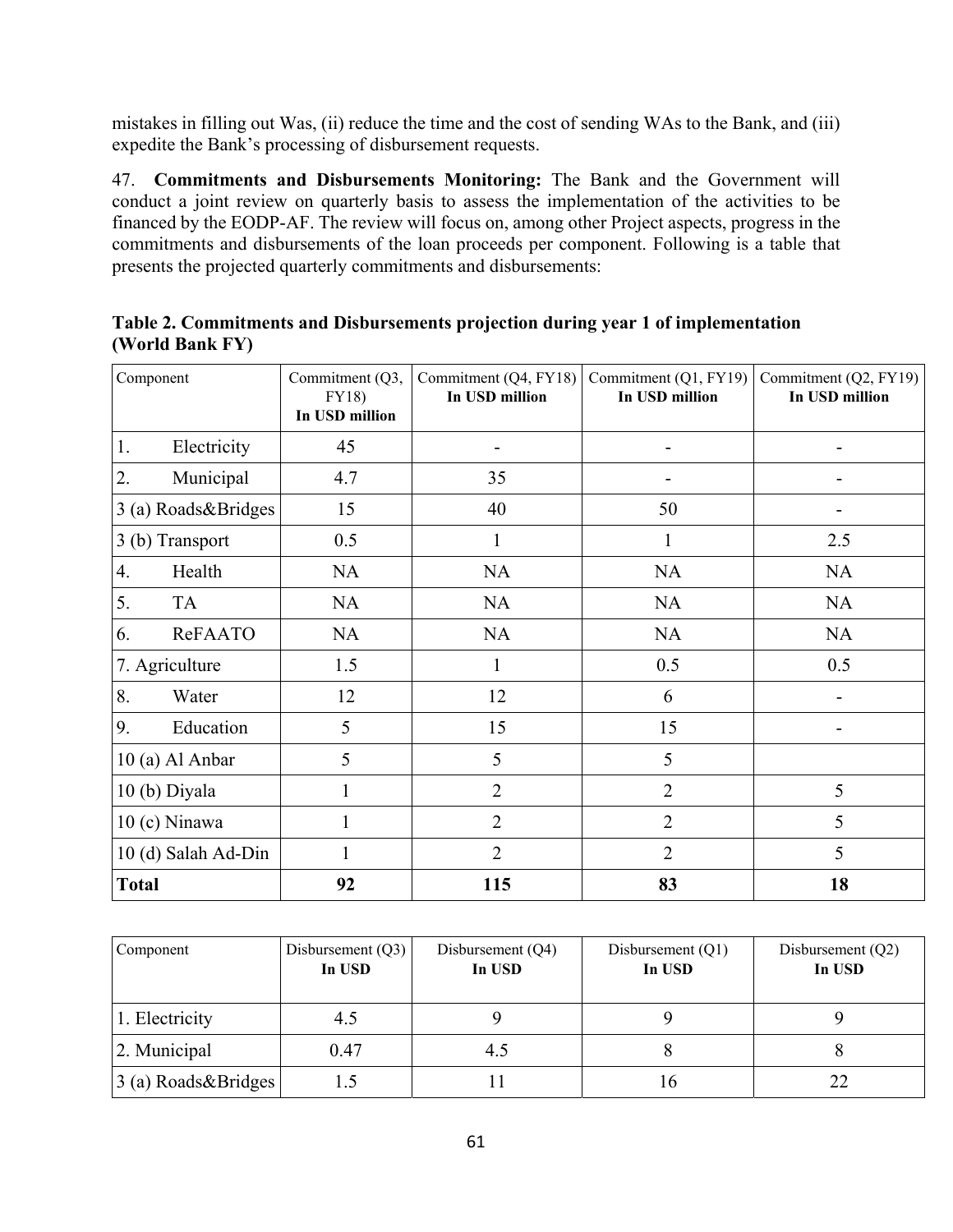| 3 (b) Transport     | 0.05      | 0.2       | 0.4            | 0.75           |
|---------------------|-----------|-----------|----------------|----------------|
| Health<br>4.        | <b>NA</b> | <b>NA</b> | <b>NA</b>      | <b>NA</b>      |
| 5.<br><b>TA</b>     | NA        | <b>NA</b> | <b>NA</b>      | <b>NA</b>      |
| 6.<br>ReFAATO       | <b>NA</b> | <b>NA</b> | <b>NA</b>      | <b>NA</b>      |
| 7. Agriculture      | 0.15      | 0.75      | 0.75           | 0.65           |
| 8. Water            | 1.2       | 3.5       | 6              | 6              |
| 9. Education        | 0.5       | 2.5       | 5              | 5              |
| 10 (a) Al Anbar     | 0.5       | 1.5       | $\overline{2}$ | 3              |
| 10 (b) Diyala       | 0.1       | 0.5       |                | $\overline{2}$ |
| $10(c)$ Ninawa      | 0.1       |           | $\overline{2}$ | $\overline{2}$ |
| 10 (d) Salah Ad-Din | 0.1       | 0.5       | 1              | $\overline{2}$ |
| <b>Total</b>        | 9.2       | 35        | 51             | 60             |

|         | Table 2. Categories of Eligible Expenditures and Percentage of Expenditures to be financed |  |
|---------|--------------------------------------------------------------------------------------------|--|
| by Loan |                                                                                            |  |

| Category                                      | <b>Amount of the</b> | Percentage of             |
|-----------------------------------------------|----------------------|---------------------------|
|                                               | Loan                 | <b>Expenditures to be</b> |
|                                               | <b>Allocated</b>     | financed                  |
|                                               | (expressed in USD)   | (inclusive of Taxes)      |
| (1) Goods, Works, Non-Consulting Services,    | 45,000,000           | 100%                      |
| Consulting Services, Operating Costs,         |                      |                           |
| Training and Workshops for Part 1 of the      |                      |                           |
| Project.                                      |                      |                           |
| (2) Goods, Works, Non-Consulting Services,    | 40,000,000           | 100%                      |
| Consulting Services, Operating Costs,         |                      |                           |
| Training and Workshops for Part 2 of the      |                      |                           |
| Project.                                      |                      |                           |
| (3) Goods, Works, Non-Consulting Services,    | 105,000,000          | 100%                      |
| Consulting Services, Operating Costs,         |                      |                           |
| Training and Workshops for Part $3(a)$ of the |                      |                           |
| Project.                                      |                      |                           |
| (4) Goods, Works, Non-Consulting Services,    | 5,000,000            | 100%                      |
| Consulting Services, Operating Costs,         |                      |                           |
| Training and Workshops for Part 3(b) of the   |                      |                           |
| Project.                                      |                      |                           |
| (5) Goods, Non-Consulting Services,           | $\boldsymbol{0}$     | 100%                      |
| Consulting Services, Operating Costs,         |                      |                           |
| Training and Workshops for Part 4 of the      |                      |                           |
| Project.                                      |                      |                           |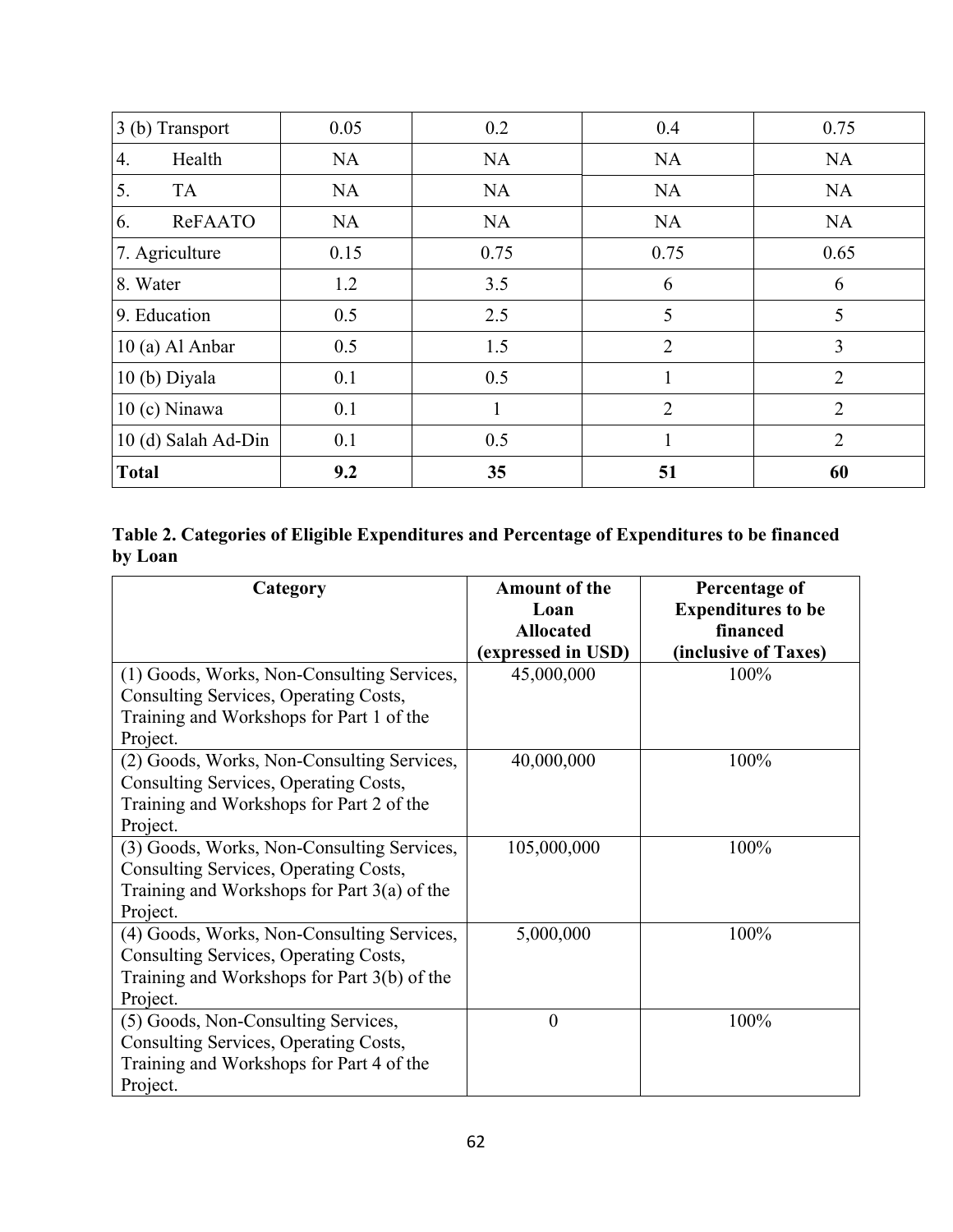| (6) Goods, Non-Consulting Services,                      | $\boldsymbol{0}$ | 100%                          |
|----------------------------------------------------------|------------------|-------------------------------|
| Consulting Services, and Training and                    |                  |                               |
| Workshops for Parts 5 and 6 of the Project.              |                  |                               |
| (7) Goods, Works, Non-Consulting Services,               | 30,000,000       | 100%                          |
| Consulting Services, Operating Costs and                 |                  |                               |
| Training and Workshops for Part 7 of the                 |                  |                               |
| Project.                                                 |                  |                               |
| (8) Goods, Works, Non-Consulting Services,               | 30,000,000       | 100%                          |
| Consulting Services, Operating Costs and                 |                  |                               |
| Training and Workshops for Part 8 of the                 |                  |                               |
| Project.                                                 |                  |                               |
| (9) Goods, Works, Non-Consulting Services,               | 35,000,000       | 100%                          |
| Consulting Services, Operating Costs and                 |                  |                               |
| Training and Workshops for Part 9 of the                 |                  |                               |
| Project.                                                 |                  |                               |
| (10) Goods, Works, Non-Consulting                        | 20,000,000       | 100%                          |
| Services, Consulting Services, Operating                 |                  |                               |
| Costs and Training and Workshops for Part                |                  |                               |
| $10(a)(i)$ , $10(c)(i)$ , and $10(d)(i)$ of the Project. |                  |                               |
| (11) Goods, Works, Non-Consulting                        | 10,000,000       | 100%                          |
| Services, Consulting Services, Operating                 |                  |                               |
| Costs and Training and Workshops for Parts               |                  |                               |
| $10(a)(ii)$ , $10(c)(ii)$ , and $10(d)(ii)$ of the       |                  |                               |
| Project.                                                 |                  |                               |
| (12) Goods, Works, Non-Consulting                        | 20,000,000       | 100%                          |
| Services, Consulting Services, Operating                 |                  |                               |
| Costs and Training and Workshops for Parts               |                  |                               |
| 10 (a)(iii), 10(b), 10(c)(iii), and 10(d)(iii) of        |                  |                               |
| the Project.                                             |                  |                               |
| (13) Goods, Works, Non-Consulting                        | 10,000,000       | 100%                          |
| Services, Consulting Services, Operating                 |                  |                               |
| Costs and Training and Workshops for Parts               |                  |                               |
| $10$ (a)(iv), $10(c)$ (iv), and $10(d)$ (iv) of the      |                  |                               |
| Project.                                                 |                  |                               |
| (14) Unallocated.                                        | 49,000,000       |                               |
| (15) Front-End Fee.                                      | 1,000,000        | Amount payable pursuant       |
|                                                          |                  | to Section 2.03 of this       |
|                                                          |                  | Agreement in accordance       |
|                                                          |                  | with Section $2.07(b)$ of the |
|                                                          |                  | <b>General Conditions</b>     |
| (16) Interest Rate Cap or Interest Rate Collar           | $\boldsymbol{0}$ | Amount due pursuant to        |
| Premium.                                                 |                  | Section $4.05(c)$ of the      |
|                                                          |                  | <b>General Conditions</b>     |
| <b>TOTAL AMOUNT</b>                                      | 400,000,000      |                               |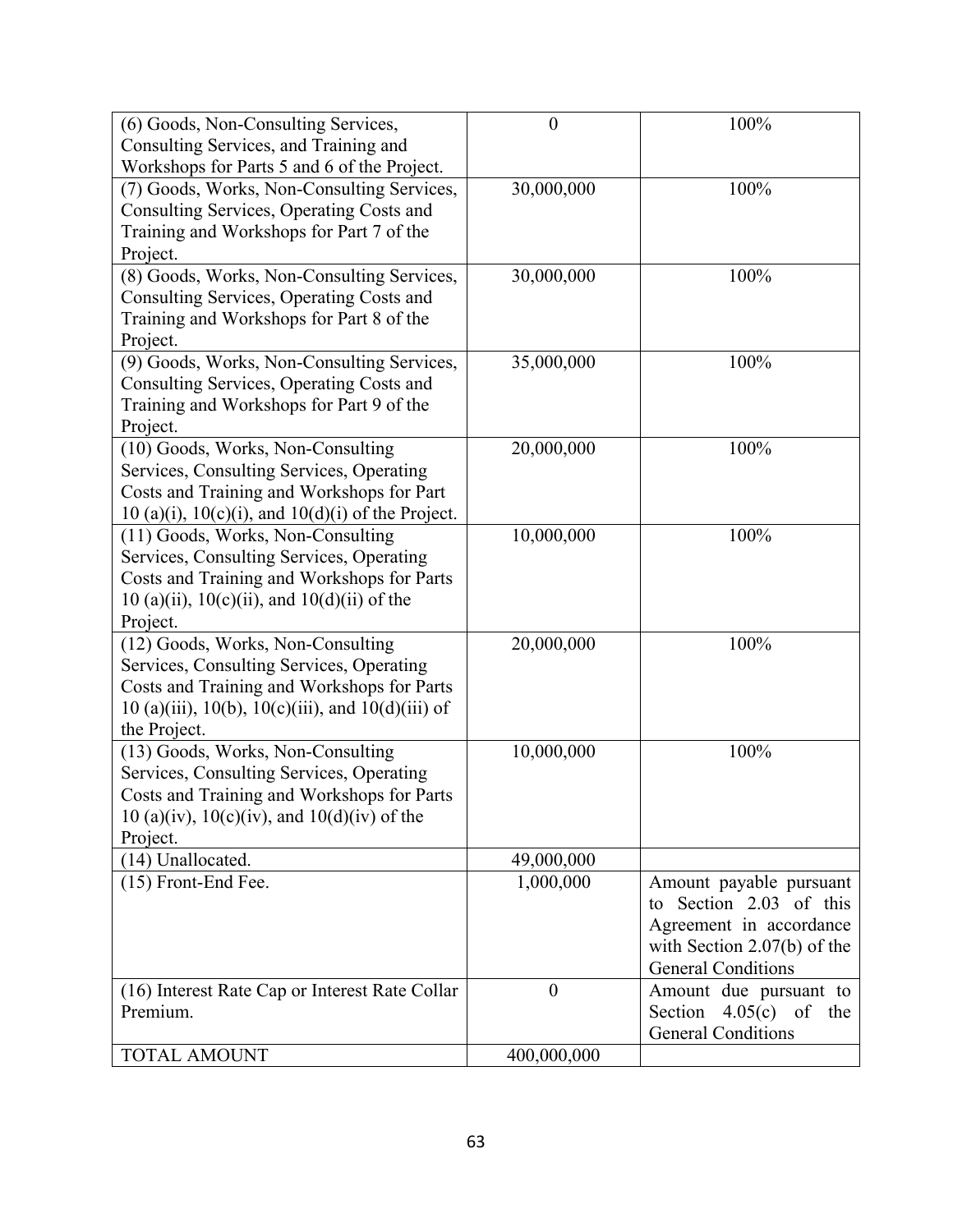### **A3.4 SAFEGUARDS**

## **Environmental and Social Management and Framework (ESMF):**

48. **Objectives:** The ESMF, prepared under EODP, aims at outlining mechanisms for analyzing and mitigating potential negative environmental and social impacts, and for monitoring the application and performance of mitigation measures. The ESMF identifies the roles and responsibilities for different stakeholders to implement and monitor compliance with World Bank safeguards policies.

49. The proposed AF is to be implemented mainly in 4 governorates. Since institutional and technical capacities, as well as physical and social environments may vary across the Project area in the four governorates, identical mitigation measures for all governorates may not provide the flexibility required for dealing effectively with some of the negative impacts which require taking the local context into account. Wherever applicable, the ESMF is designed to accommodate alternative context-specific mitigations.

## **General Mitigation Measures:**

50. Following are general mitigation measures that will need to be tailored according to each subproject and in relation to site-specific baseline conditions.

a. During Construction: In order to reduce the impacts related to emissions of gaseous pollutants from construction equipment, mitigation measures and good practice are to be considered for reducing air emissions, reducing noise and vibrations, protection of soil and land, handling solid and hazardous waste, handling domestic waste from construction sites, protection of water resources, protection of biodiversity and natural habitats, protection of physical cultural resources and application of chance-find procedures, managing health and safety risks, and managing socio-economic risks.

b. During Operation: During operation, each of the EODP and EODP-AF subprojects should follow the requirements of the national environmental legislations and maintain records to ensure continuous environmental compliance. During handling of pesticides adequate storage, application procedures should be applied and handling persons should use adequate PPE. Site specific instruments (ESMPs and PMPs) would detail those procedures.

#### **Implementation arrangements for environmental and social safeguards:**

51. Planning, implementation and supervision of environmental safeguards will continue to take place at three levels:

a) *At PCU Level*: The PCU will be responsible for providing the overall policy direction, technical assistance, screening reports review and endorsement, environmental and social assessment and management plans, capacity building for effective safeguards management to the implementing agencies, monitoring of environmental compliance and progress reporting to the World Bank.

b) *At Project Management Teams (PMTs) level:* PMTs will continue to bear the responsibility of day to day planning, implementation and supervision of environmental/social safeguards specific to subprojects. Each agency will assign focal point(s) for environmental and social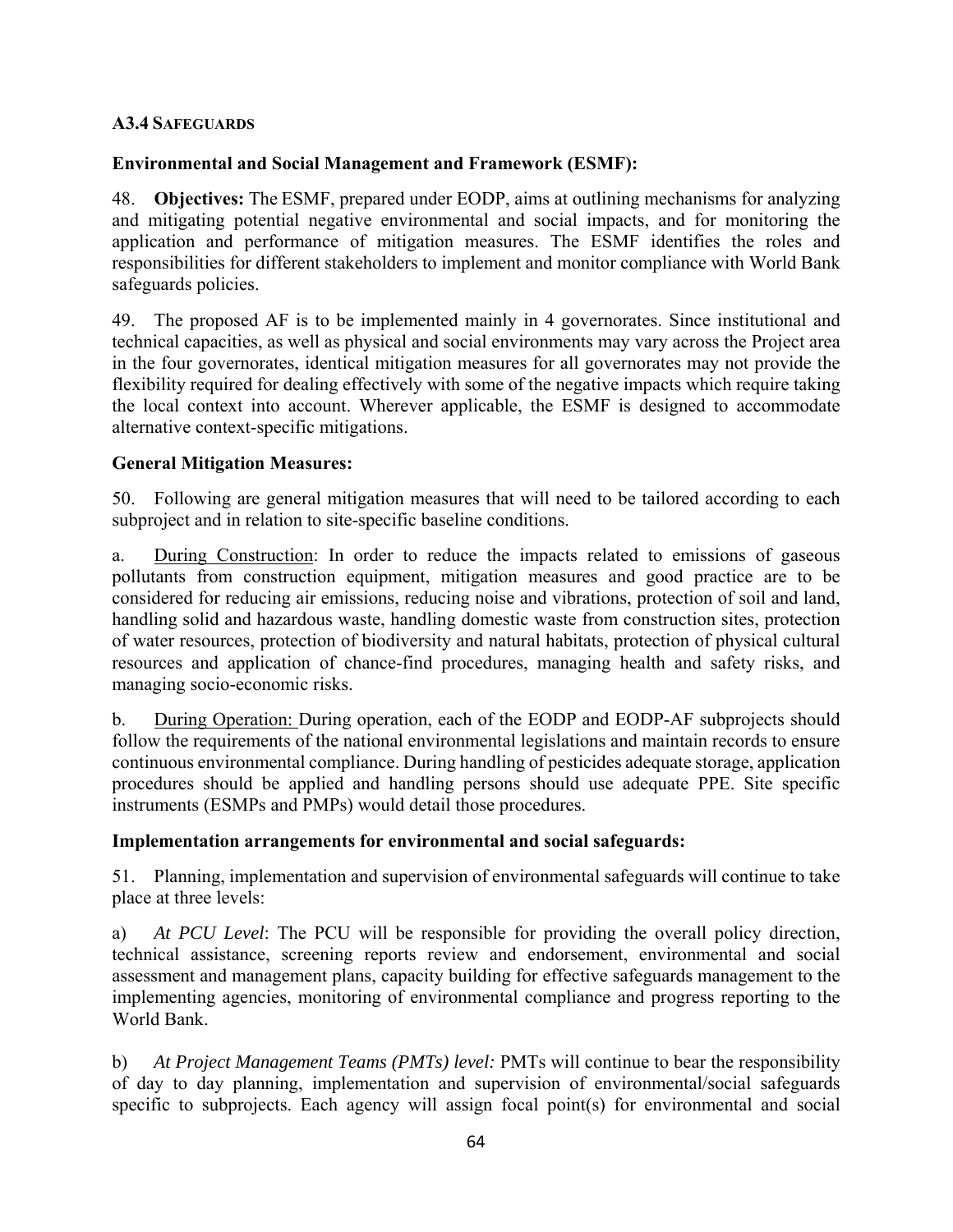safeguards who will ensure timely and sound application of the ESMPs to the planned investments. The environmental/social focal points will work closely with the PCU environmental/social consultants to ensure harmonization and coordination of activities according to the ESMF requirements. The focal points for environmental and social affairs should have sufficient background to support the implementation of the ESMPs. In case of need for additional capacity, the PMTs may recruit external consultants who have sufficient expertise to support PMTs' focal points. At the field level, it is expected that the PMTs' environmental and social focal points will conduct regular field supervision to ensure compliance of contractors, their workers and practices, to the ESMPs. PMTs will also require the engineering and technical firms to recruit specialized staff in environment, social development and health and safety to conduct daily supervision on field activities and prepare non-compliance reports on which the PMT will investigate and take action accordingly.

c) *At the Contractors level:* Implementation of the ESMPs will largely continue to be the contractors' responsibility and for this, the contractor will have to nominate qualified environmental, health and safety consultant and a social development consultant (if needed) in order to ensure compliance with the ESMPs during construction.

# **Environmental Monitoring**

52. As the majority of the anticipated environmental impacts from the Project are general in nature and related to construction and civil works, site management, worker/public safety, etc., monitoring will continue to be carried out in the form of compliance monitoring through regular site supervision by the responsible officers. A general monitoring checklist and a specific construction safety monitoring checklist to be used and filled during site supervision is provided in Annexes 3 and 4 in the main ESMF document. These lists should be updated and expanded to include impacts which are mostly case-specific and other site-specific environmental impacts based on actions agreed in the EMPs.

53. Monitoring of environmental parameters (such as air, water, salinity, sediment quality, etc.) will continue to be conducted based on the requirements specified in the individual ESMPs. However, given the ambient levels of noise and emissions in the surroundings, pollution in the waterways...etc., no significant impacts on the surroundings' environmental quality are anticipated as a result of Project activities. As such, the need for regular and systematic measuring of air, noise and water quality to monitor contribution to environmental degradation from the Project per se is not considered essential except in few cases.

54. The overall Project impacts will continue to be monitored during project implementation through a number of selected indicators which reflect the positive environmental contribution from the Project to the overall environment. As such, no additional environmental indicators are proposed. Most importantly, the Project will support independent environmental audits on an annual basis throughout project implementation.

#### **Social Monitoring**

55. The responsibility for the monitoring of the safeguard instruments and processes will be with the PMTs working under the overall PCU that will be responsible for compliance with domestic environmental regulations, as well as the Banks E&S safeguards policies. The exiting PMTs and the PCU will continue to maintain qualified environmental and social safeguards specialists while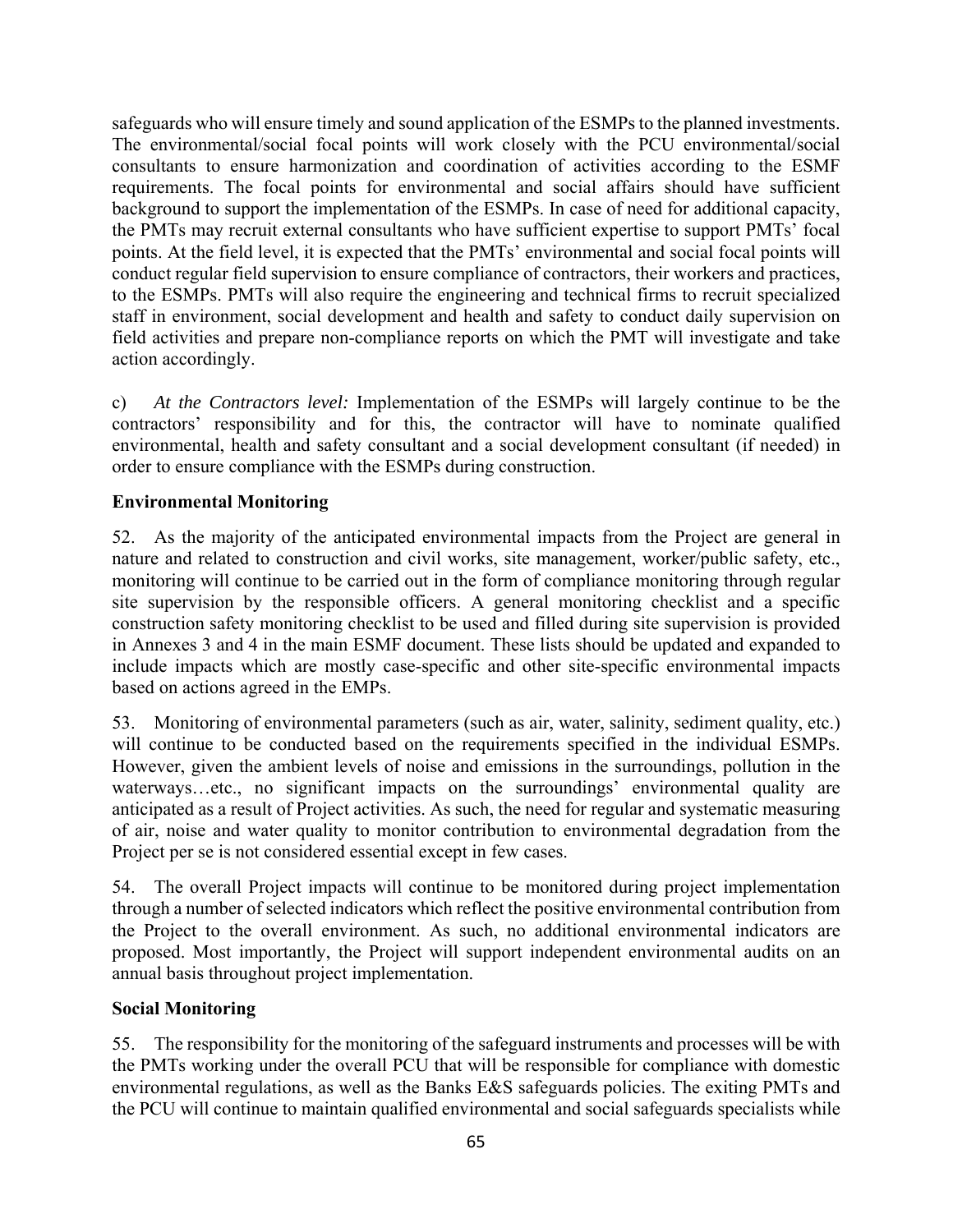new ones will be staffed with qualified specialists that will follow-up with the preparation and implementation of the safeguards instruments. The Bank task team will continue to be responsible for monitoring and ensuring the timely preparation of the limited ESIAs, RAPs/ARAPs, ESMPs and/or Checklists as needed. The task team will ensure that no contracts for works that have a physical impact are signed or that reconstruction or rehabilitation activities start without the required safeguards instruments in place.

56. The Task Team will also review ToRs (if required) for the various applicable safeguards instruments to ensure that their scope and quality are satisfactory to the Bank, will review tender documents and construction contracts regarding due consideration of the safeguards instruments, and the inclusion of effective and enforceable contractual clauses. Finally, the task team will also monitor the implementation of the different prepared instruments through regular supervision missions (which will include an environmental and/or social specialist) during which document reviews, site visits and spot-checks will be conducted. Depending on the circumstances (especially the security situation), TPM will also be used for supervision and monitoring and would thus complement the efforts of the task team.

## **Progress Reporting:**

57. Progress reporting on safeguards compliance will take place as indicated below:

a) Contractor's environmental compliance reports to the PMTs on a monthly basis;

b) PMTs environmental/social progress reports to the PCU on a quarterly basis

c) PCU environmental/social progress reports to the WB, Council of Ministers on a quarterly basis (this will be part of the quarterly project progress report produced by the PCU)

58. Capacity Development Requirements: For effective environmental/social safeguards management, the Project agencies will require implementation support in three main areas; (i) dedicated staff and resources (ii) technical assistance and (ii) training and awareness.

# **Types of Safeguards Instruments**

59. The types of safeguards instruments anticipated for the Project range from abbreviated, checklist type ESMPs for simple, routine repair works, over more elaborate and comprehensive ESMPs to ESIAs within clearly defined project boundaries. All project activities involving civil works on any scale will require some type of environmental/social management instrument, which will be determined and defined by the methodology presented in this section.

60. Most typologies within the expected scope of subprojects are expected to involve routine, simple civil works pertaining only to existing structures and footprints, where conflict-related damage was incurred. All of the expected types of interventions and civil works, e.g. repair/reconstruction of roads, transmission lines, municipal infrastructure, health, agriculture and irrigation infrastructure, social services as well as the restoration of public services, will require safeguards instruments in the form of ESMPs (E&S management plans) that would become part of the works contracts, set the E&S standards and compliance mechanisms, and serve as contractual basis for supervision and enforcement of good E&S practice during the works. However, considering the mostly simple nature of such repair and reconstruction works, for these typologies abbreviated, "checklist type" ESMPs will be prepared as appropriate safeguards instrument.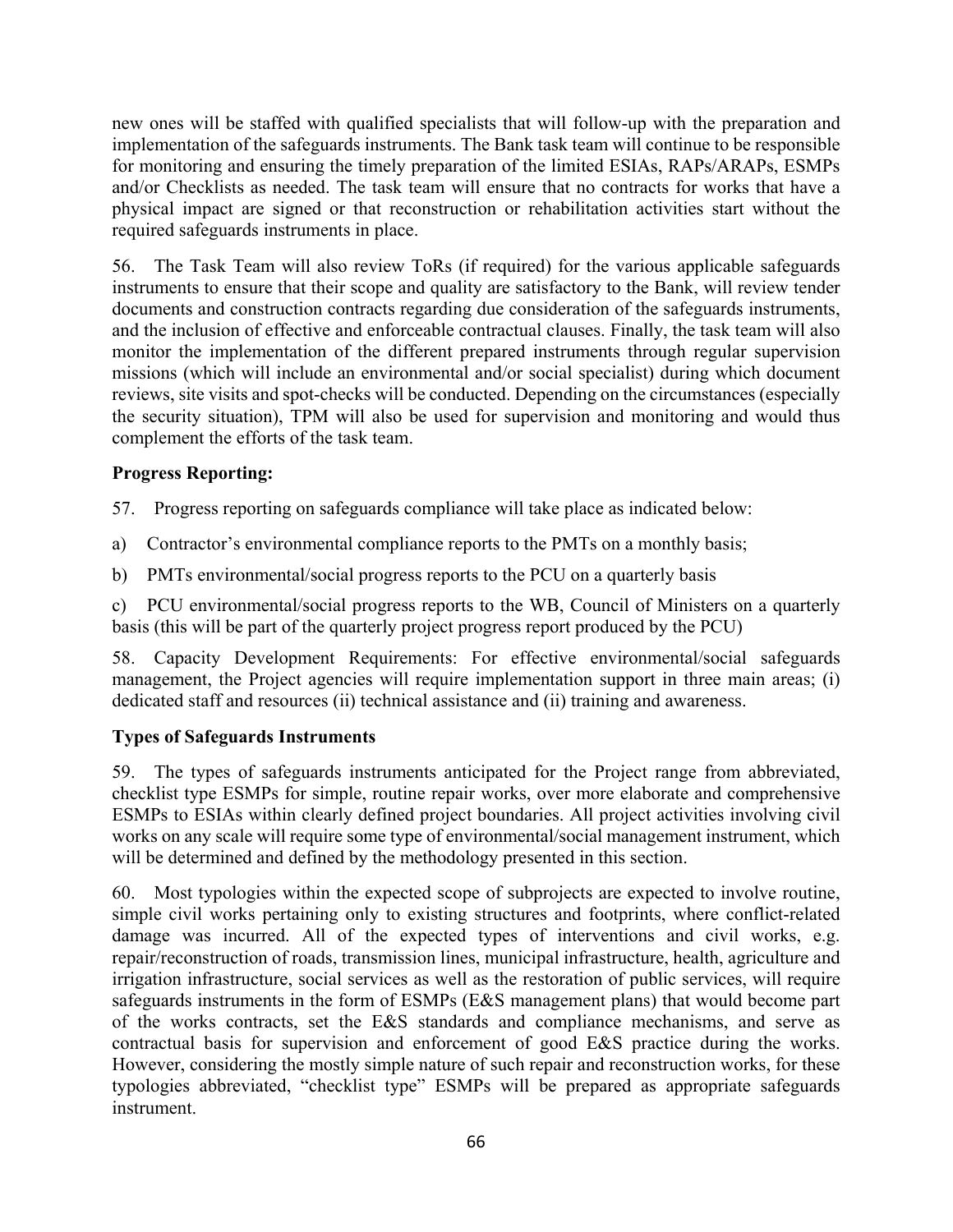61. For some larger projects, e.g. reconstruction of bridges, barrages or wastewater treatment plants (WWTP), a limited ESIA (meaning within clear project boundaries) may be required (see Annex 5 in the ESMF main document), as the works would be more substantial in scale, and rivers are more sensitive and vulnerable to environmental impacts. Also, the ESMPs produced with input from the ESIAs would be more specific on measures to protect water quality, riverine / aquatic ecosystems, and retain the hydrological regime around the bridge. Additional social considerations, such as continued access to the river for fishing and water abstraction, may become relevant. Similar principles would apply to projects that are located close to, or affecting natural habitats, including wetlands or forests.

62. The majority of projects, namely roads repair and reconstruction, water and energy infrastructure, and large buildings in urban and rural settings will continue to only require the "checklist type" of ESMP as an appropriate instrument for due diligence (see Annex 4 in the ESMF main document for template). If only minor repairs are planned for bridges and WWTP, even if in sensitive settings, that same principle applies.

63. The following table depicts the likely type(s) of E&S instruments for each component:

| <b>Component/Activities</b>                                                                                                                                                                                                                                                                                                               | <b>Anticipated E&amp;S Instruments</b>                                                                                                                                                                                                                                                                                                                                                               |
|-------------------------------------------------------------------------------------------------------------------------------------------------------------------------------------------------------------------------------------------------------------------------------------------------------------------------------------------|------------------------------------------------------------------------------------------------------------------------------------------------------------------------------------------------------------------------------------------------------------------------------------------------------------------------------------------------------------------------------------------------------|
| <b>Component 1:</b><br>acquisition of equipment<br>for the repair and<br>reconstruction of<br>damaged electricity<br>distribution and<br>transmission<br>infrastructure; through<br>technical assistance,<br>supervision of the<br>implementation of<br>Electricity Subprojects,<br>which will include<br>engineering and civil<br>works. | No E&S instruments for sourcing for equipment<br><b>ESMPs</b><br>Checklist<br>and RAP/ARAP (when/where<br>applicable) for most planned repair and reconstruction works will<br>be prepared<br>Possibly specific ESMPs when encountering sensitive<br>baseline conditions                                                                                                                             |
| <b>Component 2:</b><br>restoration of water,<br>wastewater and solid<br>waste services, repair,<br>reconstruction and<br>rehabilitation of<br>damaged infrastructure;<br>including wastewater                                                                                                                                             | No E&S instruments for sourcing for equipment<br>Checklist ESMPs and RAP/ARAP for most planned repair<br>and reconstruction works will be prepared<br>Site-specific ESMPs and RAP/ARAP (when/where<br>applicable) for larger reconstruction works (WWTP, pumping<br>stations) combined with less sensitive baseline conditions will be<br>prepared.<br>ESIA including ESMPs and RAP/ARAP (when/where |
| treatment plants, and                                                                                                                                                                                                                                                                                                                     | applicable) for larger reconstruction works (e.g. WWTP, pumping                                                                                                                                                                                                                                                                                                                                      |

**Table 3: Anticipated E&S Instruments by Component**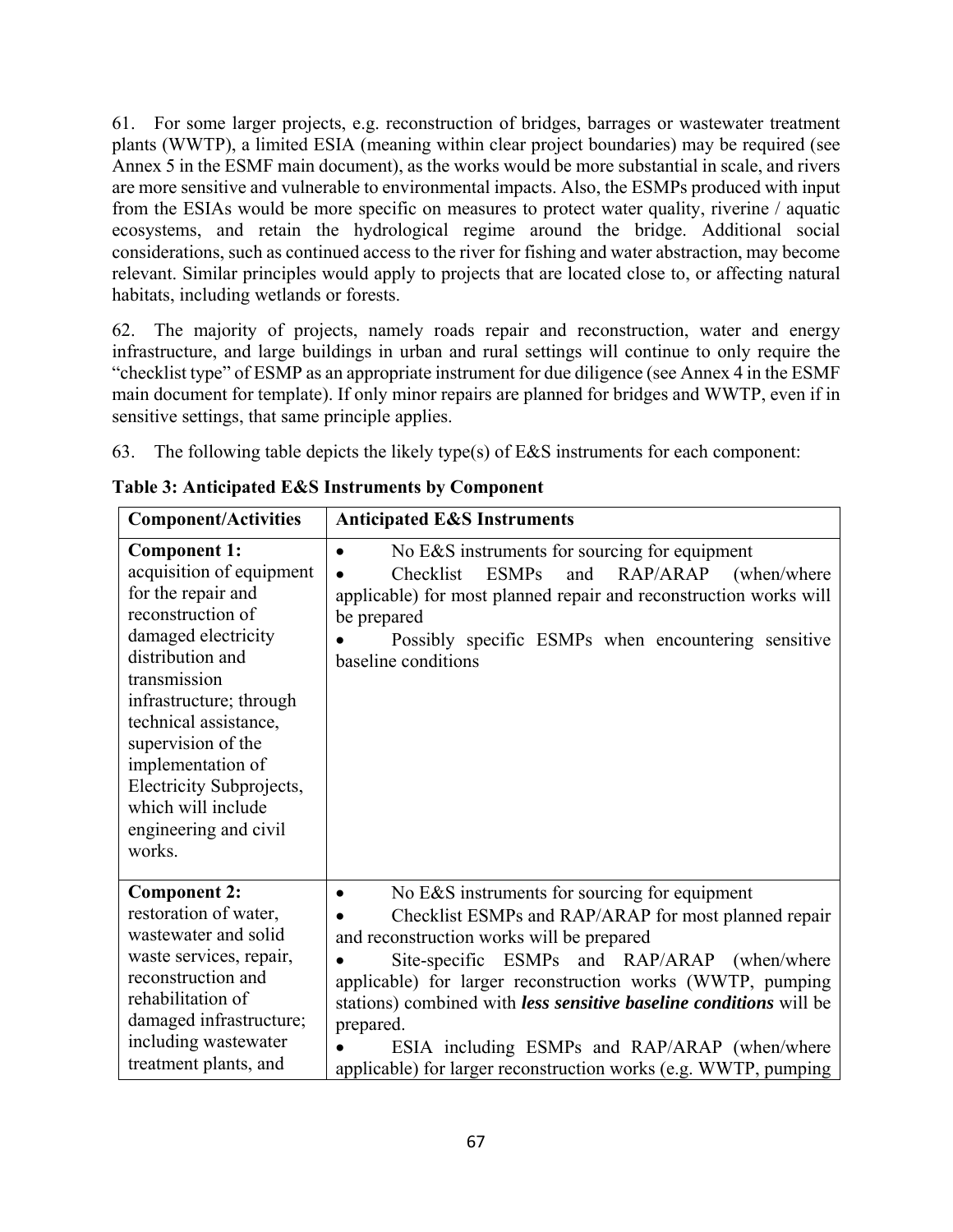| <b>Component/Activities</b>                                                                                                                                                                                             | <b>Anticipated E&amp;S Instruments</b>                                                                                                                                                                                                                                                                                                                                                                                                                                                                                                                                                                                                                                                                                                                                                                                                                                                                                                                          |
|-------------------------------------------------------------------------------------------------------------------------------------------------------------------------------------------------------------------------|-----------------------------------------------------------------------------------------------------------------------------------------------------------------------------------------------------------------------------------------------------------------------------------------------------------------------------------------------------------------------------------------------------------------------------------------------------------------------------------------------------------------------------------------------------------------------------------------------------------------------------------------------------------------------------------------------------------------------------------------------------------------------------------------------------------------------------------------------------------------------------------------------------------------------------------------------------------------|
| storm water drains,<br>reservoirs and outfalls.                                                                                                                                                                         | stations) in combination with more sensitive baseline conditions<br>will be prepared<br>E&S assessments and management systems will be<br>mainstreamed into identification of further subprojects, as well as<br>planning / design works and the TOR for supervision.                                                                                                                                                                                                                                                                                                                                                                                                                                                                                                                                                                                                                                                                                           |
| <b>Component 3</b><br>improvement of road<br>assets, repairing and<br>rehabilitating highly<br>damaged segments of<br>primary road network<br>Repairing and<br>reconstructing critical<br>bridges and major<br>culverts | Checklist ESMPs and RAP/ARAP for most planned road<br>$\bullet$<br>repair and reconstruction works, site-specific ESMPs and<br>RAP/ARAP (when/where<br>applicable) for road works in<br>combination with more sensitive baseline conditions will be<br>prepared<br>Checklist<br><b>ESMPs</b><br>and<br>RAP/ARAP<br>(when/where)<br>applicable) for minor bridge repair works, such as repairing the<br>deck and surface will be prepared.<br>site-specific ESMPs and RAP/ARAP<br>(when/where)<br>applicable) for more extensive reconstruction works (e.g.<br>involving abutments and pylons, requiring access to river)<br>combined with less sensitive baseline conditions will be prepared<br>ESIA including ESMPs and RAP/ARAP (when/where<br>applicable) for more extensive reconstruction works (e.g.<br>involving abutments and pylons, requiring access to river) in<br>combination with <i>more</i> sensitive baseline conditions will be<br>prepared. |
| <b>Component 9 and 10:</b><br><b>Restoring Social</b><br>Services (education and<br>social centers)                                                                                                                     | No E&S instruments for sourcing for equipment<br>$\bullet$<br>and RAP/ARAP (when/where<br>Checklist ESMPs<br>applicable) for most planned repair and reconstruction works will<br>be prepared<br>Possibly specific ESMPs and RAP/ARAP (when/where<br>applicable) when encountering sensitive baseline conditions will<br>be prepared.                                                                                                                                                                                                                                                                                                                                                                                                                                                                                                                                                                                                                           |
| <b>Component 7:</b><br><b>Restoring Agriculture</b><br>Infrastructure                                                                                                                                                   | No E&S instruments for sourcing for equipment (except<br>pesticides applying equipment)<br>Checklist ESMPs<br>and<br>RAP/ARAP<br>(when/where)<br>applicable) for most planned works of rehabilitation of agriculture<br>support services buildings (such as stores, cold stores, extension<br>buildings  etc.) and repairing small irrigation canals (secondary<br>canals or smaller) will be prepared.<br>site-specific ESMPs and RAP/ARAP<br>(when/where)<br>applicable) for more extensive reconstruction works of seeds<br>multiplication, processing facilities (which will use pesticides),<br>more extensive reconstruction works of irrigation canals (e.g.<br>primary canals directly fed from a river) combined with less<br>sensitive baseline condition and vet clinics without an incinerator                                                                                                                                                      |